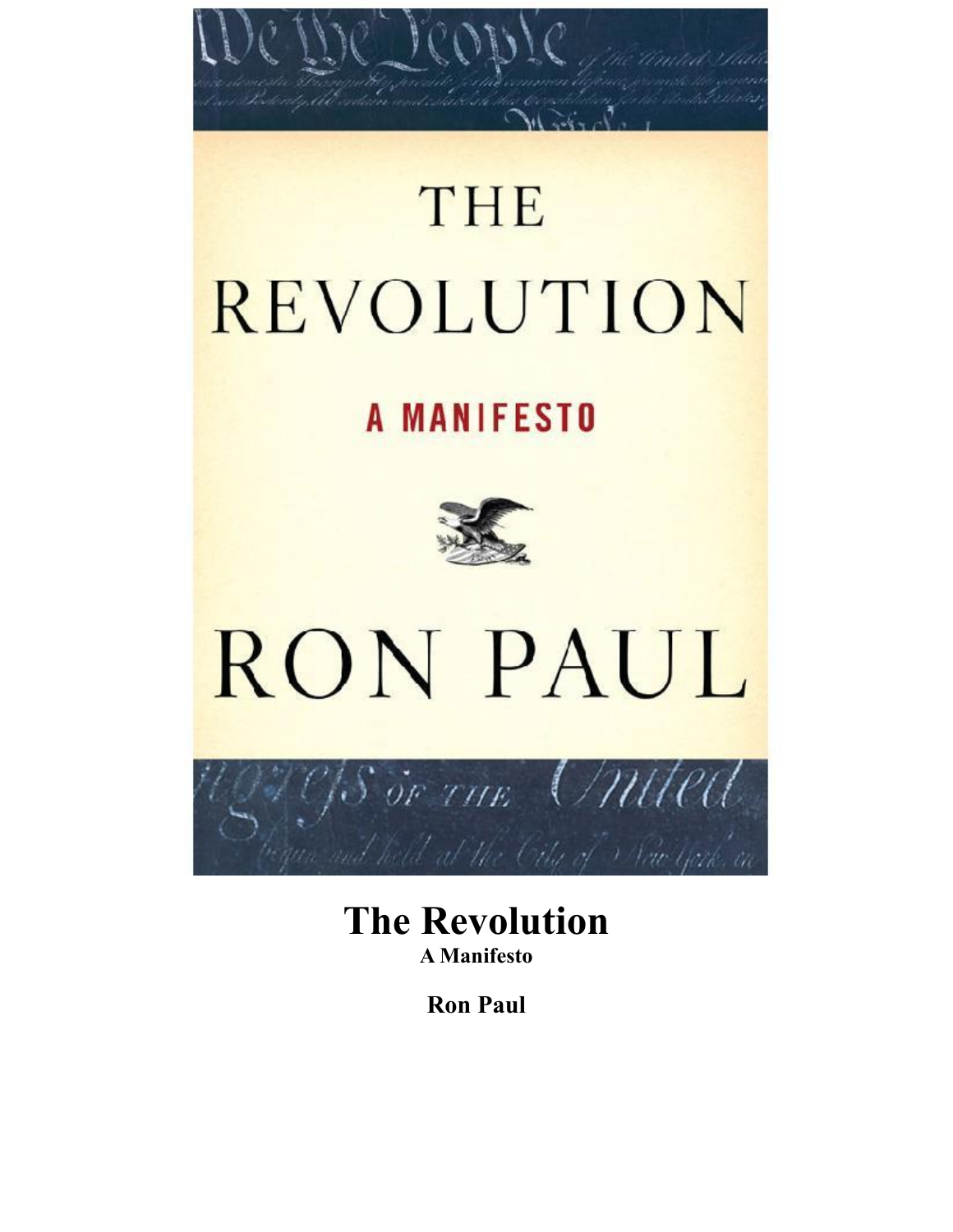Copyright (c) 2008 by Ron Paul All rights reserved. Except as permitted under the U.S. Copyright Act of 1976, no part of this publication may be reproduced, distributed, or transmitted in any form or by any means, or stored in a database or retrieval system, without the prior written permission of the publisher.

Grand Central Publishing Hachette Book Group USA 237 Park Avenue New York, NY 10017 Visit our Web site at www.HachetteBookGroupUSA.com. First eBook Edition: April 2008 Grand Central Publishing is a division of Hachette Book Group USA, Inc. The Grand Central Publishing name and logo is a trademark of Hachette Book Group USA, Inc. ISBN: 978-0-446-54035-3

#### **Contents**

#### Preface

- 1. The False Choices of American Politics
- 2. The Foreign Policy of the Founding Fathers
- 3. The Constitution
- 4. Economic Freedom
- 5. Civil Liberties and Personal Freedom
- 6. Money: The Forbidden Issue in American Politics
- 7. The Revolution
- A Reading List for a Free and Prosperous America

#### **To my supporters:**

I have never been more humbled and honored than by your selfless devotion to freedom and the Constitution.

The American Revolutionaries did the impossible. So can we.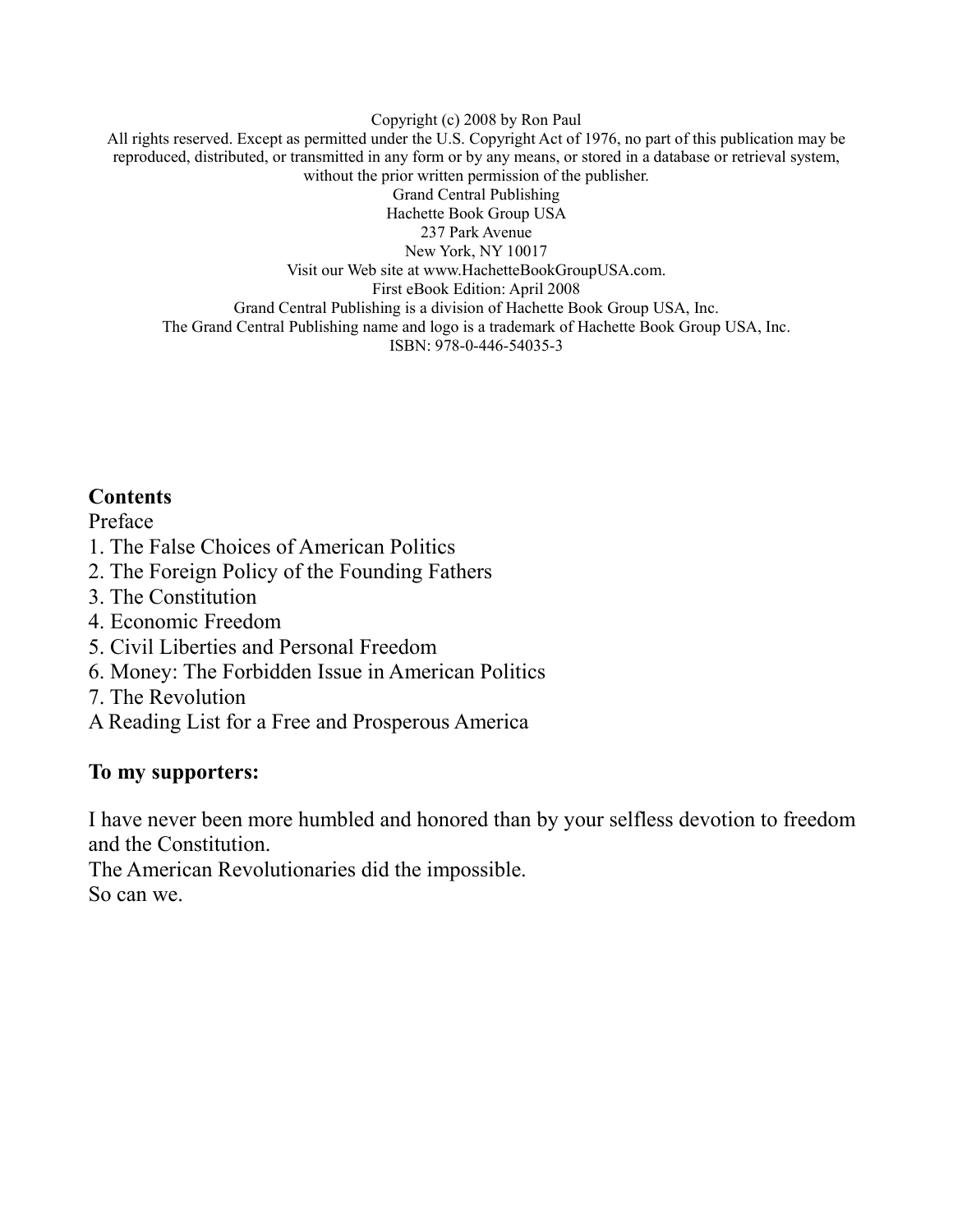#### **Preface**

Every election cycle we are treated to candidates who promise us "change," and 2008 has been no different. But in the American political lexicon, "change" always means more of the same: more government, more looting of Americans, more inflation, more police-state measures, more unnecessary war, and more centralization of power.

Real change would mean something like the opposite of those things. It might even involve following our Constitution. And that's the one option Americans are never permitted to hear.

Today we are living in a fantasy world. Our entitlement programs are insolvent: in a couple of decades they will face a shortfall amounting to tens of trillions of dollars. Meanwhile, the housing bubble is bursting and our dollar is collapsing. We are borrowing billions from China every day in order to prop up a bloated overseas presence that weakens our national defense and stirs up hostility against us. And all our political class can come up with is more of the same.

One columnist puts it like this: we are borrowing from Europe in order to defend Europe, we are borrowing from Japan in order to keep cheap oil flowing to Japan, and we are borrowing from Arab regimes in order to install democracy in Iraq. Is it really "isolationism" to find something wrong with this picture?

With national bankruptcy looming, politicians from both parties continue to make multitrillion-dollar promises of "free" goods from the government, and hardly a soul wonders if we can still afford to have troops in--this is not a misprint--130 countries around the world. All of this is going to come to an end sooner or later, because financial reality is going to make itself felt in very uncomfortable ways. But instead of thinking about what this means for how we conduct our foreign and domestic affairs, our chattering classes seem incapable of speaking in anything but the emptiest platitudes, when they can be bothered to address serious issues at all. Fundamental questions like this, and countless others besides, are off the table in our mainstream media, which focuses our attention on trivialities and phony debates as we march toward oblivion.

This is the deadening consensus that crosses party lines, that dominates our major media, and that is strangling the liberty and prosperity that were once the birthright of Americans. Dissenters who tell their fellow citizens what is really going on are subject to smear campaigns that, like clockwork, are aimed at the political heretic. Truth is treason in the empire of lies.

There is an alternative to national bankruptcy, a bigger police state, trillion-dollar wars, and a government that draws ever more parasitically on the productive energies of the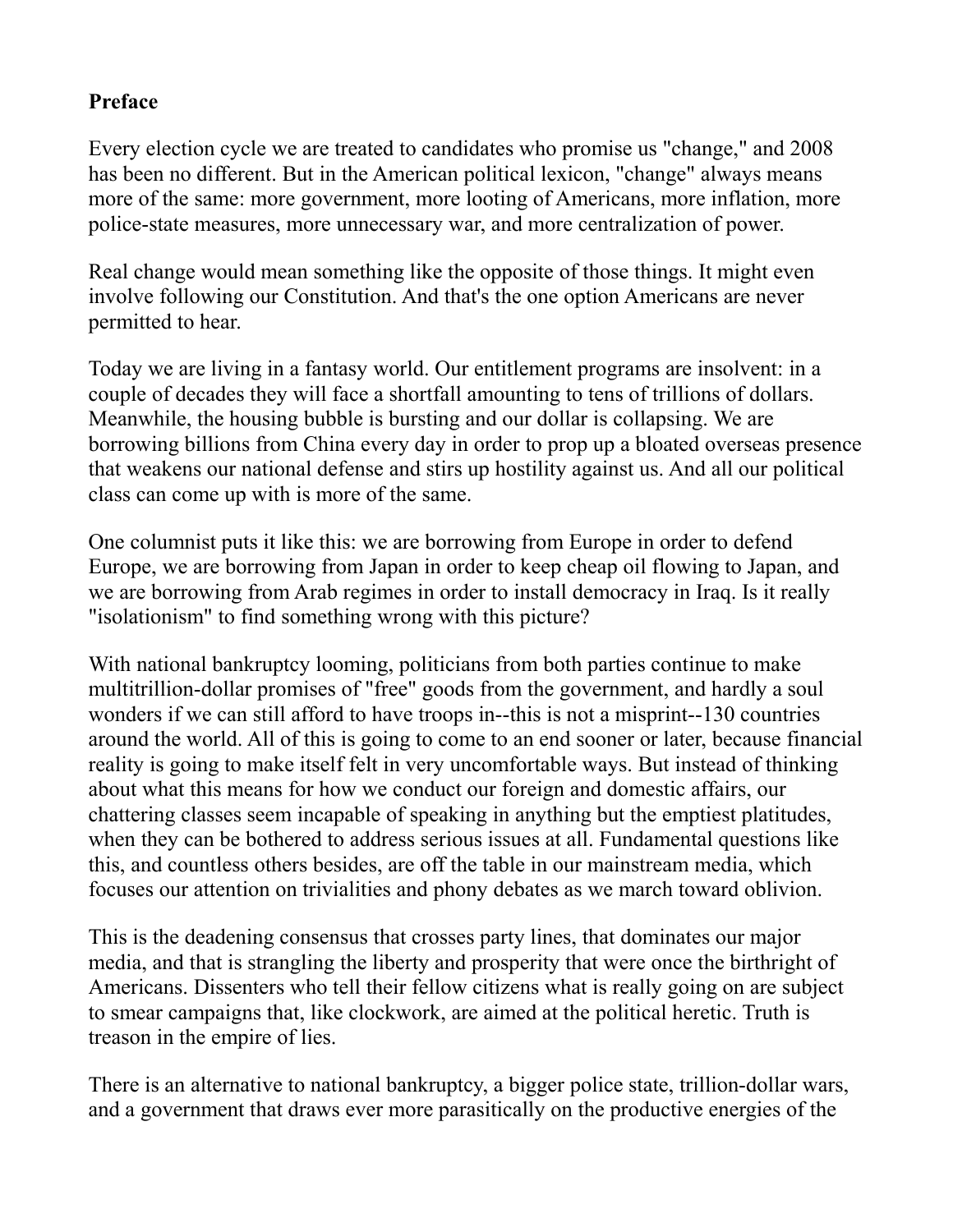American people. It's called freedom. But as we've learned through hard experience, we are not going to hear a word in its favor if our political and media establishments have anything to say about it.

If we want to live in a free society, we need to break free from these artificial limitations on free debate and start asking serious questions once again. I am happy that my campaign for the presidency has finally raised some of them. But this is a long-term project that will persist far into the future. These ideas cannot be allowed to die, buried beneath the mind-numbing chorus of empty slogans and inanities that constitute official political discourse in America.

That is why I wrote this book.

#### **CHAPTER 1**

#### **The False Choices of American Politics**

Every election season America is presented with a series of false choices. Should we launch preemptive wars against this country or that one? Should every American neighborhood live under this social policy or that one? Should a third of our income be taken away by an income tax or a national sales tax? The shared assumptions behind these questions, on the other hand, are never cast in doubt, or even raised. And anyone who wants to ask different questions or who suggests that the questions as framed exclude attractive, humane alternatives, is ipso facto excluded from mainstream discussion.

And so every four years we are treated to the same tired, predictable routine: two candidates with few disagreements on fundamentals pretend that they represent dramatically different philosophies of government.

The supposedly conservative candidate tells us about "waste" in government, and ticks off \$10 million in frivolous pork-barrel projects that outrage him--the inevitable bridgeto-nowhere project, or a study of the effects of celery consumption on arresting memory loss--in order to elicit laughter and applause from partisan audiences. All right, so that's 0.00045 percent of the federal budget dealt with; what does he propose to do with the other 99.99955 percent, in order to return our country to living within its means? Not a word. Those same three or four silly programs will be brought up all campaign long, and that's all we'll hear about where the candidate stands on spending. But conservatives are told that they must support these candidates, and so they do, hoping for the best. And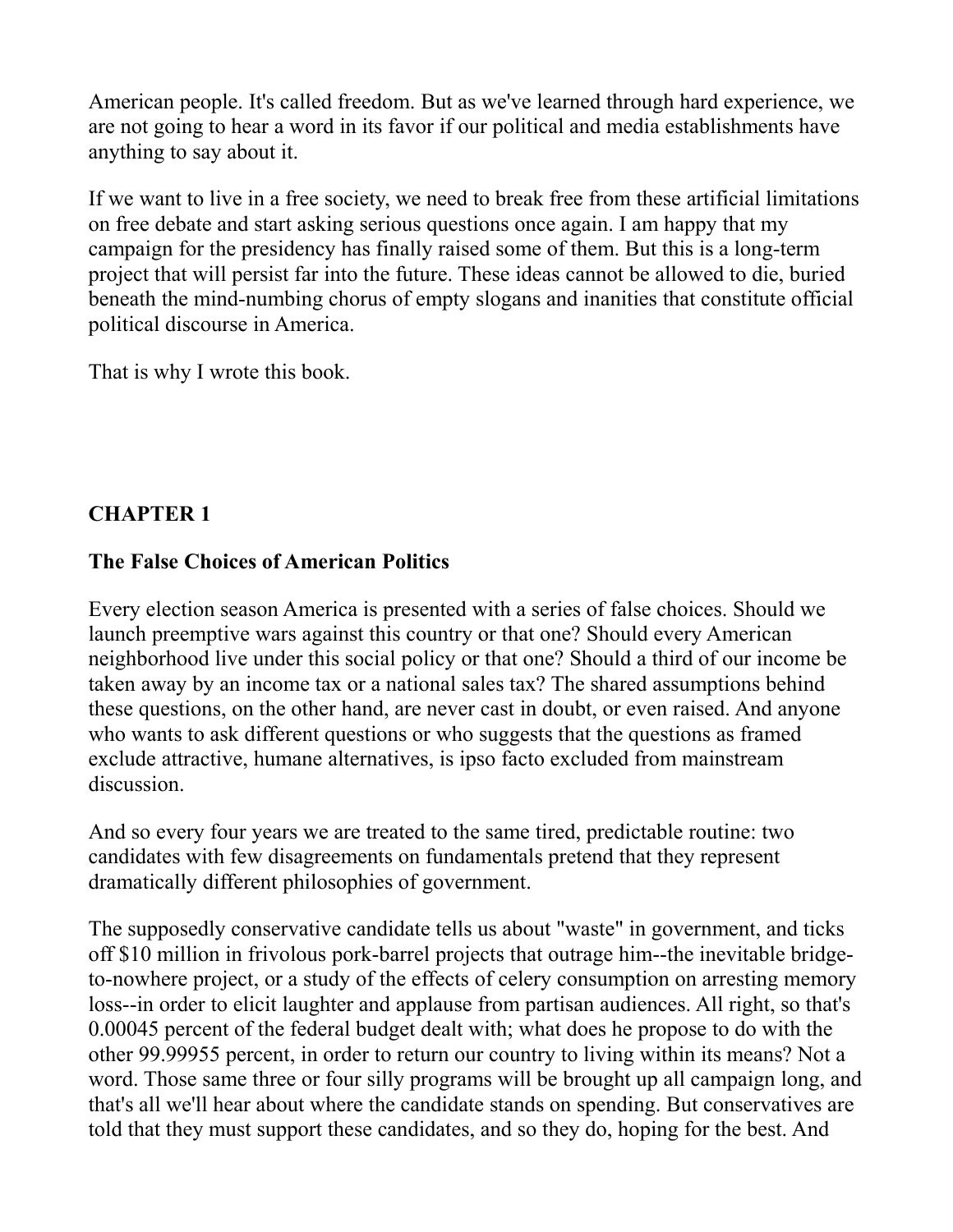nothing changes.

Even war doesn't really distinguish the two parties from each other. Hillary Clinton and John Kerry voted for the Iraq war. With the exceptions of Dennis Kucinich and Mike Gravel, even the Democrats who postured as antiwar candidates for the 2008 primary elections are not especially opposed to needless wars. They typically have a laundry list of other military interventions they would support, none of which make any sense, would make our country any safer, or would do a thing to return our country to fiscal sanity. But liberals are told that they must support these candidates, and so they do, hoping for the best. And nothing changes.

A substantial portion of the conservative movement has become a parody of its former self. Once home to distinguished intellectuals and men of letters, it now tolerates and even encourages anti-intellectualism and jingoism that would have embarrassed earlier generations of conservative thinkers. There are still some good and decent conservative leaders to be found, and a portion of the grass roots has remained uncorrupted by the transformation of conservatism into just another Big Government movement. But Big Government at home and abroad seems to suit many conservative spokesmen just fine. Once in a while they will latch on to phony but conservative-sounding causes like "tax reform"--almost always a shell game in which taxes are shuffled around rather than actually reduced overall--in order to pacify the conservative base, but that's about it.

When Republicans won a massive off-year election victory in 1994, neoconservative Bill Kristol immediately urged them not to do anything drastic but to wait until the Republicans took the White House in 1996. Well, the Republicans didn't take the White House in 1996, so nothing ever got done. Instead, the Republican leadership urged these freshman congressmen to focus on a toothless, soporific agenda called the Contract with America that was boldly touted as a major overhaul of the federal government. Nothing could have been further from the truth. The Contract with America was typical of what I have just described: no fundamental questions are ever raised, and even supposedly radical and revolutionary measures turn out to be modest and safe. In fact, the Brookings Institution in effect said that if this is what conservatives consider revolutionary, then they have basically conceded defeat.

Needless to say, I am also unimpressed by the liberal Left. Although they posture as critical thinkers, their confidence in government is inexcusably naive, based as it is on civics-textbook platitudes that bear absolutely zero resemblance to reality. Not even their position on unnecessary wars is consistent, as I noted above. Even Howard Dean was all in favor of Bill Clinton's intervention in Bosnia, going so far as to urge the president to take unilateral military action beyond the multilateral activity already taking place. Liberals at the grass roots, on the other hand, have been deeply alienated by the various betrayals by which a movement they once supported has made its peace with the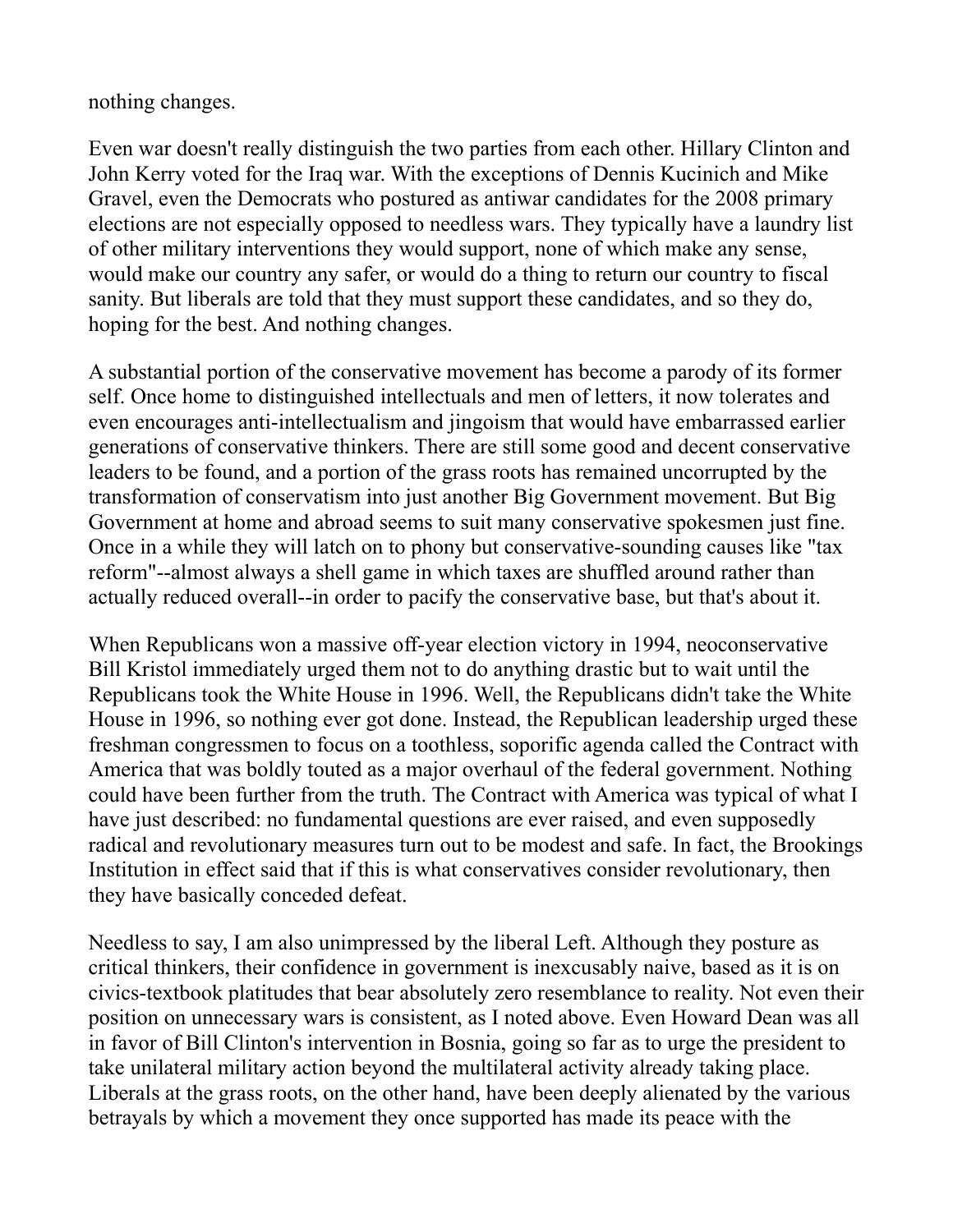establishment.

No wonder frustrated Americans have begun referring to our two parties as the Republicrats. And no wonder the news networks would rather focus on \$400 haircuts than matters of substance. There are no matters of substance.

In late 2006, a number of friends and colleagues urged me to consider running for president. I was a reluctant candidate, not at all convinced that a sizable enough national constituency existed for a campaign based on liberty and the Constitution rather than on special-interest pandering and the distribution of loot.

Was I ever wrong.

On November 5, 2007, we set a record when we raised over \$4 million online in a single day. That December 16, on the anniversary of the Boston Tea Party, we broke that record by raising over \$6 million. In the fourth quarter of 2007, we raised more than twice as much money as any other Republican candidate. Not only is the freedom message popular, but if fund-raising ability is any indication, it is more intensely popular than any other political message.

By the end of 2007, more than twice as many Meetup groups had been formed in support of our campaign than for all the rest of the candidates in both major parties combined. I have never seen such a diverse coalition rallying to a single banner. Republicans, Democrats, Independents, Greens, constitutionalists, whites, blacks, Hispanics, Asian-Americans, antiwar activists, homeschoolers, religious conservatives, freethinkers--all were not only involved, but enthusiastically so. And despite their philosophical differences in some areas, these folks typically found, to their surprise, that they rather liked each other.

The mainstream media had no idea what to make of it, since we were breaking all the rules and yet still attracting such a varied and passionate following. I began making this a central point of my public speeches: the reason all these different groups are rallying to the same banner, I said, is that freedom has a unique power to unite us.

In case that sounds like a cliche, it isn't. It's common sense. When we agree not to treat each other merely as means to our own selfish ends, but to respect one another as individuals with rights and goals of our own, cooperation and goodwill suddenly become possible for the first time.

My message is one of freedom and individual rights. I believe individuals have a right to life and liberty and that physical aggression should be used only defensively. We should respect each other as rational beings by trying to achieve our goals through reason and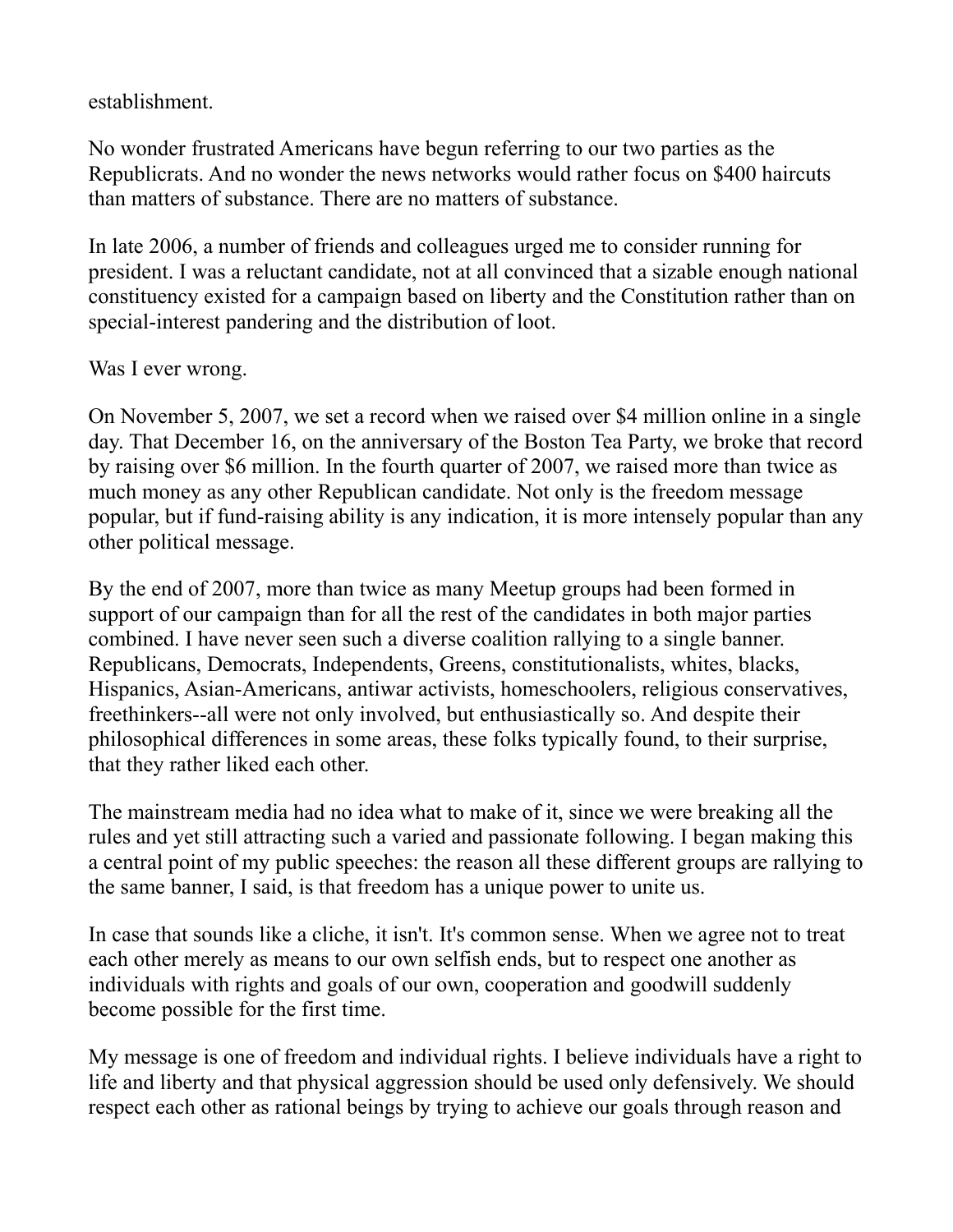persuasion rather than threats and coercion. That, and not a desire for "economic efficiency," is the primary moral reason for opposing government intrusions into our lives: government is force, not reason.

People seem to think I am speaking of principles foreign to the Republican tradition. But listen to the words of Robert A. Taft, who in the old days of the Republican Party was once its standard-bearer:

When I say liberty I do not simply mean what is referred to as "free enterprise." I mean liberty of the individual to think his own thoughts and live his own life as he desires to think and to live; the liberty of the family to decide how they wish to live, what they want to eat for breakfast and for dinner, and how they wish to spend their time; liberty of a man to develop his ideas and get other people to teach those ideas, if he can convince them that they have some value to the world; liberty of every local community to decide how its children shall be educated, how its local services shall be run, and who its local leaders shall be; liberty of a man to choose his own occupation; and liberty of a man to run his own business as he thinks it ought to be run, as long as he does not interfere with the right of other people to do the same thing.

As we'll see in a later chapter, Taft was also an opponent of needless wars and of unconstitutional presidential war-making.

This is the Republican tradition to which I belong.

Early on in my presidential campaign, people began describing my message and agenda as a "revolution." In a way, it is, albeit a peaceful one. In a country with a political debate as restricted as ours, it is revolutionary to ask whether we need troops in 130 countries and whether the noninterventionist foreign policy recommended by our Founding Fathers might not be better. It is revolutionary to ask whether the accumulation of more and more power in Washington has been good for us. It is revolutionary to ask fundamental questions about privacy, police-state measures, taxation, social policy, and countless other matters.

This revolution, though, is not altogether new. It is a peaceful continuation of the American Revolution and the principles of our Founding Fathers: liberty, selfgovernment, the Constitution, and a noninterventionist foreign policy. That is what they taught us, and that is what we now defend.

I was never interested in writing a campaign book, as they tend to have (deservedly) short shelf lives. But the ideas I have been promoting, and which have struck such a powerful chord with so many Americans, are ideas that are overlooked and neglected because they do not fit into the template of trivial questions with which I opened this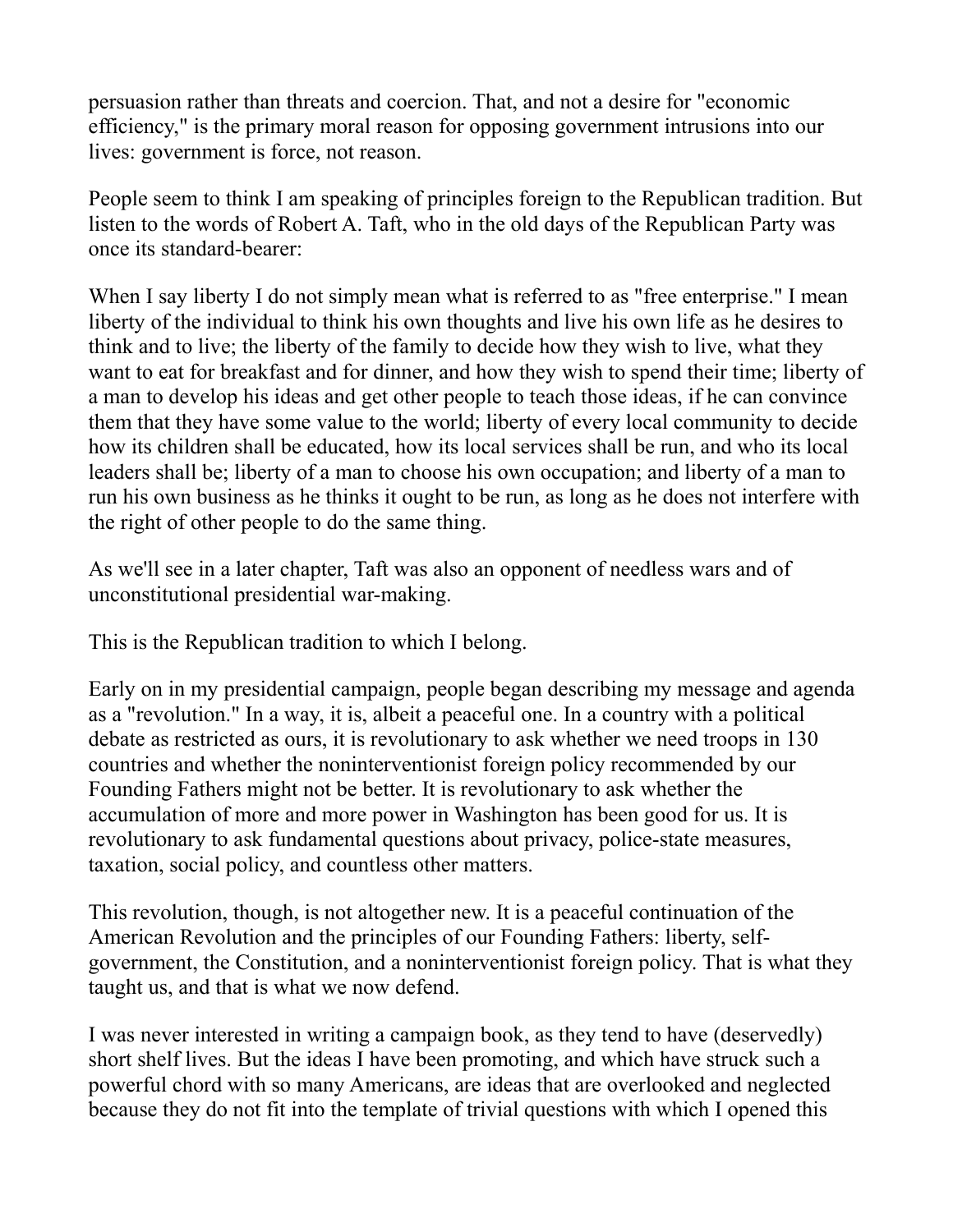chapter. This book is an opportunity to highlight and explain them in the kind of systematic fashion that campaign speeches and presidential debates simply do not allow.

The revolution my supporters refer to will persist long after my retirement from politics. Here is my effort to give them a long-term manifesto based on ideas, and perhaps some short-term marching orders.

At the same time, I am also describing what the agenda of George W. Bush's successor should be if we want to move toward a free society once again. Our country is facing an unprecedented financial crisis precisely because the questions our political and media establishments allow us to ask are so narrow. Whether or not politicians actually want to hear them, it has never been more important for us to begin posing significant and fundamental questions. "In all affairs," Bertrand Russell once said, "it's a healthy thing now and then to hang a question mark on the things you have long taken for granted." I'm not in the habit of quoting Russell, but when in American history has his sentiment been more true?

#### **CHAPTER 2**

#### **The Foreign Policy of the Founding Fathers**

Our Founding Fathers gave us excellent advice on foreign policy. Thomas Jefferson, in his first inaugural address, called for "peace, commerce, and honest friendship with all nations, entangling alliances with none." George Washington, several years earlier, took up this theme in his Farewell Address. "Harmony, liberal intercourse with all nations, are recommended by policy, humanity, and interest," he maintained. "But even our commercial policy should hold an equal and impartial hand; neither seeking nor granting exclusive favors or preferences." Washington added:

The great rule of conduct for us in regard to foreign nations is in extending our commercial relations, to have with them as little political connection as possible. . . . Why quit our own to stand upon foreign ground? Why, by interweaving our destiny with that of any part of Europe, entangle our peace and prosperity in the toils of European ambition, rivalship, interest, humor or caprice?

Unfortunately, we have spent the past century spurning this sensible advice. If the Founders' advice is acknowledged at all, it is dismissed on the grounds that we no longer live in their times. The same hackneyed argument could be used against any of the other principles the Founders gave us. Should we give up the First Amendment because times have changed? How about the rest of the Bill of Rights? It's hypocritical and childish to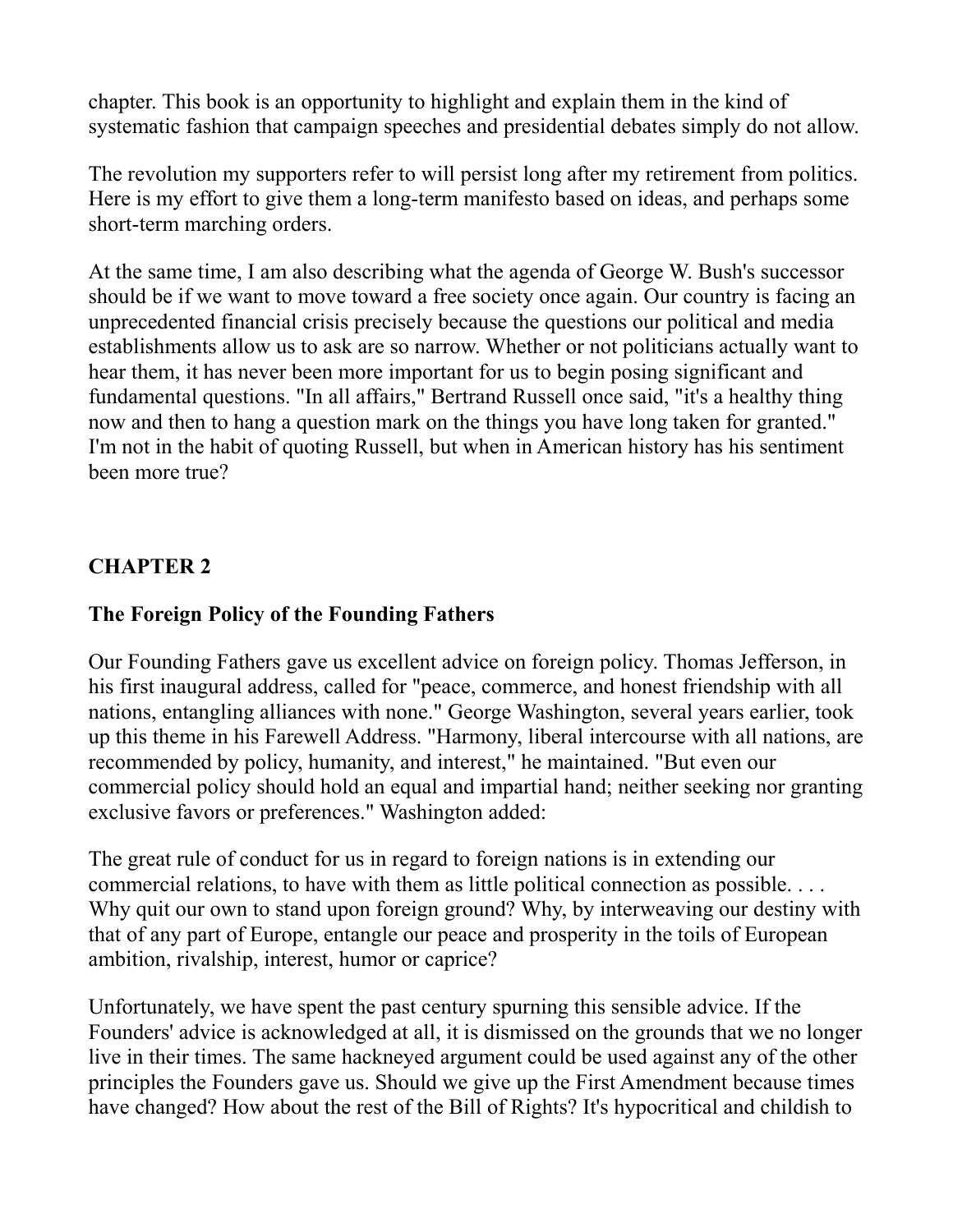dismiss certain founding principles simply because a convenient rationale is needed to justify foolish policies today. The principles enshrined in the Constitution do not change. If anything, today's more complex world cries out for the moral clarity of a noninterventionist foreign policy.

It is easy to dismiss the noninterventionist view as the quaint aspiration of men who lived in a less complicated world, but it's not so easy to demonstrate how our current policies serve any national interest at all. Perhaps an honest examination of the history of American interventionism in the twentieth century, from Korea to Vietnam to Kosovo to the Middle East, would reveal that the Founding Fathers foresaw more than we think.

Anyone who advocates the noninterventionist foreign policy of the Founding Fathers can expect to be derided as an isolationist. I myself have never been an isolationist. I favor the very opposite of isolation: diplomacy, free trade, and freedom of travel. The real isolationists are those who impose sanctions and embargoes on countries and peoples across the globe because they disagree with the internal and foreign policies of their leaders. The real isolationists are those who choose to use force overseas to promote democracy, rather than seeking change through diplomacy, engagement, and by setting a positive example. The real isolationists are those who isolate their country in the court of world opinion by pursuing needless belligerence and war that have nothing to do with legitimate national security concerns.

Interestingly enough, George W. Bush sounded some of these themes when he ran for president in the year 2000. By that time, many Republicans had grown weary of Bill Clinton's military interventions and forays into nation building and wanted to put a stop to it. Sensibly enough, Bush spoke of a humble foreign policy, no nation building, and no policing the world. In 1999, then Governor Bush declared: "Let us have an American foreign policy that reflects American character. The modesty of true strength. The humility of real greatness."

In a debate with Vice President Al Gore the following year, Bush said: "I'm not so sure the role of the United States is to go around the world and say, 'This is the way it's got to be.' . . . I think one way for us to end up being viewed as 'the ugly American' is for us to go around the world saying, 'We do it this way; so should you.'"

Bush also rejected nation building. "Somalia started off as a humanitarian mission and changed into a nation-building mission," he said. "And that's where the mission went wrong. The mission was changed. And as a result, our nation paid a price. And so I don't think our troops ought to be used for what's called 'nation building.'" He added, "I think what we need to do is to convince the people who live in the lands [themselves] to build the nations. Maybe I'm missing something here--we're going to have kind of a 'nationbuilding corps' from America?"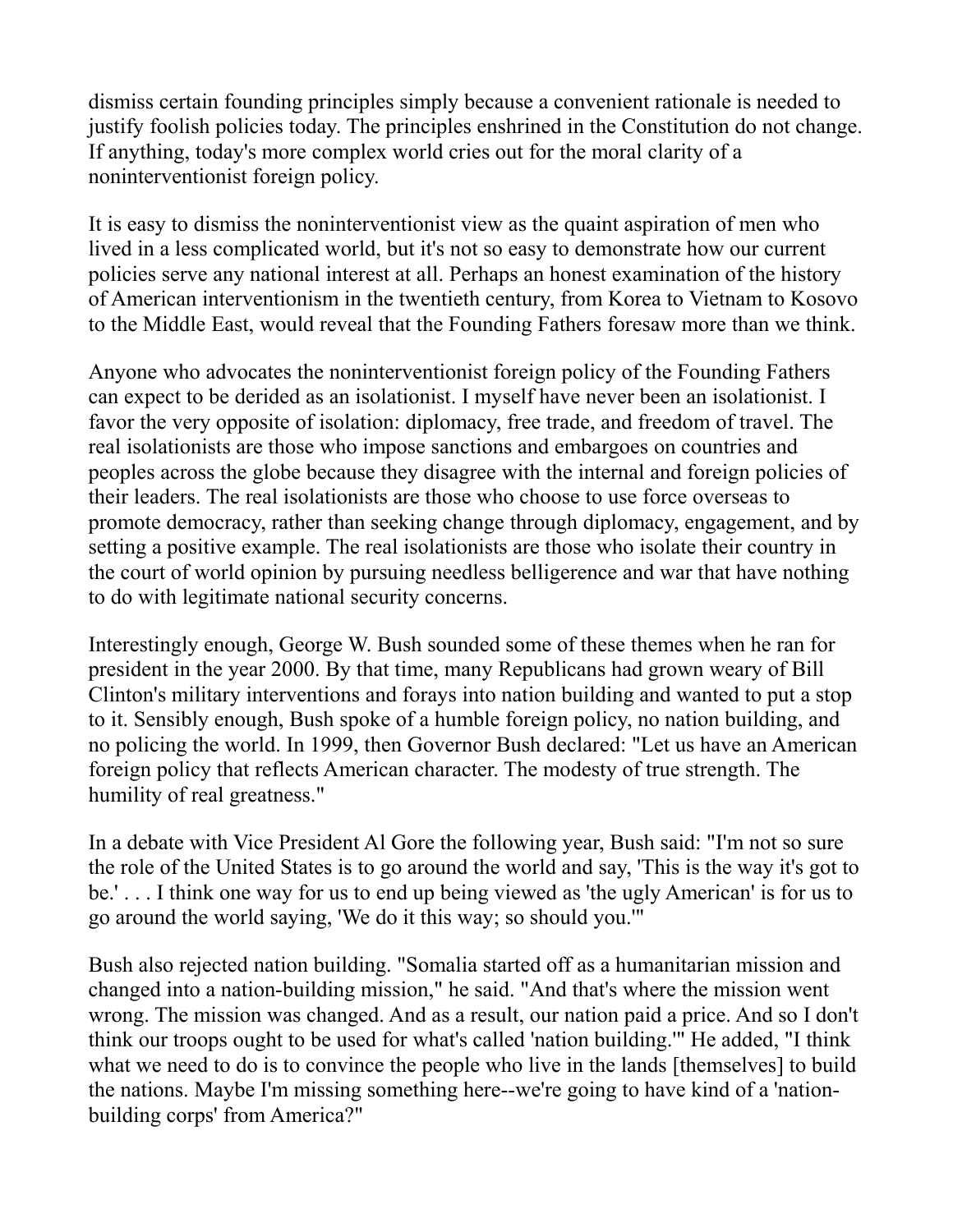Finally, when discussing other countries' perception of the United States, Bush said: "If we're an arrogant nation, they'll resent us. If we're a humble nation, but strong, they'll welcome us. Our nation stands alone right now in the world in terms of power, and that's why we've got to be humble." We should be "proud and confident [in] our values, but humble in how we treat nations that are figuring out how to chart their own course."

In other words, President Bush ran and won on a very different foreign policy from the one we are told all Republicans must support. We know what came later, of course. And by the 2008 Republican primaries, one of the front-runners had strayed so far from President Bush's original platform that he was even saying that in the future, nation building should become one of the standard functions of the American military.

Some Americans may be familiar with the admonition of John Quincy Adams that America does not go abroad in search of monsters to destroy. But his sentiments extended well beyond this oft-cited maxim. First, Adams considered what could be said in America's defense if anyone were ever to wonder what she had done for the world:

[I]f the wise and learned philosophers of the elder world . . . should find their hearts disposed to enquire what has America done for the benefit of mankind? Let our answer be this: America, with the same voice which spoke herself into existence as a nation, proclaimed to mankind the inextinguishable rights of human nature, and the only lawful foundations of government. America, in the assembly of nations, since her admission among them, has invariably, though often fruitlessly, held forth to them the hand of honest friendship, of equal freedom, of generous reciprocity. She has uniformly spoken among them, though often to heedless, and often to disdainful ears, the language of equal liberty, of equal justice, and of equal rights; she has, in the lapse of nearly half a century, without a single exception, respected the independence of other nations while asserting and maintaining her own; she has abstained from interference in the concerns of others, even when the conflict has been for principles to which she clings as to the last vital drop that visits the heart.

Adams then described the foreign policy of the American republic:

Wherever the standard of freedom and Independence has been or shall be unfurled, there will her heart, her benedictions and her prayers be. But she goes not abroad in search of monsters to destroy. She is the well-wisher to the freedom and independence of all. She is the champion and vindicator only of her own. She will commend the general cause by the countenance of her voice, and the benignant sympathy of her example. She well knows that by once enlisting under other banners than her own, were they even the banners of foreign independence, she would involve herself beyond the power of extrication, in all the wars of interest and intrigue, of individual avarice, envy, and ambition, which assume the colors and usurp the standard of freedom. The fundamental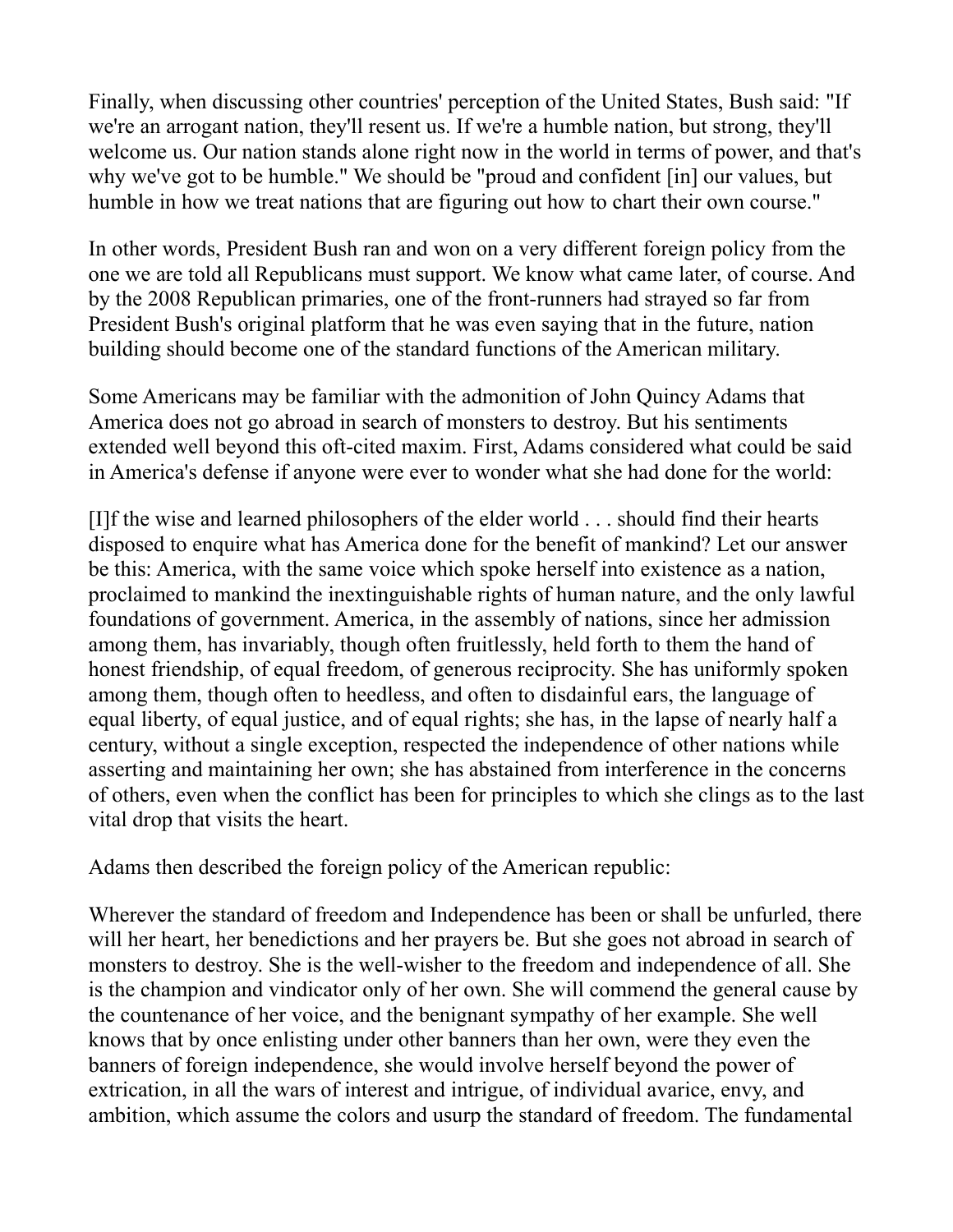maxims of her policy would insensibly change from liberty to force. . . . She might become the dictatress of the world. She would be no longer the ruler of her own spirit. . .

This wasn't "isolationism." It was a beautiful and elegant statement of common sense, and of principles that at one time were taken for granted by nearly everyone.

.

In the same way, Henry Clay was merely repeating George Washington's wise sentiments, rather than giving voice to isolationism, when he urged this piece of advice upon his countrymen: "By the policy to which we have adhered since the days of Washington . . . we have done more for the cause of liberty than arms could effect; we have shown to other nations the way to greatness and happiness. . . . Far better is it for ourselves . . . and the cause of liberty, that, adhering to our pacific system and avoiding the distant wars of Europe, we should keep our lamp burning brightly on this western shore, as a light to all nations, than to hazard its utter extinction amid the ruins of fallen and falling republics in Europe." Thus we should strive to lead by example rather than force, and provide a model for the world that other peoples will wish to follow. We do no one any good by bankrupting ourselves.

Richard Cobden was a nineteenth-century British statesman who opposed all of his government's foreign interventions. In those days, though, people understood the philosophy of nonintervention much better than they do today, and no one was silly enough to brand Cobden an isolationist. He was known instead, appropriately enough, as the International Man.

There are those who condemn noninterventionists for being insufficiently ambitious, for their unwillingness to embrace "national greatness"--as if a nation's greatness could be measured according to any calculus other than the virtues of its people and the excellence of its institutions. These critics should have the honesty to condemn the Founding Fathers for the same defect. They wouldn't dare. But it would be refreshing to hear it stated in so many words: our current political class is blessed with historic genius, and Jefferson, Washington, and Madison were contemptible fools.

What the Founding Fathers have to teach us about foreign policy became all the more important, and yet all the more ignored, in the wake of the horrific attacks of September 11, 2001.

In the weeks that followed that fateful day, most Americans' focus was on identifying the sponsors of the attacks and punishing them. That was sensible enough. I myself voted to track down al Qaeda in Afghanistan. But people were bound to start wondering, eventually, why we were attacked--not because they sought to excuse the attackers, of course, but out of a natural curiosity regarding what made these men tick. Looking for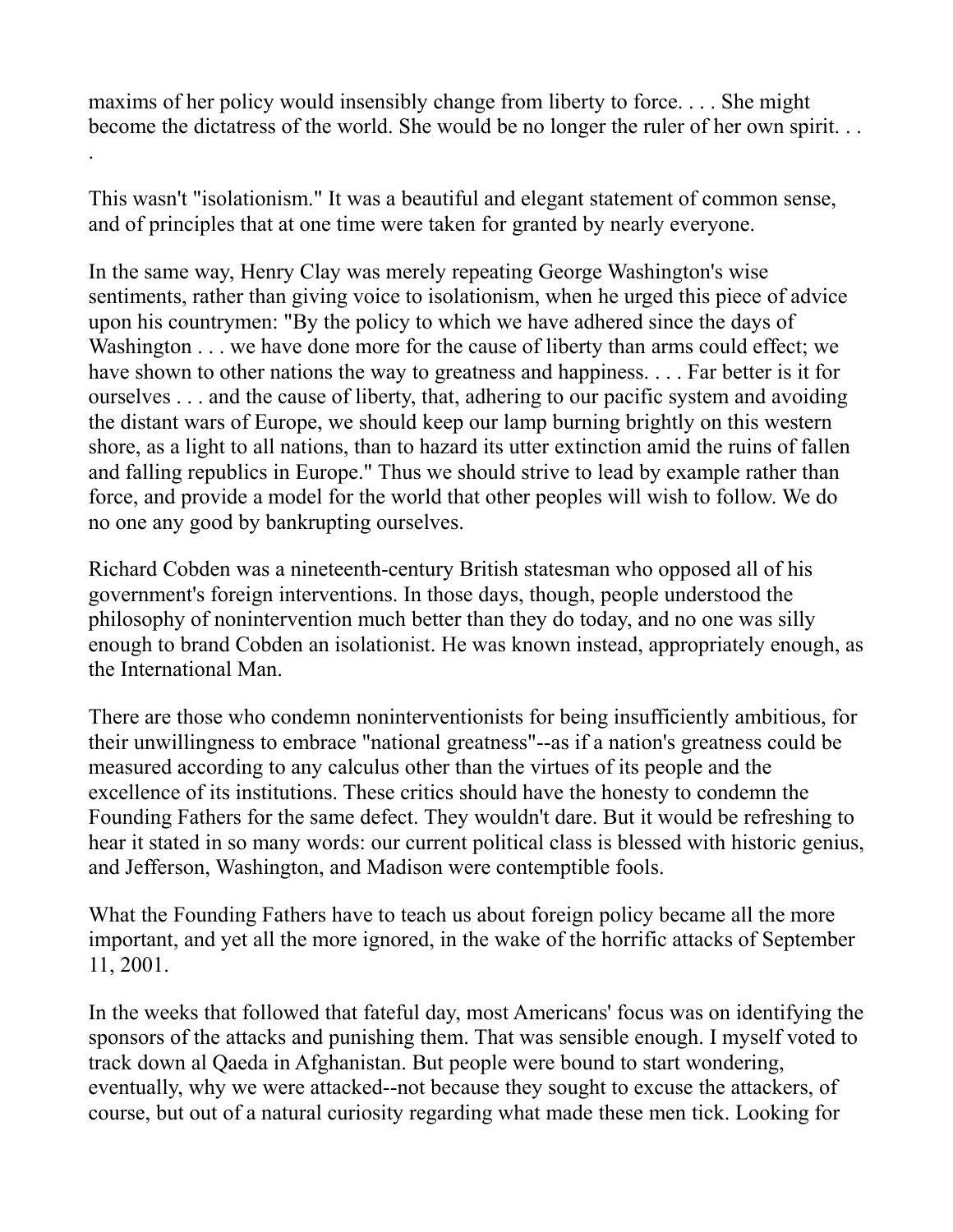motive is not the same thing as making excuses; detectives always look for the motive behind crime, but no one thinks they are looking to excuse murder.

Seven years later, though, our political class still refuses to deal with the issue in anything but sound bites and propaganda. The rest of the world is astonished at this refusal to speak frankly about the reality of our situation. And yet our safety and security may depend on it.

One person to consult if we want to understand those who wish us harm is Michael Scheuer, who was chief of the CIA's Osama bin Laden Unit at the Counterterrorist Center in the late 1990s. Scheuer is a conservative and a pro-life voter who has never voted for a Democrat. And he refuses to buy the usual line that the attacks on America have nothing to do with what our government does in the Islamic world. "In fact," he says, those attacks have "everything to do with what we do."

Some people simply will not listen to this kind of argument, or will pretend to misunderstand it, trivializing this profoundly significant issue by alleging that Scheuer is "blaming America" for the attacks. To the contrary, Scheuer could not be any clearer in his writing that the perpetrators of terrorist attacks on Americans should be pursued mercilessly for their acts of barbarism. His point is very simple: it is unreasonable, even utopian, not to expect people to grow resentful, and desirous of revenge, when your government bombs them, supports police states in their countries, and imposes murderous sanctions on them. That revenge, in its various forms, is what our CIA calls blowback--the unintended consequences of military intervention.

Obviously the onus of blame rests with those who perpetrate acts of terror, regardless of their motivation. The question Scheuer and I are asking is not who is morally responsible for terrorism--only a fool would place the moral responsibility for terrorism on anyone other than the terrorists themselves. The question we are asking is less doltish and more serious: given that a hyperinterventionist foreign policy is very likely to lead to this kind of blowback, are we still sure we want such a foreign policy? Is it really worth it to us? The main focus of our criticism, in other words, is that our government's foreign policy has put the American people in greater danger and made us more vulnerable to attack than we would otherwise have been. This is the issue that we and others want to raise before the American people.

The interventionist policies that have given rise to blowback have been bipartisan in their implementation. For instance, it was Bill Clinton's secretary of state, Madeleine Albright, who said on 60 Minutes that half a million dead Iraqi children as a result of the sanctions on that country during the 1990s were "worth it." Who could be so utopian, so detached from reality, as to think a remark like that--which was broadcast all over the Arab world, you can be sure--and policies like these would not provoke a response? If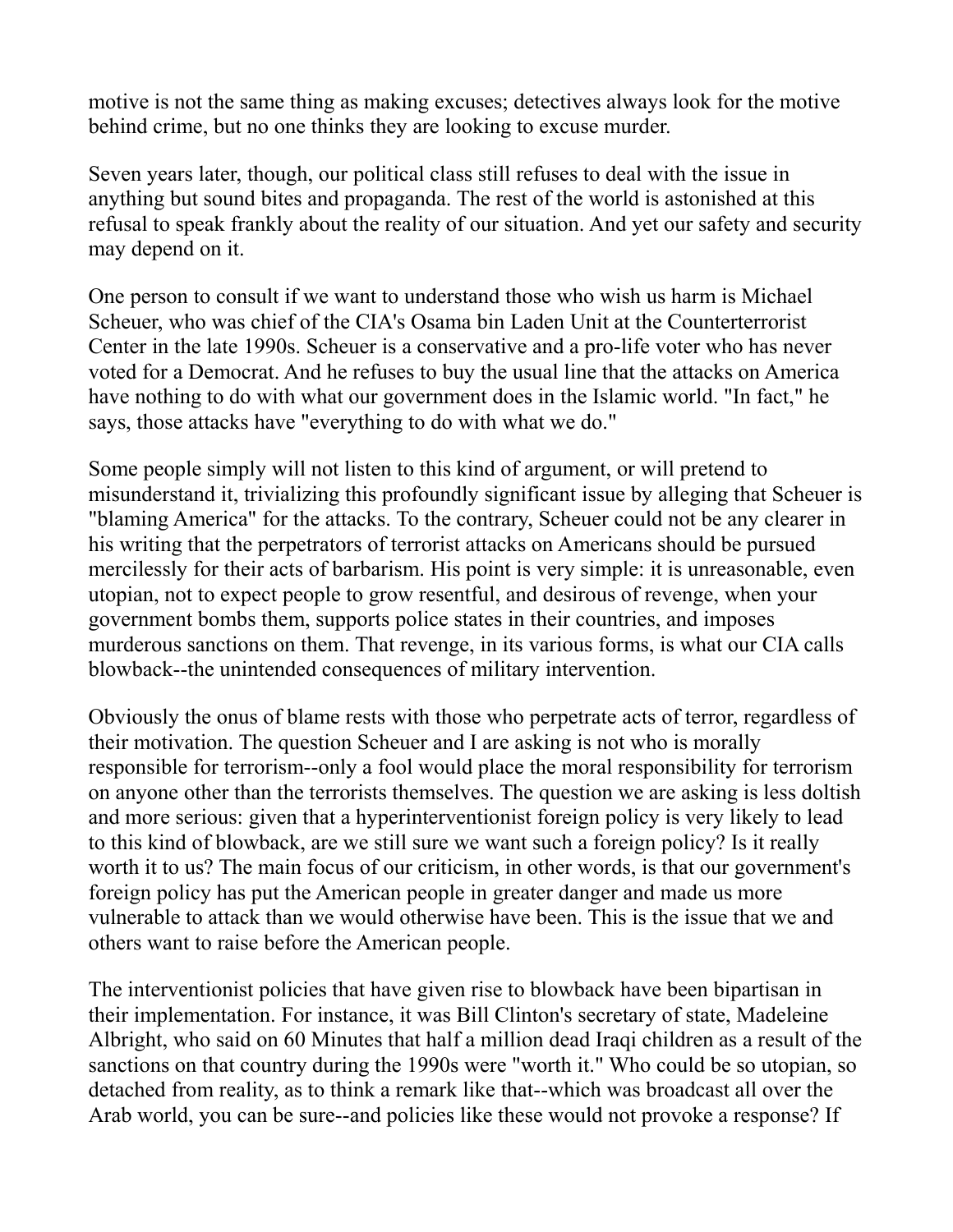Americans lost that many of their family members, friends, and fellow citizens, would they not seek to hunt down the perpetrators and be unsatisfied until they were apprehended? The question answers itself. So why wouldn't we expect people to try to take revenge for these policies? I have never received an answer to this simple and obvious question.

This does not mean Americans are bad people, or that they are to blame for terrorism- straw-man arguments that supporters of intervention raise in order to cloud the issue and demonize their opponents. It means only that actions cause reactions, and that Americans will need to prepare themselves for these reactions if their government is going to continue to intervene around the world. In the year 2000, I wrote: "The cost in terms of liberties lost and the unnecessary exposure to terrorism are difficult to determine, but in time it will become apparent to all of us that foreign interventionism is of no benefit to American citizens, but instead is a threat to our liberties." I stand by every word of that.

To those who say that the attackers are motivated by a hatred of Western liberalism or the moral degeneracy of American culture, Scheuer points out that Iran's Ayatollah Khomeini tried in vain for a decade to instigate an anti-Western jihad on exactly that basis. It went nowhere. Bin Laden's message, on the other hand, has been so attractive to so many people because it is fundamentally defensive. Bin Laden, says Scheuer, has "spurned the Ayatollah's wholesale condemnation of Western society," focusing instead on "specific, bread-and-butter issues on which there is widespread agreement among Muslims."

What bin Laden's sympathizers object to, as they have said again and again, is our government's propping up of unpopular regimes in the Middle East, the presence of American troops on the Arabian Peninsula, the American government's support for the activities of governments (like Russia) that are hostile to their Muslim populations, and what they believe to be an American bias toward Israel. The point is not that we need to agree with these arguments, but that we need to be aware of them if we want to understand what is motivating so many people to rally to bin Laden's banner. Few people are moved to leave behind their worldly possessions and their families to carry out violence on behalf of a disembodied ideology; it is practical grievances, perhaps combined with an underlying ideology, that motivate large numbers to action.

At a press conference I held at the National Press Club in May 2007, Scheuer told reporters: "About the only thing that can hold together the very loose coalition that Osama bin Laden has assembled is a common Muslim hatred for the impact of U.S. foreign policy. . . . They all agree they hate U.S. foreign policy. To the degree we change that policy in the interests of the United States, they become more and more focused on their local problems." That's not what a lot of our talking heads tell us on television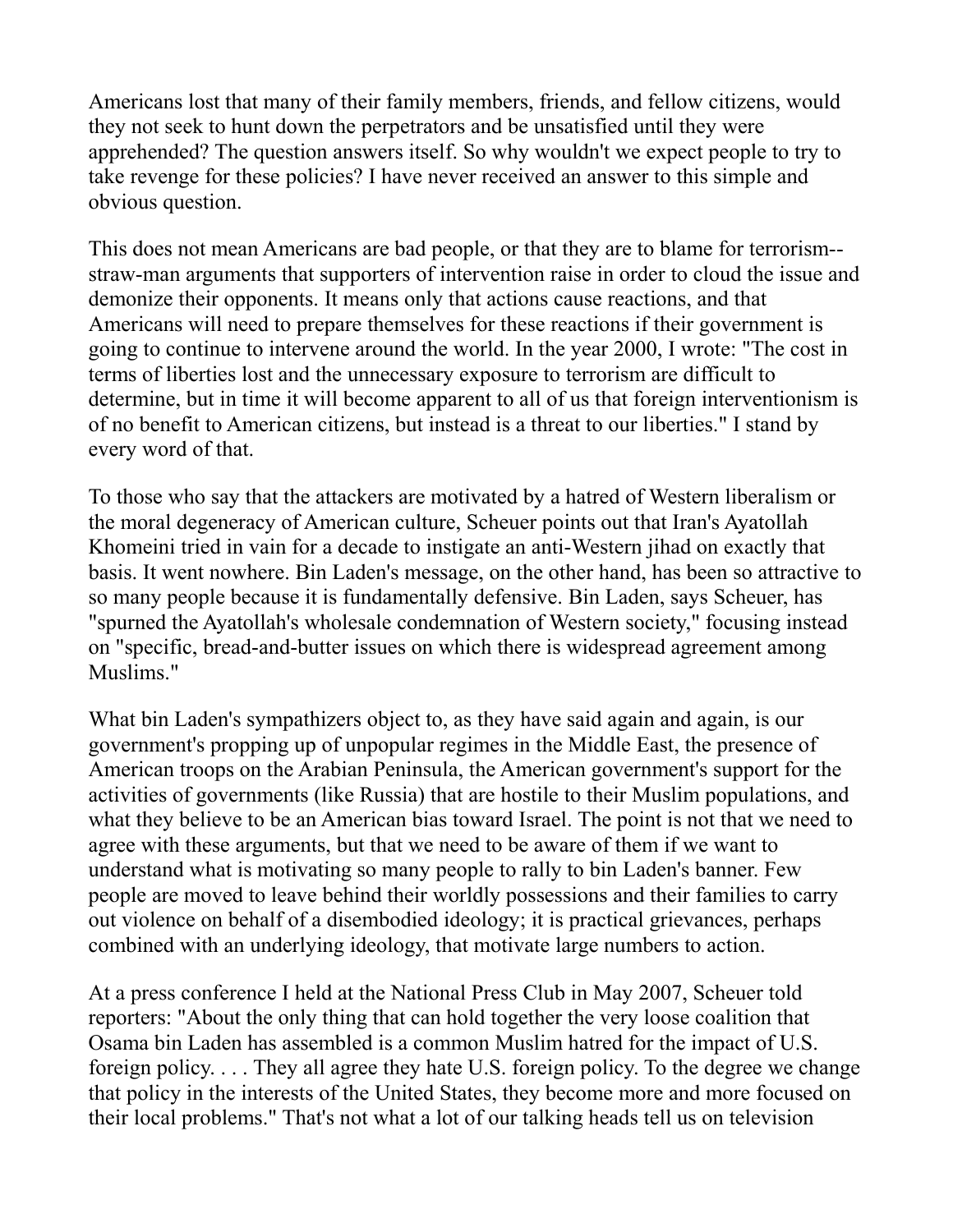every day, but few people are in a better position to understand bin Laden's message than Scheuer, one of our country's foremost experts on the man.

Philip Giraldi, another conservative and former counterterrorism expert with the CIA, adds that "anybody who knows anything about what's been going on for the last ten years would realize that cause and effect are operating here--that, essentially, al Qaeda has an agenda which very specifically says what its grievances are. And its grievances are basically that 'we're over there.'" The simple fact is that "there [are] consequences for our presence in the Middle East, and if we seriously want to address the terrorism problem we have to be serious about that issue."

Even Deputy Secretary of Defense Paul Wolfowitz recognized that foreign intervention could have unintended consequences and that the American presence in the Middle East had bred hostility against our country. On May 29, 2003, Reuters reported: "Wolfowitz said another reason for the invasion [of Iraq] had been 'almost unnoticed but huge'- namely that the ousting of Saddam would allow the United States to remove its troops from Saudi Arabia, where their presence had long been a major al-Qaeda grievance." In short, according to Wolfowitz one of the motivations of the 9/11 attackers was resentment over the presence of American troops on the Arabian Peninsula. Again, neither Wolfowitz nor I have ever said or believed that Americans had it coming on 9/11, or that the attacks were justified, or any of this other nonsense. The point is a simple one: when our government meddles around the world, it can stir up hornet's nests and thereby jeopardize the safety of the American people. That's just common sense. But hardly anyone in our government dares to level with the American people about our fiasco of a foreign policy.

Blowback should not be a difficult or surprising concept for conservatives and libertarians, since they often emphasize the unintended consequences that even the most well-intentioned domestic program can have. We can only imagine how much greater and unpredictable the consequences of intervention abroad might be.

A classic example of blowback involves the overthrow of Prime Minister Muhammad Mossadegh in Iran in 1953. American and British intelligence collaborated on the overthrow of Mossadegh's popularly elected government, replacing him with the politically reliable but repressive shah. Years later, a revolutionary Iranian government took American citizens hostage for 444 days. There is a connection here--not because supporters of radical Islam would have had much use for the secular Mossadegh, but because on a human level people resent that kind of interference in their affairs.

When it comes to suicide bombing, I, like many others, always assumed that the driving force behind the practice was Islamic fundamentalism. Promise of instant entry into paradise as a reward for killing infidels was said to explain the suicides. The world's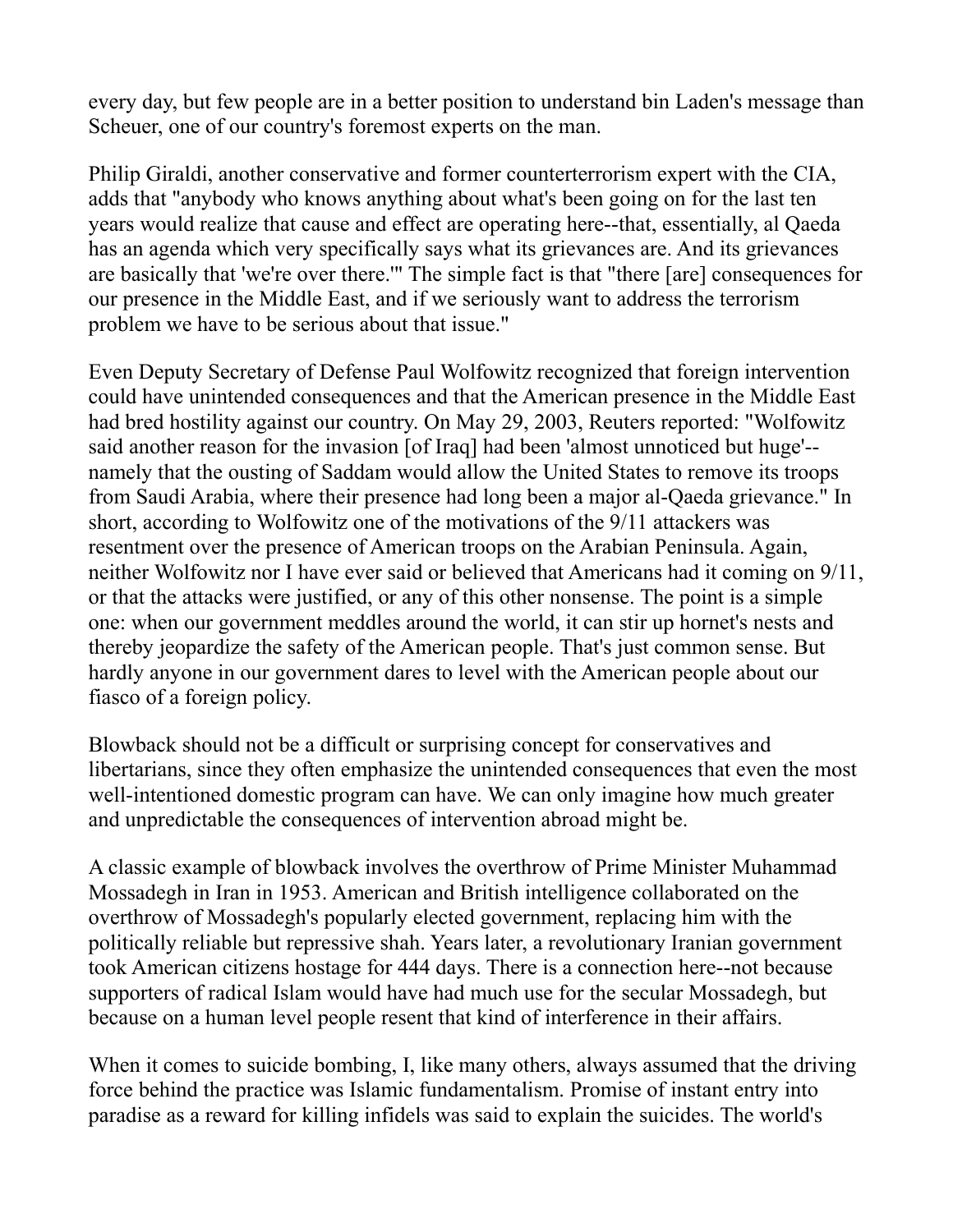expert on suicide terrorism convinced me to rethink this apparently plausible answer. The University of Chicago's Robert Pape, for his book Dying to Win: The Strategic Logic of Suicide Terrorism, collected a database of all 462 suicide terrorist attacks between 1980 and 2004. One thing he found was that religious beliefs were less important as motivating factors than we have believed. The world's leaders in suicide terrorism are actually the Tamil Tigers in Sri Lanka, a Marxist secular group. The largest Islamic fundamentalist countries have not been responsible for any suicide terrorist attacks. Not one has come from Iran or the Sudan.

The clincher is this: the strongest motivation, according to Pape, is not religion but rather a desire "to compel modern democracies to withdraw military forces from the territory the terrorists view as their homeland." Between 1995 and 2004, the al Qaeda years, two-thirds of all attacks came from countries where the United States had troops stationed. While al Qaeda terrorists are twice as likely to hail from a country with a strong Wahhabist (radical Islamic) presence, they are ten times as likely to come from a country in which U.S. troops are stationed. Until the U.S. invasion in 2003, Iraq had never had a suicide terrorist attack in its entire history. Between 1982 and 1986, there were 41 suicide terrorist attacks in Lebanon. Once the U.S., France, and Israel withdrew their forces from Lebanon, there were no more attacks. The reason the attacks stop, according to Pape, is that the Osama bin Ladens of the world can no longer inspire potential suicide terrorists, regardless of their religious beliefs.

Pape is convinced after his extensive research that the longer and more extensive the occupation of Muslim territories, the greater the chance of more 9/11-type attacks on the United States.

Although most Americans don't know it, for much of the early twentieth century our country had an excellent reputation in the Middle East, the part of the world we are now told will hate us no matter what we do. Right now, after decades of meddling, our government is hated in the Middle East and around the world to a degree I have never before seen in my lifetime. That does not make us safer.

To be sure, there will always be those who wish us ill regardless of the foreign policy we adopt. But those who would recruit large numbers of their coreligionists to carry out violence against Americans find their task very difficult when they cannot point to some tangible issue that will motivate people to do so. It is bin Laden's specific list of grievances that has rallied so many to his cause. Predictably enough, al Qaeda recruitment has exploded since the invasion of Iraq.

The war in Iraq was one of the most ill-considered, poorly planned, and just plain unnecessary military conflicts in American history, and I opposed it from the beginning. But the beginning I am speaking of was not 2002 or 2003. As early as 1997 and 1998,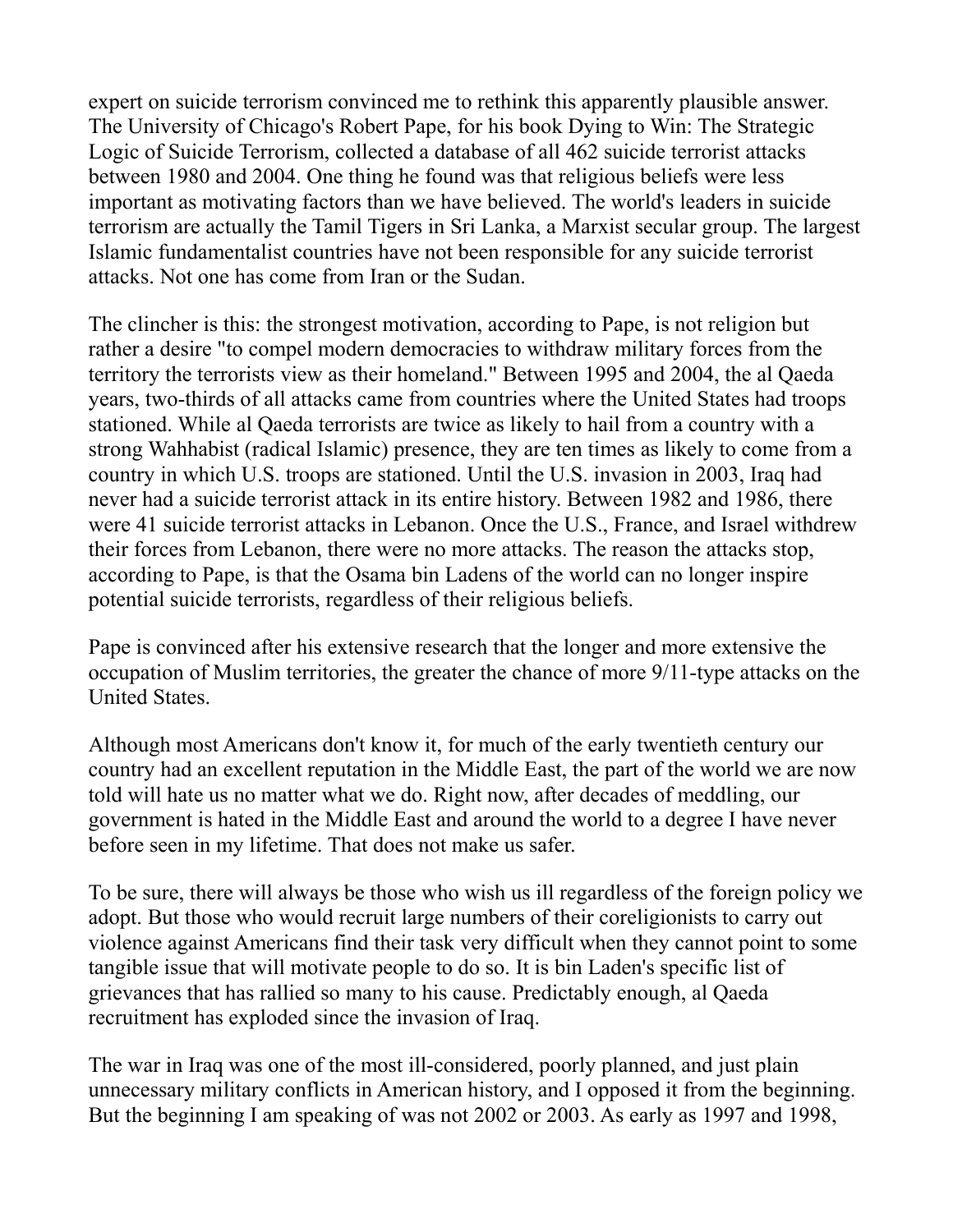shortly after my return to Congress after a dozen years back in my medical practice, I spoke out against the actions of the Clinton administration, which I believed was moving us once again toward war with Iraq. I believe the genesis of our later policy was being set at that time. Many of the same voices who then demanded that the Clinton administration attack Iraq later demanded that the Bush administration attack Iraq, exploiting the tragedy of September 11 to bring about their long-standing desire to see an American invasion of that country. Any rationale would do: "weapons of mass destruction," the wickedness of Saddam (an issue that did not seem to keep many of these policymakers up at night in the 1980s, when they were supporting him), a Saddamal Qaeda link, whatever. As long as their Middle Eastern ambitions could be satisfied, it did not matter how the people were brought along.

By any standard--constitutional, financial, national defense--I could not see the merits of the proposed invasion of Iraq. Any serious Middle East observer could have told us, if we were listening, that Iraq had essentially no connection to terrorism. (At the time of the Persian Gulf War of 1991, Osama bin Laden actually offered to lead an army to defend Saudi Arabia against Saddam if necessary.) Iraq had not attacked us, and figures in our own government, including Condoleezza Rice and Colin Powell, had said that Saddam was effectively contained and no threat to anyone. Saddam's was not even an Islamic regime; it was a secular one--although, thanks to the war, that is now changing.

Some war apologists to this day still try to argue that the weapons were really there or that Saddam really was linked to al Qaeda, but I'm not sure why they bother. The administration long ago gave up on these claims.

In the midst of all this, it is essential not to lose sight of the moral dimension of war, and the lengths to which Christian and later secular thinkers have gone over the centuries to limit and restrict the waging of war. For well over a thousand years there has been a doctrine and Christian definition of what constitutes a just war. This just-war tradition developed in the fourth century with Ambrose and Augustine but grew to maturity with Thomas Aquinas and such Late Scholastics as Francisco de Vitoria and Francisco Suarez. The requirements for a just war varied to some extent from commentator to commentator, but those who wrote on the subject shared some basic principles. The war in Iraq did not even come close to satisfying them.

First, there has to be an initial act of aggression, in response to which a just war may be waged. But there was no act of aggression against the United States. We are 6,000 miles from Iraq. The phony stories we were told about unmanned drones coming to get us were, to say the least, not especially plausible.

Second, diplomatic solutions had not been exhausted. They had hardly been tried.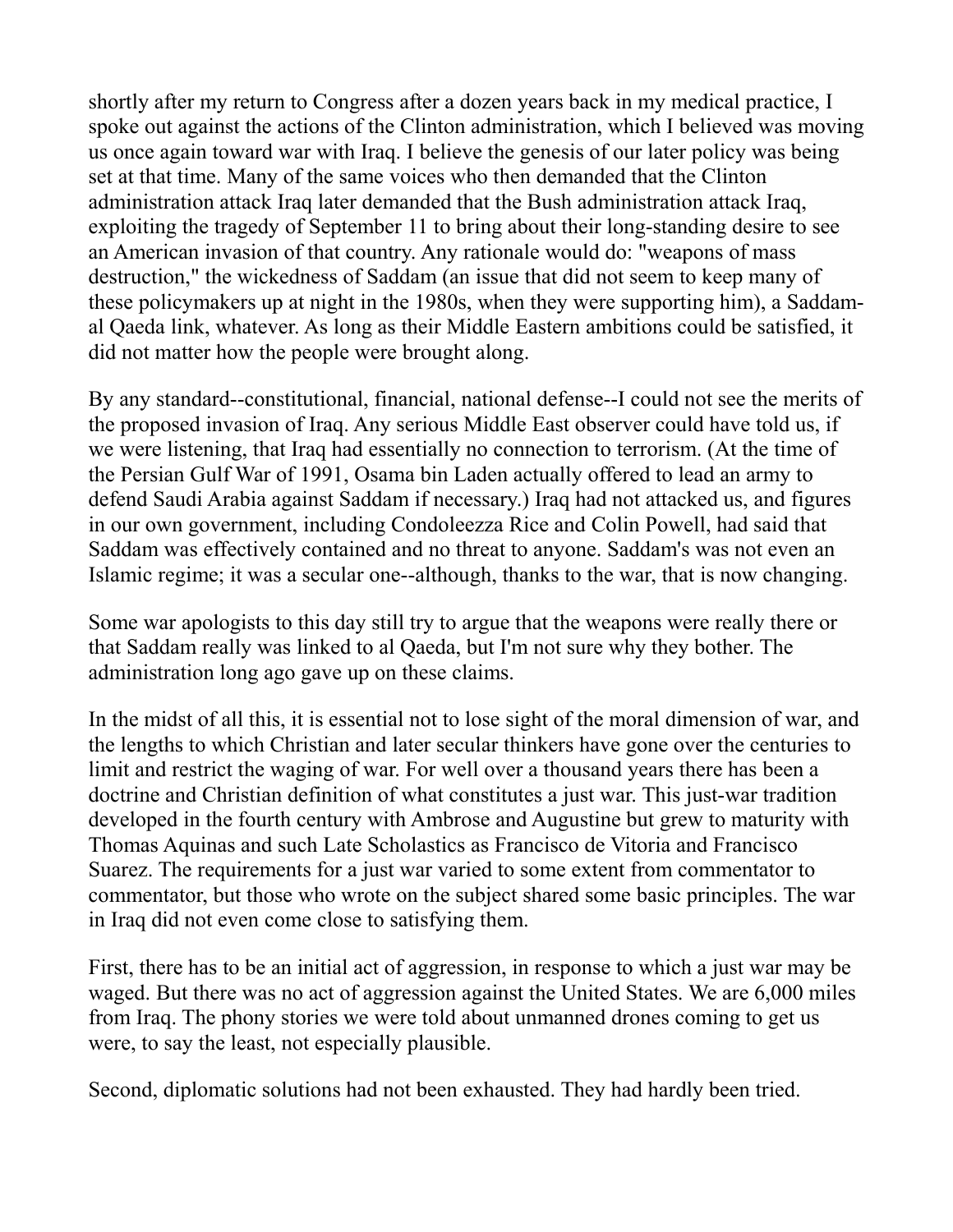Traditional just-war criteria also demand that the initiation of war be undertaken by the proper authority. Under the U.S. Constitution, the proper authority is neither the president nor the United Nations. It is Congress--but Congress unconstitutionally delegated its decision-making power over war to the president.

I heard it argued that Saddam had indeed committed an act of aggression against the United States: he had shot at our airplanes. Those American planes were monitoring the "no-fly zones" over Iraq. Authority for such zones was said to come from U.N. Resolution 688, which instructs nations to contribute to humanitarian relief in the Kurdish and Shiite areas. The resolution actually says nothing about no-fly zones, and nothing about bombing missions over Iraq.

That Saddam Hussein missed every single airplane for 12 years as tens of thousands of sorties were being flown indicates the utter weakness of our enemy: an impoverished Third World nation that lacked an air force, antiaircraft weapons, and a navy. This was supposed to be the great threat, requiring urgent action. Such nonsense insults the intelligence of the American people and makes the rest of the world wonder about our sanity.

And yet the propaganda continues even today. In one of the Republican presidential debates, after being called an isolationist--honestly, is the distinction between isolationism and noninterventionism really so difficult to grasp?--I was solemnly informed that the course I recommended in Iraq amounted to the same kind of thinking that had led to Hitler! Now, all of us are used to hearing political propaganda, especially in presidential debates, but this really took the cake: were the American people expected to believe that unless they supported the invasion and occupation of a completely paralyzed Third World country, they were the sort of people who would have given aid and comfort to Hitler? Did this candidate really have such a low estimate of the intelligence of the American people?

How, after all, had Hitler been able to rise to power in the first place? Hitler made a name for himself by denouncing the Treaty of Versailles, which established the peace terms with Germany at the end of World War I. Many observers at the time and since have described the treaty as severe and one-sided. (And no, that is not how all postwar treaties are: after the Napoleonic Wars, the last continent-wide conflict until World War I, the Congress of Vienna imposed reasonable terms on defeated France and fully welcomed her back into the community of nations within only a few years.) Hitler appealed directly to this sense of grievance on the part of the German people: how long, he asked, are we going to allow ourselves to be treated like a third-class nation?

Now let us recall President Woodrow Wilson's decision to involve the United States in World War I. (The level of popular support for Wilson's decision may perhaps be gauged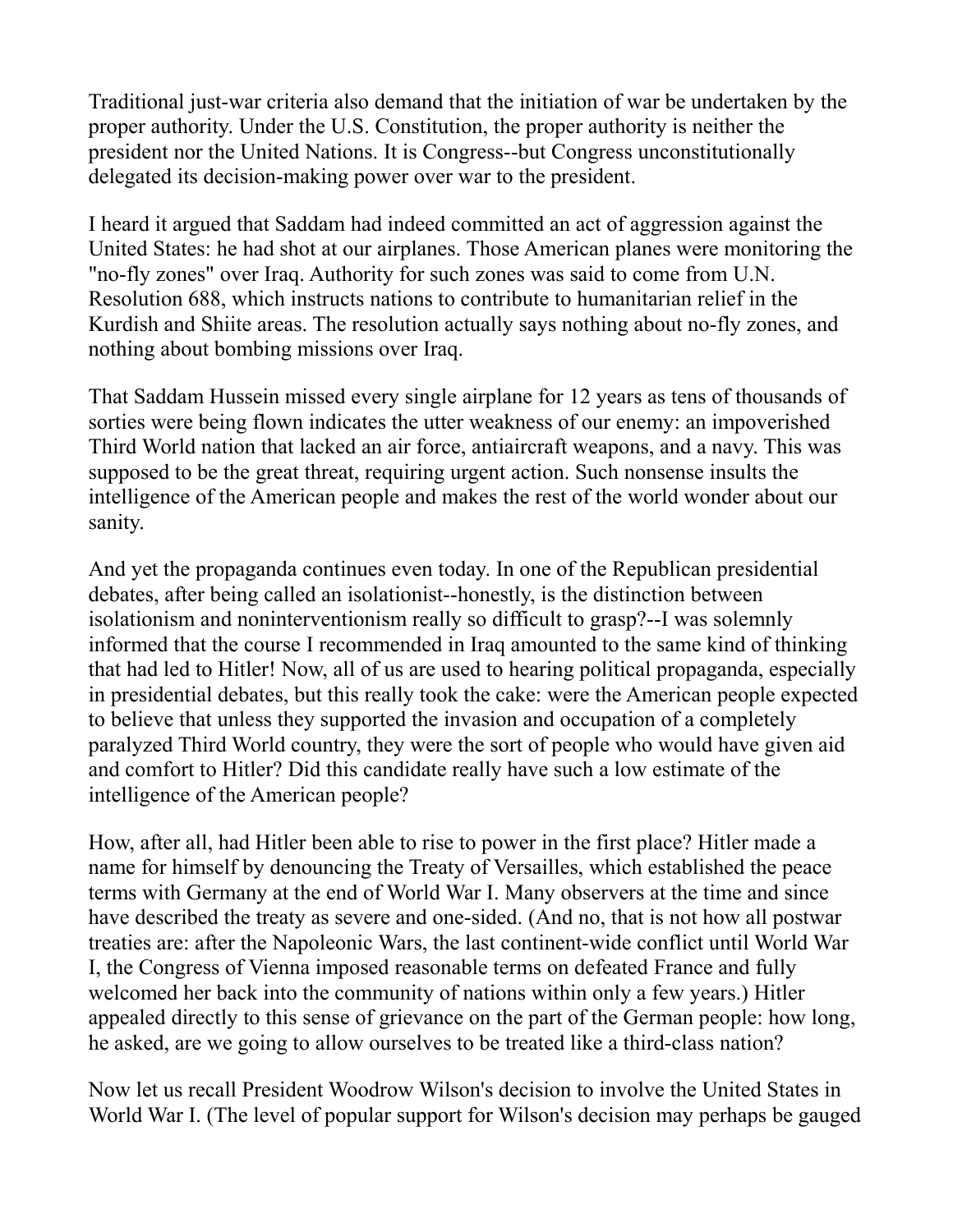by the massive propaganda campaign, without precedent in American history, that the government undertook to win over public opinion.) The war in Europe had been a stalemate prior to Wilson's intervention. Thanks to that intervention, not only did the Allies win, but they were also now in a position to impose the punitive Versailles Treaty on a defeated Germany. It is not at all a stretch to say, as many historians have indeed said, that Wilson's decision to intervene gave inadvertent impetus to Hitler's politics of extreme nationalism, since the treaty it made possible helped catapult him into the limelight. Hitler might otherwise have remained a nobody. German president Paul von Hindenburg was said to have sized him up as potentially a good postmaster general.

Did Wilson intend this outcome? Did he intend to hand Hitler and his party a perfect strategy for their political advancement? Of course not. But here we are, faced once again with the unpredictability of foreign intervention, and the strong possibility that by removing a bad government we may wind up not with a better one, but a far worse one.

Ever since then, no libertarian or traditional conservative I am aware of has had anything but contempt for the utopian Wilson. The mainstream Left of his day was largely disillusioned by the outcome, having hoped for a more just peace, and genuine progressives like Robert La Follette, Randolph Bourne, and Jane Addams had opposed the war from the beginning. That essentially leaves a smattering of neoconservatives today as Wilson's remaining defenders. But here was a historical lesson to learn if there ever was one.

The Iraq war is sometimes portrayed as a conservative/liberal issue. It isn't. Supporters of war and empire come from both political parties and can be found among both liberals and conservatives. The "liberal media" supported the Iraq war with enthusiasm, and in their eagerness to parrot the official line abandoned whatever critical faculties they possessed. The American media were so derelict in their duty during the Iraq war that one watchdog group actually offered a \$1,000 reward for any reporter who would ask the administration a challenging question about prewar intelligence. Hillary Clinton was a strong supporter of the war. Following the off-year election in 2006, congressional Democrats, for the most part, revealed themselves once again to be a sorry excuse for an opposition party, continuing to fund the war and refusing to take any bold action.

For much of 2006 and 2007, it looked as if we were in for a repeat performance: propaganda and slogans, parroted by the media, threatened to take us to war yet again.

Then things changed. In December 2007, a National Intelligence Estimate compiled by sixteen agencies of the American intelligence apparatus concluded that Iran had discontinued its nuclear weapons program in 2003 and had not resumed it. Up until the very moment that report was issued, the so-called liberal media had been serving once again as uncritical mouthpieces of administration war propaganda, providing cover for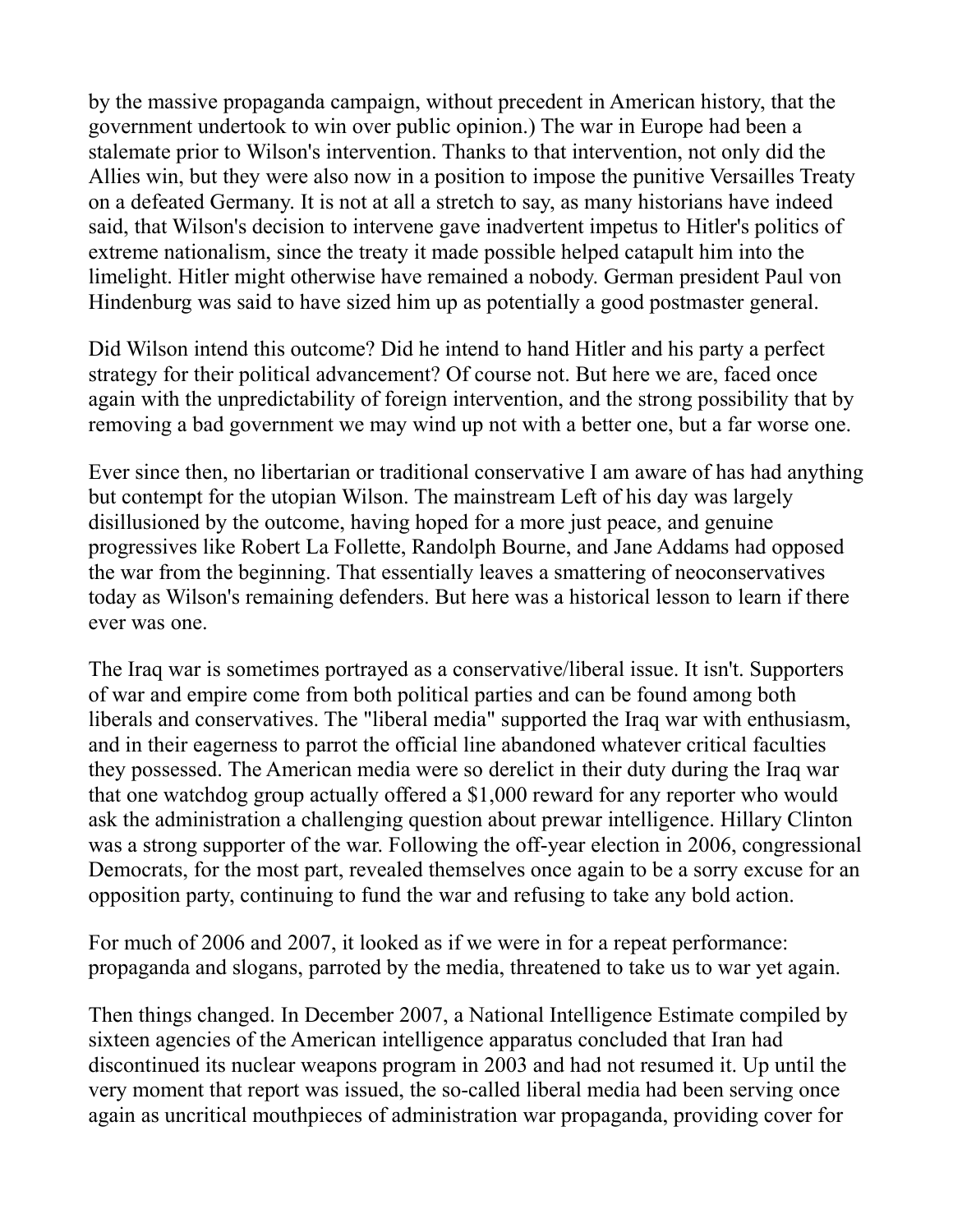yet another costly and avoidable conflict. This would never happen again, reporters and editorial writers assured us after the Iraq fiasco. Ten minutes later, they were back to their usual collusion with the political establishment.

I had said all along that Iran posed no imminent nuclear threat to us or to her neighbors, and now the intelligence community had confirmed that view--a view anyone who read newspapers outside the United States would have been informed enough to take for granted. The administration's rhetoric, on the other hand, gave the impression that nothing had changed. And from the administration's perspective nothing had changed, since it had apparently possessed this intelligence report for months, only making it known to the public in early December.

The administration's awkward efforts to cope with this new information tied it up in logical and rhetorical knots. First, administration officials tried to discredit the report, even though it was one of the most comprehensive intelligence reports on the subject, complete with over a thousand source notes. They then claimed that Iran's 2003 abandonment of its weapons program--a fact they drew from the supposedly faulty report--showed that American pressure must have worked, since Iran backed off from developing nuclear weapons just as the United States was invading Iraq. Our government must therefore keep up the pressure by means of yet another round of sanctions. Russia and China did not buy this analysis, and once again our isolationists in Washington placed America on a lonely and tenuous platform on the world stage.

As with Iraq, Iran has been asked to perform the logically impossible feat of proving a negative. Iran is presumed guilty until proven innocent because there is no evidence with which to indict. There is still no evidence that Iran, a signatory of the Nuclear Non-Proliferation Treaty, has ever violated the treaty's terms--terms which state that Iran is allowed to pursue nuclear energy for peaceful, civilian energy needs. The United States cannot unilaterally change the terms of that treaty, and it is unfair and unwise diplomatically to impose sanctions for no legitimate reason.

Iran, incidentally, may have noticed a pattern: if countries do have a nuclear weapon, they tend to be left alone, or possibly even given a subsidy. If they do not gain such a weapon they find themselves threatened with war. With that kind of foreign policy, what country wouldn't want to pursue a nuclear weapon? But in fact there is no evidence Iran actually has one, or could have one anytime soon, even if it immediately resumed a weapons program.

Still, when individuals want a war, any pretext will do, so the NIE report does not guarantee that our government will keep its hands off Iran. In the late summer of 2007, with the administration aware that the evidence for an Iranian nuclear weapons program was on the verge of collapse, President Bush signed an executive order designating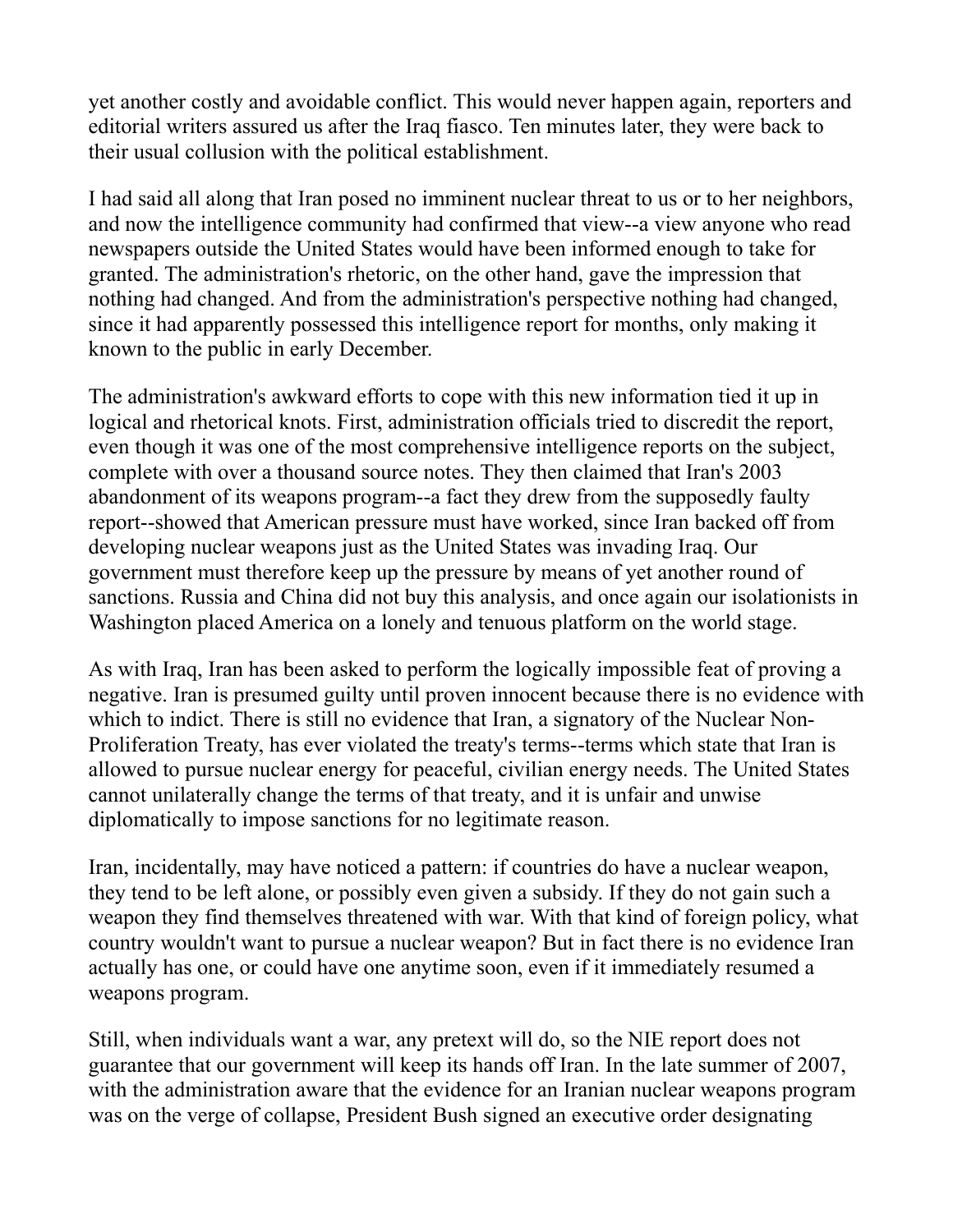Iran's elite 125,000-strong Revolutionary Guard Corps as a "terrorist" group, thereby establishing a new pretext for an attack on Iran. Fewer Americans are likely to accept that as a rationale for war than an Iranian nuclear weapon. The National Intelligence Estimate, if not ruling out the possibility of war, will at least make it more difficult to sell.

Neoconservatives, the false conservatives who got us into the Iraq mess and pushed hard for war with Iran, continue to hold their positions of prominence. Why that is so is quite beyond me. Every last prediction they made about the Iraq debacle--e.g., it would be a cakewalk, the cost would be paid by oil revenues, the prospect of sectarian fighting was slim--has been resolutely falsified by events, and yet they continue to grace the pages of major American newspapers and appear regularly on cable television talk shows. Instead of being disgraced, as common sense might lead us to expect, they continue to be exalted for a wisdom they obviously do not possess. I am reminded of George Orwell's reference to "the streamlined men who think in slogans and talk in bullets."

Meanwhile, where is the exposure for those who favor a noninterventionist foreign policy? These individuals would have avoided the Iraq fiasco altogether. America would be trillions richer over the long term, Iraqi society would not be in shambles, and countless Americans and Iraqis alike would still be alive. Noninterventionists have been entirely vindicated. And yet they do not enjoy the places of prominence that the establishment has bestowed on those who have been consistently wrong, and responsible for carnage and destruction that have destroyed our good name around the world and isolated us more than ever in our history. In fact, they are scarcely to be found at all.

Although you'd never know it by reading the print media or watching television talk shows, we who support the foreign policy of the Founding Fathers hold an honored place in the history of the Republican Party and of the conservative and libertarian movements. The so-called old Right, or original Right, opposed Big Government at home and abroad and considered foreign interventionism to be the other side of the same statist coin as interventionism at home. They recognized that Big Government was no more honest or competent in foreign policy than it was in domestic policy. In both cases it was the same institution, with the same people, operating under the same incentives.

A recent article in Modern Age, the conservative journal founded by Russell Kirk, illustrated this point. Felix Morley, for example, was one of the founders of Human Events, the oldest conservative weekly in America. In 1957 he wrote an essay called "American Republic or American Empire." There Morley warned, "We are trying to make a federal republic do an imperial job, without honestly confronting the fact that our traditional institutions are specifically designed to prevent centralization of power. . . . At some time and at some point, however, this fundamental conflict between our institutions and our policies will have to be resolved."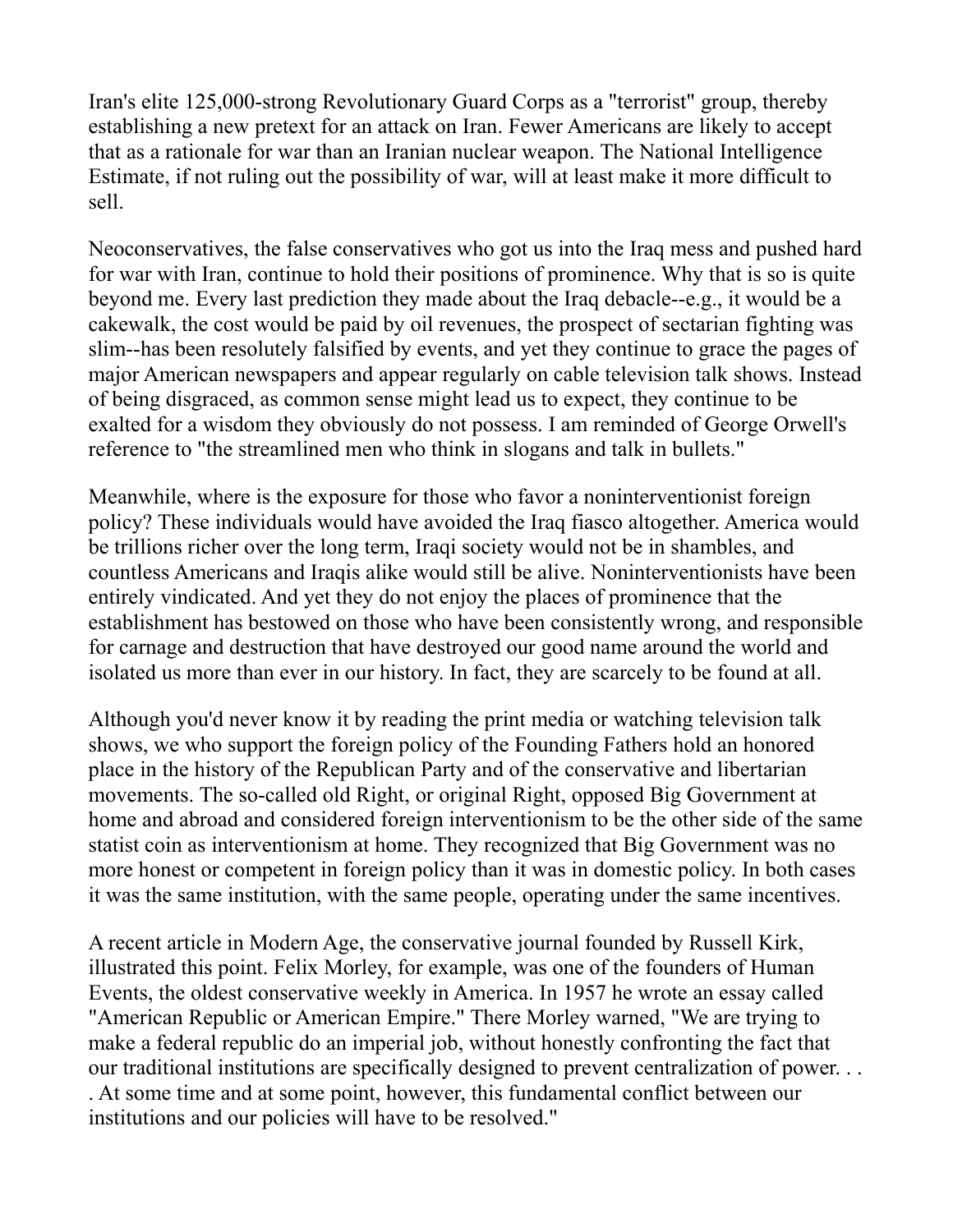In Freedom and Federalism, Morley quoted Adolf Hitler as saying that "a powerful national government may encroach considerably upon the liberty of individuals as well as of the different States, and assume the responsibility for it, without weakening the Empire Idea, if only every citizen recognizes such measures as means for making his nation greater." Morley then elaborated on what Hitler meant:

In other words, the problem of empire-building is essentially mystical. It must somehow foster the impression that a man is great in the degree that his nation is great; that a German as such is superior to a Belgian as such; an Englishman, to an Irishman; an American, to a Mexican: merely because the first-named countries are in each case more powerful than their comparatives. And people who have no individual stature whatsoever are willing to accept this poisonous nonsense because it gives them a sense of importance without the trouble of any personal effort.

The phenomenon Morley describes could not be further removed from the ideas of republican government, which have grown foreign to us after decades of military overstretch.

Russell Kirk was one of the chief founders of American conservatism, and his book The Conservative Mind has been one of its most influential texts. And he, too, was suspicious of militarism: he was a critic of high military spending and opposed the Vietnam War, albeit privately. By the 1990s he was an outspoken opponent of his government's military interventions and was concerned that they were making his country unnecessary enemies. "Presidents Woodrow Wilson, Franklin Roosevelt, and Lyndon Johnson were enthusiasts for American domination of the world," Kirk said in 1991 at the Heritage Foundation. "Now George [H. W.] Bush appears to be emulating those eminent Democrats. . . . In general, Republicans throughout the twentieth century have been advocates of prudence and restraint in the conduct of foreign affairs."

As for wars for "democracy," Kirk--being the traditional conservative he was--could hardly take the idea seriously. "Are we to saturation-bomb most of Africa and Asia into righteousness, freedom, and democracy?" Kirk wondered. "And, having accomplished that, however would we ensure persons yet more unrighteous might not rise up instead of the ogres we had swept away? Just that is what happened in the Congo, remember, three decades ago; and nowadays in Zaire, once called the Belgian Congo, we zealously uphold with American funds the dictator Mobutu, more blood-stained than Saddam. And have we forgotten Castro in Cuba?"

In his book The Political Principles of Robert A. Taft, which he wrote with James McClellan, Kirk noted his subject's aversion to war. (Taft was the great exemplar of the old Right in the Senate in the 1940s and 1950s.) "War, Taft perceived, was the enemy of constitution, liberty, economic security, and the cake of custom. . . . Though he was no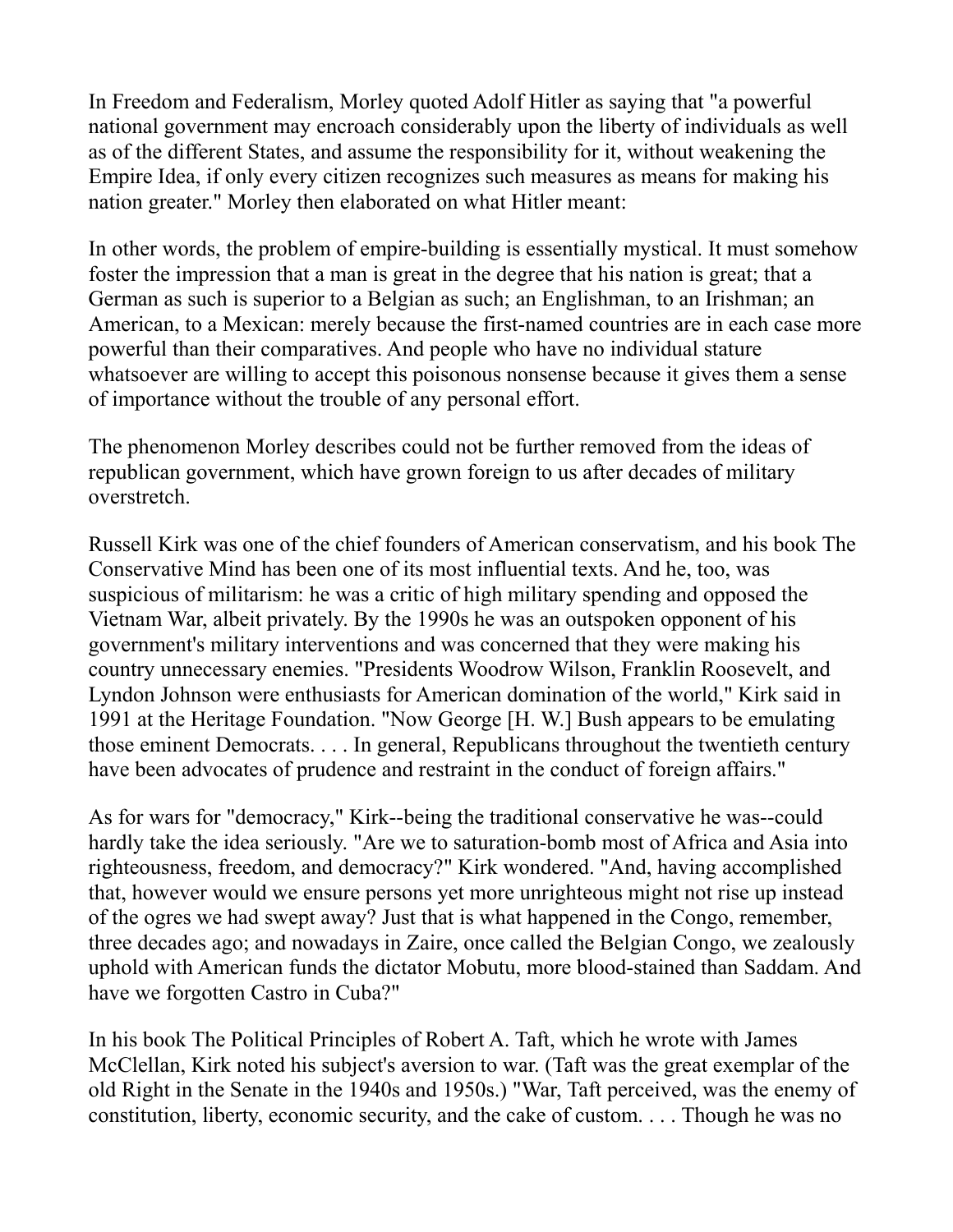theoretical pacifist, he insisted that every other possibility must be exhausted before resort to military action. War would make the American President a virtual dictator, diminish the constitutional powers of Congress, contract civil liberties, injure the habitual self-reliance and self-government of the American people, distort the economy, sink the federal govenrment in debt, break in upon private and public morality." He went on:

Taft's prejudice in favor of peace was equaled in strength by his prejudice against empire. Quite as the Romans had acquired an empire in a fit of absence of mind, he feared that America might make herself an imperial power with the best of intentions- and the worst of results. He foresaw the grim possibility of American garrisons in distant corners of the world, a vast permanent military establishment, an intolerant "democratism" imposed in the name of the American way of life, neglect of America's domestic concerns in the pursuit of transoceanic power, squandering of American resources upon amorphous international designs, the decay of liberty at home in proportion as America presumed to govern the world: that is, the "garrison state," a term he employed more than once. The record of the United States as administrator of territories overseas had not been heartening, and the American constitution made no provision for a widespread and enduring imperial government. Aspiring to redeem the world from all the ills to which flesh is heir, Americans might descend, instead, into a leaden imperial domination and corruption.

Richard Weaver, still another central figure in the history of conservatism and perhaps best known for his book Ideas Have Consequences, opposed the atomic bombing of Japan and spoke with contempt of Theodore Roosevelt, who would "strut and bluster and intimidate our weaker neighbors." Weaver wrote an extraordinary essay on the immorality of total war in his book Visions of Order, arguing that "of the many things which cause us to feel that spirit indispensable to civilization has been weakened, none should arouse deeper alarm than total war."

The conservative sociologist Robert Nisbet reminded his audience that war was revolutionary, not conservative. He likewise warned that socialist proposals have often, under wartime conditions, become the law of the land.

These last three figures--Kirk, Weaver, and Nisbet--share something in common. One of the most useful and respected studies of American conservatism, George Nash's book The Conservative Intellectual Movement in America Since 1945, identifies these three men as the most important thinkers among what he calls traditionalist conservatives. That means the three most significant traditional conservative intellectuals in the postwar period were all wary of militarism to one degree or another. None were pacifists, naturally, but they all believed that war was something so materially and morally catastrophic that it genuinely had to be considered only a last resort. And since,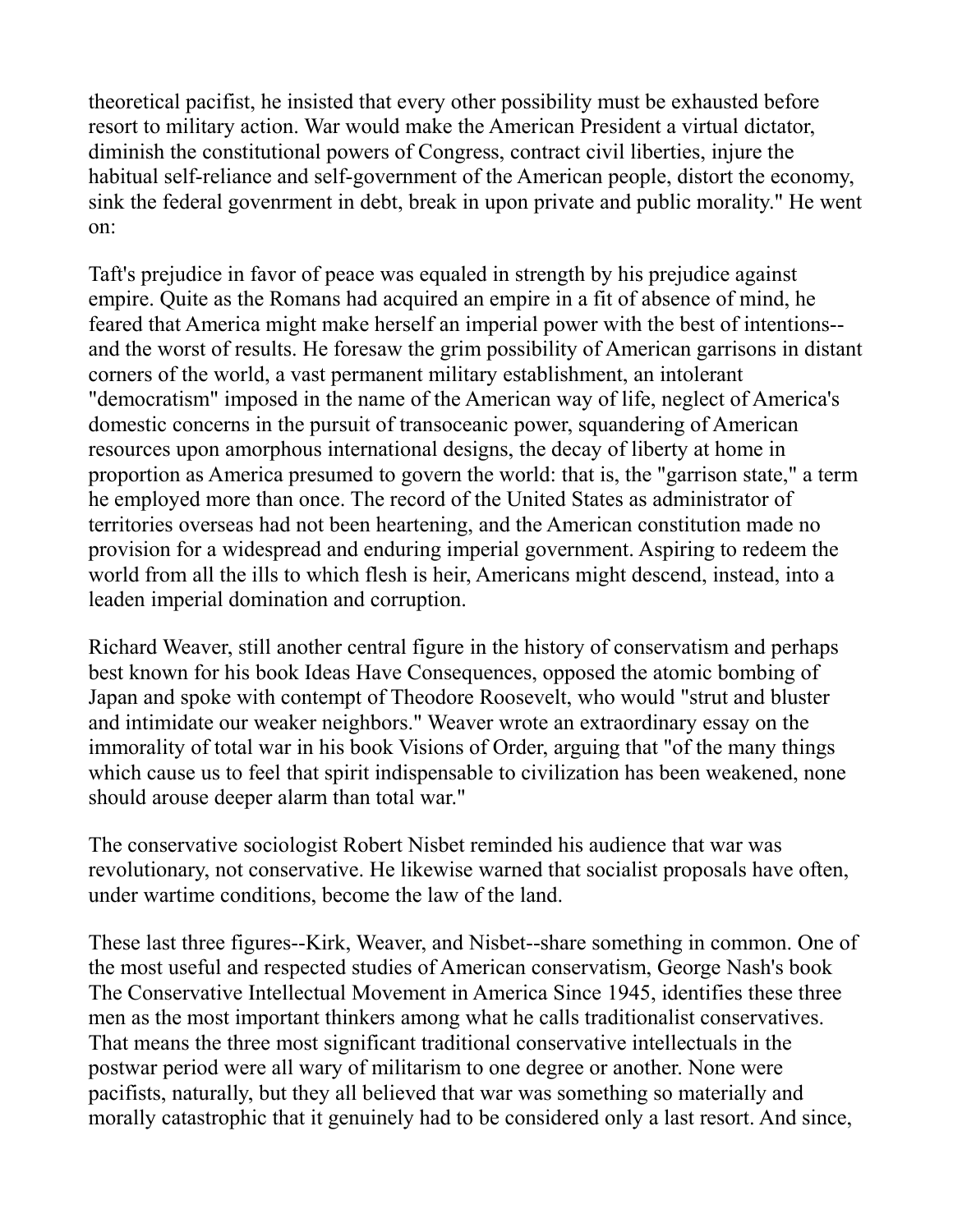as Randolph Bourne said, "war is the health of the state," they also understood the undesirable domestic side effects of war, such as taxes, debt, lost liberties, centralization, and the emasculation of the Constitution.

How does Israel, with which the United States has long enjoyed a special relationship, fit into this picture? I see no reason that our friendship with Israel cannot continue. I favor extending to Israel the same honest friendship that Jefferson and the Founding Fathers urged us to offer to all nations. But that also means no special privileges like foreign aid--a position I maintain vis-a-vis all other countries as well. That means I also favor discontinuing foreign aid to governments that are actual or potential enemies of Israel, which taken together receive much more American aid than Israel does. Giving aid to both sides has understandably made many average Israelis and American Jews conclude that the American government is hypocritically hedging its bets.

I oppose all foreign aid on principle, for reasons I detail in a later chapter. Foreign aid is not only immoral, since it involves the forced transfer of wealth, but it is also counterproductive, as a ceaseless stream of scholarship continues to show. Foreign aid has been a disaster in Africa, delaying sound economic reforms and encouraging wastefulness and statism. We should not wish it on our worst enemy, much less a friend. Moreover, since the aid has to be spent on products made by American corporations, it is really just a form of corporate welfare, which I can never support.

Only those with a very superficial attachment to Israel can really be happy that she continues to rely on over \$2 billion in American aid every year. In the absence of such grants, Israel would at last be under pressure to adopt a freer economy, thereby bringing about greater prosperity for her people and making it easier for her to be self-reliant. Foreign aid only inhibits salutary reforms like this, reforms that any true friend of Israel is eager to see. As a matter of fact, the Institute for Advanced Strategic and Political Studies in Jerusalem argues that "foreign aid is the greatest obstacle to economic freedom in Israel." It is an open secret that Israel's military industry is inefficient and top-heavy with bureaucracy, shortcomings that consistent American aid obviously encourages. Why make difficult adjustments when billions in aid can be counted on regardless of what you do?

Our government has also done Israel a disservice by effectively infringing on her sovereignty. Israel seeks American approval for military action she deems necessary, she consults with America on matters pertaining to her own borders, and she even seeks American approval for peace talks with her neighbors--approval that is not always forthcoming. This needs to stop. And with an arsenal of hundreds of nuclear weapons, Israel is more than capable of deterring or repelling any enemy. She should once again be in charge of her own destiny.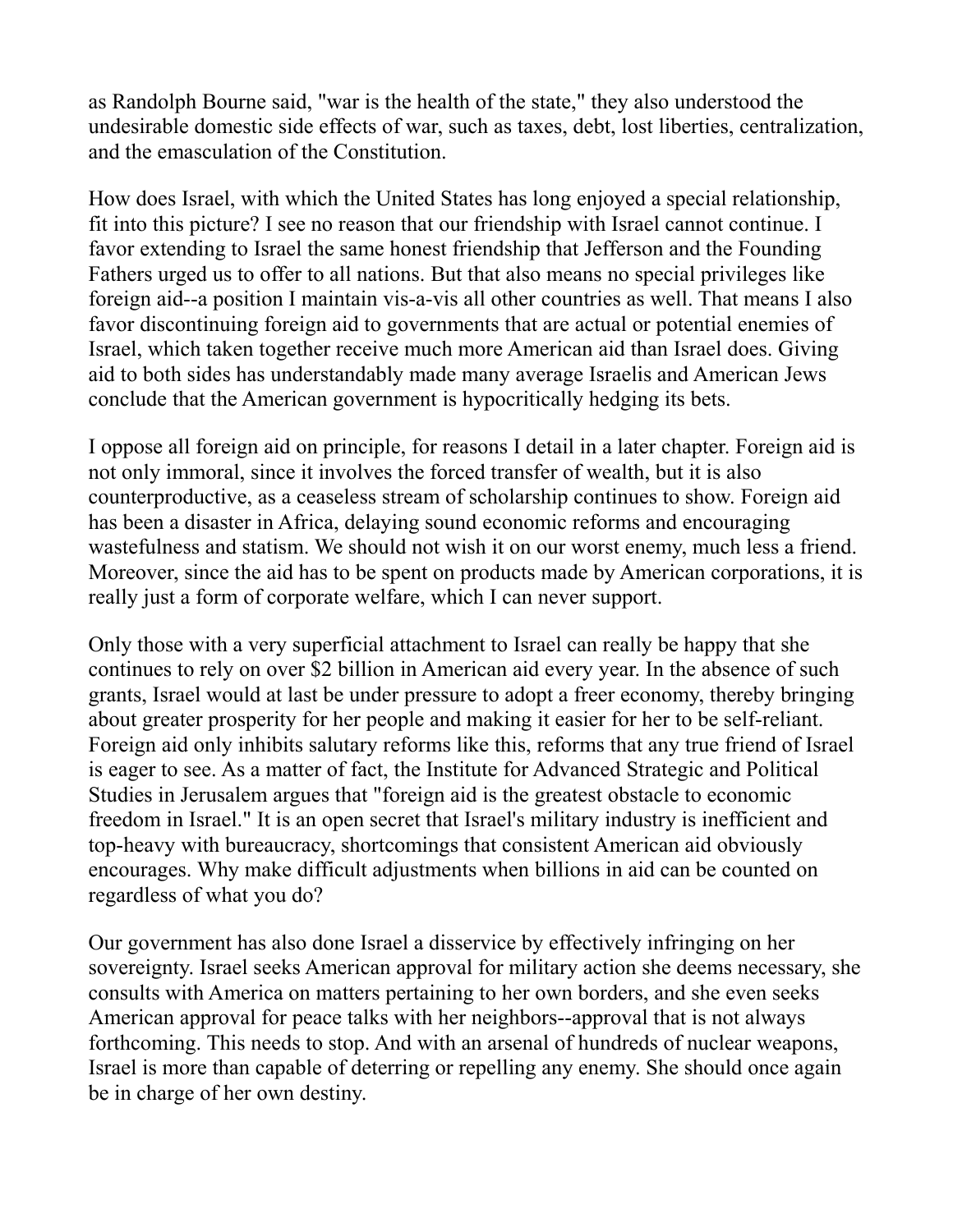In the face of the human cost of war--the thousands of American servicemen killed, the tens of thousands wounded, the civilian deaths--a reckoning of its material costs may seem almost obtuse. But we are not speaking of a few billion dollars here and there. The costs of our foreign policy have become so great that they risk bringing the country to bankruptcy.

When I say "bankruptcy," I do not mean that the federal government will stop writing checks and spending money. The federal government is not likely to go out of business anytime soon. I mean that the checks and the money won't buy anything, because the dollar will have been destroyed.

Few Americans realize just how costly our foreign policy is. Larry Lindsey, senior economic adviser to the Bush administration, embarrassed the White House when he warned in the Wall Street Journal that the Iraq war could cost \$100 to \$200 billion. Outrageous, officials said. The course of events has made Lindsey's estimate into the epitome of optimism. In early 2006, Harvard's Linda Bilmes and Columbia's Joseph Stiglitz estimated the long-term costs of the war, including care for our maimed soldiers, at \$2 trillion. By the end of the year they were saying that the \$2 trillion figure was too low.

It isn't just the Iraq war that busts the budget--it's our overseas military presence as a whole. We have reached a point at which it now costs \$1 trillion per year to maintain. One trillion dollars. The proposed Pentagon budget alone was \$623 billion for 2008. "What's remarkable about this year's military budget," wrote one military analyst, "is that it's the largest budget since World War II, but, of course, we're not fighting World War II."

And just as in domestic spending, where higher budgets rarely translate into better performance, I am doubtful that much of this expenditure is actually contributing to our security. America would be much stronger and more secure if our government observed a noninterventionist foreign policy and put an end to its international overstretch. And that isn't just because foreign meddling makes us more enemies, though that commonsensical point is certainly correct. Beyond even that, we waste a staggering amount of manpower, hardware, and wealth on a bloated overseas presence that would be better devoted to protecting the United States itself. Our forces are stretched much too thin, what with our 700 bases around the world and all the nation-building work that conservatives not so long ago criticized Bill Clinton for imposing on our military.

We have had troops in Korea for over five and a half decades. We have had troops in Europe and Japan for about as long. How many years is enough? An American presence in these places was supposed to be temporary, persisting only during the military emergencies that were cited as justification for bringing them there. Milton Friedman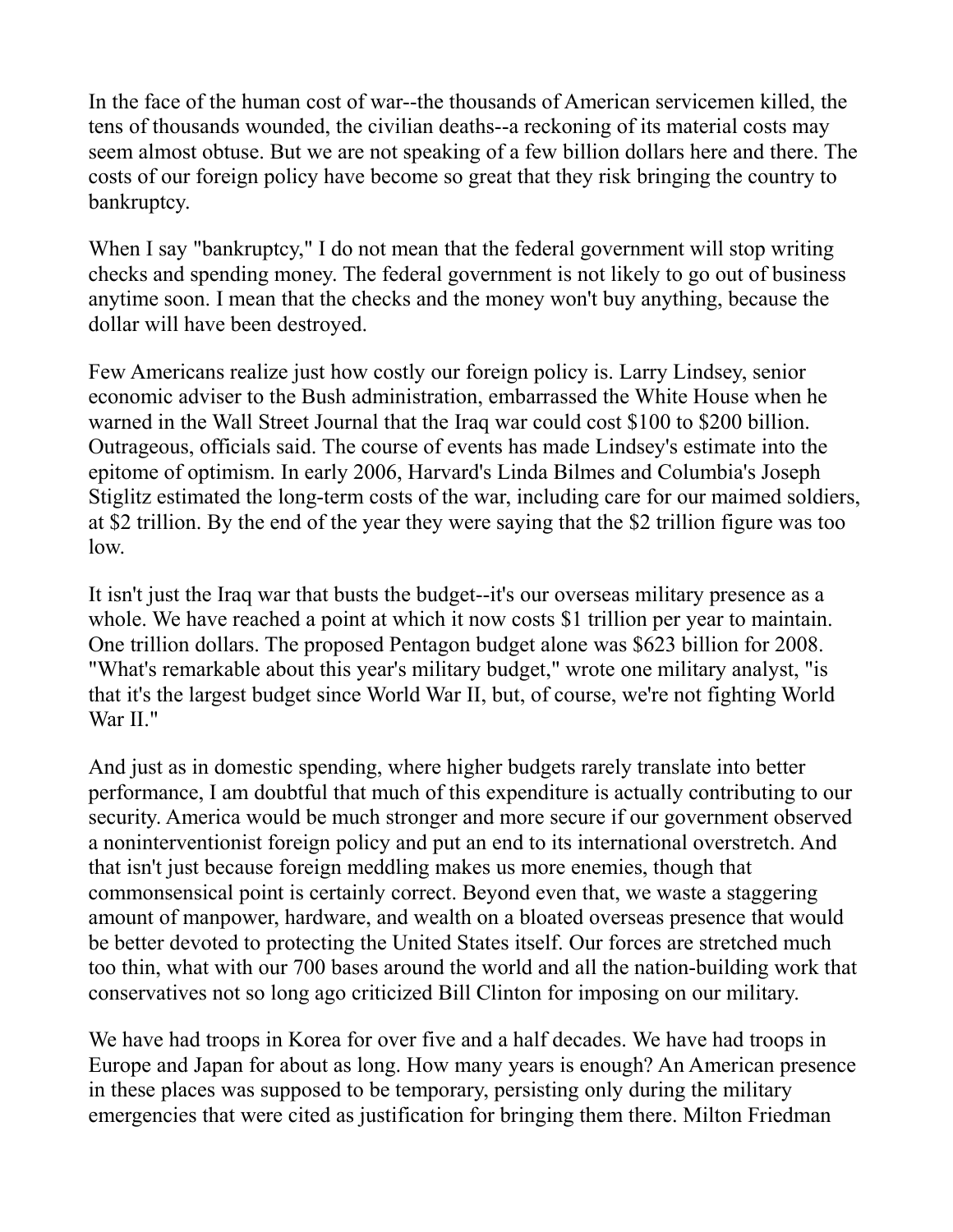was right: there is nothing so permanent as a "temporary" government program.

With a \$9 trillion debt, perhaps \$50 trillion in entitlement liabilities, and the dollar in free fall, how much longer can we afford this unnecessary and counterproductive extravagance?

While our government engages in deficit spending to fund its military exploits overseas, detracting from our own productivity, countries like China are filling the void by expanding their trade opportunities. I have never understood this talk of our military presence as a "strategic reserve of Western civilization." Instead, the best indication of our civilization has been our prestige in international trade. We should let the best measure of our American greatness come from free and peaceful trade with other nations, not from displays of our military might.

Now it would be a great step forward if we could even debate the foreign policy we have now, a policy that (with a few minor differences) is shared by the establishment of both major parties. One writer correctly labels it "the debate we never have." Although many Americans oppose the continued expansion of Big Government abroad, nonintervention is never presented to them as an option. The so-called debates between pundits they see on television or read in the newspaper carefully limit the range of debate to the point of insignificance. The debate is always framed in terms of which kind of interventionist strategy our government should pursue. The possibility that we should avoid bleeding ourselves dry in endless foreign meddling is not raised. For heaven's sake, what kind of debate is it in which all sides agree that America needs troops in 130 countries?

That may have been the kind of debate that the old Pravda once allowed, but where is the robust exchange of ideas that we should expect in a free society?

If we ever have such a debate, some Americans may conclude that the increased risk of terrorism is a price they are willing to pay in order to continue our government's interventionist foreign policy. Others will realize that foreign interventionism is bankrupting us and making us less secure. However it came out, at least we would have had the debate. At the end of such a debate, Michael Scheuer concludes, Americans "may decide that the foreign policy status quo that exists at the moment is what they want. But if they do, they will at least go into it with their eyes open, and know that they are in for an extended period of war, a tremendously bloody and costly war."

Meanwhile, our lack of debate has had terrible consequences for our republic. James Bamford observes that the leadership of al Qaeda hoped to lure us into a "desert Vietnam," an enormously expensive war that would deplete our resources and help their own recruitment by stirring up the locals against us. And that is just what happened. The war's ultimate cost is being estimated in the trillions. The dollar is collapsing. And more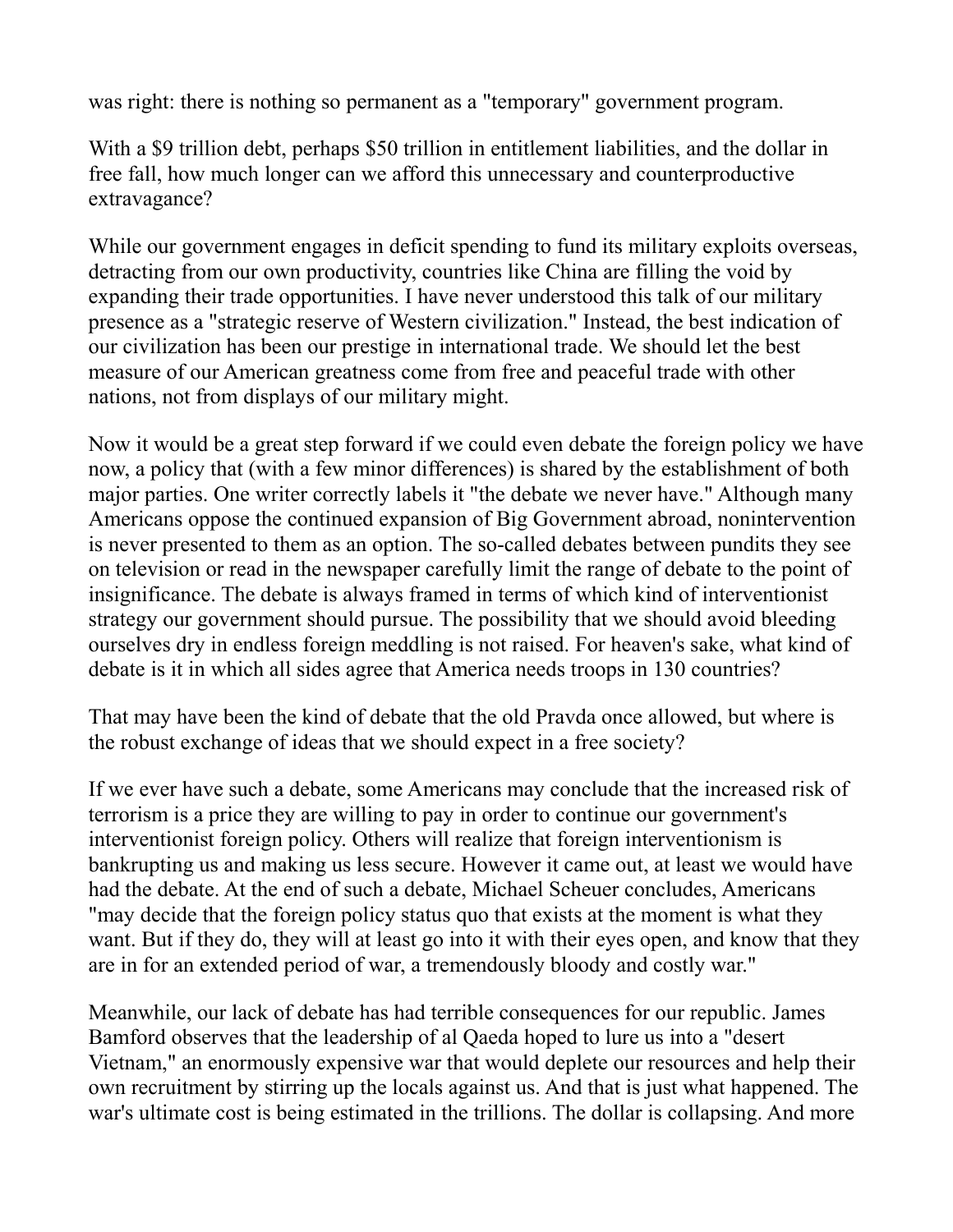terrorists are being created. According to a study by the Global Research in International Affairs Center in Herzliya, Israel, the vast bulk of the foreign fighters in Iraq are people who had never been involved in terrorist activity before but have been radicalized by the U.S. presence in Iraq--the second holiest place in Islam.

The terrorists, in short, have played us like a fiddle. With the unnecessary and unprovoked attack on Iraq, our government gave them just what they wanted.

Americans have the right to defend themselves against attack; that is not at issue. But that is very different from launching a preemptive war against a country that had not attacked us and could not attack us, that lacked a navy and an air force, and whose military budget was a fraction of a percent of our own. A policy of overthrowing or destabilizing every regime our government dislikes is no strategy at all, unless our goal is international chaos and domestic impoverishment.

It is time for us to consider a strategic reassessment of our policy of foreign interventionism, occupation, and nation building. It is in our national interest to do so and in the interest of world peace. This is a message that resonates not only with the American people at large but also with U.S. military personnel: in the second quarter of 2007 our campaign raised more money from active duty and retired military than did any other Republican candidate, and in the third quarter we raised more than any candidate in either party. Then in the fourth quarter we received more money in military donations than all other Republicans put together. This message is popular, and it is based on American security, fiscal sanity, and common sense.

#### **CHAPTER 3**

#### **The Constitution**

Though written constitutions "may be violated in moments of passion or delusion," wrote Thomas Jefferson in 1802, "yet they furnish a text to which those who are watchful may again rally and recall the people."

Whether we are yet emerging from our own moment of disorientation after 9/11 is difficult to say. I believe, though, that enough Americans are taking a sober second look at what we have allowed our country to become, especially since that terrible day, that the Constitution may yet reemerge as a document to which the people may be rallied and recalled.

In early American history the Constitution figured heavily in political debate. People wanted to know, and politicians needed to justify, where the various schemes they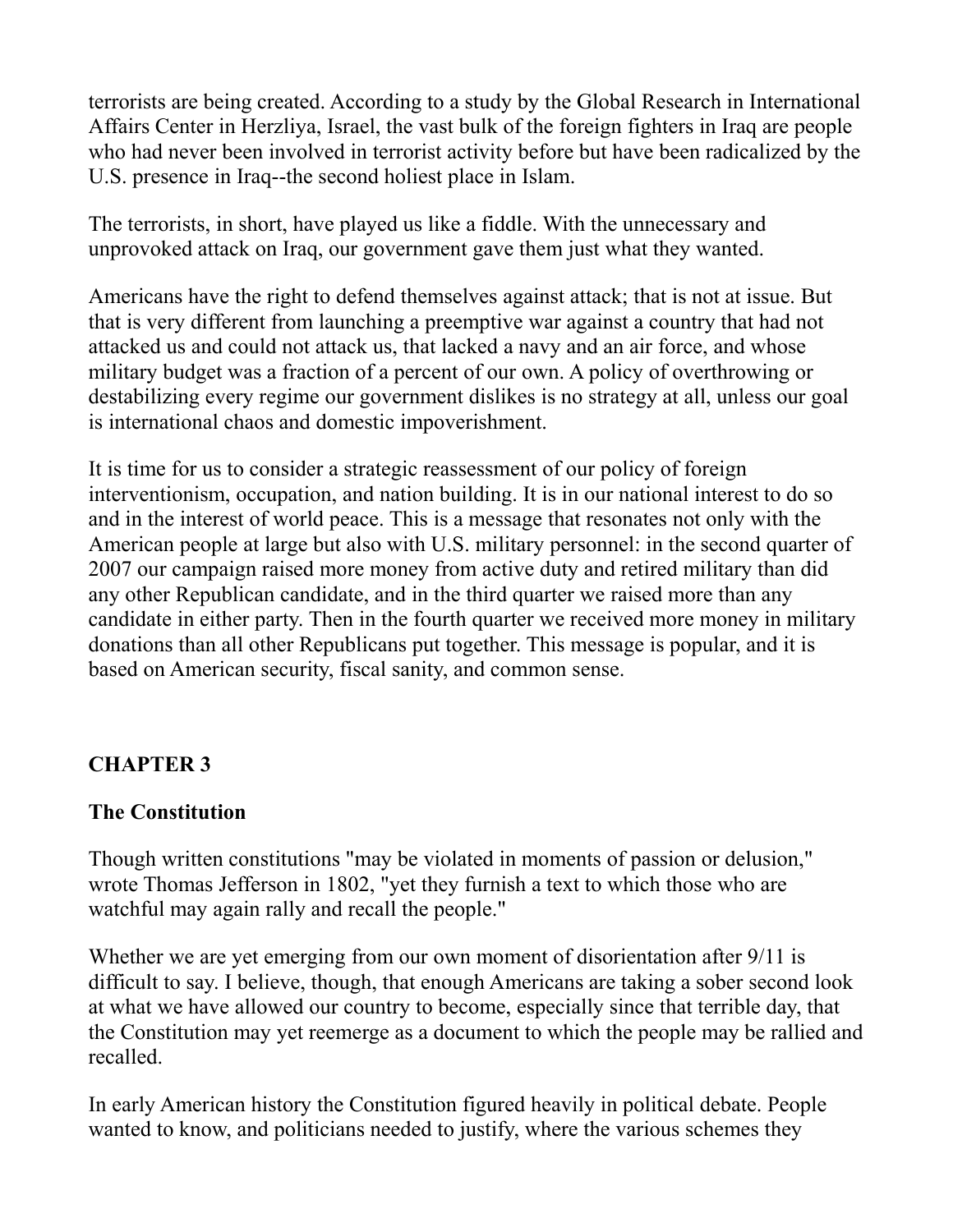debated in Congress were authorized in the Constitution. In the twenty-first century, by contrast, the Constitution is like the elephant at the tea party that everyone pretends not to notice.

The power of the executive branch, for instance, has expanded far beyond what the Framers of the Constitution envisioned. One mechanism that has strengthened it is the executive order, an instrument by which presidents have exerted powers that our Constitution never intended them to have. An executive order is a command issued by the president that enjoys his authority alone, not having been passed by Congress. Executive orders can have legitimate functions. Presidents can carry out their constitutional duties or direct their subordinates by executive order, for instance. But they can also be a source of temptation for ambitious presidents (am I being redundant?), since they can always try to get away with using them as a substitute for formal legislation that they know they cannot get to pass. He can thereby circumvent the normal, constitutional legislative process.

Executive orders were rare in the nineteenth century; for a president to issue even several dozen was unusual. The first twentieth-century president to serve a full term, Theodore Roosevelt (who served two, in fact), issued over a thousand. His distant cousin Franklin Roosevelt issued over three thousand. Executive orders continue to serve as a potent weapon in the president's arsenal.

Congress has sometimes been complicit in presidential abuses of executive orders, either by giving express sanction to the president's action after the fact or ignoring the abuse of power altogether. This latter course is sometimes pursued when congressmen happen to favor the president's course of action but do not want to have to associate themselves with it (perhaps because it is controversial or politically sensitive). With executive orders, presidents can commit our troops to undeclared wars, destroy industries, or make unprecedented social-policy changes. And they remain unaccountable because often these actions occur behind the door of the Oval Office, are distributed without notice, and then executed in stealth. This is a travesty against our constitutional system, and any president worthy of the office would absolutely forswear the use of executive orders except when he can show express constitutional or statutory authority for his action.

Yet another abuse, though, and all the more troubling for being unknown to most Americans, involves the use of something called presidential signing statements. When the president signs a bill into law, he sometimes accompanies the signing with a statement, not necessarily read aloud at the signing ceremony but inserted into the record all the same. This practice was not unheard of in previous administrations, though it was nearly always employed for ceremonial purposes: to thank supporters, to point out the significance of the legislation, and in pursuit of rhetorical ends of a similar kind.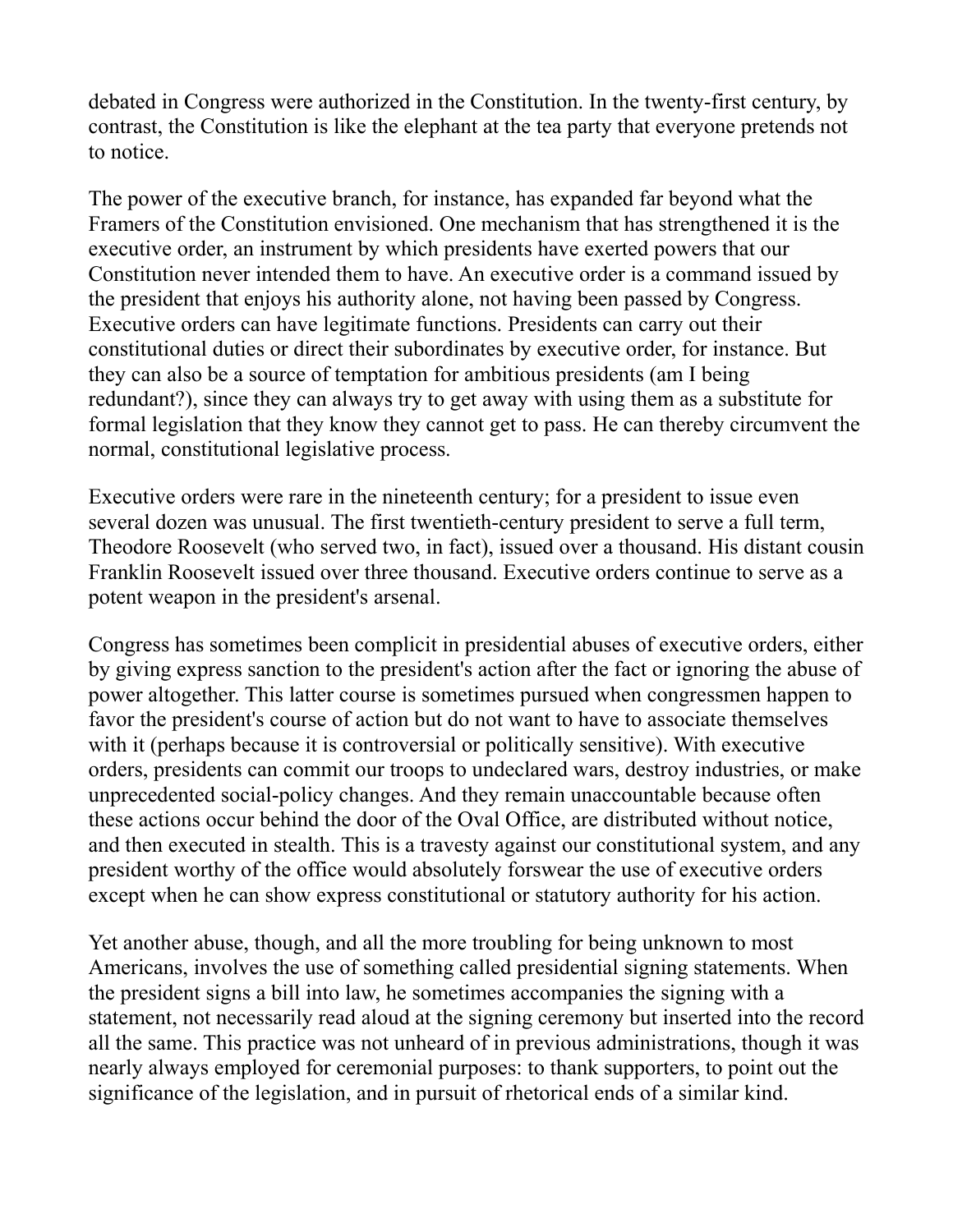The Bush administration, on the other hand, has very often used the signing statement as a vehicle either for expressing the manner in which the president intends to interpret certain provisions of a law (his interpretation being frequently at odds with the one Congress obviously intended), or even for making clear his intention of not enforcing the provision in question at all. It is not always easy to determine whether the president has followed through on these threats, since they are so often made in areas that the White House shrouds in secrecy: foreign policy and privacy violations. In 2005, though, the Government Accountability Office gave us a very rough estimate of how many of these threatened refusals to enforce legislative provisions were followed up on: in about one-third of the nineteen cases it examined, the provision was not being enforced. Law professor Jonathan Turley was blunt: "By using signing statements to this extent, the president becomes a government unto himself."

The Bush administration has challenged more legislative provisions in this way than any other presidential administration in American history. If Bill Clinton had done this, we would still be hearing about it. Today, few Republicans in public life have been courageous or principled enough to speak out against a clear abuse of power. (Among them are Bruce Fein, associate deputy attorney general under Ronald Reagan, and former Congressman Bob Barr.)

Again, an American president must pledge never to use the signing statement as an alternative, unconstitutional form of legislative power, and Congress and the American people should hold him to it.

Much of the recent revival of interest in the Constitution centers around the Bill of Rights and the war on terror, a subject I discuss elsewhere in this book. I could not be more sympathetic to these concerns. However, Americans must remember that the Constitution was designed not merely to prevent the federal government from violating the rights that later appeared in the Bill of Rights. It was also intended to limit the federal government's overall scope. Article I, Section 8, lists the powers of Congress. Common law held such lists of powers to be exhaustive.

According to the Tenth Amendment to the Constitution, all powers not delegated to the federal government by the states (in Article I, Section 8) and not prohibited to the states in the Constitution (in Article I, Section 10) are reserved to the states or to the people. Thomas Jefferson held that this principle formed the very foundation of our Constitution. It was a guarantee that the experience Americans endured under the British would not be repeated, and that political decisions would be made by their own local legislatures rather than by a distant central government that would be much more difficult, if not impossible, for them to control.

Jefferson's approach to the Constitution--which he adamantly believed could be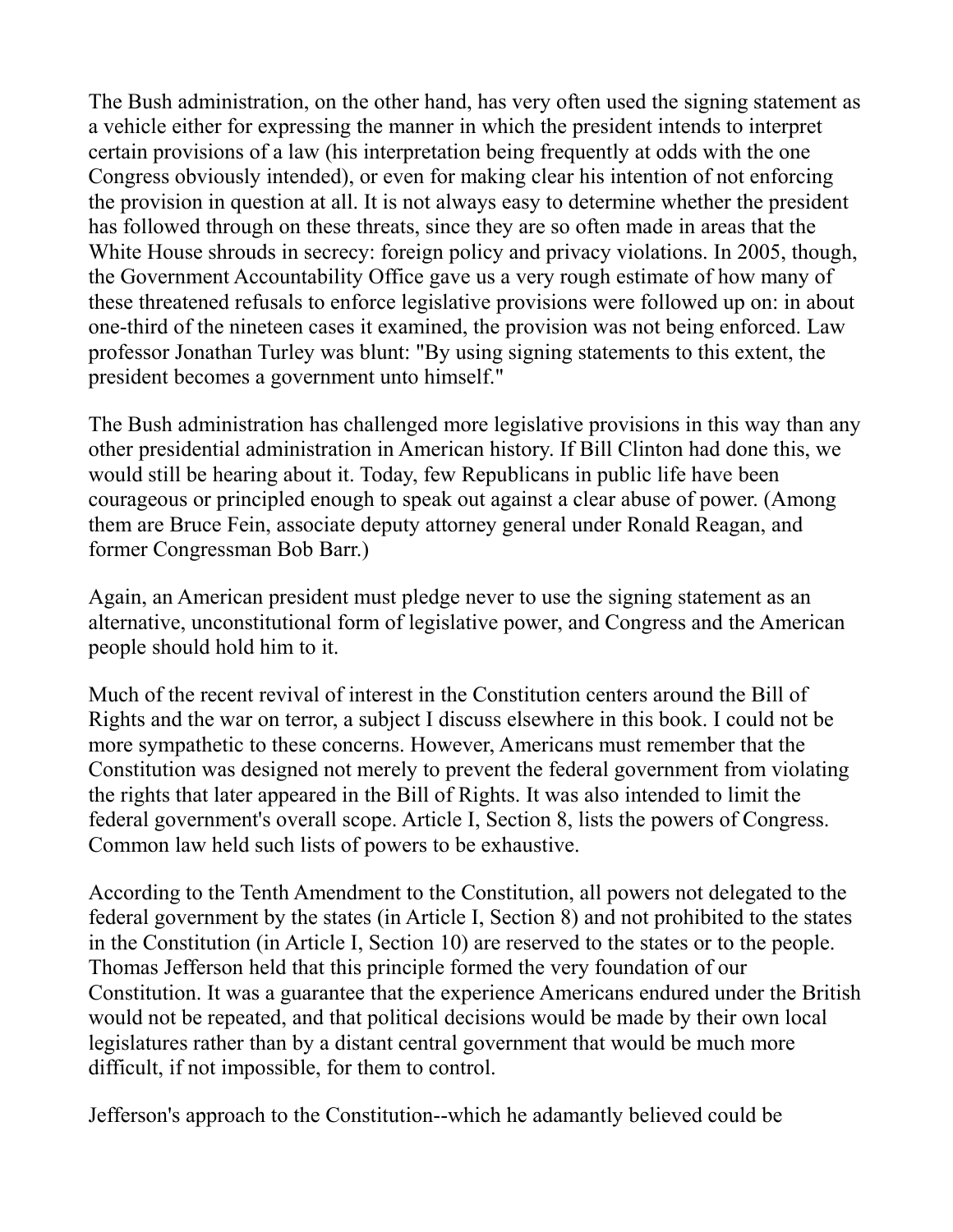understood by the average person and was not some secret teaching that had to be divined by immortals in black robes--was refreshingly simple. If a proposed federal law was not listed among the powers granted to Congress in Article I, Section 8, then no matter how otherwise attractive it seemed, it had to be rejected on constitutional grounds. If it were especially wise or desirable, there would be no difficulty in amending the Constitution to allow for it. And according to Jefferson we should always bear in mind, to the extent possible, the original intention of those who drafted and ratified the Constitution: "On every question of construction, carry ourselves back to the time when the Constitution was adopted, recollect the spirit manifested in the debates, and instead of trying what meaning may be squeezed out of the text, or invented against it, conform to the probable one in which it was passed."

"Our peculiar security is in possession of a written Constitution," Jefferson advised us. "Let us not make it a blank paper by construction." Jefferson was afraid, in other words, that we would allow our government to interpret the Constitution so broadly that we may as well be governed by a blank piece of paper. The limitations the Constitution placed on the federal government had to be taken seriously if we expected to maintain a free society. There would always be a powerful temptation to allow the federal government to do something many people wanted, but that the Constitution did not authorize. Since the amendment process is time-consuming, there would be a further temptation: just exercise the unauthorized power without amending the Constitution. But then what is the point of having a Constitution at all?

It is true that although Jefferson was a great constitutional exegete, he was not himself present at the Constitutional Convention. But Jefferson's ideas were not his alone: they reflected many of the sentiments expressed at his state's ratifying convention by such important and diverse figures as Edmund Randolph, George Nicholas, and Patrick Henry--not to mention John Taylor of Caroline, perhaps the most prolific political pamphleteer of the 1790s. Jefferson was merely giving voice to this much larger tradition when he expounded his strict-constructionist views.

"Confidence is everywhere the parent of despotism," said Jefferson in 1798. "Free government is founded in jealousy, and not in confidence. . . . In matters of Power, let no more be heard of confidence in man, but bind him down from mischief by the chains of the Constitution." Nearly a quarter of a century later, Jefferson could still be heard uttering the same warning: "Is confidence or discretion, or is STRICT LIMIT, the principle of our Constitution?"

I sometimes hear the objection that certain phrases in the Constitution give the federal government more power than what is listed in Article I, Section 8. The "general welfare" clause is often cited, although equally dishonest interpretations of the interstate commerce and "necessary and proper" clauses have also been put forward. I have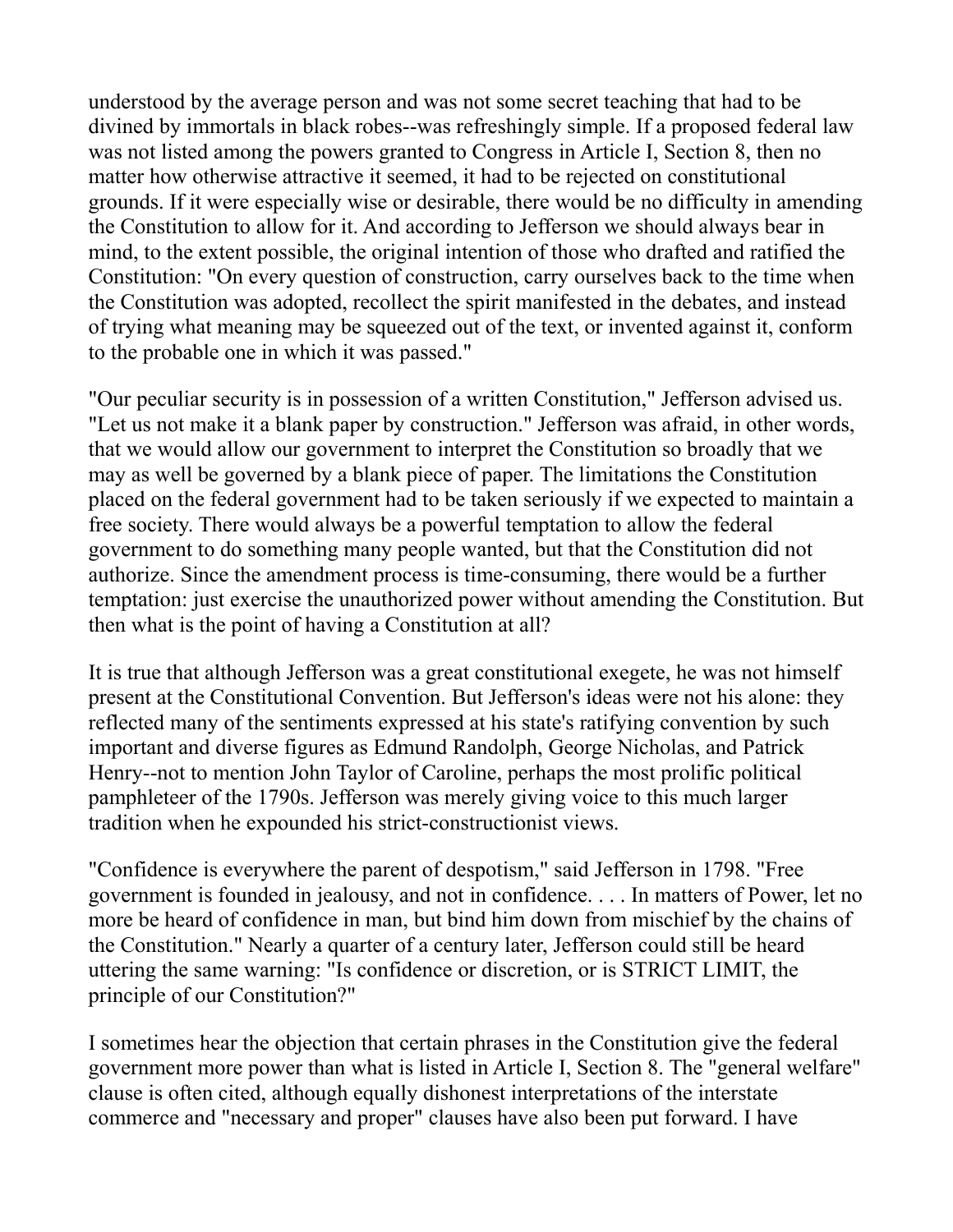already noted that common law held lists of powers such as the one in Article I, Section 8, to be exhaustive, a point that refutes the idea that qualifying phrases like "general welfare" could give an open-ended character to the powers themselves. But the testimony of the Framers is also very clear. James Madison wrote, "If Congress can do whatever in their discretion can be done by money, and will promote the General Welfare, the Government is no longer a limited one, possessing enumerated powers, but an indefinite one, subject to particular exceptions." Toward the end of his life, he added: "With respect to the words general welfare, I have always regarded them as qualified by the detail of powers connected with them. To take them in a literal and unlimited sense would be a metamorphosis of the Constitution into a character which there is a host of proofs was not contemplated by its creators." And of course, as Madison elsewhere wrote, if the federal government really had been intended to carry out whatever action might promote the general welfare, what was the point of listing its specific powers in Article I, Section 8, since this superpower would have covered all of those anyway?

The typical reply to this argument, if one is forthcoming at all, is that Alexander Hamilton had a different view of the "general welfare" clause. Indeed he did, but what does that prove? Hamilton was dramatically out of step with most of the other delegates to the Constitutional Convention. He was also inconsistent in his views, saying one thing before the Constitution was ratified and another after ratification. In his 1791 Report on Manufactures, he denied that the spending authority of Congress was confined to the powers enumerated in Article I, Section 8, laying out a broad array of areas he wanted to see receive government funding--precisely the areas he denied the national government would have jurisdiction over when he wrote Federalist No. 17 and Federalist No. 34 several years earlier.

Patrick Henry raised precisely this concern as the ratification of the Constitution was being debated in Virginia: wasn't "general welfare" a dangerously open-ended phrase that would permit the federal government to do whatever it wanted, since government officials could blandly claim that all its measures were intended to promote the general welfare? Supporters of the Constitution gave Henry a definitive answer: no, "general welfare" did not and could not have such a broad meaning.

Now, isn't our Constitution a "living" document that evolves in accordance with experience and changing times, as we're so often told? No--a thousand times no. If we feel the need to change our Constitution, we are free to amend it. In 1817, James Madison reminded Congress that the Framers had "marked out in the [Constitution] itself a safe and practicable mode of improving it as experience might suggest"--a reference to the amendment process. But that is not what advocates of a so-called living Constitution have in mind. They favor a system in which the federal government, and in particular the federal courts, are at liberty--even in the absence of any amendment--to interpret the Constitution altogether differently from how it was understood by those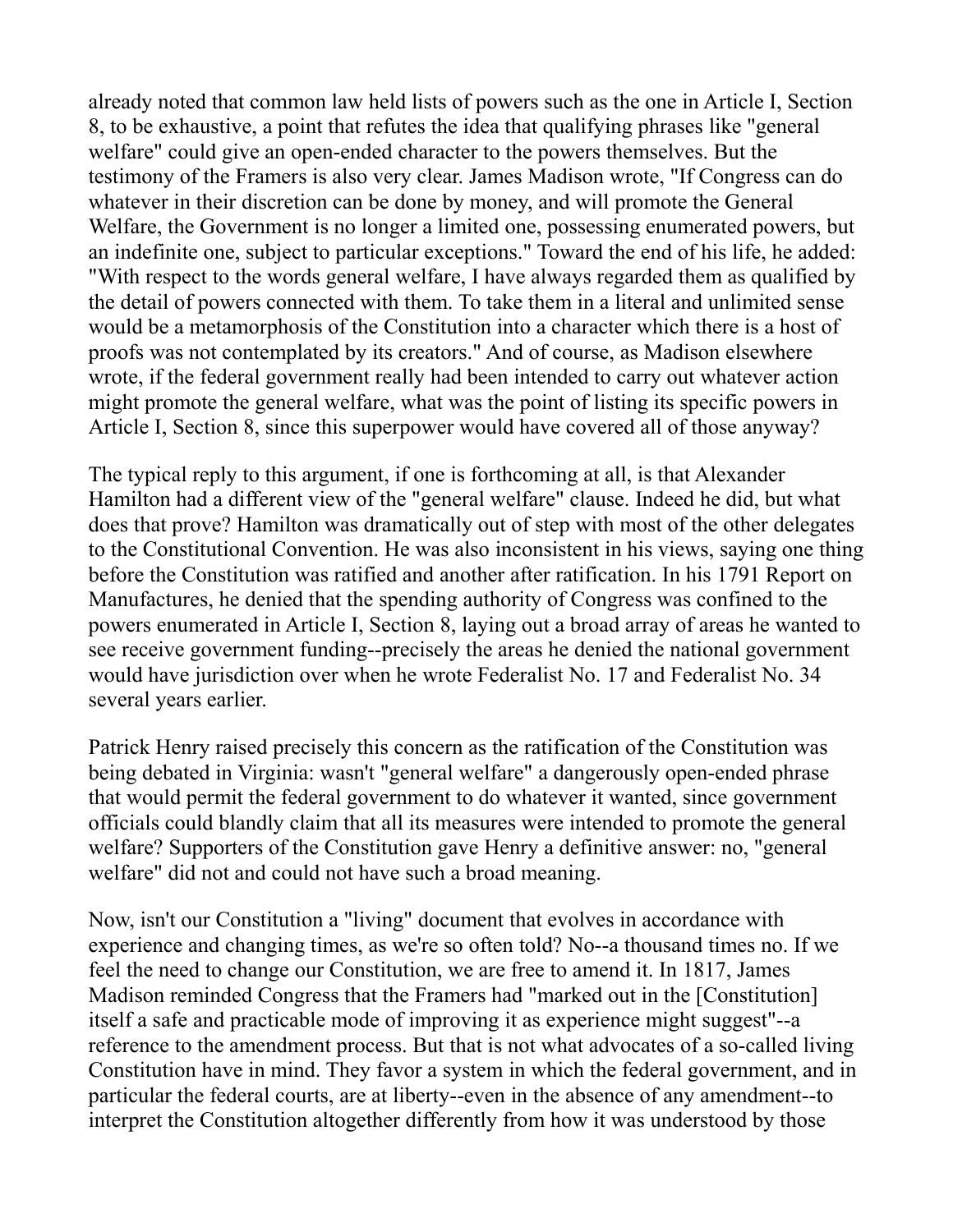who drafted it and those who voted to ratify it.

Leave aside the alleged problem of determining exactly what the Framers intended by this or that constitutional clause--supporters of the living Constitution must be able to figure out the original intent well enough if they are so sure we need to evolve away from it. If the people agreed to a particular understanding of the Constitution, and over the course of the intervening years they have performed no official act (such as amending the Constitution in accordance with their evolved ideas) reversing that original understanding, by what right may government unilaterally change the terms of its contract with the people, interpreting its words to mean something very different from what the American people had all along been told they meant?

A "living" Constitution is just the thing any government would be delighted to have, for whenever the people complain that their Constitution has been violated, the government can trot out its judges to inform the people that they've simply misunderstood: the Constitution, you see, has merely evolved with the times. Thus, as in Orwell's Animal Farm, "no animal shall sleep in a bed" becomes "no animal shall sleep in a bed with sheets," "no animal shall drink alcohol" becomes "no animal shall drink alcohol to excess," and "no animal shall kill any other animal" becomes "no animal shall kill any other animal without cause."

That's why on this issue I agree with historian Kevin Gutzman, who says that those who would give us a "living" Constitution are actually giving us a dead Constitution, since such a thing is completely unable to protect us against the encroachments of government power.

During my public life I have earned the nickname Dr. No, a reference to my previous occupation as a physician combined with my willingness to stand against the entire Congress if necessary to vote no on some proposed measure. (I am told I have been the sole "no" vote in Congress more often than all other members of Congress put together.) As a matter of fact, I don't especially care for this nickname, since it may give people the impression that I am a contrarian for its own sake, and that for some reason I simply relish saying no. In those no votes, as in all my congressional votes, I have thought of myself as saying yes to the Constitution and to freedom.

The Constitution has much to say to us regarding foreign policy, if we will only listen. For over half a century the two major parties have done their best to ignore what it has to say, especially when it comes to the initiation of hostilities. Both parties have allowed the president to exercise powers of which the Framers of the Constitution thought they had deprived him. And since both parties have been contemptuous of the Constitution's allocation of war powers between the president and Congress, neither one--with very rare exceptions--ever calls the other out on it.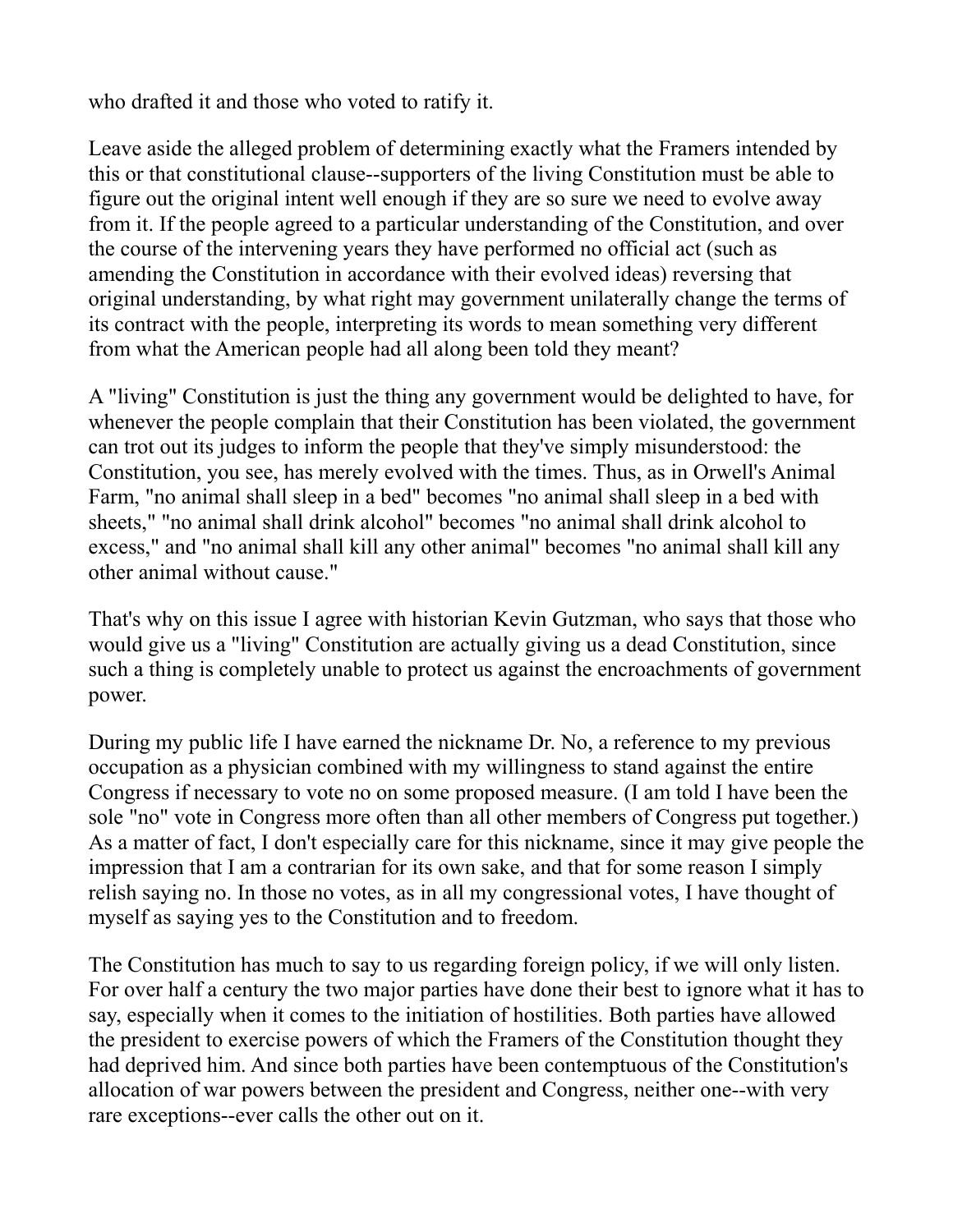The Framers did not want the American president to resemble the British king, from whom they had separated just a few years earlier. Even Alexander Hamilton, who was known to be sympathetic toward the British model, was at pains in the Federalist Papers to point out a critical difference between the king and the president as envisioned by the Constitution:

The President is to be commander-in-chief of the army and navy of the United States. In this respect his authority would be nominally the same with that of the king of Great Britain, but in substance much inferior to it. It would amount to nothing more than the supreme command and direction of the military and naval forces, as first General and admiral of the Confederacy; while that of the British king extends to the declaring of war and to the raising and regulating of fleets and armies--all of which, by the Constitution under consideration, would appertain to the legislature.

Whatever kind of evidence you want to examine, whether constitutional or historical, the verdict is clear: Congress was supposed to declare war, and the president in turn was to direct the war once it was declared. This rule was scrupulously observed throughout American history until 1950 and the Korean War. Short of a full-fledged declaration of war, in lesser conflicts Congress nevertheless authorized hostilities by statute. Any exceptions to this general rule involved military activities so minor and on such a small scale as hardly to be worth mentioning.

The Korean War was the great watershed in the modern presidential power grab in warmaking. President Harry Truman sent Americans halfway around the world without so much as a nod in the direction of Congress. According to Truman, authorization from the United Nations to use force was quite sufficient, and rendered congressional consent unnecessary. (Apart from being dangerous, that idea is simply false: Article 43 of the United Nations Charter states that any United Nations authorization to use force must be subsequently referred to the governments of each nation "in accordance with their respective constitutional processes"; this principle was reaffirmed in the United States in the debates over the United Nations Participation Act of 1945.) Truman also claimed that the Constitution's commander-in-chief clause gave him the authority to plunge America into war on his own initiative.

Truman's interpretation of the Constitution was completely untenable. Nothing in American history supports it: not the Constitutional Convention, the state ratifying conventions, the Federalist Papers, early Court decisions, or the actual practice of warmaking throughout most of American history. Even the early examples that are typically cited as evidence of presidential war-making--John Adams's actions during the Quasi War with France, and Thomas Jefferson's confrontation with the Barbary pirates of north Africa--show no such thing. Both of these minor incidents were carried out according to congressional statute, with the Supreme Court ruling that a presidential directive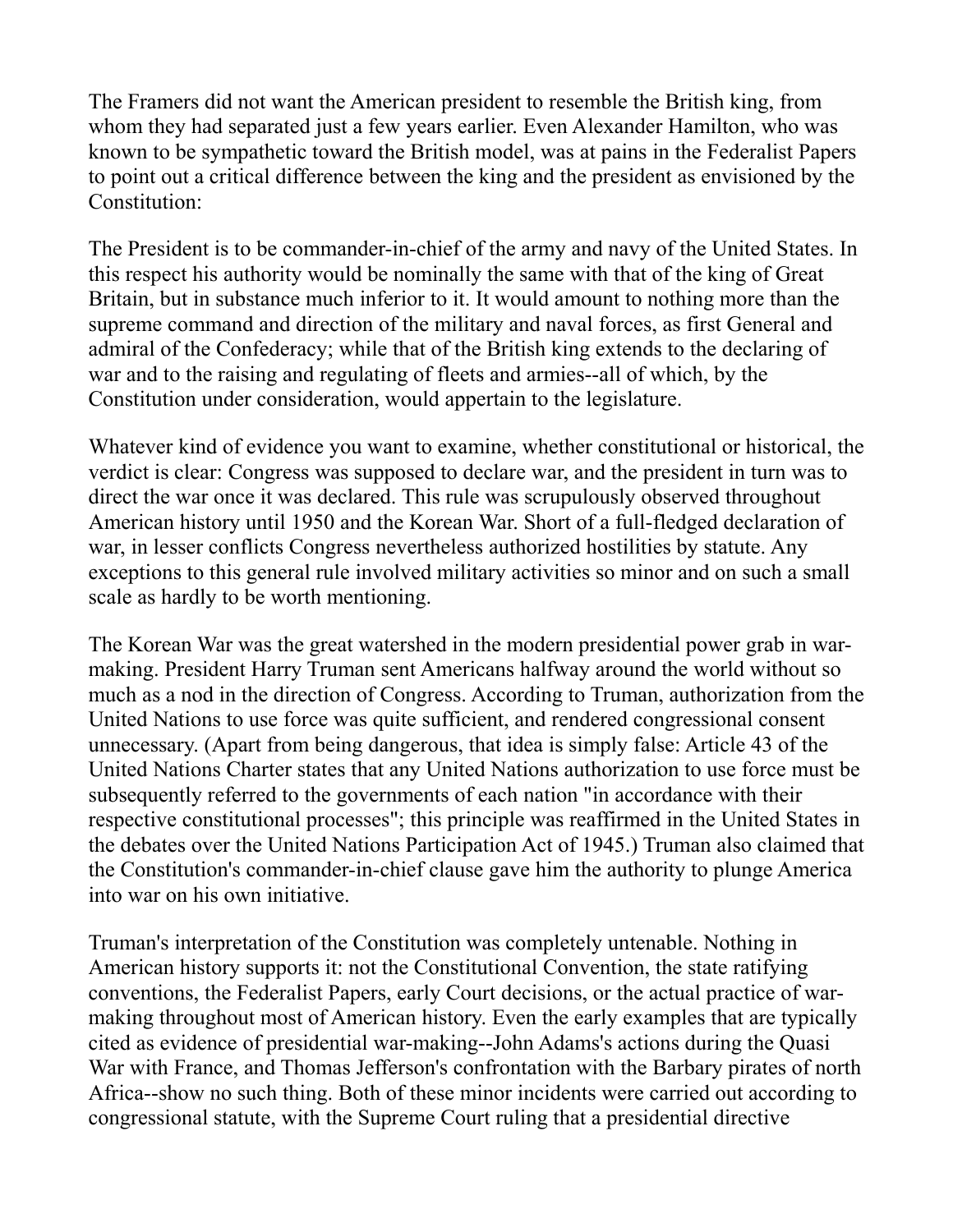contrary to such statutes was of no force.

In spite of its complete lack of constitutional foundation, this belief that the president may take the country to war on his own authority, without consulting anyone, has become the conventional wisdom in both major parties, although there has been a modest backlash against it since the Iraq war. Neoconservatives have been particularly eager to promote this deviation from the Constitution. This, it seems, is their version of the "living" Constitution.

Interestingly enough, one of the chief critics of Truman's exercise of power was Senator Robert A. Taft, one of the most conservative Republicans of his day (and who was in fact known as "Mr. Republican"). Speaking on the Senate floor, Taft denounced Truman's arguments and behavior in no uncertain terms:

I desire this afternoon to discuss only the question of the power claimed by the President to send troops anywhere in the world and involve us in any war in the world and involve us in any war in which he chooses to involve us. I wish to assert the powers of Congress, and to point out that Congress has the power to prevent any such action by the President; that he has no such power under the Constitution; and that it is incumbent upon the Congress to assert clearly its own constitutional powers unless it desires to lose them.

"In the long run," Taft went on,

the question we must decide involves vitally, I think, not only the freedom of the people of the United States, but the peace of the people of the United States. . . . If in the great field of foreign policy the President has arbitrary and unlimited power, as he now claims, then there is an end to freedom in the United States in a great realm of domestic activity which affects, in the long run, every person in the United States. . . . If the President has unlimited power to involve us in war, war is more likely. History shows that . . . arbitrary rulers are more inclined to favor war than are the people, at any time.

Responding to various defenses offered by the president and administration officials, Taft declared: "I deny the conclusions of the documents presented by the President or by the executive department, and I would say that if the doctrines therein proclaimed prevailed, they would bring an end to government by the people, because our foreign interests are going gradually to predominate and require a larger and larger place in the field of the activities of our people."

In 2002, as war with Iraq loomed, I proposed that Congress officially declare war against Iraq, making clear that I intended to oppose my own measure. The point was to underscore our constitutional responsibility to declare war before commencing major military operations, rather than leaving the decision to the president or passing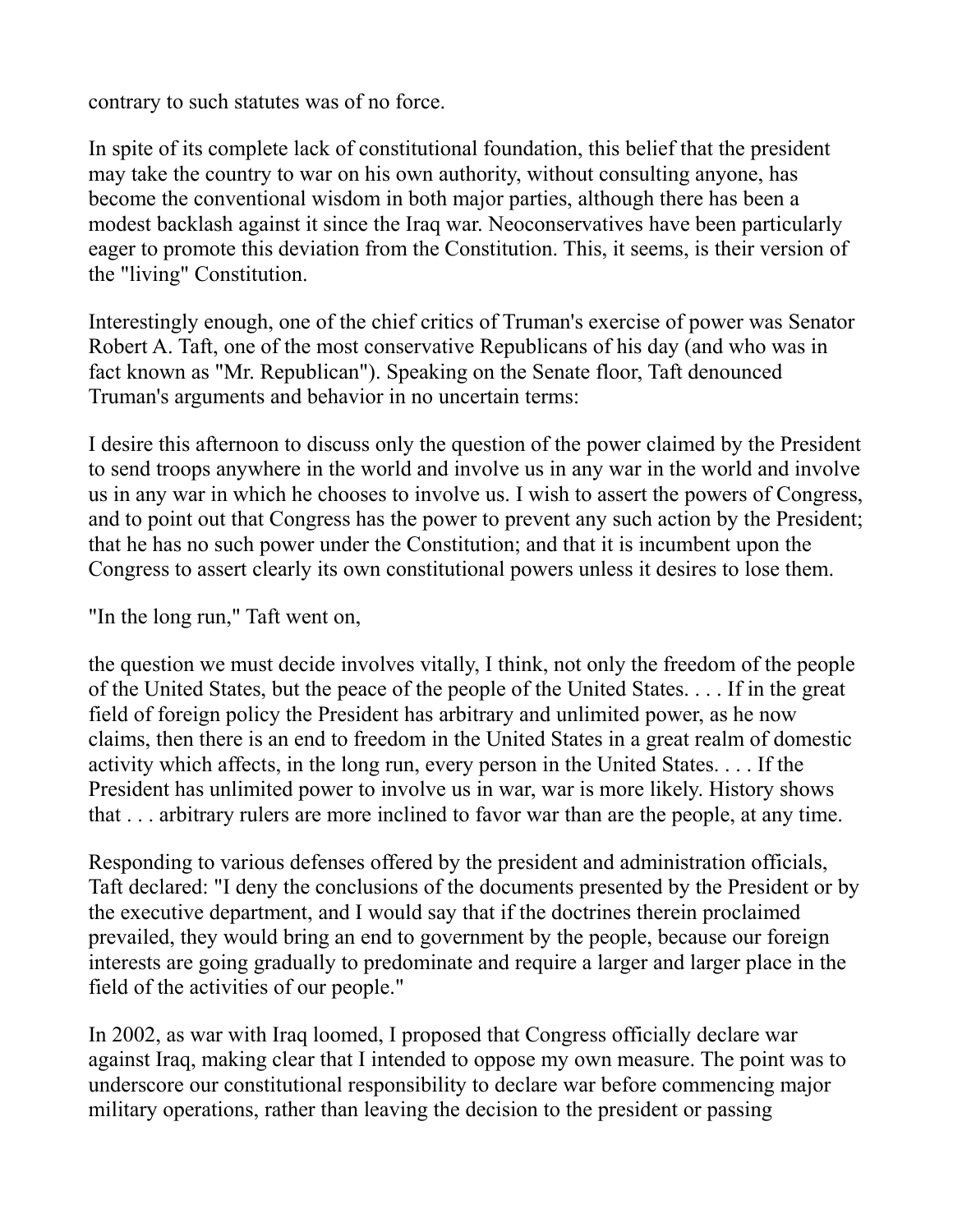resolutions that delegate to the president the decision-making power over war. The chairman of the International Relations Committee responded by saying, "There are things in the Constitution that have been overtaken by events, by time. Declaration of war is one of them. There are things no longer relevant to a modern society. We are saying to the president, use your judgment. [What you have proposed is] inappropriate, anachronistic; it isn't done any more."

What a relief that we have people in our government who will keep us posted on which constitutional provisions they have decided are no longer "relevant"!

Now, didn't Congress authorize the war in Iraq after all? No, and certainly not in a manner consistent with the Constitution. Congress has no constitutional authority to delegate to the president the decision regarding whether to use military force. That power was consciously and for good reason put in the hands of the people's elected representatives in the legislature.

Louis Fisher, one of the nation's experts on the subject of presidential war powers, described what happened this way: "The resolution helped bring pressure on the Security Council to send inspectors into Iraq to search for weapons of mass destruction. They found nothing. As to whether war should or should not occur, the committee washed its hands. By passing legislation that allowed the president to make that decision, Congress transferred a primary constitutional duty from the legislative branch to the executive branch. That is precisely what the Framers fought against."

Meanwhile, all these wars have to be fought by someone, and that is why the military draft is being spoken about more and more. Given the overseas ambitions of so much of our political class, a return of the draft may actually be closer than we realize. (As a matter of fact we have something like a de facto draft already, what with all the extensions being imposed on our troops.) Having stretched our military to the breaking point, where do they expect to find the troops for the next conflict?

The draft is a totalitarian institution that is based on the idea that the government owns you and can dispose of your life as it wishes. Republican Senator Robert Taft said that the draft was "far more typical of totalitarian nations than of democratic nations. It is absolutely opposed to the principles of individual liberty, which have always been considered a part of American democracy." Conservative thinker Russell Kirk referred to the draft as "slavery." Military conscription, said Ronald Reagan in 1979, "rests on the assumption that your kids belong to the state. . . . That assumption isn't a new one. The Nazis thought it was a great idea." The following year, in a speech at Louisiana State University, Reagan added:

I oppose registration for the draft . . . because I believe the security of freedom can best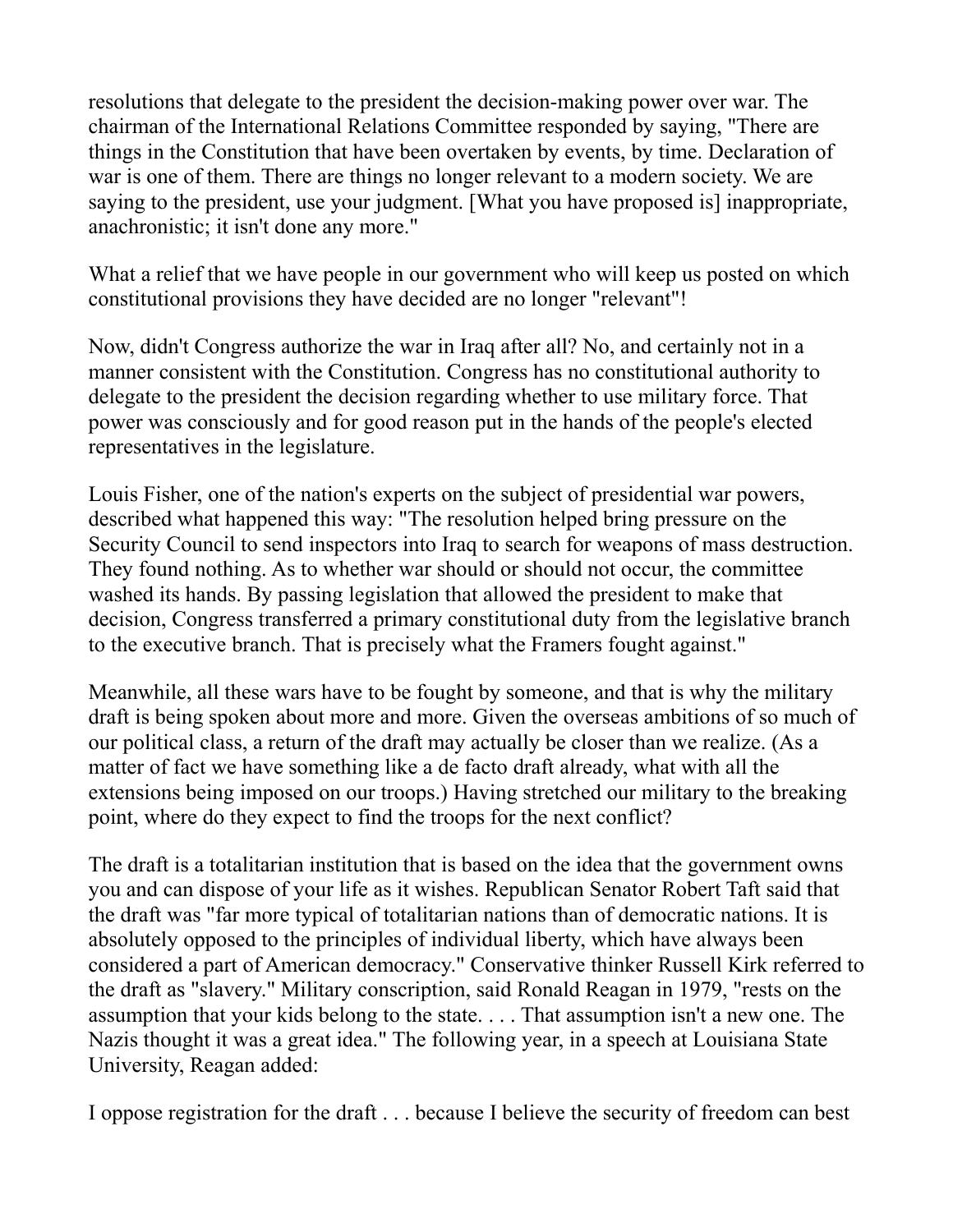be achieved by security through freedom. The all-voluntary force is based on the sound and historic American principle of voluntary commitment to defense of freedom. . . . The United States of America believes a free people do not have to be coerced in defending their country or their values and that the principle of freedom is the best and only foundation upon which a defense of freedom can be made. My vision of a secure America is based on my belief that freedom calls forth the best in the human spirit and that the defense of freedom can and will best be made out of love of country, a love that needs no coercion. Out of such a love, a real security will develop, because in the final analysis, the free human heart and spirit are the best and most reliable defense.

In late 1814, fearing that conscription was about to come to America, Daniel Webster delivered a stirring speech against it on the House floor. (Webster served for many years in both the House and the Senate, and he held the office of secretary of state in both the early 1840s and early 1850s.) Webster's belief in a strong central government made his words against the draft all the more striking. "Where is it written in the Constitution," he demanded, "in what article or section is it contained, that you may take children from their parents, and parents from their children, and compel them to fight the battles of any war, in which the folly or the wickedness of Government may engage it?" The draft was irreconcilable with both the principles of a free society and the provisions of the Constitution. "In granting Congress the power to raise armies," Webster explained, "the people have granted all the means which are ordinary and usual, and which are consistent with the liberties and security of the people themselves, and they have granted no others. . . . A free government with arbitrary means to administer it is a contradiction; a free government without adequate provisions for personal security is an absurdity; a free government, with an uncontrolled power of military conscription, is a solecism, at once the most ridiculous and abominable that ever entered into the head of man."

Webster was right both morally and constitutionally. Nowhere in the Constitution is the federal government given the power to conscript citizens. The power to raise armies is not a power to force people into the army. As Webster put it,

I almost disdain to go to quotations and references to prove that such an abominable doctrine has no foundation in the Constitution of the country. It is enough to know that that instrument was intended as the basis of a free government, and that the power contended for is incompatible with any notion of personal liberty. An attempt to maintain this doctrine upon the provisions of the Constitution is an exercise of perverse ingenuity to extract slavery from substance of a free government.

#### He continued:

Congress having, by the Constitution, a power to raise armies, the Secretary [of War] contends that no restraint is to be imposed on the exercise of this power, except such as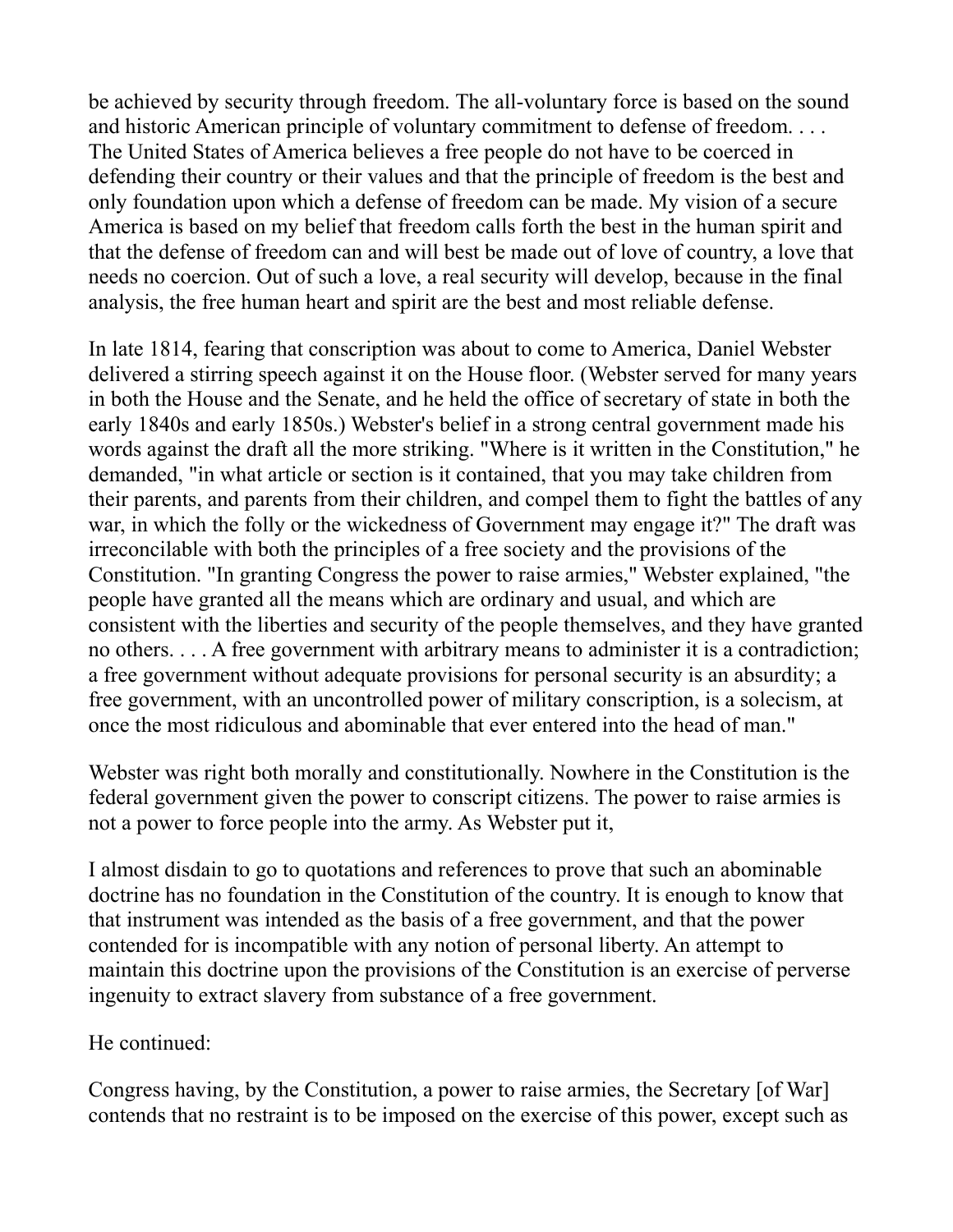is expressly stated in the written letter of the instrument. In other words, that Congress may execute its powers, by any means it chooses, unless such means are particularly prohibited. But the general nature and object of the Constitution impose as rigid a restriction on the means of exercising power as could be done by the most explicit injunctions. It is the first principle applicable to such a case, that no construction shall be admitted which impairs the general nature and character of the instrument. A free constitution of government is to be construed upon free principles, and every branch of its provisions is to receive such an interpretation as is full of its general spirit. No means are to be taken by implication which would strike us absurdly if expressed. And what would have been more absurd than for this Constitution to have said that to secure the great blessings of liberty it gave to government uncontrolled power of military conscription? Yet such is the absurdity which it is made to exhibit, under the commentary of the Secretary of War.

Lesser forms of the draft, such as compulsory "national service," are based on the same unacceptable premise. Young people are not raw material to be employed by the political class on behalf of whatever fashionable political, military, or social cause catches its fancy. In a free society, their lives are not the playthings of government.

One of the most contentious issues in our public life over the past three and a half decades has been abortion. As a physician, and in particular as an obstetrician who has delivered over 4,000 babies, I have always had a special interest in the subject of abortion. When I studied medicine at Duke Medical School from 1957 to 1961, the subject was never raised. By the time of my medical residency at the University of Pittsburgh in the mid-1960s, though, wholesale defiance of the laws against abortion was taking place in various parts of the country, including my own.

Residents were encouraged to visit various operating rooms in order to observe the procedures that were being done. One day I walked into an operating room without knowing what I was walking into, and the doctors were in the middle of performing a Csection. It was actually an abortion by hysterotomy. The woman was probably six months along in her pregnancy, and the child she was carrying weighed over two pounds. At that time doctors were not especially sophisticated, for lack of a better term, when it came to killing the baby prior to delivery, so they went ahead with delivery and put the baby in a bucket in the corner of the room. The baby tried to breathe, and tried to cry, and everyone in the room pretended the baby wasn't there. I was deeply shaken by this experience, and it hit me at that moment just how important the life issue was.

I have heard the arguments in favor of abortion many times, and they have always disturbed me deeply. A popular academic argument for abortion demands that we think of the child in the womb as a "parasite" that the woman has the right to expel from her body. But the same argument justifies outright infanticide, since it applies just as well to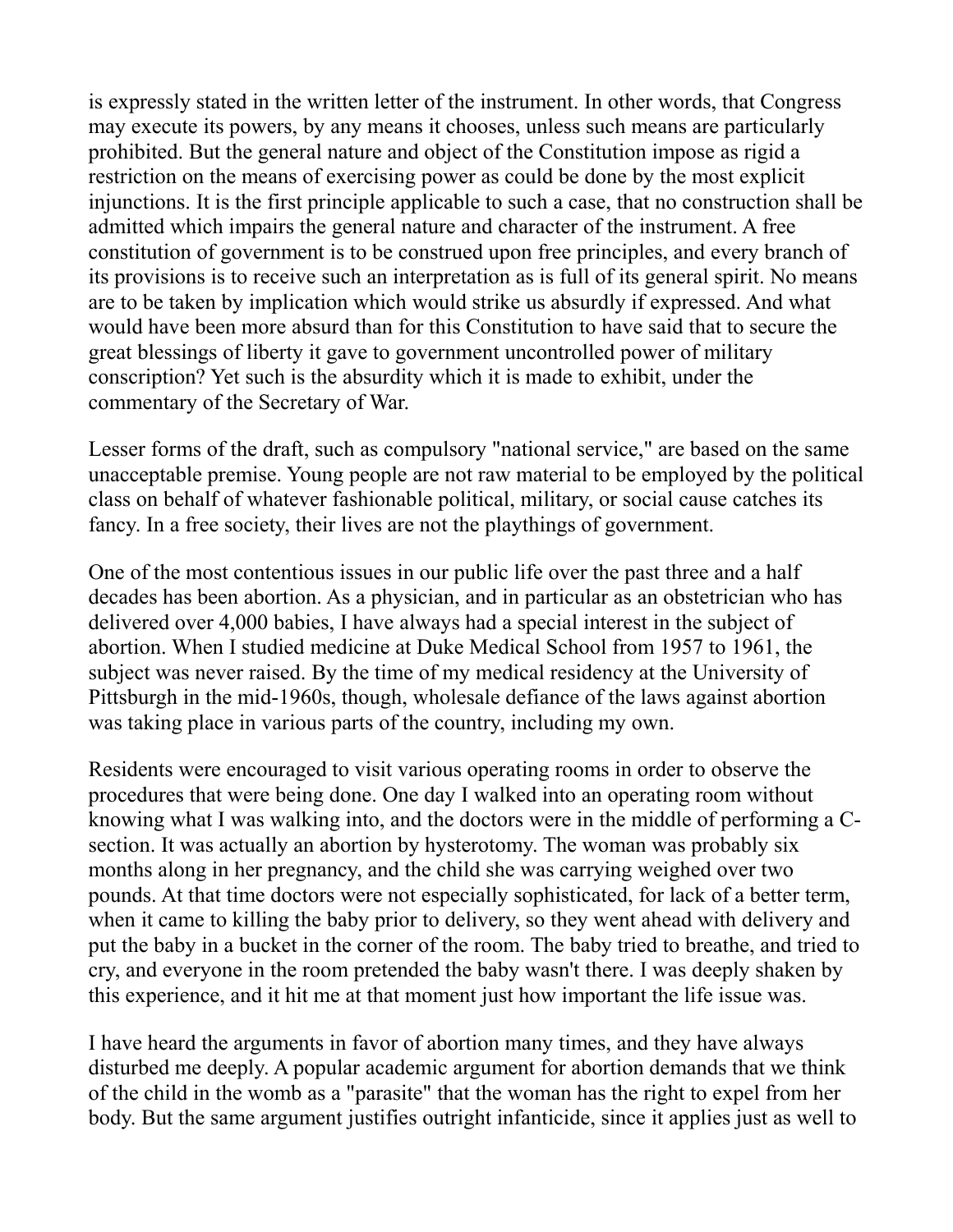an infant outside the womb: newborns require even more attention and care, and in that sense are even more "parasitic."

If we can be so callous as to refer to a growing child in a mother's womb as a parasite, I fear for our country's future all the more. Whether it is war or abortion, we conceal the reality of violent acts through linguistic contrivances meant to devalue human lives we find inconvenient. Dead civilians become "collateral damage," are ignored altogether, or are rationalized away on the Leninist grounds that to make an omelet you have to break some eggs. (The apostle Paul, on the other hand, condemned the idea that we should do evil that good may come.) People ask an expectant mother how her baby is doing. They do not ask how her fetus is doing, or her blob of tissue, or her parasite. But that is what her baby becomes as soon as the child is declared to be unwanted. In both cases, we try to make human life into something less than human, simply according to our will.

When Roe v. Wade was decided in 1973, striking down abortion laws all over the country, even some supporters of abortion were embarrassed by the decision as a matter of constitutional law. John Hart Ely, for instance, wrote in the Yale Law Review: "What is frightening about Roe is that this super-protected right is not inferable from the language of the Constitution, the framers' thinking respecting the specific problem in issue, any general value derivable from the provisions they included, or the nation's governmental structure." The decision, he said, "is not constitutional law and gives almost no sense of an obligation to try to be."

The federal government should not play any role in the abortion issue, according to the Constitution. Apart from waiting forever for Supreme Court justices who will rule in accordance with the Constitution, however, Americans who care about our fundamental law and/or are concerned about abortion do have some legislative recourse. Article III, Section 2, of the Constitution gives Congress the power to strip the federal courts, including the Supreme Court, of jurisdiction over broad categories of cases. In the wake of the 1857 Dred Scott decision, abolitionists spoke of depriving the courts of jurisdiction in cases dealing with slavery. The courts were stripped of authority over Reconstruction policy in the late 1860s.

If the federal courts refuse to abide by the Constitution, the Congress should employ this constitutional remedy. By a simple majority, Congress could strip the federal courts of jurisdiction over abortion, thereby overturning the obviously unconstitutional Roe. At that point, the issue would revert to the states, where it constitutionally belongs, since no appeal to federal courts on the matter could be heard. (I have proposed exactly this in H.R. 300.)

Let us remember, though, that the law can do only so much. The law isn't what allowed abortion; abortions were already being done in the 1960s against the law. The courts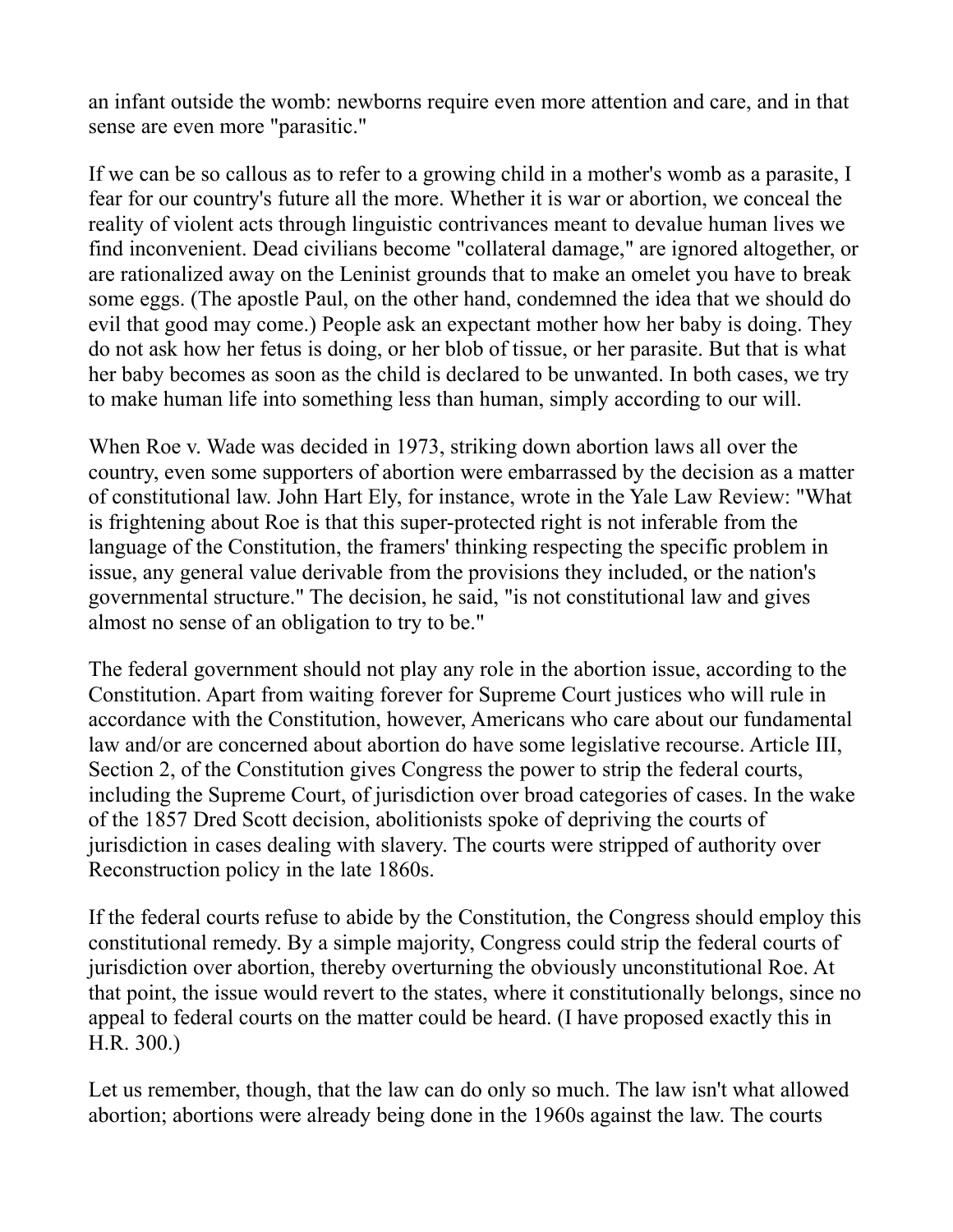came along and conformed to the social and moral changes that were taking place in society. Law reflects the morality of the people. Ultimately, law or no law, it is going to be up to us as parents, as clergy, and as citizens--in the way we raise our children, how we interact and talk with our friends and neighbors, and the good example we give--to bring about changes to our culture toward greater respect for life.

To those who argue that we cannot allow the states to make decisions on abortion since some will make the wrong ones, I reply that that is an excellent argument for world government--for how can we allow individual countries to decide on abortion or other moral issues, if some may make the wrong decisions? Yet the dangers of a world government surely speak for themselves.

Let us therefore adopt the constitutional position, one that is achievable and can yield good results but that shuns the utopian idea that all evil can be eradicated. The Founding Fathers' approach will not solve all problems, and it will not be perfect. But anyone expecting perfection in this world is going to be consistently disappointed.

The same holds true for issues like prayer in schools. Such issues were never meant to be decided by federal judges. The whole point of the American Revolution was to vindicate the principle of local self-government. The British had denied that the colonial legislatures were exclusively endowed with the power to make political decisions for their peoples. The colonists, on the other hand, insisted that they would be governed only by their elected representatives. That remained the operative principle in the Articles of Confederation as well as the Constitution: local legislatures are presumed to hold authority except in areas in which they have expressly given up that authority.

We have come to consider it normal for nine judges in Washington to decide on social policies that affect every neighborhood, family, and individual in America. One side of the debate hopes the nine will impose one set of values, and the other side favors a different set. The underlying premise--that this kind of monolith is desirable, or that no alternative is possible--is never examined, or at least not nearly as often as it should be. The Founding Fathers did not intend for every American neighborhood to be exactly the same--a totalitarian impulse if there ever was one--or that disputes over competing values should be decided by federal judges. This is the constitutional approach to deciding all issues that are not spelled out explicitly in our founding document: let neighbors and localities govern themselves.

The Founding Fathers would be astonished to observe how politicized our society has become, with every matter on which people differ becoming a federal issue to be resolved in Washington. Jefferson warned, "When all government, domestic and foreign, in little as in great things, shall be drawn to Washington as the center of all power, it will render powerless the checks provided of one government on another, and will become as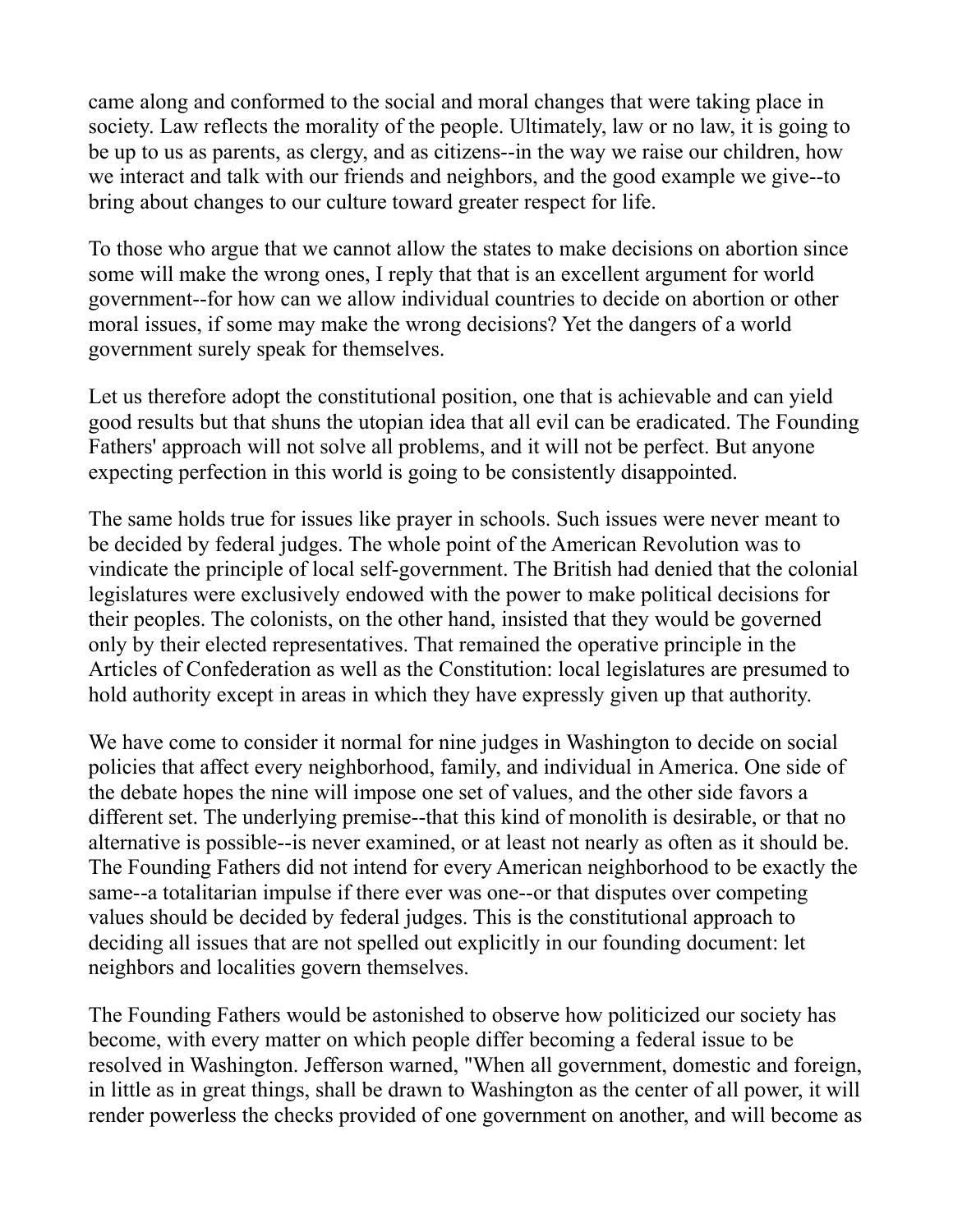venal and oppressive as the government from which we separated." Are we listening?

In short, just as we should reject empire abroad, we should also reject it at home. Onesize-fits-all social policy, dictated by unelected judges from an imperial capital, is not the system Americans signed on for when they ratified the Constitution, and they have never formally sanctioned such a thing.

Some people claim that the doctrine of states' rights, one of Thomas Jefferson's central principles, has been responsible for racism. But racism, a disorder of the heart, can become entrenched in any political environment, whether highly centralized like Hitler's Germany or highly decentralized like our own country. In Mein Kampf, Hitler spoke with delight of the process by which governments around the world were becoming more centralized, with states and local governments having less and less power. It was a trend he wanted to see continue in Germany, in order to build "a powerful national Reich" in which the central government could impose its will without having to worry about recalcitrant states. Hitler wrote:

National Socialism as a matter of principle, must lay claim to the right to force its principles on the whole German nation without consideration of previous federated state boundaries, and to educate in its ideas and conceptions. Just as the churches do not feel bound and limited by political boundaries, no more does the National Socialist idea feel limited by the individual state territories of our fatherland. The National Socialist doctrine is not the servant of individual federated states, but shall some day become the master of the German nation.

No form of political organization, therefore, is immune to cruel abuses like the Jim Crow laws, whereby government sets out to legislate on how groups of human beings are allowed to interact with one another. Peaceful civil disobedience to unjust laws, which I support with every fiber of my being, can sometimes be necessary at any level of government. It falls upon the people, in the last resort, to stand against injustice no matter where it occurs.

In the long run, the only way racism can be overcome is through the philosophy of individualism, which I have promoted throughout my life. Our rights come to us not because we belong to some group, but our rights come to us as individuals. And it is as individuals that we should judge one another. Racism is a particularly odious form of collectivism whereby individuals are treated not on their merits but on the basis of group identity. Nothing in my political philosophy, which is the exact opposite of the racial totalitarianism of the twentieth century, gives aid or comfort to such thinking. To the contrary, my philosophy of individualism is the most radical intellectual challenge to racism ever posed.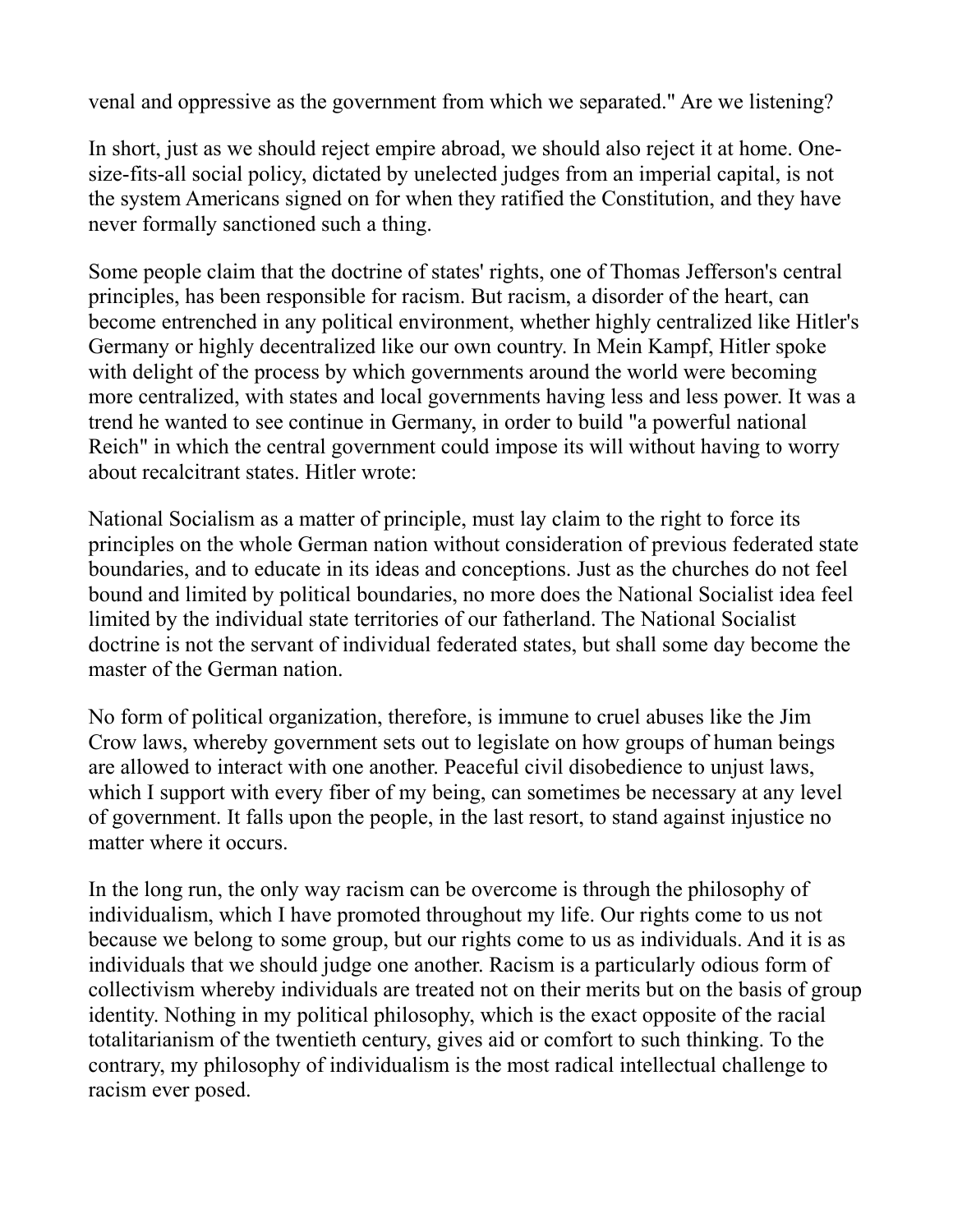Government exacerbates racial thinking and undermines individualism because its very existence encourages people to organize along racial lines in order to lobby for benefits for their group. That lobbying, in turn, creates animosity and suspicion among all groups, each of which believes that it is getting less of its fair share than the others.

Instead, we should quit thinking in terms of race--yes, in 2008 it is still necessary to say that we should stop thinking in terms of race--and recognize that freedom and prosperity benefit all Americans. As Thomas Sowell points out, lobbyists for various racial groups will spend all their time trying to enact programs that specifically help their own group, even though that group would reap far more benefit from advancing economic freedom in general. He gives the example of taxi licensing restrictions, a government policy that disproportionately hurts blacks. But since it is not thought of as a racial issue per se, racial pressure groups do absolutely nothing to overturn it. That's another reason we should stop thinking in terms of race. Consider Sowell:

Politically, however, it makes far more sense for a black leader to fight tooth and nail for a hundred more CETA [Comprehensive Employment and Training Act] jobs in the Philadelphia ghetto than to fight for an end to taxi licensing restrictions, even though the latter would probably mean thousands more jobs for blacks--jobs with far higher pay than CETA jobs and of permanent duration. Ghetto jobs are an earmarked benefit, however few, tenuous and low paid. Benefits to blacks as members of the general public are no feather in a black leader's cap, even if blacks are benefited more than others by gaining access that was nearly impossible for them before [emphasis added].

As I discuss in Chapter 5, the federal war on drugs has wrought disproportionate harm on minority communities. Allowing for states' rights here would surely be an improvement, for the states could certainly do a better and more sensible job than the federal government has been doing if they were free to decide the issue for themselves. And although people studying my record will discover how consistent I have been over the years, they will uncover one major shift: in recent years I have dropped my support for the federal death penalty. It is a dangerous power for the federal government to have, and it is exercised in a discriminatory way: if you are poor and black, you are much more likely to receive this punishment.

We should not think in terms of whites, blacks, Hispanics, and other such groups. That kind of thinking only divides us. The only us-versus-them thinking in which we might indulge is the people--all the people--versus the government, which loots and lies to us all, threatens our liberties, and shreds our Constitution. That's not a white or black issue. That's an American issue, and it's one on which Americans of all races can unite in a spirit of goodwill. That may be why polls in 2007 found ours the most popular Republican campaign among black voters.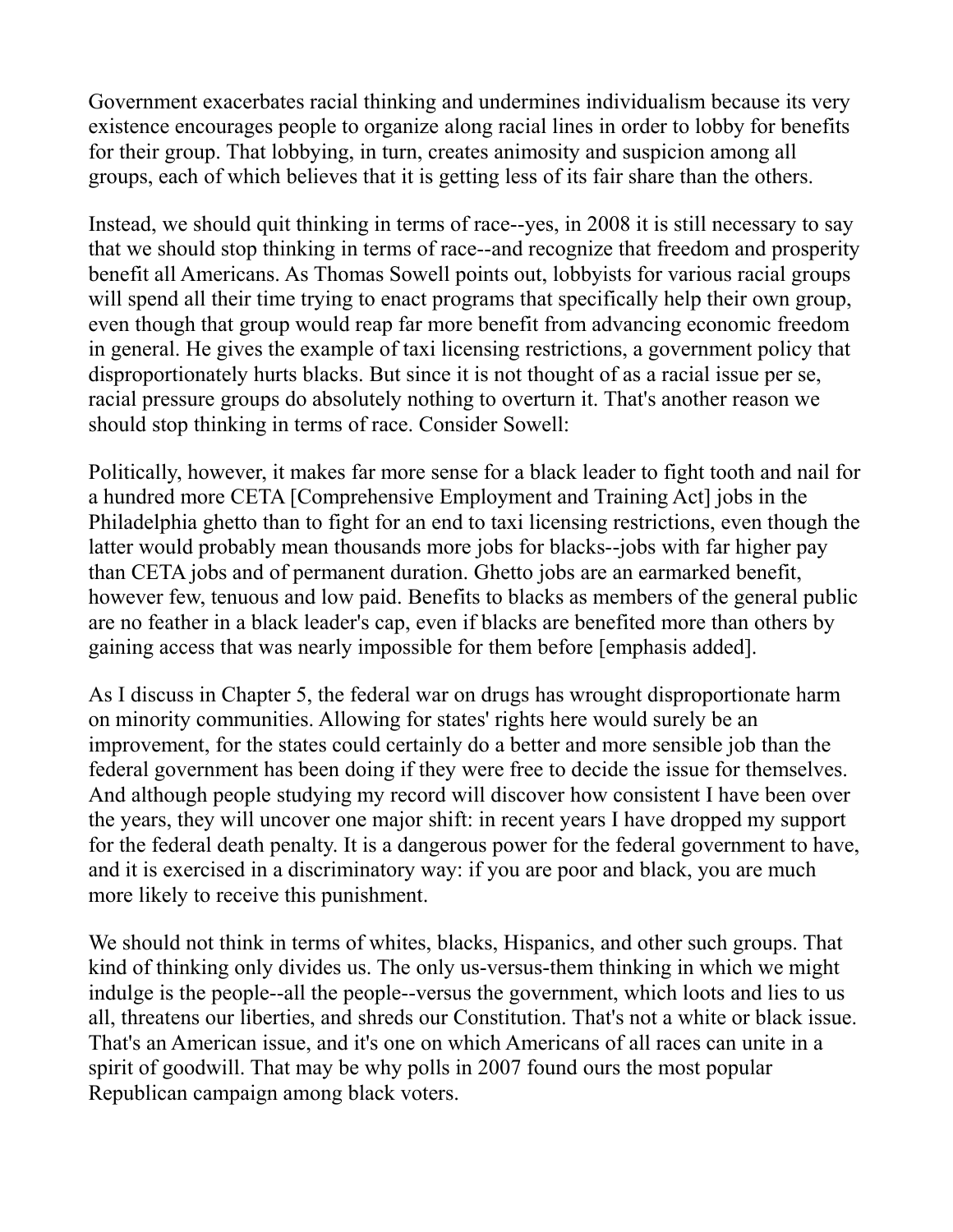If our government were scrupulously faithful to the Constitution, we would not need to be especially concerned when a person who represents a philosophy different from our own takes political office. Our Constitution delegates relatively few tasks to the federal government, so it should almost be a matter of indifference who is elected. We wouldn't have to worry that a social policy of which we disapproved would be imposed on our neighborhood at the whim of the new president and his court appointees, or that more of our money would be stolen to fund yet another government boondoggle. And we would also be spared the spectacle of countless American individuals and corporations frantically donating to candidates for political office during election years in order to reserve a place on the federal gravy train if their favorite should win.

I've often cautioned conservatives who are tempted to give more power to the federal government in general or the executive branch in particular that those additional powers will be available to whoever takes office next--and that person may not be to your liking. I now find myself offering the same words of caution to liberals: whatever temptation you may have to exceed the powers granted under the Constitution, understand that you are opening a Pandora's box. Once we lose our respect for the Constitution and begin interpreting it so that it happens to permit our pet programs, we have no right to be surprised when our political opponents come along with their own ideas for interpreting the Constitution loosely.

To be sure, the U.S. Constitution is not perfect. Few human contrivances are. But it is a pretty good one, I think, and it defines and limits the scope of government. When we get into the habit of disregarding it or--what is the same thing--interpreting certain key phrases so broadly as to allow the federal government to do whatever it wants, we do so at our peril. We will wind up with a situation like the one we face right now, that few Americans are happy with.

I do not believe that most Americans want to continue down this path: undeclared wars without end, more and more police-state measures, and a Constitution that may as well not exist. But this is not a fated existence. We do not have to live in this kind of America. It is not too late to rally and recall our people to the Constitution, the rule of law, and our traditional American republic.

## **CHAPTER 4**

## **Economic Freedom**

Economic freedom is based on a simple moral rule: everyone has a right to his or her life and property, and no one has the right to deprive anyone of these things.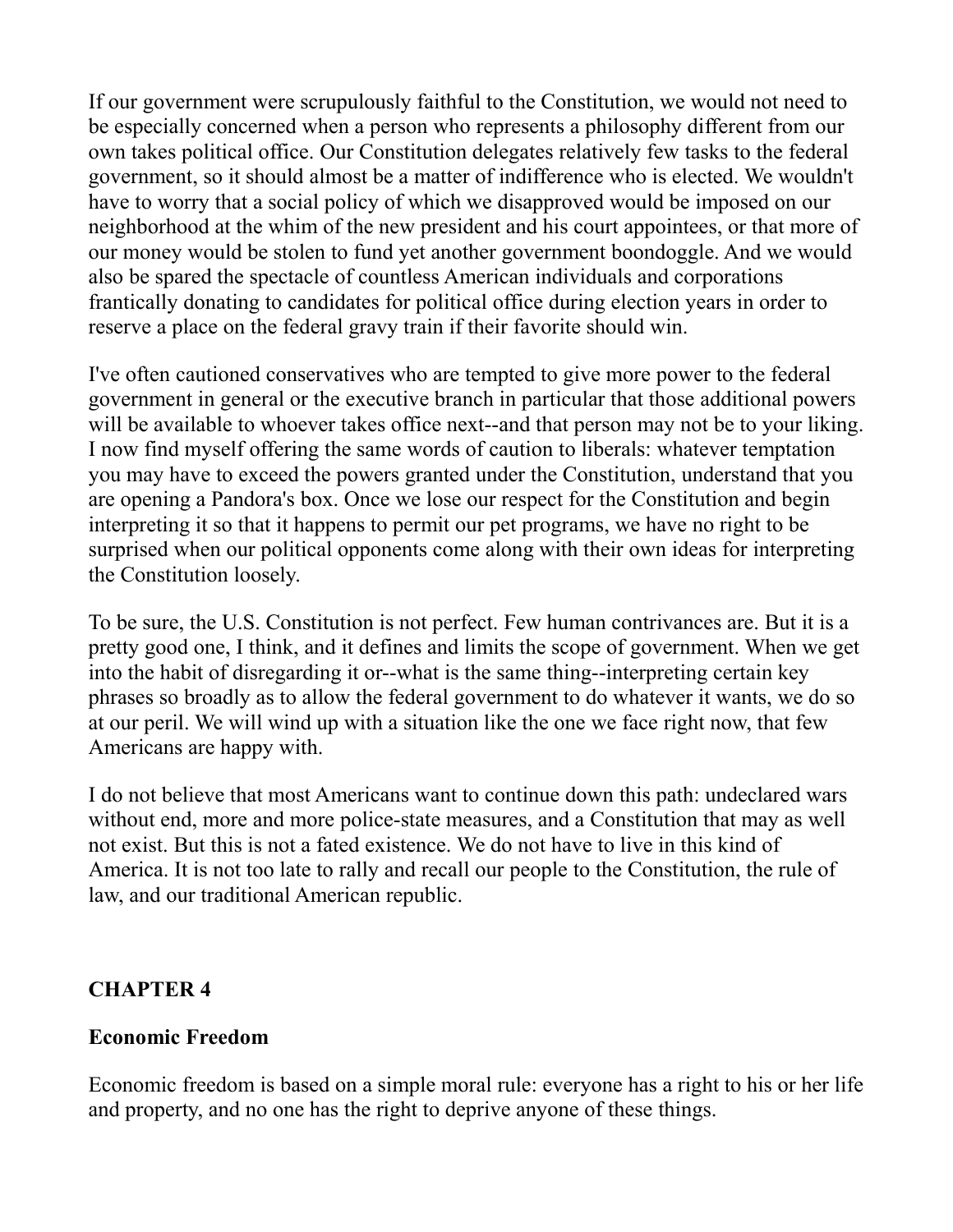To some extent, everyone accepts this principle. For instance, anyone going to his neighbor's home and taking his money at gunpoint, regardless of all the wonderful, selfless things he promised to do with it, would be promptly arrested as a thief.

But for some reason it is considered morally acceptable when government does that very thing. We have allowed government to operate according to its own set of moral rules. Frederic Bastiat, one of the great political and economic writers of all time, called this "legal plunder."

Bastiat identified three approaches we could take to such plunder:

- 1. The few plunder the many.
- 2. Everybody plunders everybody.
- 3. Nobody plunders anybody.

We presently follow option number two: everyone seeks to use government to enrich himself at his neighbor's expense. That's why Bastiat called the state "the great fiction through which everybody endeavors to live at the expense of everybody else."

Now here's a radical idea: what if we pursued option number three and decided to stop robbing one another? What if we decided that there was a better, more humane way for people to interact with each other? What if we stopped doing things we would consider morally outrageous if done by private individuals but that we consider perfectly all right when carried out by government in the name of "public policy"?

By "legal plunder" Bastiat meant any use of government that enriched one group of people at the expense of another, and which would be illegal if private individuals tried to carry it out themselves. He was not speaking only or even primarily about programs that are supposed to help the poor. Bastiat was a keen enough observer of the human condition to realize that people of all classes are happy to use the machinery of state, if they can get away with it, to benefit themselves instead of earning their way in the world honestly.

The rich are more than happy to secure for themselves a share of the loot--for example, in the form of subsidized low-interest loans (as with the Export-Import Bank), bailouts when their risky loans go sour, or regulatory schemes that hurt their smaller competitors or make it harder for new ones to enter an industry. Of course, industry leaders will portray such regulation as being for the public good, and media outlets, inclined to give all regulation the benefit of the doubt, will do their best to make sure Americans buy it.

This simple idea, that government should stay out of the looting business and leave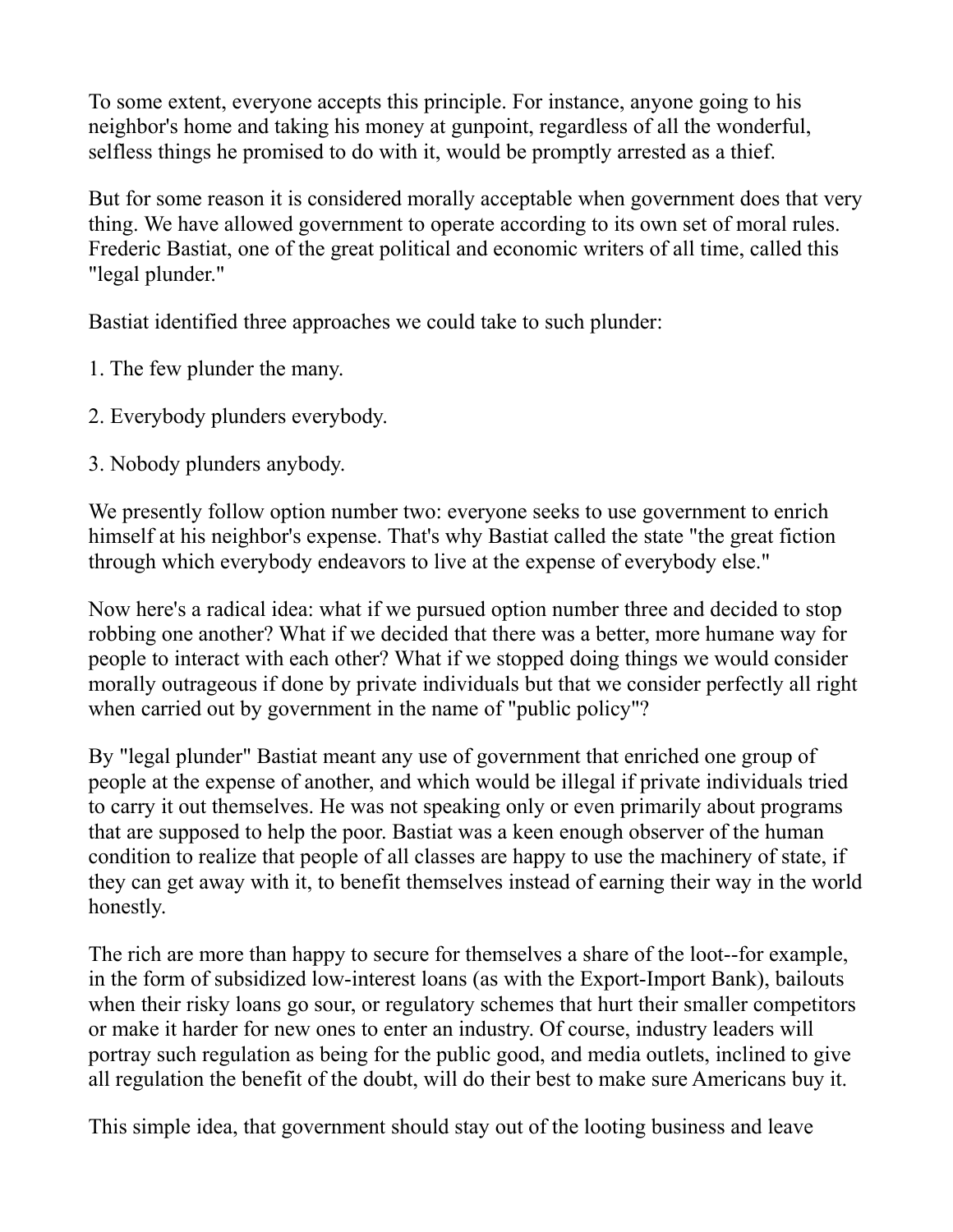people to their own pursuits, has had great moral appeal throughout U.S. history. The American poet Walt Whitman urged that "no man's benefit [be] achieved at the expense of his neighbors. . . . While mere politicians, in their narrow minds, are sweating and fuming with their complicated statutes, this one single rule . . . is enough to form the starting point of all that is necessary in government; to make no more laws than those useful for preventing a man or body of men from infringing on the rights of other men."

Likewise, William Leggett, a Jacksonian editorial writer, believed that government should be restricted to "the making of general laws, uniform and universal in their operation," for the sole purpose of protecting people and their property.

Governments have no right to interfere with the pursuits of individuals, as guaranteed by those general laws, by offering encouragements and granting privileges to any particular class of industry, or any select bodies of men, inasmuch as all classes of industry and all men are equally important to the general welfare, and equally entitled to protection.

Whenever a Government assumes the power of discriminating between the different classes of the community, it becomes, in effect, the arbiter of their prosperity, and exercises a power not contemplated by any intelligent people in delegating their sovereignty to their rulers. It then becomes the great regulator of the profits of every species of industry, and reduces men from a dependence on their own exertions, to a dependence on the caprices of their Government. Governments possess no delegated right to tamper with individual industry a single hair's-breadth beyond what is essential to protect the rights of person and property.

In the exercise of this power of intermeddling with the private pursuits and individual occupations of the citizen, a Government may at pleasure elevate one class and depress another; it may one day legislate exclusively for the farmer, the next for the mechanic, and the third for the manufacturer, who all thus become the mere puppets of legislative cobbling and tinkering, instead of independent citizens, relying on their own resources for their prosperity. It assumes the functions which belong alone to an overruling Providence, and affects to become the universal dispenser of good and evil.

Consider a single, almost trivial example of government favoritism: sugar quotas. The United States government limits the amount of sugar that can be imported from around the world. These quotas make sugar more expensive for all Americans, since they now have fewer choices as a result of diminished competition. The quotas also put at a competitive disadvantage all those businesses that use sugar to produce their own products. That's one reason that American colas use corn syrup instead of sugar: American sugar, thanks to the quotas, is simply too expensive. (And it's also a reason that colas in other countries taste so much better.)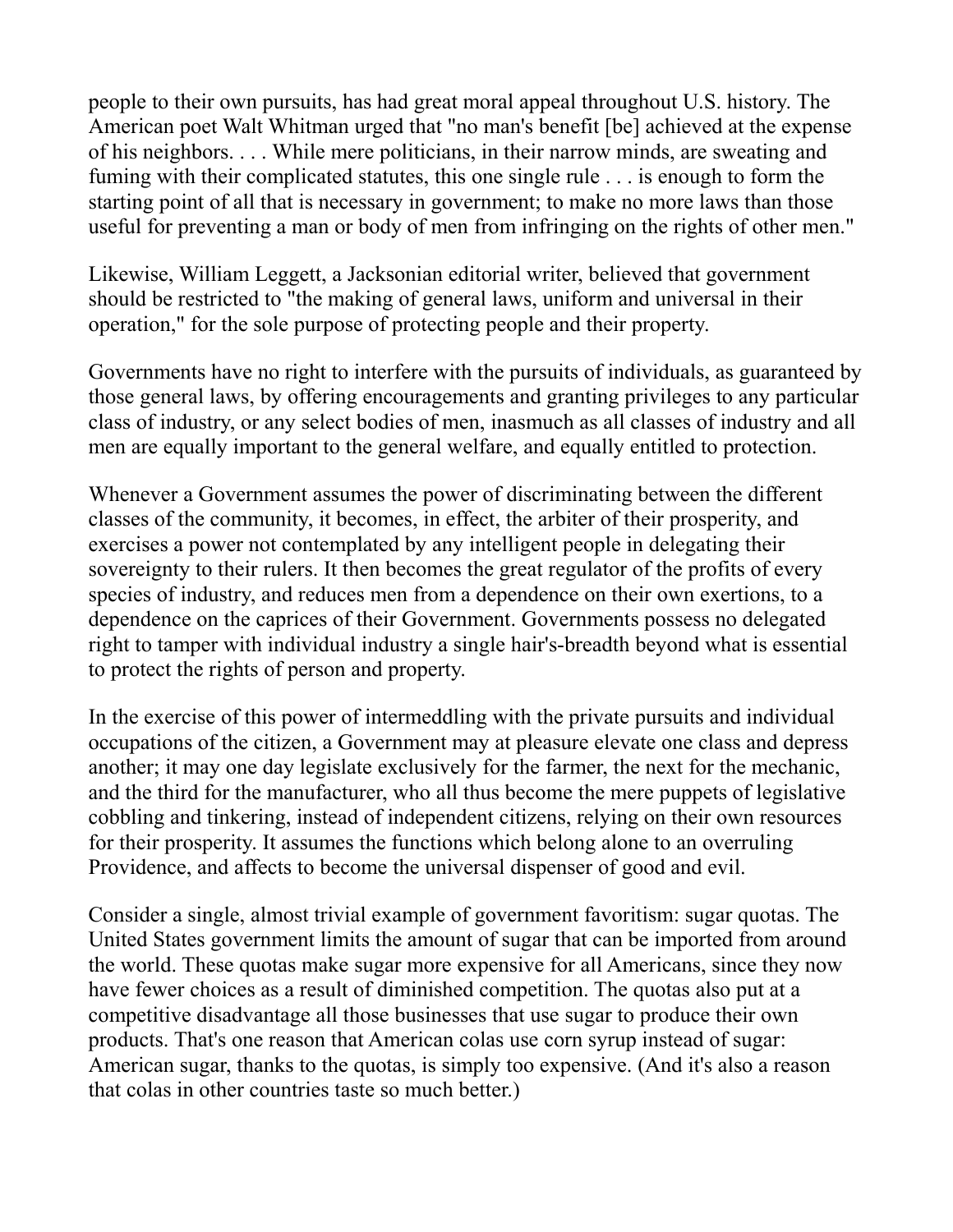The number of people who work in the American sugar industry is of course very small when compared to the American population as a whole. How, then, did they manage to get a government policy enacted that harms the vast bulk of their fellow citizens? The answer is that the benefits are concentrated while the costs are dispersed. The small number of people who work in the sugar industry benefit substantially from the quota. It makes sense for the sugar industry to employ professional lobbyists first to get and then to continue this concentrated flow of benefits.

On the other hand, since the costs of these policies are spread out across the entire American people, the cost to any one purchaser of sugar or products containing sugar is very minor. It makes no sense for the general public to marshal resources to lobby for the repeal of the program; it is hardly worth their time even to be informed about it. Each consumer might pay an extra fifty to one hundred dollars per year thanks to the program--a pittance compared to what industry earns from it, and not nearly enough to make it worthwhile to hire lobbyists or launch any serious effort to abolish it. And so the tendency is for this fleecing of the public to get worse and worse: the concentrated benefits it brings are too hard to resist, but the dispersed costs are too small to justify any effort against it.

Multiply this modest example by about a million, to account for the countless other predatory schemes that special interests have imposed on our economy, and you have some idea of the impact of legal plunder.

If we believe in liberty, we must also remember what William Graham Sumner called "the forgotten man." The forgotten man is the one whose labor is exploited in order to benefit whatever political cause catches the government's fancy.

The type and formula of most schemes of philanthropy or humanitarianism is this: A and B put their heads together to decide what C shall be made to do for D. The radical vice of all these schemes, from a sociological point of view, is that C is not allowed a voice in the matter, and his position, character, and interests, as well as the ultimate effects on society through C's interests, are entirely overlooked. I call C the Forgotten Man. . . .

They therefore ignore entirely the source from which they must draw all the energy which they employ in their remedies, and they ignore all the effects on other members of society than the ones they have in view. They are always under the dominion of the superstition of government, and, forgetting that a government produces nothing at all, they leave out of sight the first fact to be remembered in all social discussion--that the state cannot get a cent for any man without taking it from some other man, and this latter must be a man who has produced and saved it. This latter is the Forgotten Man.

Once government does become involved in something, intellectual and institutional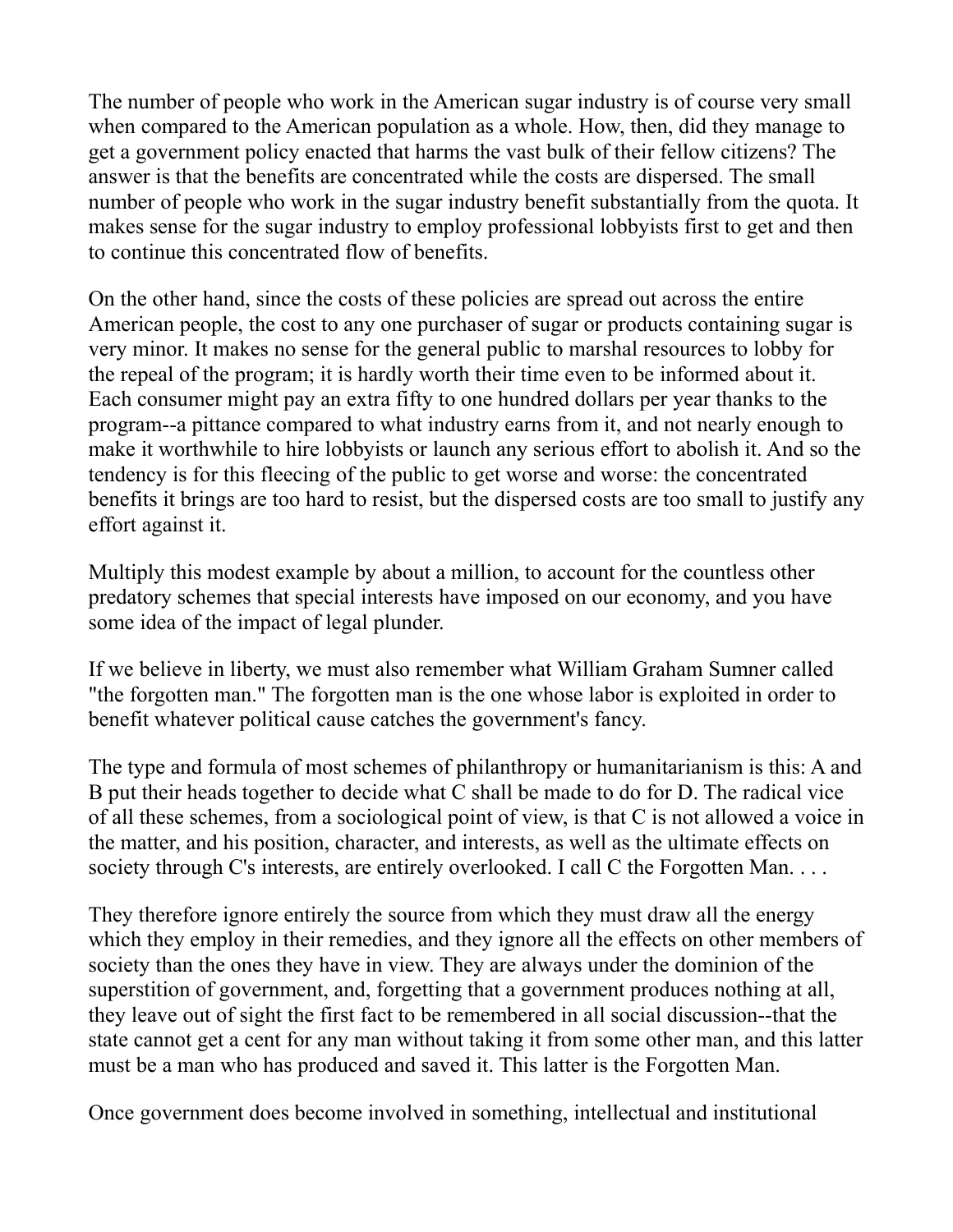inertia tends to keep it there for good. People lose their political imagination. It becomes impossible to conceive of dealing with the matter in any other way. Repealing the new bureaucracy becomes unthinkable. Mythology about how terrible things were in the old days becomes the conventional wisdom. Meanwhile, the bureaucracy itself, with a vested interest in maintaining itself and increasing its funding, employs all the resources it can to ensuring that it gets a bigger budget next year, regardless of its performance. In fact, the worse it does, the more funding it is likely to get--exactly the opposite of what happens in the private sector, in which those who successfully meet the needs of their fellow men are rewarded with profits, and those who poorly anticipate consumer demand are punished with losses.

Take arts funding, for example. Some Americans appear to believe that there would be no arts in America were it not for the National Endowment for the Arts (NEA), an institution created in 1965. They cannot imagine things being done any other way, even though they were done another way throughout our country's existence, and throughout most of mankind's history. While the government requested \$121 million for the NEA in 2006, private donations to the arts totaled \$2.5 billion that year, dwarfing the NEA budget. The NEA represents a tiny fraction of all arts funding, a fact few Americans realize. Freedom works after all. And that money is almost certainly better spent than government money: NEA funds go not necessarily to the best artists, but to people who happen to be good at filling out government grant applications. I have my doubts that the same people populate both categories.

Alexis de Tocqueville was very impressed, when he visited our country in the nineteenth century, to see how many voluntary associations Americans had formed in order to achieve common goals. "The political associations which exist in the United States are only a single feature in the midst of the immense assemblage of associations in that country," he wrote. "Wherever, at the head of some new undertaking, you see the Government in France, or a man of rank in England, in the United States you will be sure to find an association." De Tocqueville admired "the extreme skill with which the inhabitants of the United States succeed in proposing a common object to the exertions of a great many men, and in getting them voluntarily to pursue it."

That may be all well and good for the arts and the like, some may say, but private efforts could never substitute for gigantic government budgets for various forms of welfare. But private assistance would not need to match these budgets dollar for dollar. As much as 70 percent of welfare budgets has been eaten up by bureaucracy. Moreover, government programs are far more easily abused, and the money they dispense more readily becomes a destructive habit, than with more local or private forms of assistance.

Why would we expect a system based on legal plunder, as ours is, to be a net benefit to the poor or middle class, in whose name so many government schemes are enacted?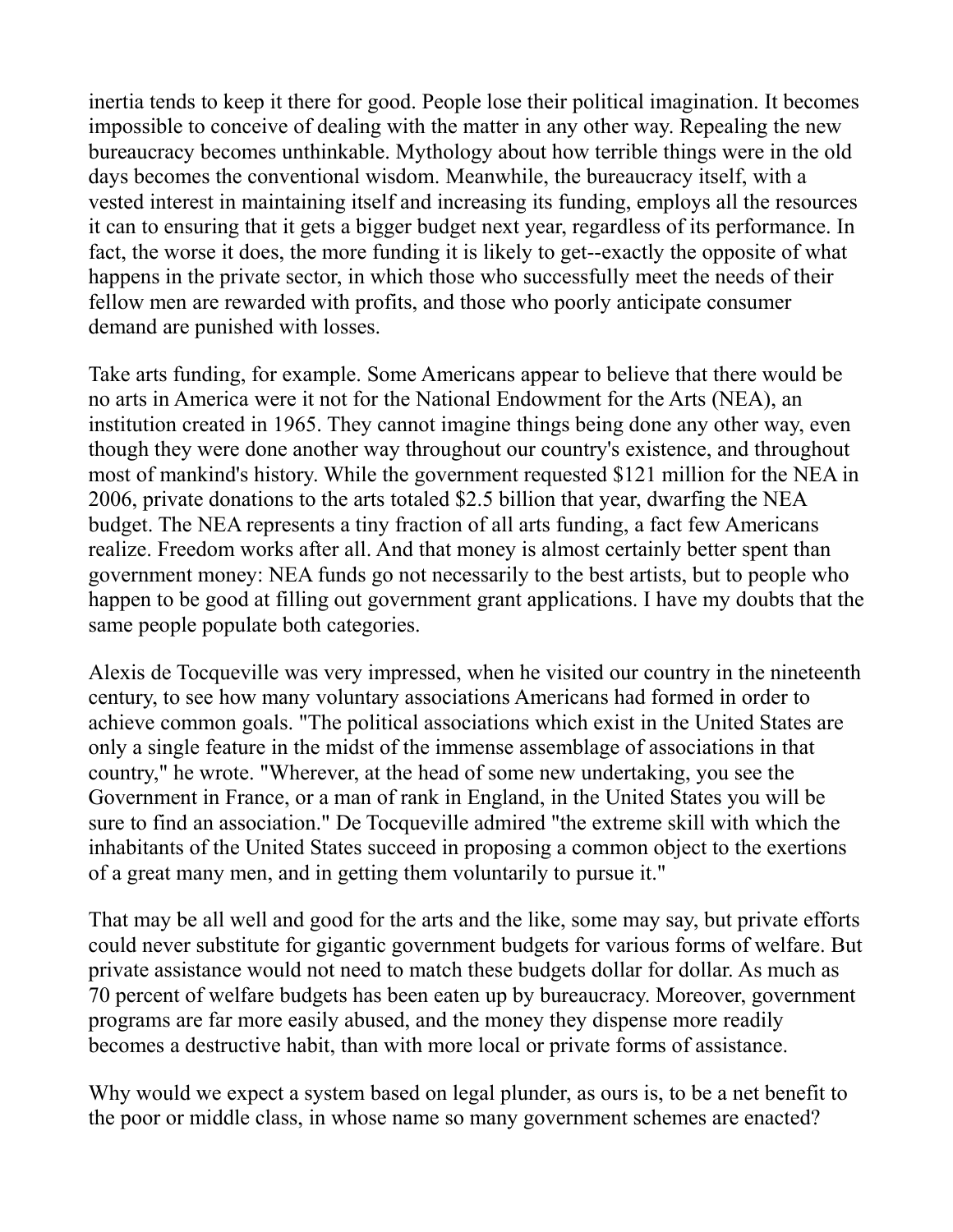Every one of the special benefits, on behalf of which hundreds of millions of dollars are expended on lobbyists every year, makes goods more expensive, companies less efficient and competitive, and the economy more sluggish. Given that the politically influential and well connected--neither of which includes the middle class or the poor- are the ones who tend to win privileges and loot from government, I do not understand why we take for granted that the net result of all this looting is good for those who are lower on the economic ladder. And when the loot is paid for by printing money and causing inflation, which (as I show in the chapter on money) disproportionately harms the most vulnerable, the suggestion that the least prosperous are helped by all this intervention collapses into outright farce.

To get an appreciation for the difference between public and private administration in terms of bureaucracy and cost-effectiveness, consider this. The Brookings Institution's John Chubb once investigated the number of bureaucrats working in the central administration offices of the New York City public schools. Six telephone calls finally yielded someone who knew the answer, but that person was not allowed to disclose it. Another six calls later, Chubb had at last pinned down someone who knew the answer and could tell him what it was: there were 6,000 bureaucrats working in the central office.

Then Chubb called the Archdiocese of New York, to find out the figure there. (The city's Catholic schools educated one-fifth as many students as did the government-run schools.) Chubb's first telephone call was taken by someone who did not know the answer. Here we go again, he thought. But after a moment she said, "Wait a minute; let me count." Her answer: 26.

Now, whatever its moral and philosophical attractiveness, the free economy I have just proposed, in which no one is allowed to use government power to loot anyone else, is sometimes criticized as a "pro-business" philosophy that favors the well-to-do. This criticism could not be more off target. As I have said, businessmen, too, want special favors from government and lobby energetically for all kinds of wealth transfers to themselves. Very rarely does a business owner come to my congressional office to congratulate me on my fidelity to the Constitution. They come by because they want something, and what they want is usually not authorized by the Constitution.

I do not claim that businessmen as a class are underhanded or wicked, since I do not believe in making prejudicial generalizations about any group. I am saying only that they are just as likely as anyone else to favor government intervention on their behalf. I have nothing but respect and admiration for honest businessmen. Their contributions to our society are indispensable and almost completely unsung. The entrepreneur who risks everything he has in order to realize a dream--and improve our lives in the process--is engaged in a worthy and honorable pursuit that earns him precious little respect in our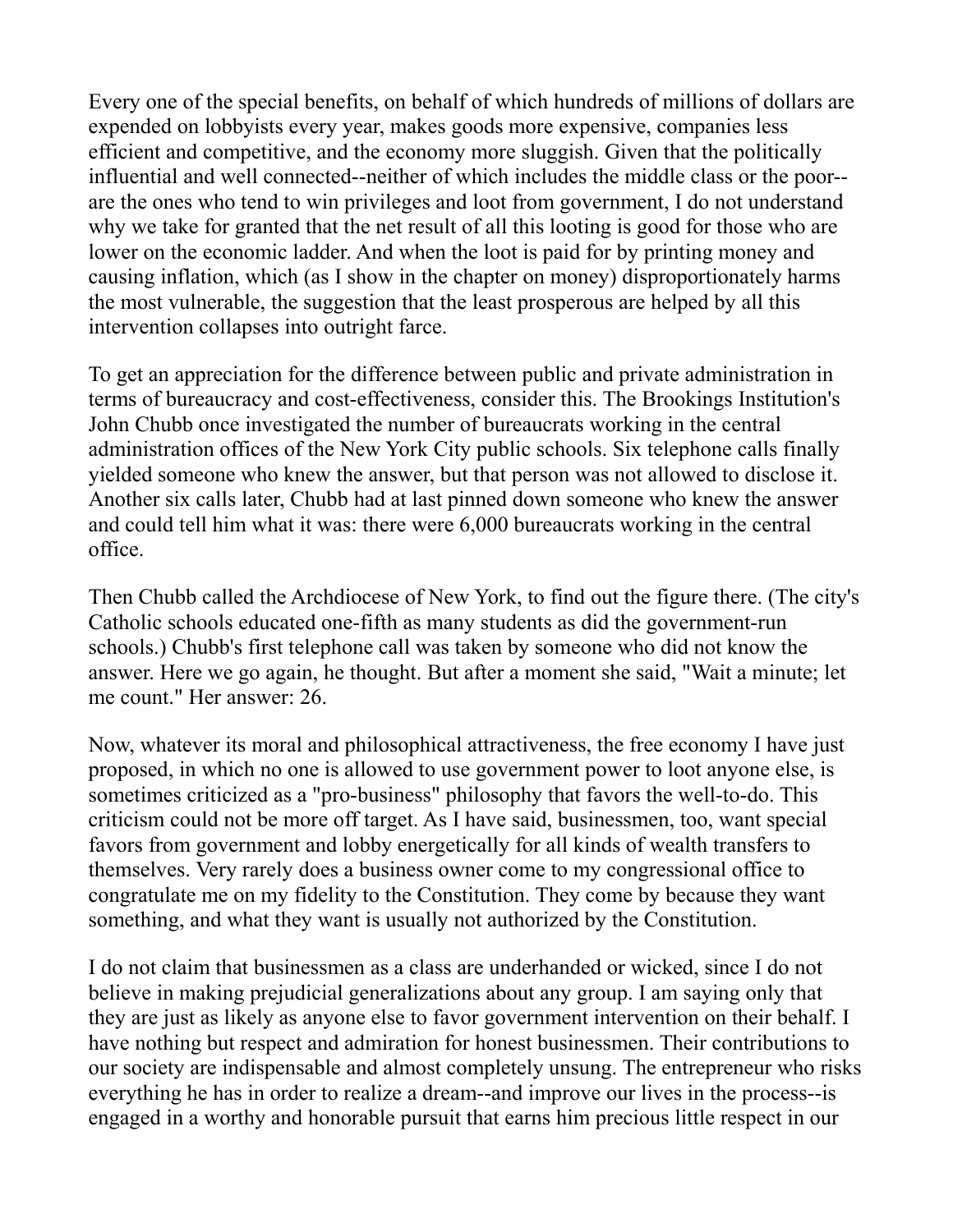society. Economic historian Burton Folsom makes a useful distinction between market entrepreneurs, who grow wealthy when the public freely purchases what they have to sell, and political entrepreneurs, who grow wealthy because government cripples their competitors or grants them a monopoly. Folsom even shows that some of our most effective and admirable businessmen have succeeded in the face of rivals who enjoyed government subsidies and privileges.

I cannot finish a discussion of looting without mentioning the income tax. In another chapter I explain my opposition to the military draft, an institution based on the idea that the government owns its citizens and may direct their destinies against their will. The income tax implies the same thing: government owns you, and graciously allows you to keep whatever percentage of the fruits of your labor it chooses. Such an idea is incompatible with the principles of a free society.

Robert Nozick, the renowned twentieth-century political philosopher, minced no words when it came to the taxation of earnings from labor. How, he demanded to know, was this any different from forced labor? In America, the average citizen in effect does unremunerated work for the various levels of government for the equivalent of six months out of the year. People who favor this system should be honest about what they are saying: we have the right to force you to work against your will. Strip away the civics-class platitudes about "contributions" to "society," which are mere obfuscations designed to engineer the people's consent to the system, and that is what the income tax amounts to.

Frank Chodorov, a great stalwart of the old Right, put it this way:

The citizen is sovereign only when he can retain and enjoy the fruits of his labor. If the government has first claim on his property he must learn to genuflect before it. When the right of property is abrogated, all the other rights of the individual are undermined, and to speak of the sovereign citizen who has no absolute right of property is to talk nonsense. It is like saying that the slave is free because he is allowed to do anything he wants to do (even vote, if you wish) except to own what he produces.

With a consensus not yet established behind the abolition of the income tax (although I have never ceased voting and speaking on behalf of such an outcome), I have done my best to eliminate income and other taxation in as many specific cases as possible, in order at least to make dents in the edifice in the meantime. For instance, I have proposed, for all those whose income consists largely of tips, that income in the form of tips be exempt from income taxation. I have proposed that America's teachers be granted tax credits, thereby increasing their salaries. I have proposed that people with terminal illnesses be exempt from Social Security taxes while they struggle for their lives. (There is surely no moral justification for taxing people who are trying to maintain their very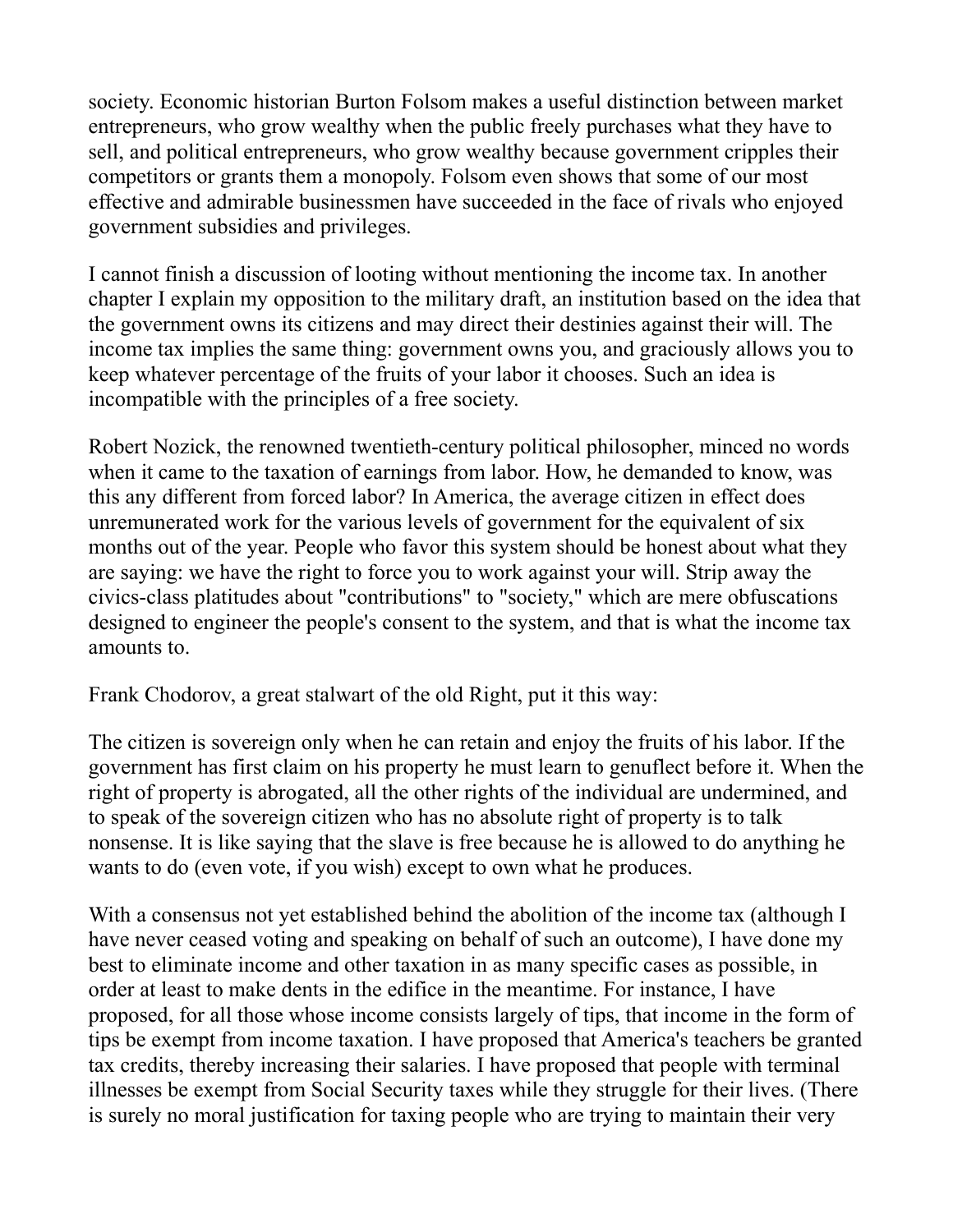## lives.)

What we should work toward, however, is abolishing the income tax and replacing it not with a national sales tax, but with nothing. Right now the federal government is funded by excise taxes, corporate income taxes, payroll taxes, the individual income tax, and miscellaneous other sources. Abolishing the income tax on individuals would cut government revenue by about 40 percent. I have heard the breathless claims about how radical that is--and compared to the trivial changes we are accustomed to seeing in government, I suppose it is. But in absolute terms, is it really so radical? In order to imagine what it would be like to live in a country with a federal budget 40 percent lower than the federal budget of 2007, it would be necessary to go all the way back to . . . 1997.

Would it really be so hard to imagine living in 1997 again? In return, we would have an economy so robust and dynamic that it would doubtless shatter even my own optimistic expectations. And we would once and for all have repudiated the totalitarian assumptions at the heart of the income tax.

How, by the way, did we ever let ourselves be talked into such a thing? The income tax was first proposed for several reasons. The tariff, from which the federal government received most of its funding, was for a variety of reasons bringing in a decreased revenue. At the same time, federal expenditures were going up, thanks in part to an increase in the military budget.

An alternative had to be found. At the time, many Americans viewed the tariff as an unfair tax that burdened them as consumers and benefited big business by sheltering it from foreign competition. A tax on incomes, the argument went, would at last force the rich to pay their share. And that's just how the income tax was pitched to the people: tax relief for you, in the form of lower tariffs, and a tax increase for the rich. Do not worry, people were told. Only the richest of the rich will ever pay the income tax.

That phony promise didn't last long. Within a few years, tax rates had shot through the roof, and classes of people who had thought they would never be taxed found themselves paying as well. And by the 1920s the tariff was raised again anyway, so the people wound up getting the worst of both worlds.

Now, plenty of politicians talk a good game about low taxes, and some even claim to want to decrease spending as well. Few seem to mean it, if their voting records are any indication. But if we want more economic freedom and a healthy and robust economy, serious inroads need to be made into federal spending. Otherwise, tax cuts will simply lead to more borrowing, more inflation, and the continued decline of the dollar. As I write, we are paying about \$1.4 billion every day just for the interest on the national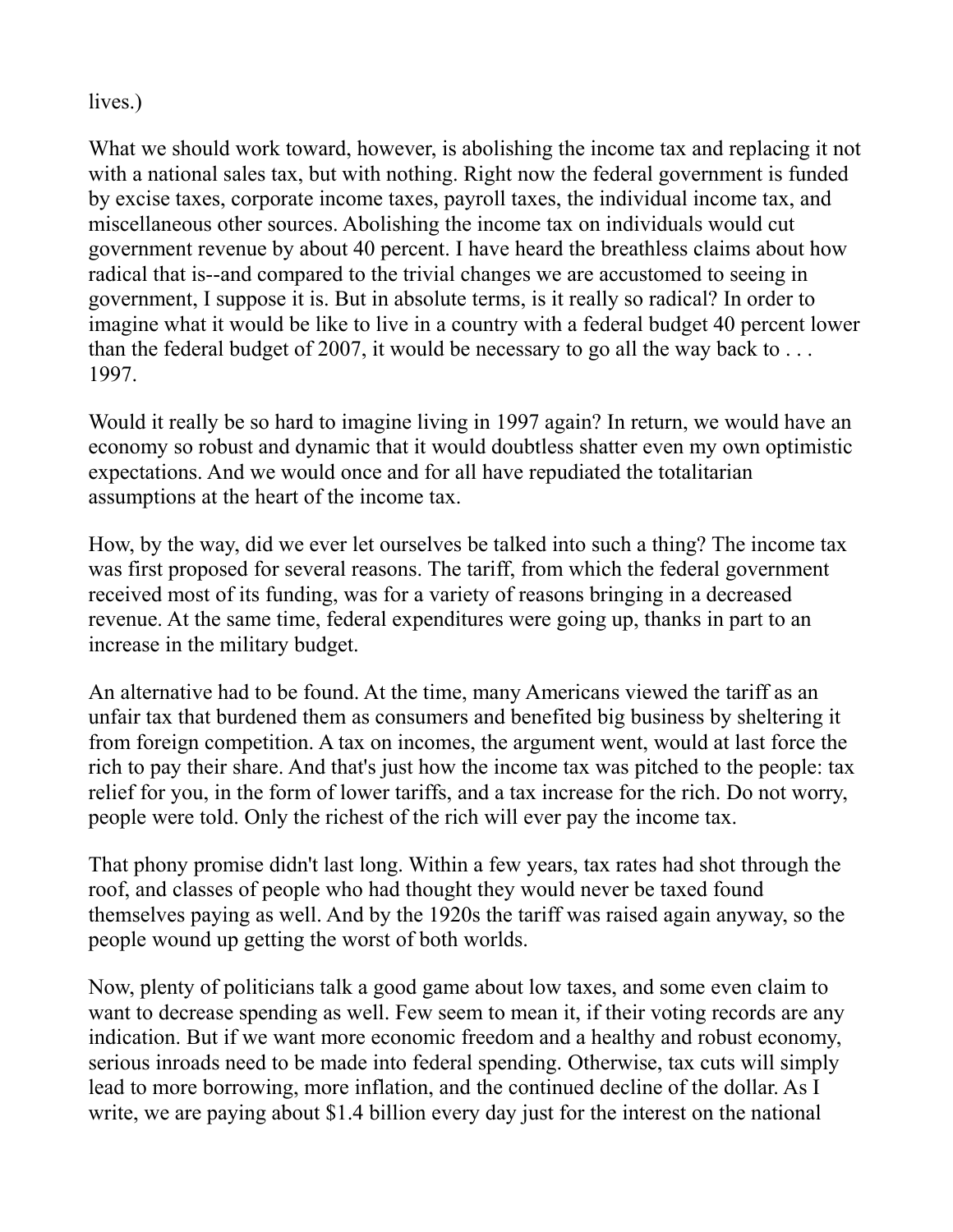debt. Because our government refuses to live within its means, every single day we spend \$1.4 billion and receive absolutely nothing in return.

But instead of talking seriously about how we might restore fiscal sanity to the federal budget, the political establishment tries to distract us with phony issues like the debate over "earmarks," legislative provisions that direct federal money to local projects. One need not look very hard to find examples of abuses of earmarks. But even if all earmarks were eliminated we would not necessarily save a single penny in the federal budget. Earmarks are funded from spending levels that have been determined before a single earmark is agreed to, so spending levels remain the same with or without earmarks.

By eliminating earmarks designated by members of Congress, all we would accomplish would be to transfer the funding decision process to federal bureaucrats and away from elected representatives. In a flawed system, earmarks can at least allow residents of congressional districts to have a greater role in allocating federal funds--their tax dollars--than if the money is apportioned behind locked doors by bureaucrats.

The real problem, and one that was unfortunately not addressed in 2007's earmark dispute, is the size of the federal government and the amount of money we are spending in these appropriations bills. Cutting even a million dollars from an appropriations bill that spends hundreds of billions will make no appreciable difference in the size of government, which is doubtless why politicians and the media are so eager to have us waste our time on this.

There is a danger that supporters of limited government will focus on this trivial question and neglect the much more important and difficult battle of returning the federal government to spending levels more in line with its constitutional functions. Without taking a serious look at the actual total spending in these appropriations bills, we will miss the real threat to our economic security.

The kind of spending cuts we obviously need will not be easy, since our government has encouraged so many Americans to become dependent on federal programs. These programs cannot survive much longer without a financial collapse. Our national debt, now nine trillion dollars, does not include the unfunded liabilities to programs like Social Security and Medicare that will come due in the coming decades to the tune of another \$50 trillion. It is simply impossible to fulfill those promises. The level of taxation necessary to fund a figure like that would destroy the American economy and dramatically shrink the productive base from which those funds could be drawn.

David Walker, the comptroller general at the U.S. Government Accountability Office, tells us that Social Security and Medicare are headed for disaster because of demographic trends and rising health care costs. The number of younger taxpayers for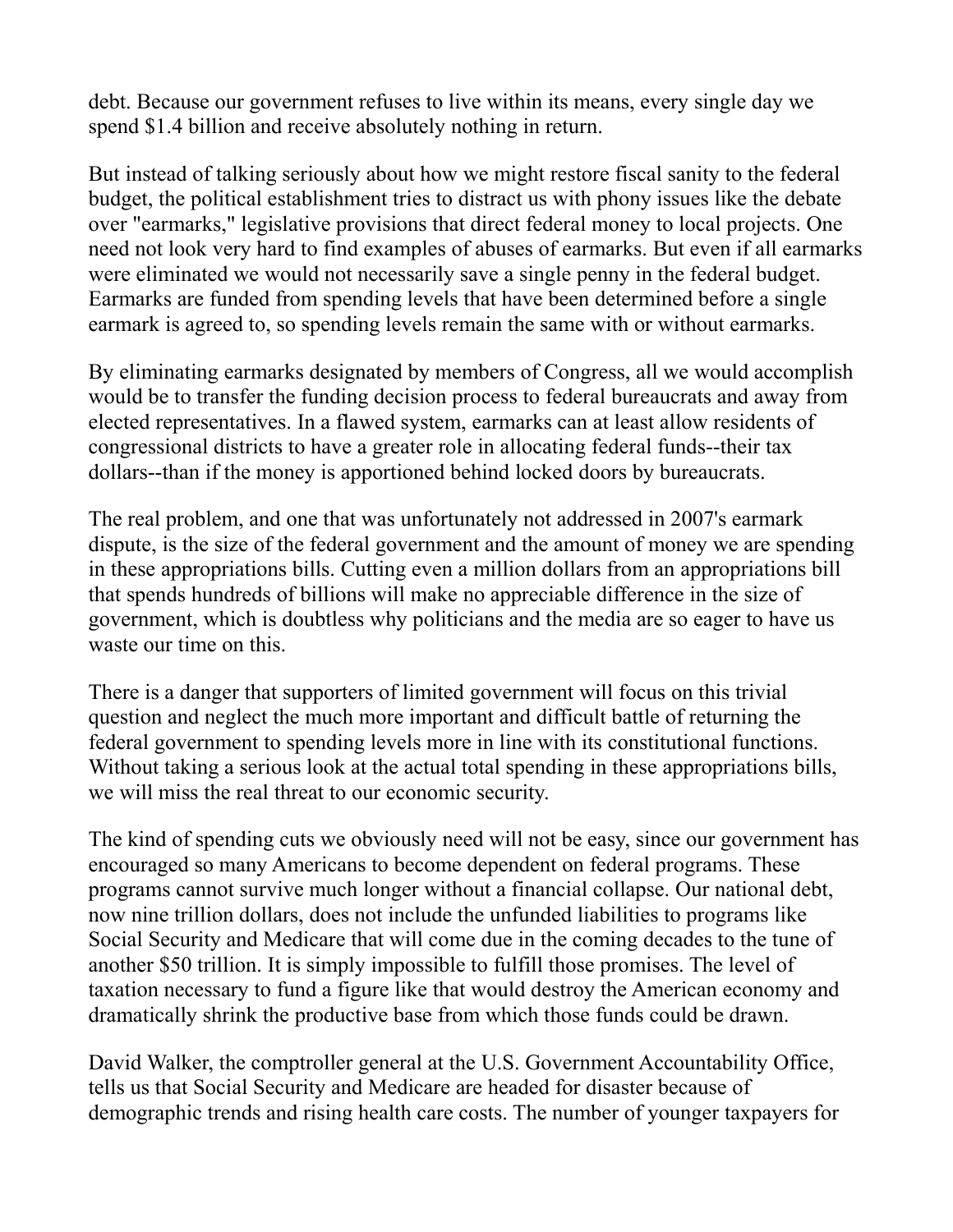each older retiree will continue to decline. The demand for "free" prescription drugs under Medicare will explode. If present trends continue, by 2040 the entire federal budget will be consumed by Social Security and Medicare. Forty percent of our entire private-sector output will need to go to just these two programs. The only options for balancing the budget would be cutting total federal spending by about 60 percent, or doubling federal taxes.

Furthermore, Walker asserts, we cannot grow our way out of this problem. Faster economic growth can only delay the inevitable hard choices. To close the long-term entitlement gap, the U.S. economy would have to grow by double digits every year for the next 75 years.

Issues like these are predictably portrayed as contests between generous souls who want to provide for their fellow men on the one hand, and misers and misanthropes who care nothing for the suffering of their fellow citizens on the other. I should not have to point out that this is an absurd caricature. The fact is, we do not have the resources to sustain these programs in the long run. There is no way around this simple fact, a fact politicians consistently ignore or conceal in order to tell Americans what they think their fellow countrymen want to hear.

In the short run, in order to provide for those we have taught to be dependent, such programs could survive. My own suggestion is to fund this transition period by scaling back our unsustainable overseas commitments, saving hundreds of billions from the nearly one trillion dollars our empire is costing us every year, and in the process streamlining our overstretched military and making it more efficient and effective. That is the only place where we can easily save money, applying some of the savings to these domestic programs and the rest to debt reduction.

Our out-of-control welfare state also helps account for the scope of our illegal immigration problem. When you subsidize something, you get more of it, and by offering free medical care and other services, as well as the prospect of amnesty, we get more illegal immigration. Meanwhile, hospitals have begun closing as our states and localities struggle to pay the bills. That is one reason that the libertarian economist Milton Friedman once said, "You cannot simultaneously have free immigration and a welfare state." John Hospers, the Libertarian Party's first presidential candidate and the author of its Statement of Principles, has taken the same position.

And once again, the state divides rather than unifies. There would be far less hostility toward immigrants if the perception did not exist that they were getting something for nothing, while the rest of America struggles to make ends meet. There would likewise be less hostility if we had a more robust economy--which we absolutely would if we followed the advice in this book. When, thanks to government policy, the economy is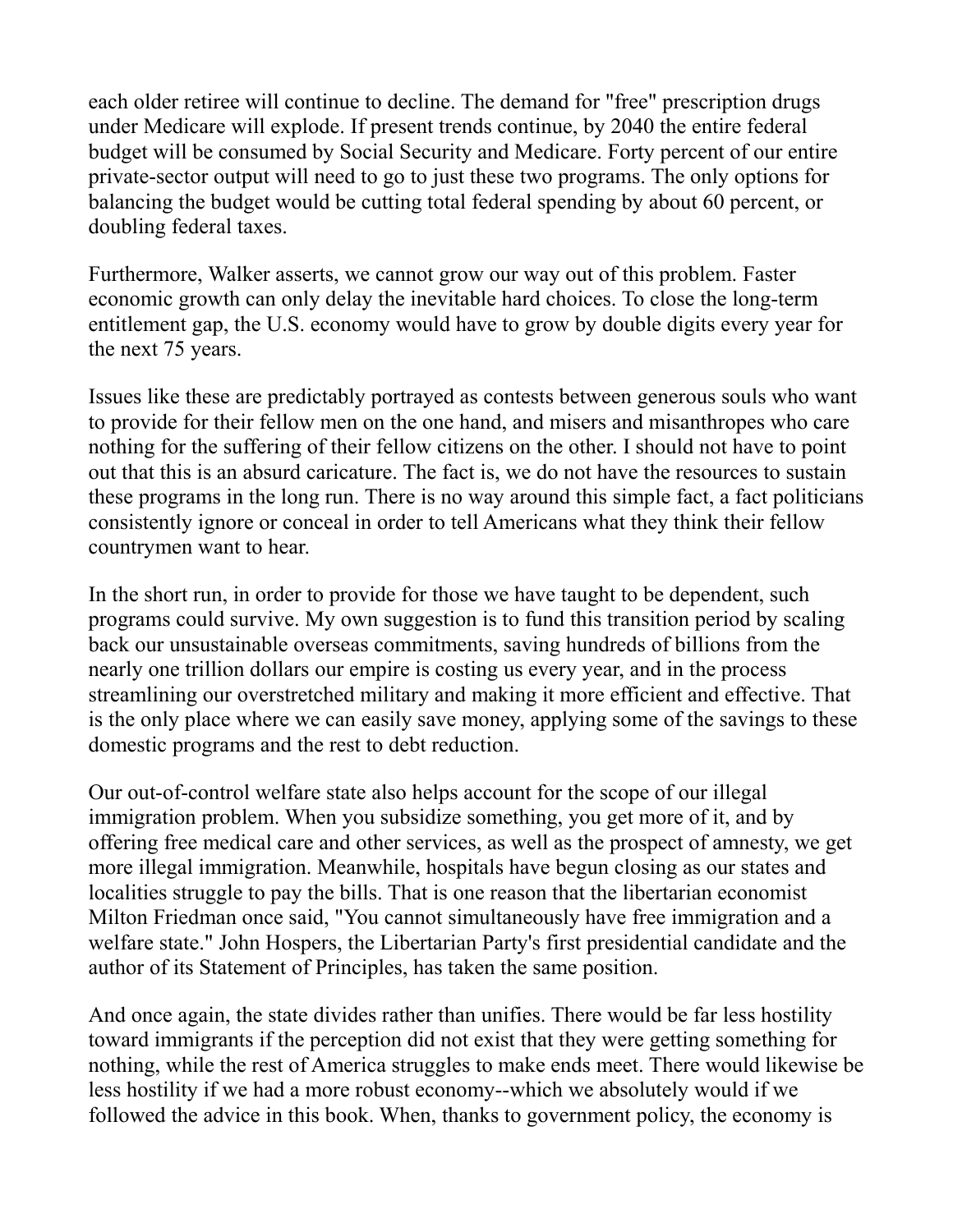shaky, as it is now with the housing bubble bursting and inflation on the rise, it is all the easier to hold up immigrants as the scapegoats for people's economic woes, thereby letting the incompetents and shysters who make our economic policy off the hook.

Excessive government spending has done more than just put us in debt. Charles Murray offers us a useful thought experiment that illustrates the welfare state's enervating effects on our communities and our character. Imagine that the programs that constituted the federal "safety net" were all of a sudden abolished, and for whatever reason could not be revived. And pretend also that the states chose not to replace them with programs of their own, which they almost certainly would. The questions Murray wants us to focus on are these: How would you respond? Would you be more or less likely to volunteer at a food bank? Would you be more or less likely to volunteer at a literacy center? If you were a lawyer or physician, would you be more or less likely to offer pro bono services?

We would all answer yes to these questions, wouldn't we? But then we need to ask ourselves: why aren't we doing these things already? And the answer is that we have bought into the soul-killing logic of the welfare state: somebody else is doing it for me. I don't need to give of myself, since a few scribbles on a tax form fulfill my responsibility toward my fellow man. Do our responsibilities as human beings really extend no farther than this?

In the days before Medicare and Medicaid, for instance, the poor and elderly were admitted to hospitals at about the same rate they are now, and received good care. As a physician I never accepted Medicare or Medicaid money from the government, and instead offered cut-rate or free services to those who could not afford care. Before those programs came into existence, every physician understood that he or she had a responsibility toward the less fortunate, and free medical care for the poor was the norm. Hardly anyone is aware of this today, since it doesn't fit into the typical, by-the-script story of government rescuing us from a predatory private sector. Laws and regulations that inflated the cost of medical services and imposed unreasonable liability standards on medical professionals even when they were acting in a volunteer capacity later made offering free care cost prohibitive, but free care for the poor was common at a time when America wasn't so "governmentish" (to borrow a word from William Penn). We have lost our belief that freedom works, because we no longer have the imagination to conceive of how a free people might solve its problems without introducing threats of violence--which is what government solutions ultimately amount to.

In From Mutual Aid to Welfare State: Fraternal Societies and Social Sercices, 1890- 1967, historian David Beito uncovered some of the story of how people once cared for their needs in the absence of massive bureaucracies and the financial chaos and moral hazard they inevitably cause. Beito focuses particular attention on fraternal organizations, which in decades past provided all kinds of services for their members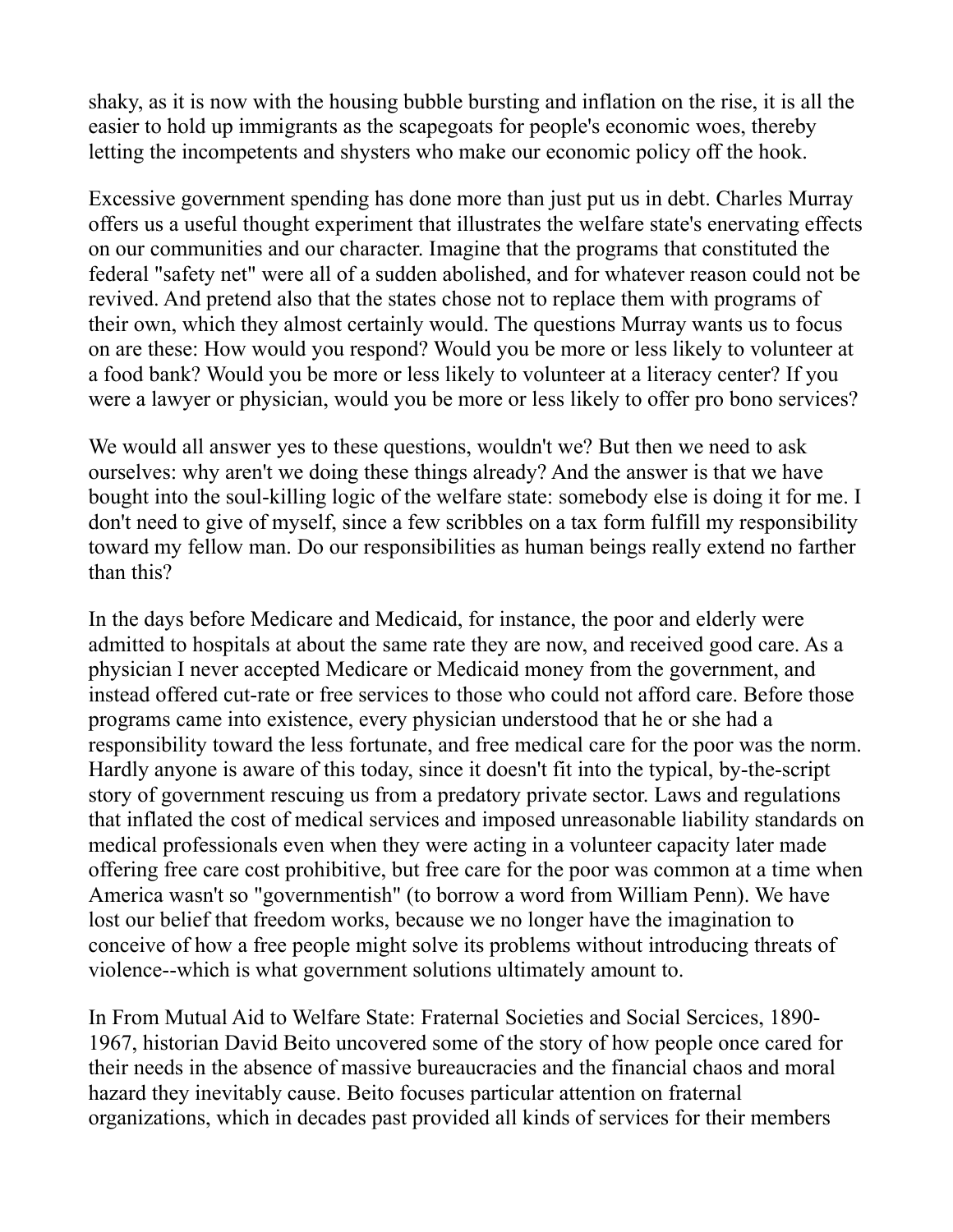that we now assume must be handled by government. With strength in numbers, such organizations were able to negotiate with doctors and get very inexpensive health care as well.

On the other hand, just about everyone is unhappy with the health care system we have now, a system some people wrongly blame on the free market. To the contrary, our system is shot through with government intervention, regulation, mandates, and other distortions that have put us in this unenviable situation.

It is easy to forget that for decades the United States had a health care system that was the envy of the world. We had the finest doctors and hospitals, patients received highquality, affordable medical care, and thousands of privately funded charities provided health services for the poor. I worked in an emergency room where nobody was turned away for lack of funds. People had insurance policies for serious health problems but paid cash for routine doctor visits. That makes sense: insurance is intended to protect against unforeseen and catastrophic events like fire, floods, or grave illness. Insurance, in short, is supposed to measure risk. It has nothing to do with that now. Something has obviously gone wrong with the system when we need insurance for routine visits and checkups, which are entirely predictable parts of our lives.

Today most Americans obtain health care either through a Health Maintenance Organization (HMO) or similar managed-care organization, or through Medicare or Medicaid. Since it is very hard to make actuarial estimates for routine health care, HMOs charge most members a similar monthly premium. Because HMOs always want to minimize their costs, they often deny payment for various drugs, treatments, and procedures. Similarly, Medicare does not have unlimited funds, so it generally covers only a portion of any costs. The result of all this is that doctors and patients cannot simply decide what treatment is appropriate. Instead, they constantly find themselves being second-guessed by HMO accountants and government bureaucrats.

When a third party is paying the bills and malpractice lawsuits loom, doctors have every incentive to maximize costs and order all possible tests and treatments. The incentive to cut costs is lost, as physicians (now working essentially as low-level employees) seek to make as much as they can in the new corporate environment and charge the maximum the HMOs allow. Before 1965, physicians and hospitals (like all other private entities competing for your dollar) strove to charge the minimum; because payment now comes so largely from third parties, they instead charge the maximum. At the same time, patients suffer when legitimate and necessary treatment is denied. HMOs have become corporate, bureaucratic middlemen in our health care system, driving up costs while degrading the quality of medical care. In all other industries, technology has nearly always led to lower prices--except in health care, thanks to the managed-care system that has been forced upon us.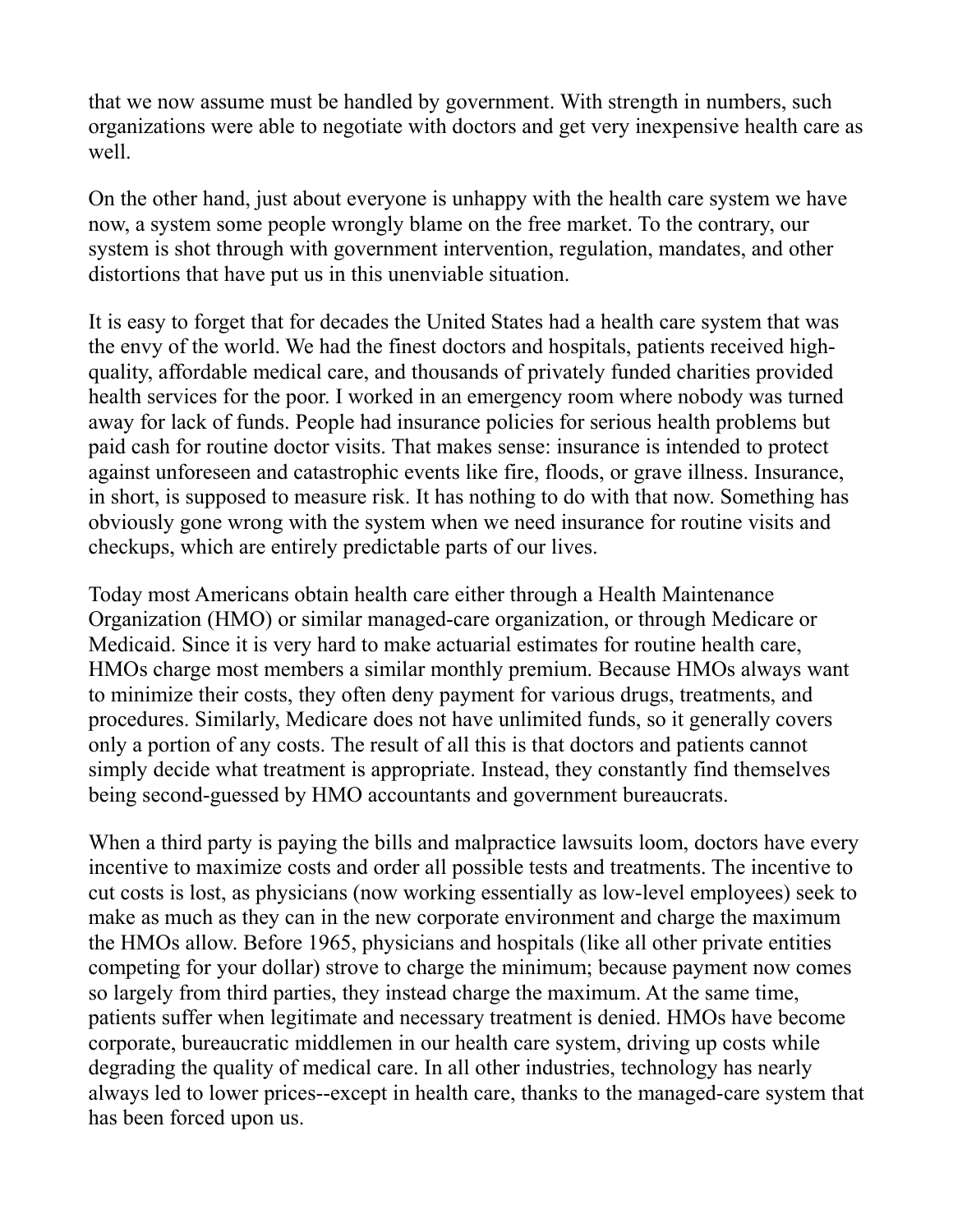In fact, with costs skyrocketing due to this system, more and more Americans are actually traveling overseas to get high-quality, inexpensive health care--half a million of them took this route in 2005 alone. It is not unusual to be able to get an operation in India, at the hands of Western-trained physicians, for 60 percent less than it would cost in the United States.

The story behind the creation of the HMOs is a classic illustration of what economist Ludwig von Mises once said: government interventions create unintended consequences that lead to calls for further intervention, and so on into a destructive spiral of more and more government control. During the early 1970s, Congress embraced HMOs in order to address concerns about rising health care costs. But it was Congress itself that had caused health care costs to spiral by removing control over the health care dollar from so many consumers in the 1960s, and thus eliminating any incentive to pay attention to costs when selecting health care. Now, Congress wants to intervene yet again to address problems caused by HMOs, the product of still earlier interventions.

Now that HMOs are all but universally unpopular, the very politicians who brought them to us are joining the bandwagon to denounce them, hoping the American people will forget, or never be told, that the federal government itself virtually mandated HMOs in the first place. The tax code excludes health insurance from taxation when purchased by an employer, but not when purchased by an individual. In addition, the HMO Act of 1973 forced all but the smallest employers to offer HMOs to their employees. The combined result was the illogical coupling of employment and health insurance, which often leaves the unemployed without needed catastrophic coverage. As usual, then, government intervention into the market caused unintended, undesired consequences, but politicians blame the HMOs instead of the interventions that helped create them. Consumer complaints about insurers and HMOs compel politicians to draft new laws and more regulations to curry voter favor. More regulations breed more costs, limiting more choices, causing more anguish--and the cycle continues.

The most obvious way to break this cycle is to get the government out of the business of meddling in health care, which was far more affordable and accessible before government got involved. Short of that, and more politically feasible in the immediate run, is to allow consumers and their doctors to pull themselves out of the system through medical savings accounts. Under this system, consumers could save pretax dollars in special accounts. Those dollars would be used to pay for health care expenses, with patients negotiating directly with the physicians of their choice for the care they choose, without regard for HMO rules or a bureaucrat's decision. The incentive for the physician is that he gets paid as the service is rendered, rather than having to wait months for an HMO or insurance provider's billing cycle.

With the cash for the MSAs coming from pretax dollars, most Americans could afford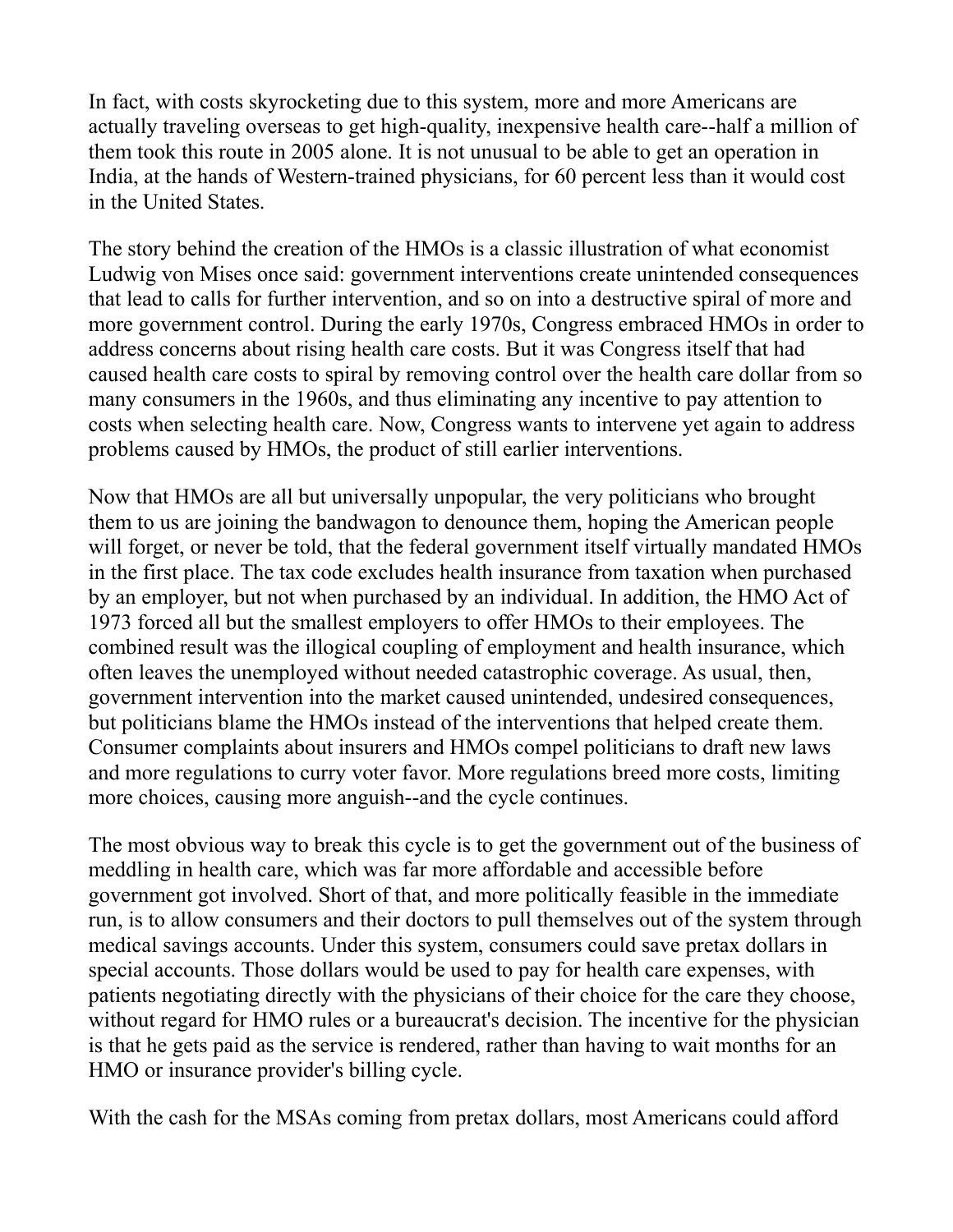deposits that would cover routine expenses that families experience in a year. Insurance would tend to return to its normal function of providing for large-scale, unanticipated occurrences, and would become far more affordable.

Even now, though, it is possible for physicians to operate outside this crazy system if they make a special effort to do so. Several years ago I had a chance to meet Dr. Robert Berry, who had come to Washington to offer testimony before the congressional Joint Economic Committee, of which I am a member. Dr. Berry had opened a low-cost health clinic in rural Tennessee. The clinic does not accept insurance, Medicare, or Medicaid, a policy that allows Dr. Berry to treat patients without interference from third-party government bureaucrats or HMO administrators. He and his patients can therefore decide for themselves on appropriate treatments.

In other words, Dr. Berry practices medicine as most doctors did 40 years ago, when patients paid cash for ordinary services and had inexpensive catastrophic insurance for serious injuries or illnesses.

Doing so affords him additional advantages as well. Freed from the bureaucracies of HMOs or government, he can focus on medicine rather than billing. By operating on a cash basis he lowers his overhead considerably, thereby making it possible to charge much lower prices than other doctors. He often charges just \$35 dollars for routine maladies--only slightly more than the insurance co-pay that other offices charge. His affordable prices enable low-income patients to see him before minor problems become serious, and unlike most doctors, Dr. Berry sees patients the same day on a walk-in basis.

His patients are largely low-income working people who cannot afford health insurance but don't necessarily qualify for state assistance. Some of his uninsured patients have been forced to visit hospital emergency rooms for nonemergency treatment because no doctor would see them. Others disliked the long waits and inferior treatment they endured at government clinics.

And speaking of poor treatment, those who favor national health care schemes should take a good, hard look at our veterans' hospitals. There is your national health care. These institutions are a national disgrace. If this is the care the government dispenses to those it honors as its most heroic and admirable citizens, why should anyone else expect to be treated any better?

Americans have been given the impression that "regulation" is always a good thing, and that anyone who speaks of lessening the regulatory burden is an antisocial ogre who would sacrifice safety and human well-being for the sake of economic efficiency. If so much as one of the tens of thousands of pages in the Federal Register, which lists all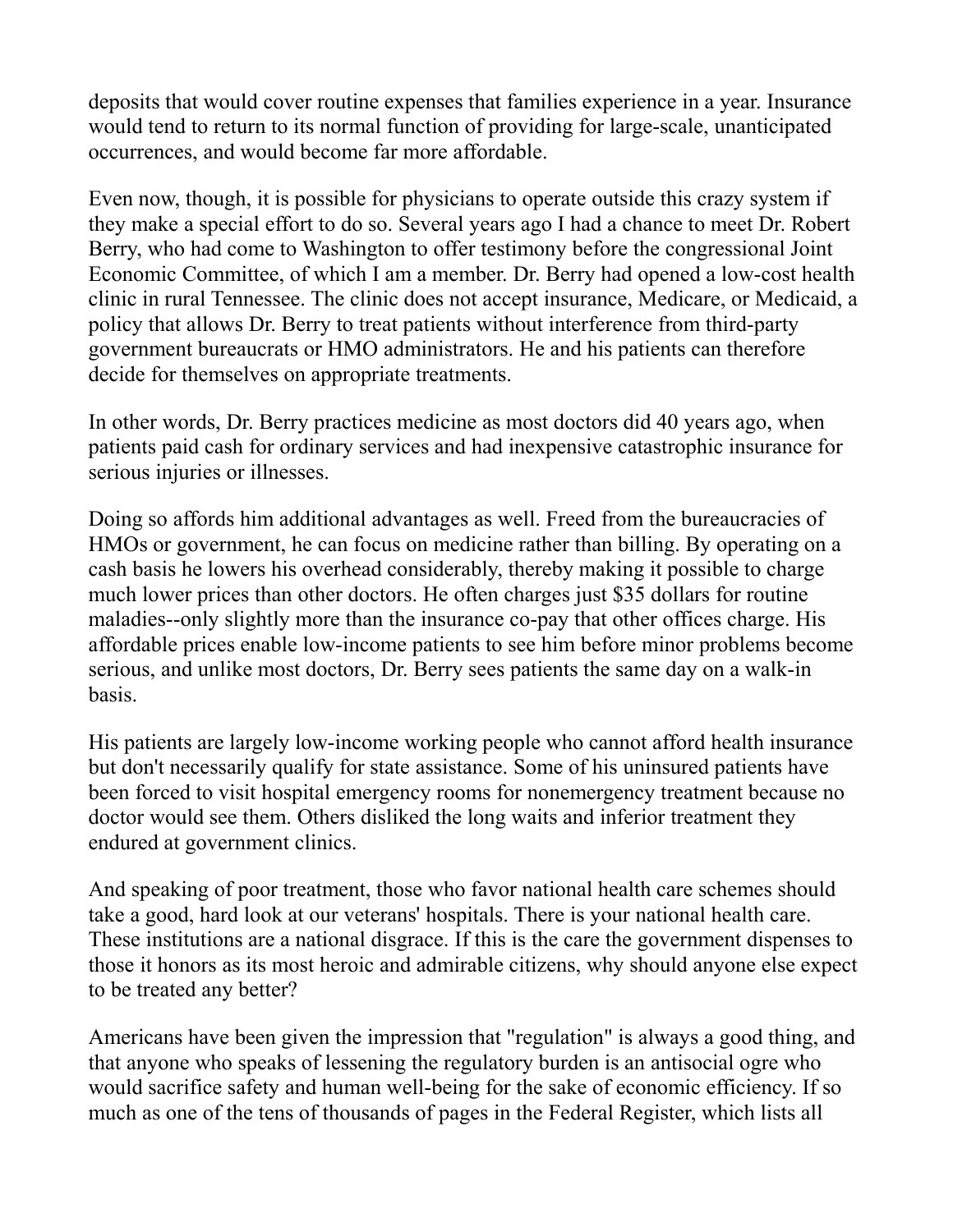federal regulations, were to be eliminated, we would all die instantly.

The real history of regulation is not so straightforward. Businesses have often called for regulation themselves, hopeful that their smaller competitors will have a more difficult time meeting regulatory demands. Special interests have helped to impose utterly senseless regulations that impose crushing burdens on private enterprise--far out of proportion to any benefit they are alleged to bring--but since those interests bear none of these burdens themselves, it costs them nothing to advocate them.

When Senator George McGovern retired from public life, he became the proprietor of a small Connecticut hotel called the Stratford Inn. Two and a half years later, the inn was forced to close. After his experience running his own business, former Senator McGovern had the honesty to wonder about the merits of all the regulations that, truth be told, he himself had helped to implement. "Legislators and government regulators must more carefully consider the economic and management burdens we have been imposing on U.S. business," he said. He continued:

As an innkeeper, I wanted excellent safeguards against a fire. But I was startled to be told that our two-story structure, which had large sliding doors opening from every guest room to all-concrete decks, required us to meet fire regulations more appropriate to the Waldorf-Astoria. A costly automatic sprinkler system and new exit doors were items that helped sink the Stratford Inn--items I was convinced added little to the safety of our guests and employees. And a critical promotional campaign never got off the ground, partly because my manager was forced to concentrate for days at a time on needlessly complicated tax forms for both the IRS and the state of Connecticut.

"I'm for protecting the health and well-being of both workers and consumers," McGovern went on. "I'm for a clean environment and economic justice. But I'm convinced we can pursue those worthy goals and still cut down vastly on the incredible paperwork, the complicated tax forms, the number of minute regulations, and the seemingly endless reporting requirements that afflict American business. Many businesses, especially small independents such as the Stratford Inn, simply can't pass such costs on to their customers and remain competitive or profitable."

He concluded: "If I were back in the U.S. Senate or in the White House, I would ask a lot of questions before I voted for any more burdens on the thousands of struggling businesses across the nation." That is an important lesson: government intervention into the economy cannot be assumed to be good and welcome and just.

But that is how it is portrayed in too many of our American history classrooms. It is not unusual for American students to find their textbooks telling them that injustice was everywhere before the federal government, motivated by nothing but a deep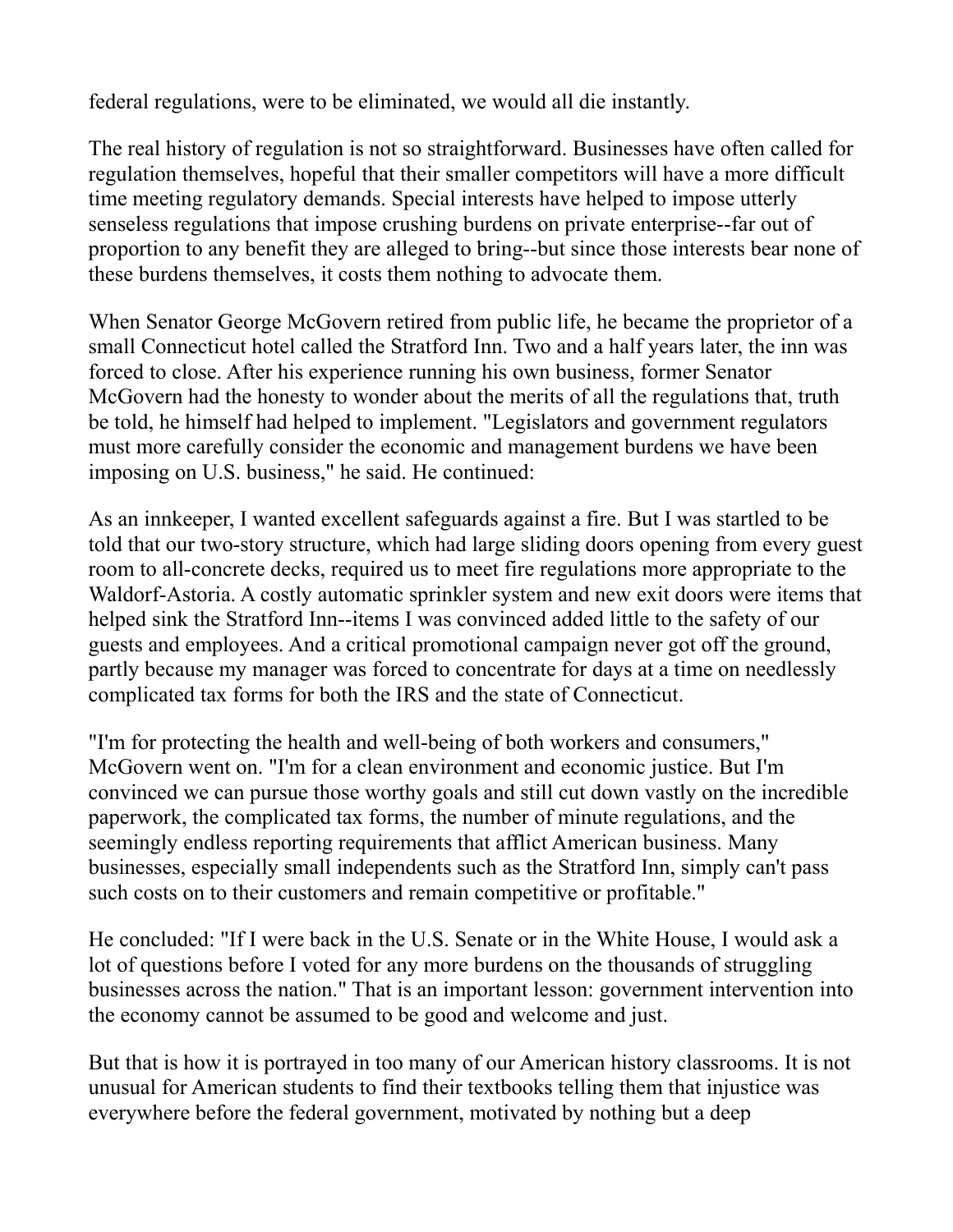commitment to the public good, intervened to save them from the wickedness of the free market. Alleged "monopolies" dictated prices to hapless consumers. Laborers were forced to accept ever-lower wages. And thanks to their superior economic position, giant corporations effortlessly parried the attempts of anyone foolish enough to try to compete with them.

Every single aspect of this story is false, though of course this version of our history continues to be peddled and believed. I don't blame people for believing it--it's the only rendition of events they're ever told, unless by some fluke they have learned where to look for the truth. But there is an agenda behind this silly comic-book version of history: to make people terrified of the "unfettered" free market, and to condition them to accept the ever-growing burdens that the political class imposes on the private sector as an unchangeable aspect of life that exists for their own good.

An argument we hear even now is that a hundred years ago, when the federal government was far smaller than it is today, people were much poorer and worked in less desirable conditions, while today, with a much larger federal government and far more regulation in place, people are much more prosperous. This is a classic case of the post hoc, ergo propter hoc fallacy. This fallacy is committed whenever we carelessly assume that because outcome B occurred after action A, then B was caused by A. If people are more prosperous today, that must be because government saved them from the ravages of the free market.

But that is nonsense. Of course people were less prosperous a hundred years ago, but not for the reason fashionable opinion assumes. Compared to today, the American economy was starved for capital. The economy's productive capacity was minuscule by today's standards, and therefore very few goods per capita could be produced. The vast bulk of the population had to make do with much less than we take for granted today because so little could be produced. All the laws and regulations in the world cannot overcome constraints imposed by reality itself. No matter how much we tax the rich to redistribute wealth, in a capital-starved economy there is an extremely limited amount of wealth to redistribute.

The only way to increase everyone's standard of living is by increasing the amount of capital per worker. Additional capital makes workers more productive, which means they can produce more goods than before. When our economy becomes physically capable of producing vastly more goods, their abundance makes them more affordable in terms of dollars (if the Federal Reserve isn't inflating the money supply). Soaking the rich works for only so long: the rich eventually wise up and decide to hide their income, move away, or stop working so much. But investing in capital makes everyone better off. It is the only way we can all become wealthier. We are wealthier today because our economy is physically capable of producing so much more at far lower costs. And that's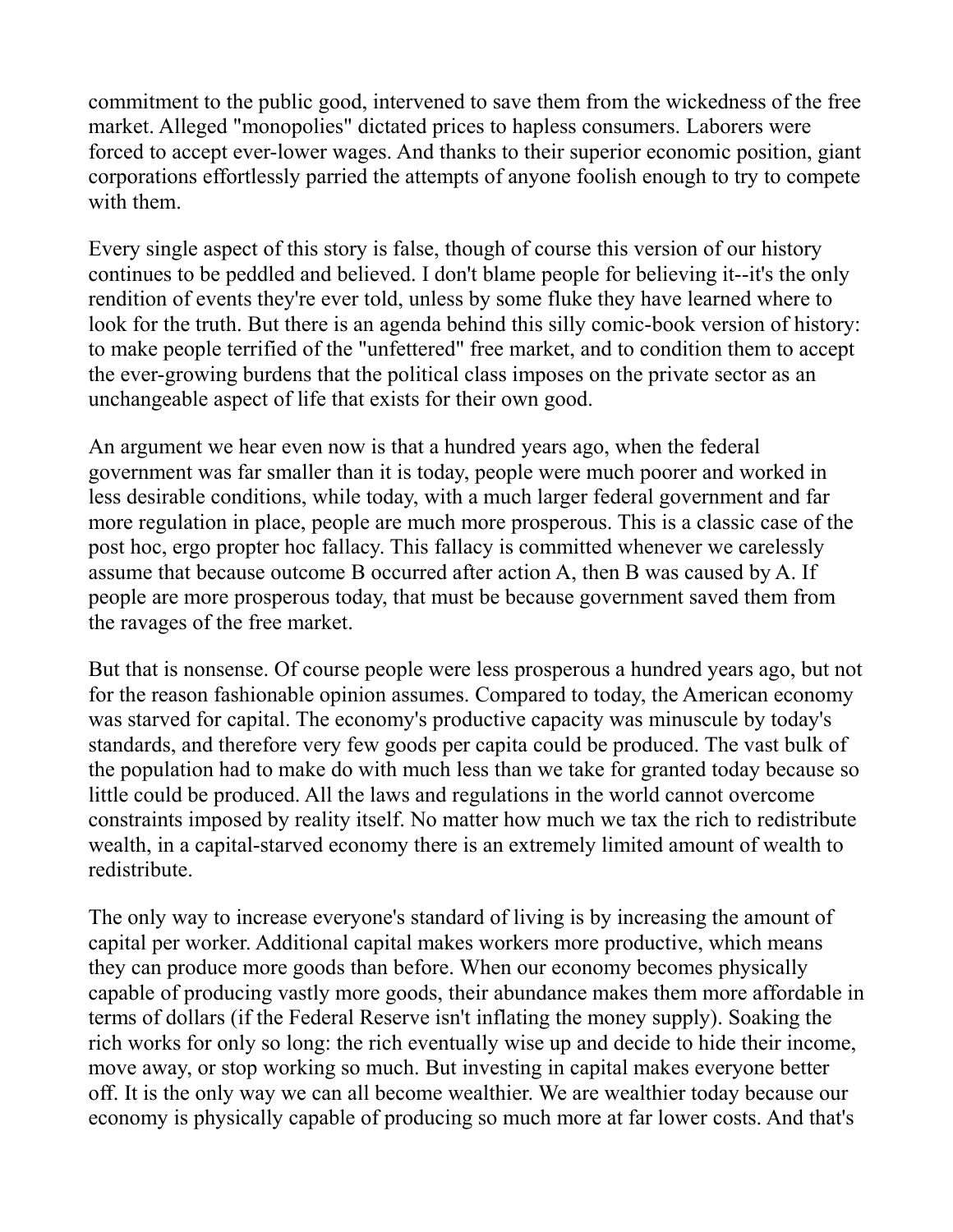why, just from a practical point of view, it is foolish to levy taxes along any step of this process, because doing so sabotages the only way wealth can be created for everyone.

Prosperity comes not just from economic freedom at home, but also from the freedom to trade abroad. If free trade were not beneficial, it would make sense for us to "protect jobs" by buying only those goods produced entirely in our own towns. Or we could purchase only those goods produced on the streets where we live. Better still, we could restrict our purchases to things produced in our own households, buying all our products only from our own immediate family members. When the logic of trade restriction is taken to its natural conclusion, its impoverishing effects become too obvious to miss.

Frederic Bastiat once wrote a satirical petition to the French parliament on behalf of candlemakers and related industries. He was seeking relief from "ruinous competition of a foreign rival who works under conditions so far superior to our own for the production of light that he is flooding the domestic market with it at an incredibly low price." The "foreign rival" he was speaking of was the sun, which was unfairly giving away light for free. The relief sought was a law requiring the closing of all blinds to shut out the sunlight and thereby stimulate the domestic candle industry. That is what so many fallacious arguments against free trade amount to.

In spite of my strong support for free trade, I have felt compelled to oppose many of the trade agreements that have appeared in recent years. For instance, although I was not in Congress at the time, I opposed both the North American Free Trade Agreement and the World Trade Organization, both of which were heavily favored by the political establishment. Initial grounds for suspicion was the sheer length of the text of these agreements: no free-trade agreement needs to be 20,000 pages long.

Many, though not all, supporters of the free market supported these agreements. Very different was the situation nearly six decades ago when the International Trade Organization was up for debate. At that time, conservatives and libertarians agreed that supranational trade bureaucracies with the power to infringe upon American sovereignty were undesirable and unnecessary. Businessman Philip Cortney, a close friend of the great free-market economist Ludwig von Mises, led the charge against the WTO with his book The Economic Munich. Henry Hazlitt, author of the libertarian classic Economics in One Lesson, included Cortney's book against the WTO in The Free Man's Library, his annotated reading list of books important to the study of freedom.

In 1994, Newt Gingrich, who supported the WTO, spoke with rare candor about the amount of authority the United States was transferring to a supranational organization:

I am just saying that we need to be honest about the fact that we are transferring from the United States at a practical level significant authority to a new organization. This is a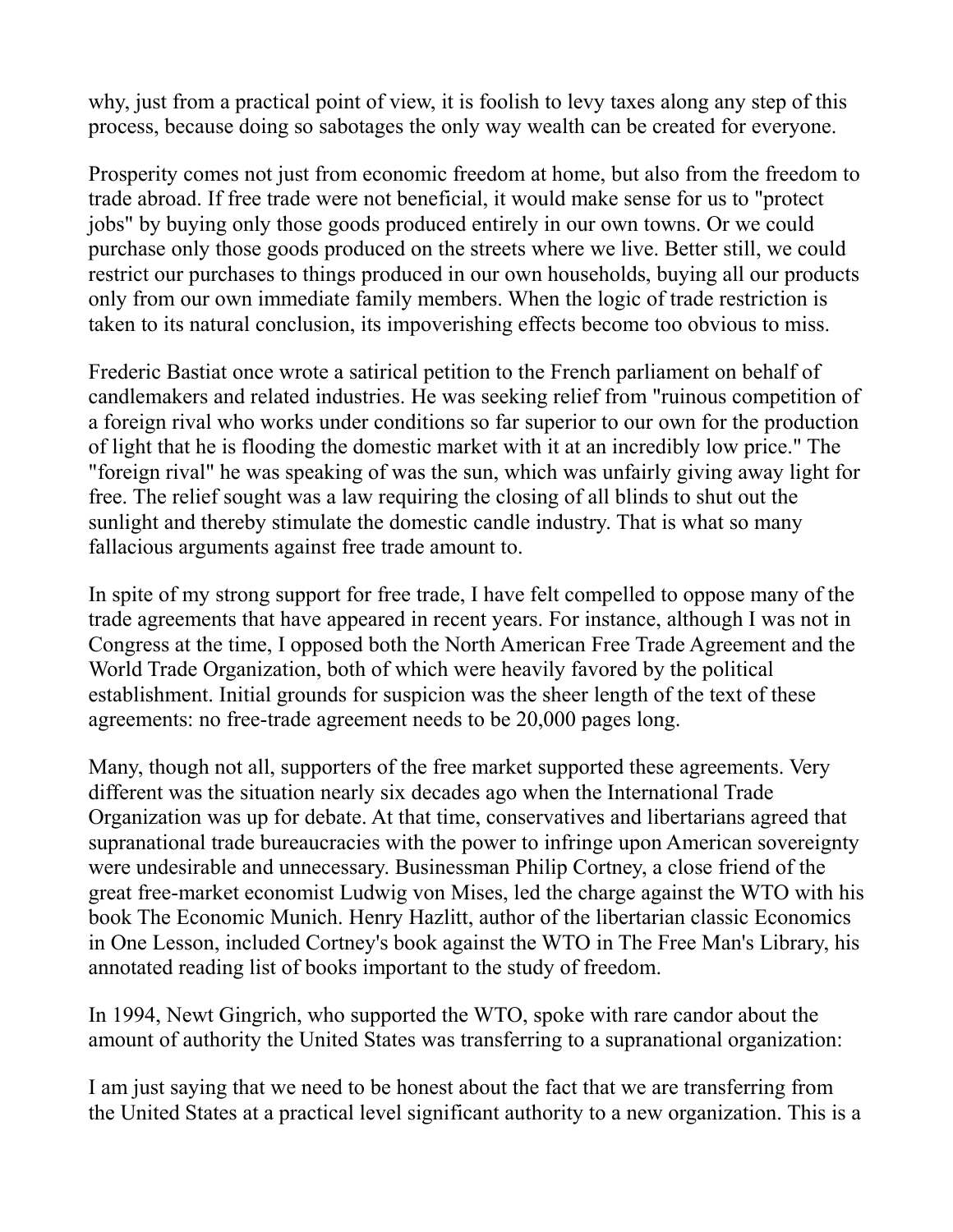transformational moment. I would feel better if the people who favor this would just be honest about the scale of change. . . . This is not just another trade agreement. This is adopting something which twice, once in the 1940s and once in the 1950s, the U.S. Congress rejected. I am not even saying that we should reject it; I, in fact, lean toward it. But I think we have to be very careful, because it is a very big transfer of power.

To establish genuine free trade, no such transfer of power is necessary. True free trade does not require treaties or agreements between governments. On the contrary, true free trade occurs in the absence of government intervention in the free flow of goods across borders. Organizations like the WTO and NAFTA represent government-managed trade schemes, not free trade. The WTO, purported to exist to lower tariffs, is actually the agency that grants permission for tariffs to be applied when complaints of dumping are levied. Government-managed trade is inherently political, meaning that politicians and bureaucrats determine who wins and loses in the marketplace.

Granting quasi-governmental international bodies the power to make decisions about American trade rules compromises American sovereignty in dangerous and unacceptable ways. Congress has changed American tax laws for the sole reason that the World Trade Organization decided that our rules unfairly impacted the European Union. I recall a congressional session in which, with hundreds of tax bills languishing in the House Ways and Means Committee, the one bill drafted strictly to satisfy the WTO was brought to the floor and passed with great urgency.

In one case, the WTO sided with the Europeans against American tax law, which offered tax breaks to American companies doing business overseas. According to the European Union, the Foreign Sales Corporation program, established under President Reagan in 1984, is now an "illegal subsidy," a view that a WTO appellate panel shared. The WTO's Orwellian ruling declared that allowing a company to keep more of its own money through lower taxes was a "subsidy." As a matter of fact, the program was moreover really just compensating (and only partially at that) for unfair U.S. taxes on corporations for profits earned overseas, a disability that our foreign competitors do not have to confront from their own governments.

What this meant, in plain English, was that high-tax Europe, upset at lower-tax America, decided that the way to level the playing field was to force America to raise her taxes. Pascal Lamy, the trade czar of the European Union, actually visited with influential members of Congress in order to determine whether a new tax bill was being crafted to his satisfaction. If Mr. Lamy, a member of the French Socialist Party, had been unsatisfied with the changes made to our tax code, he threatened to unleash a European trade war against U.S. imports. In effect he was a foreign bureaucrat acting as a shadow legislator by intervening in our lawmaking process. And to no one's surprise, Congress raced to comply with the WTO ruling that American tax rules must be changed in order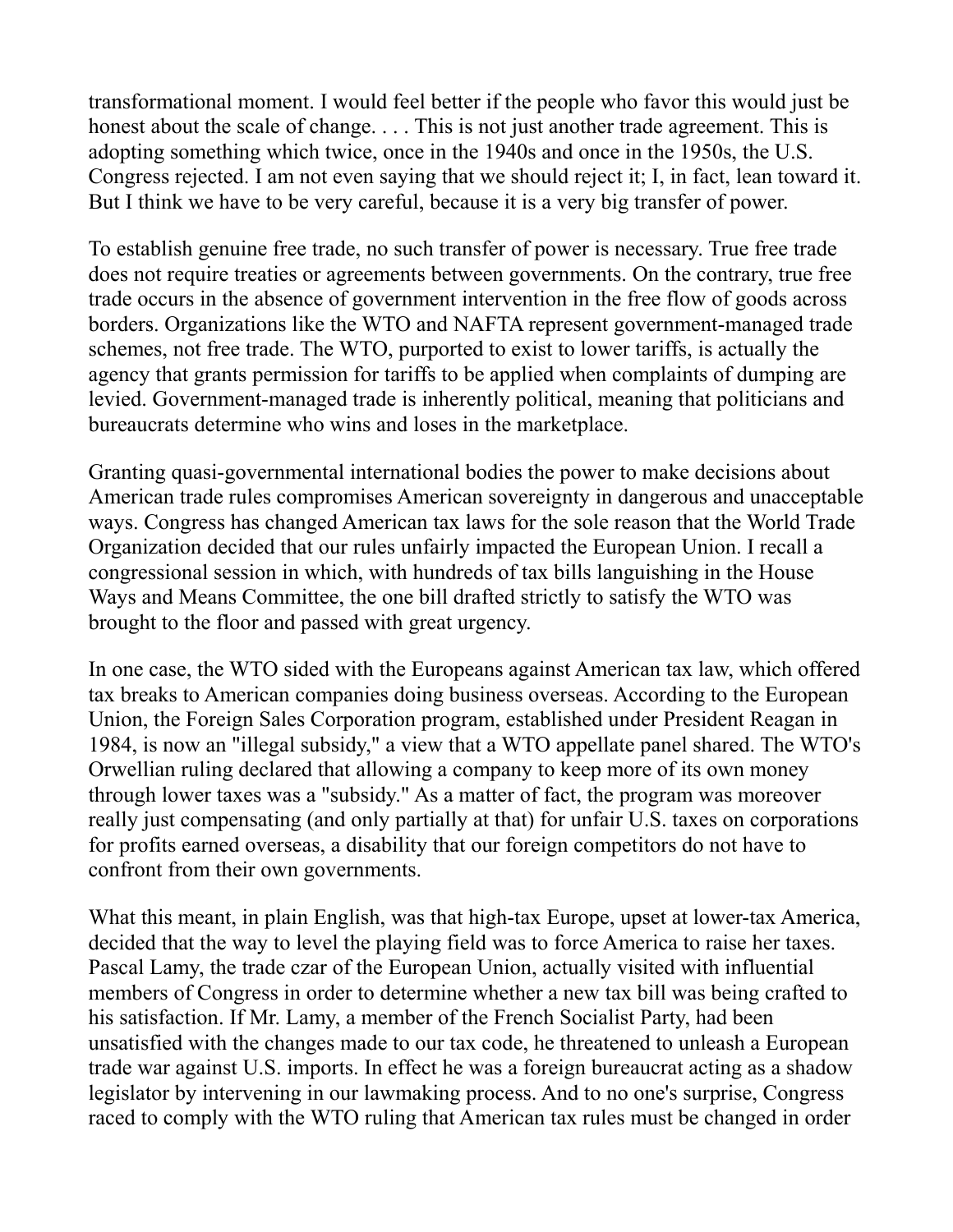to bring them into harmony with "international law."

This outrageous affront to our national sovereignty was of course predictable when we joined the WTO. During congressional debates we were assured that entry into the organization posed no threat to our sovereignty. A well-known libertarian think tank, where you might expect some skepticism of a supranational bureaucracy managing trade, offered us this rosy description: "The WTO's dispute settlement mechanism helps nations resolve trade disputes without resorting to costly trade wars. The system relies on voluntary compliance and does not compromise national sovereignty." That was nonsense. A Congressional Research Service report was quite clear about the consequences of our membership: "As a member of the WTO, the United States does commit to act in accordance with the rules of the multi-lateral body. It is legally obligated to insure that national laws do not conflict with WTO rules."

The WTO has given us the worst of both worlds: we've sacrificed national sovereignty by changing our domestic laws at the behest of an international body, yet we still face trade wars over a variety of products. If anything, the WTO makes trade relations worse by providing our foreign competitors with a collective means to attack U.S. trade interests.

And let us not forget that the Constitution grants Congress, and Congress alone, the authority to regulate trade and craft tax laws. Congress cannot cede that authority to the WTO or any other international body. Nor can the president legally sign any treaty that purports to do so. Our Founders never intended for America to become entangled in global trade schemes, and they certainly never intended to have our domestic laws overridden by international bureaucrats.

Now, while free trade should be embraced, foreign aid should be absolutely rejected. Constitutional, moral, and practical arguments compel such a view. Constitutional authorization for such programs is at best dubious. Morally, I cannot justify the violent seizure of property from Americans in order to redistribute that property to a foreign government--and usually one that is responsible for the appalling material condition of its people. Surely we can agree that Americans ought not to be doing forced labor on behalf of other regimes, and that is exactly what foreign aid is.

For those who find arguments like these abstract and remote, there is a more practical argument against foreign aid. International welfare has not worked any better than domestic welfare, despite the trillions spent in each case. Foreign aid, however pure the intentions that may have motivated it, has been a reactionary device by which truly loathsome leaders have been strengthened and kept in power. Trillions of dollars later, the results of development aid programs are so bad that even the New York Times, which admits nothing, has acknowledged that the programs haven't worked. No wonder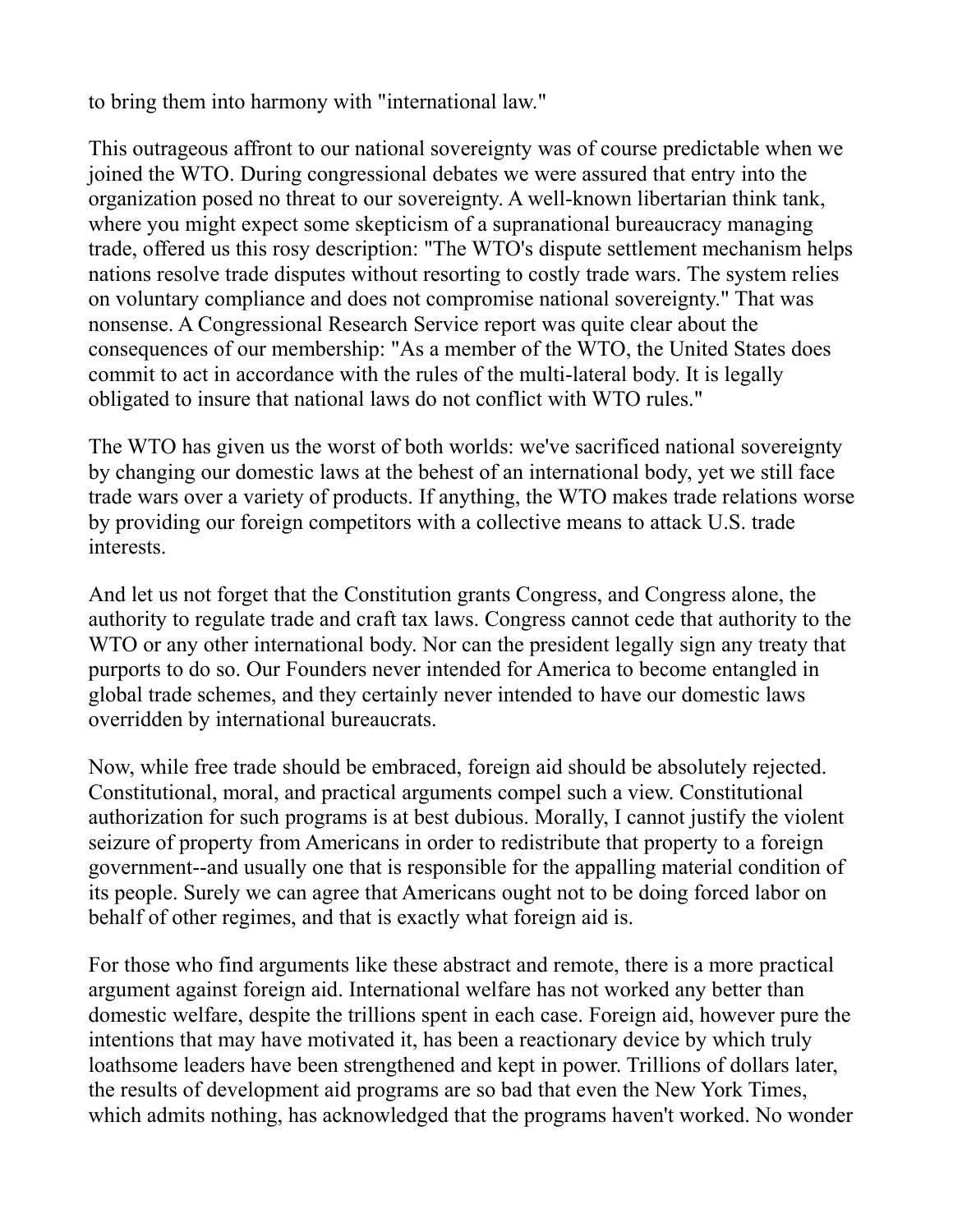Kenyan economist James Shikwati, when asked about development aid programs to Africa, has been telling the West, "For God's sake, please just stop."

The greatest prophet of the foreign aid debacle, who was ignored until his predictions came true--as inevitably as night follows day--in the 1980s and beyond, was the late Peter Bauer of the London School of Economics. It is to his extraordinary corpus of work that I refer anyone who actually cares about helping people in need, as opposed to repeating mindless slogans or reflexively giving government programs the benefit of the doubt.

On the other hand, the economic success stories of the past half century have arisen not from foreign aid but out of the extraordinary workings of the free market, the great engine of human well-being that everyone is taught to hate. I would choose freedom even if it meant less prosperity, but thankfully we do not face such a choice. Look at the countries that have risen from poverty to affluence and you will find places where economic freedom has a fighting chance, and contracts and property are respected. Look at Botswana, which has one of the freest economies--and among the most prosperous people--on the African continent. In South America look at Chile, whose people enjoy a standard of living of which most peoples elsewhere on the continent can only dream. Look at the economic miracle in Ireland, or the fantastic growth rates in Estonia. Let's quit pretending that we don't know how to make people prosperous, when the evidence is all around us.

The ideas of liberty and a free economy have not spread with equal force everywhere in the world; nor have they been implemented with consistency. The results have been overwhelming all the same. Between 1980 and 2000, India's real GDP per head more than doubled, and in China real income per capita rose by 400 percent. Poverty in China went from 28 percent in 1978 to 9 percent in 1998. In India, it fell from 51 percent in 1977-1978 to 26 percent in 1999-2000. "Never before," writes economist Martin Wolf, "have so many people--or so large a proportion of the world's population--enjoyed such large rises in their standards of living."

Poverty has also been reduced throughout the world as a whole. In 1820, over 80 percent of the world's population lived in what the literature calls "extreme poverty." By 1950 that figure was 50 percent. By 1992 it was down to 24 percent. (In the United States, poverty declined consistently from 1950 until 1968, when supposedly antipoverty programs first began to receive significant funding. Since then, the poverty figures have stagnated in spite of trillions of dollars spent.)

Never before in the history of the world have so many people seen such an improvement in their living standards. And these wonderful results have come about quite in spite of official development aid programs devised in the West. They are, instead, the natural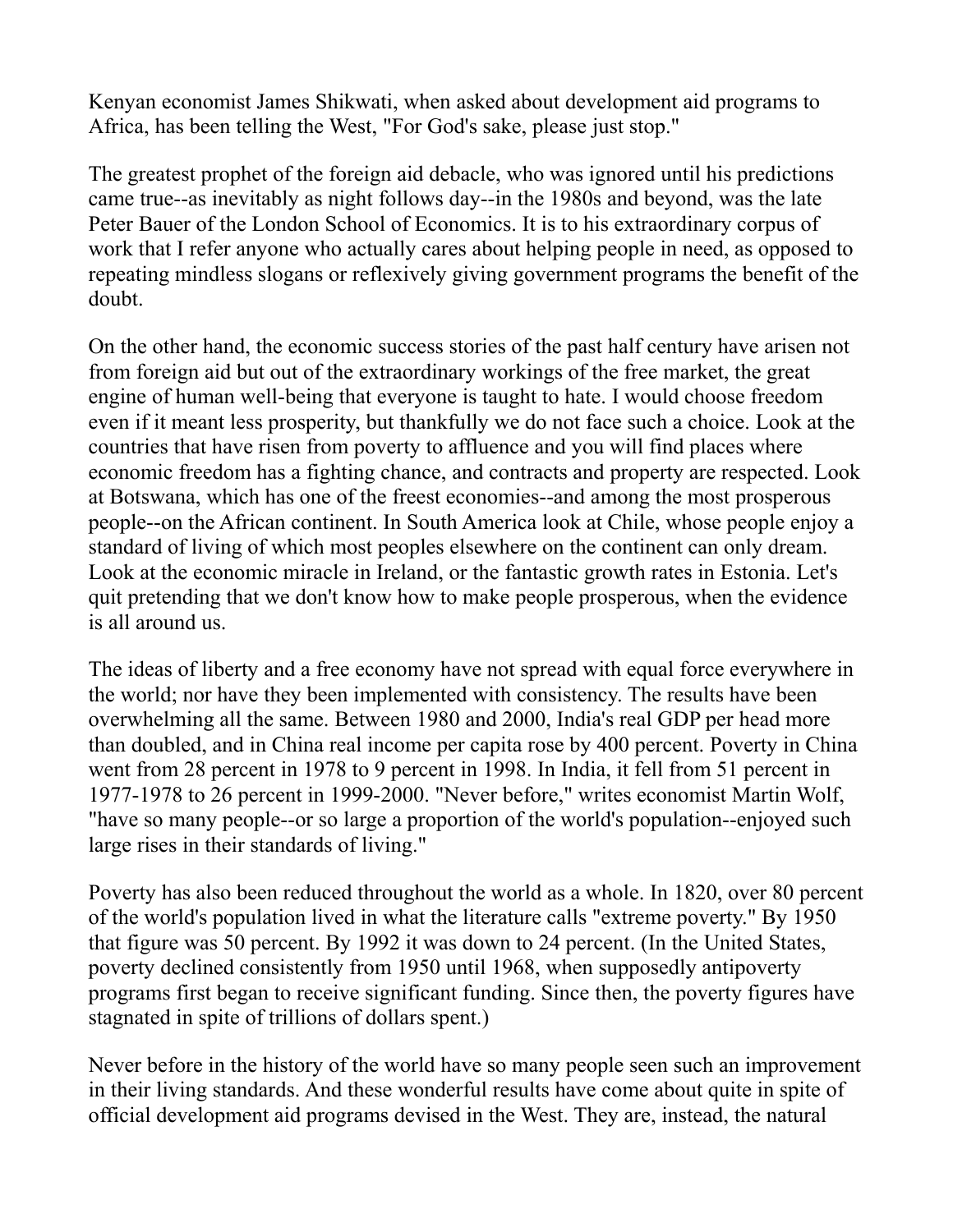result of the market economy. Forget about all the propaganda, the sloganeering, the misinformation, the willful misunderstanding of how the market works, all of which characterize fashionable opinion on the subject. These are facts--and they should not be unexpected facts, if we understand sound economics.

If Americans knew the real story of foreign aid and how it has deformed recipient economies, aided repressive regimes, and even contributed to violent strife, they would oppose it even more strongly than they already do. If they knew about the record of the International Monetary Fund and the World Bank when it comes to helping developing countries, they would be similarly appalled. At long last, these seemingly untouchable programs need to be called into question, and then, in the name of liberty and humanity, discarded forever.

Mine is an "isolationist" position only to those who believe that the world's peoples can interact with each other only through their governments, or only through the intermediary of a supranational bureaucracy. That unspoken assumption is dangerous and dehumanizing. There is nothing isolationist about opposing coercive government-togovernment wealth transfers. Individuals who wish to contribute directly to some worthy cause abroad--and Third World governments whose destructive policies have kept their peoples in miserable poverty are not such a cause--should be perfectly at liberty to do so. In fact, a recent Hudson Institute study found that in 2006, American citizens voluntarily contributed three times more to help people overseas than did the United States government. Freedom works.

The issues I have raised so far show how important it is for a free people to possess a sound understanding of economics. I myself identify with a school of economic thought known as the Austrian School of economics, whose key twentieth-century figures included Ludwig von Mises, F. A. Hayek, Murray Rothbard, and Hans Sennholz. The Austrian School has enjoyed something of a renaissance ever since Hayek, one of its brightest lights, won the Nobel Prize in 1974. And with all kinds of financial bubbles bursting, from the dot-coms a decade ago to housing today, financial analysts have been particularly interested in the Austrian message, especially since the Austrians were among the only ones who consistently warned about those bubbles. Mises himself was practically alone in 1928 when he insisted that not only had permanent prosperity not arrived (as the mainstream of the economics profession had been foolishly assuring everyone throughout the decade), but that a great economic downturn was inevitable.

I have always had a deep personal admiration for Ludwig von Mises, one of the great economists of all time. His book Human Action: A Treatise on Economics, while challenging, will bring great intellectual pleasure to anyone who thirsts for truth. (Beginners should consider starting with some of his simpler works intended for general audiences.) And it was not just Mises' brilliance that moved me but also his moral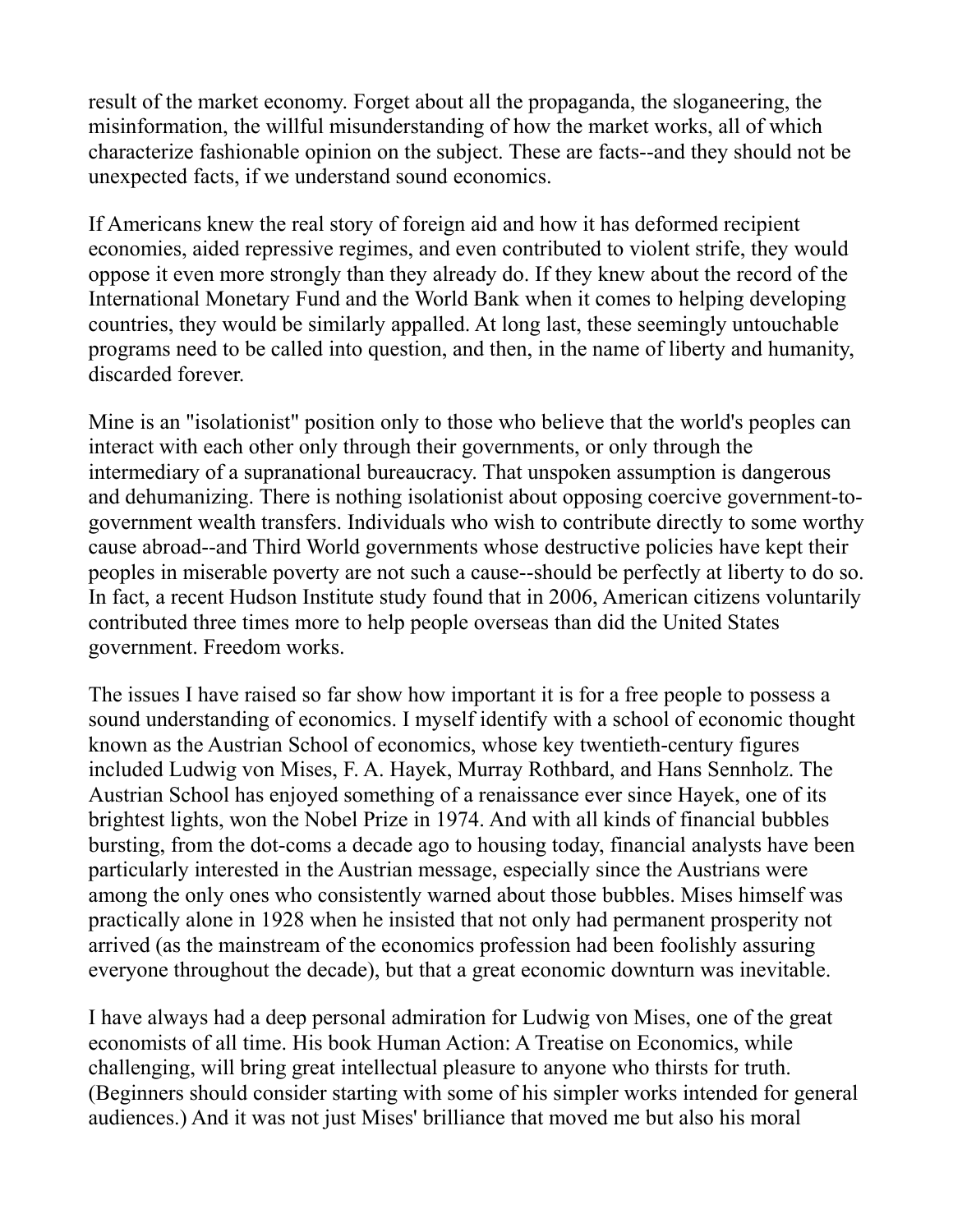courage. Mises adopted Tacitus's motto as his own: "Do not give in to evil, but proceed ever more boldly against it." Mises never sought advancement by telling the political class what it wanted to hear. Economics, said Mises, is "a challenge to the conceit of those in power. An economist can never be a favorite of autocrats and demagogues. With them he is always the mischief-maker, and the more they are inwardly convinced that his objections are well founded, the more they hate him." And the Nazis did hate him, both because he was Jewish and because of his denunciation, in the name of free-market economics, of the Nazi economic program.

Mises believed in free trade, toleration, and peace--exactly the opposite of the nationalistic, autarkic philosophy of the National Socialists, or Nazis, whose ugly creed grew more and more influential as the 1930s wore on. In 1934 Mises accepted a position as a professor of international economic relations at the University of Geneva's Graduate Institute of International Studies. Four years later, the Nazis destroyed his papers and library back in Vienna. By 1940, with Switzerland surrounded by countries under the control of the Axis powers, Mises fled to the United States. When he arrived he had no teaching position waiting for him and no resources, and he spoke no English. He was 60.

By that point he had produced some of his most enduring work: in addition to writing two major treatises, The Theory of Money and Credit and Socialism, he had published a vast array of influential articles and mentored countless young students who went on to be the finest economic thinkers of their day. And yet, against all odds, still more was to come after his sixtieth year, when his personal and professional situation seemed so dire. In the 1940s he released Omnipotent Government, his study of the Nazi phenomenon; Bureaucracy; and his magnum opus, Human Action, a 900-page work he wrote in English, a language of which he had not known one word in 1940. The 1950s saw the release of the fourth of his great treatises, Theory and History.

Mises continued to swim against the tide until his death in 1973, teaching and theorizing about freedom at a time when Keynesian and other kinds of central planners dominated academic economics. While most of those names are now forgotten, Mises and his legacy live on, as his work influences new generations of intellectuals who see through the lies of planners and other tyrants, and understand the value of liberty.

In 1982 I was honored to play a small role in founding the Ludwig von Mises Institute, the world's foremost center for the study and promotion of free market economics in the tradition of the Austrian School. Through its programs and publications the Institute has played a critical role in spreading the ideas of a free society, sound money, and peace. Its Web site, Mises.org, contains so many resources--lectures, courses, articles, and even whole books--that you could spend a lifetime learning from it.

I sometimes hear people say that they find economics boring. That almost always means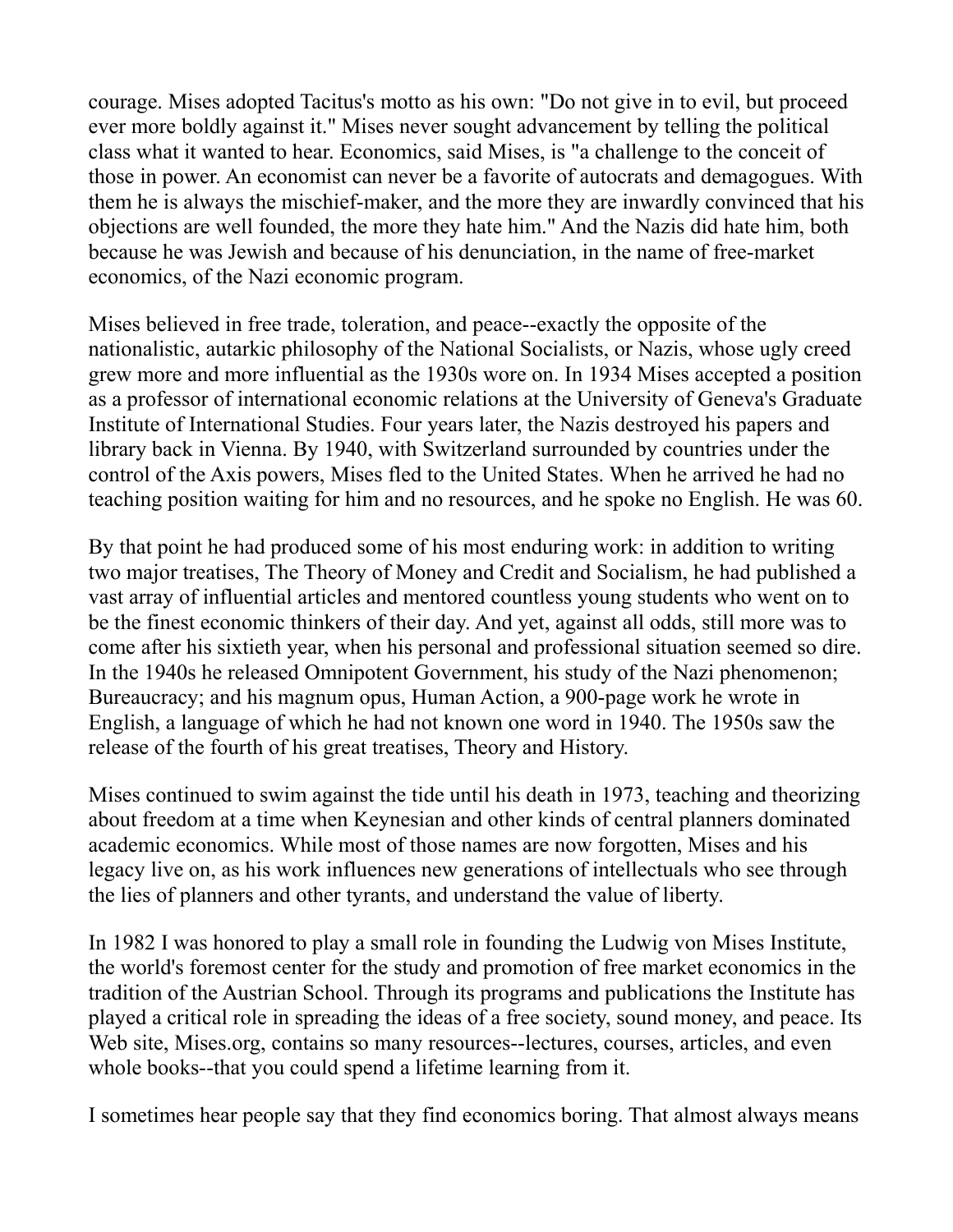they've never read the Austrians, whose work brims with intellectual excitement. (Again, see my reading list at the end of this book for suggestions.)

Some people falsely believe that advocates of the free market must be opponents of the environment. We care only about economic efficiency, the argument goes, and have no regard for the consequences of pollution and other examples of environmental degradation. But a true supporter of private property and personal responsibility cannot be indifferent to environmental damage, and should view it as a form of unjustified aggression that must be punished or enjoined, or dealt with in some other way that is mutually satisfactory to all parties. Private business should not have the right to socialize its costs by burdening other people with the by-products of its operations.

Economist Martin Anderson puts it this way. Dumping garbage on your neighbor's lawn is wrong. But pollution is really just another form of garbage. For that reason, proposals to charge pollution fees, which get higher the greater the pollution, neglect the demands of justice. Anderson compares it to taxing thieves as a way of giving them an economic incentive not to burglarize your home. If the practice is wrong, the law should treat it as such. "If a firm creates pollution without first entering into an agreement, or if the parties cannot come to an agreement fixing the cost and degree of pollution, then the court system could be used to assess damages," say economists Walter Block and Robert W. McGee.

In fact, that's how American law used to treat pollution. But a series of nineteenthcentury nuisance cases changed that: the courts suddenly decided that a certain level of pollution could be allowed for the sake of the greater good. The implication was that if, for example, a few farmers had their property destroyed by passing trains, that was just the price of progress. (Easy for them to say!) These cases allowed private industry to invade the property rights of others and deprived those others of legal recourse. I do not see this as a free-market outcome.\*

Imagine if the previous legal approach to pollution had not been overturned, and polluters continued to be legally liable for any such invasive practices. Block and McGee suggest that we would long ago have "begun enjoying a non-pollution-intensive technology where there were no open-ended smokestacks. Instead, these pipes would have led back to chemical cisterns, the latter to capture otherwise errant soot particles." This approach would also have encouraged the growth of an environmental forensics industry that would allow us to identify those responsible for pollution by determining its exact source, just as DNA evidence now permits us to identify rapists and murderers.

Campaign finance reform was the subject of fierce debate in America not long ago. Yet the debate missed the point. As long as we have a government that can exploit peaceful, hardworking Americans on behalf of special interests, as long as it can make or break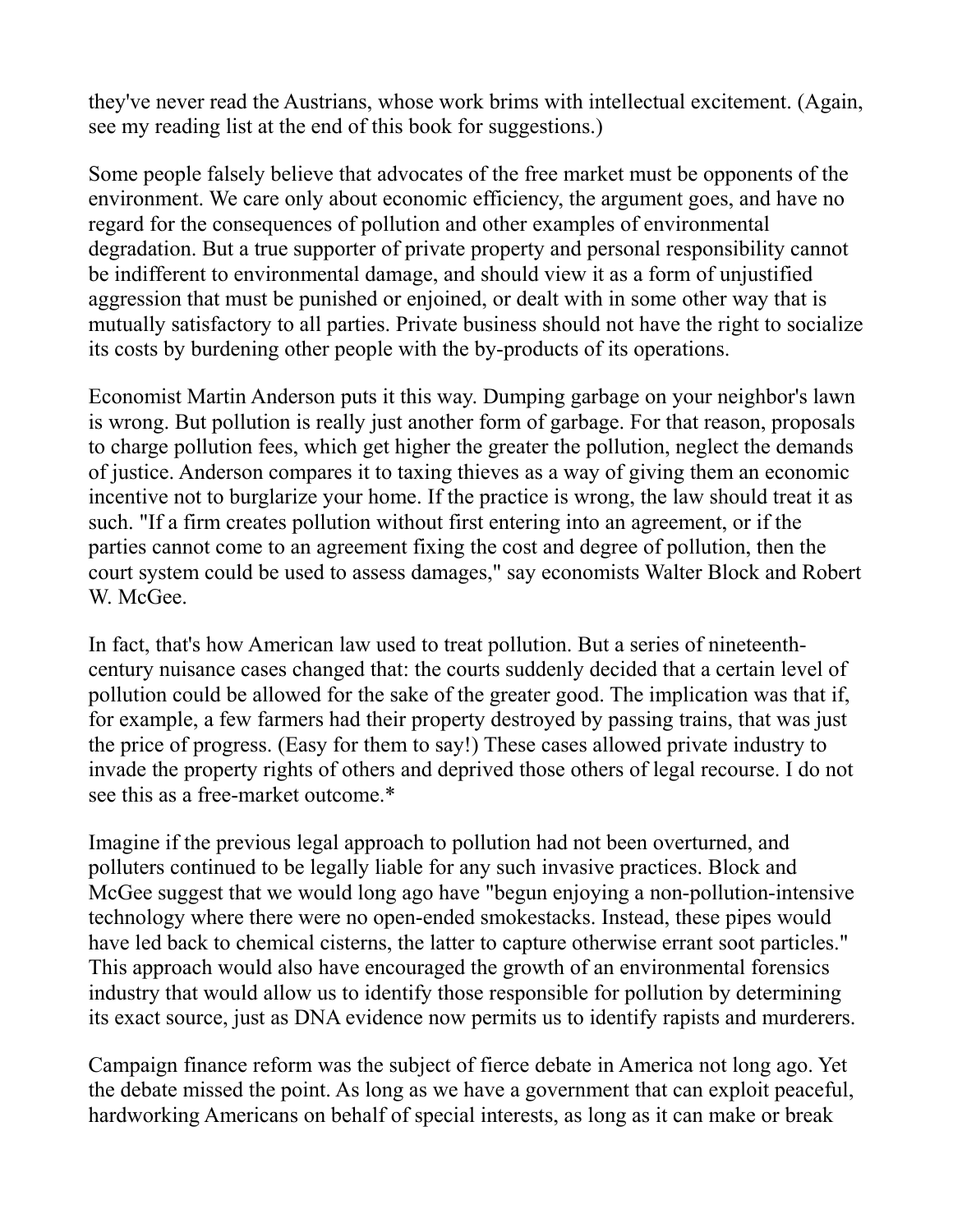any American business with (for example) tax policy, politically motivated antitrust prosecutions, and ill-considered regulation, and in general as long as economic winners and losers can be determined in Washington, people will want to assure their share of the loot by influencing the political process through money. Campaign finance reform focuses on the symptom rather than the cause.

This is one reason I was so skeptical when friends urged me to run for president. There are far more interest groups lobbying in Washington for special benefits and privileges than most Americans can imagine. I do not oppose just this one or that one. I oppose the whole apparatus, the whole immoral system by which we use government to exploit our fellow citizens on behalf of our own interests. For someone like me to win, there would have to be enough Americans who believed in freedom to be able to offset the combined power of interest groups that have grown accustomed to treating the people as a resource to be drained for private gain. Were there really enough people for that task?

What moves me the most when I think about my supporters in my presidential campaign are the staggering efforts and creative energies--extraordinary and unprecedented, as far as I can see--that they expended on behalf of a message that promised them no special benefits, no loot taken from their fellow men. The message promises only freedom, and no special privileges for anyone. No one is surprised that people donate to a political campaign in the hopes of receiving some special favor if the candidate wins. I was quite surprised, on the other hand, at how many would donate, volunteer, and vote in pursuit of nothing other than freedom, and the prosperity it naturally brings.

# **CHAPTER 5**

## **Civil Liberties and Personal Freedom**

Freedom means not only that our economic activity ought to be free and voluntary, but that government should stay out of our personal affairs as well. In fact, freedom means that we understand liberty as an indivisible whole. Economic freedom and personal liberty are not divisible. How do you plan to exercise your right to free speech if you're not allowed the economic freedom to acquire the supplies necessary to disseminate your views? Likewise, how can we expect to enjoy privacy rights if our property rights are insecure?

Government should respect our right to privacy, rather than invading it on phony pretenses. It should observe traditional legal norms when dealing with criminal suspects. And instead of trying to correct our bad habits at the point of a gun, it should defer to families and the normal channels of civil society to instruct people in moral conduct.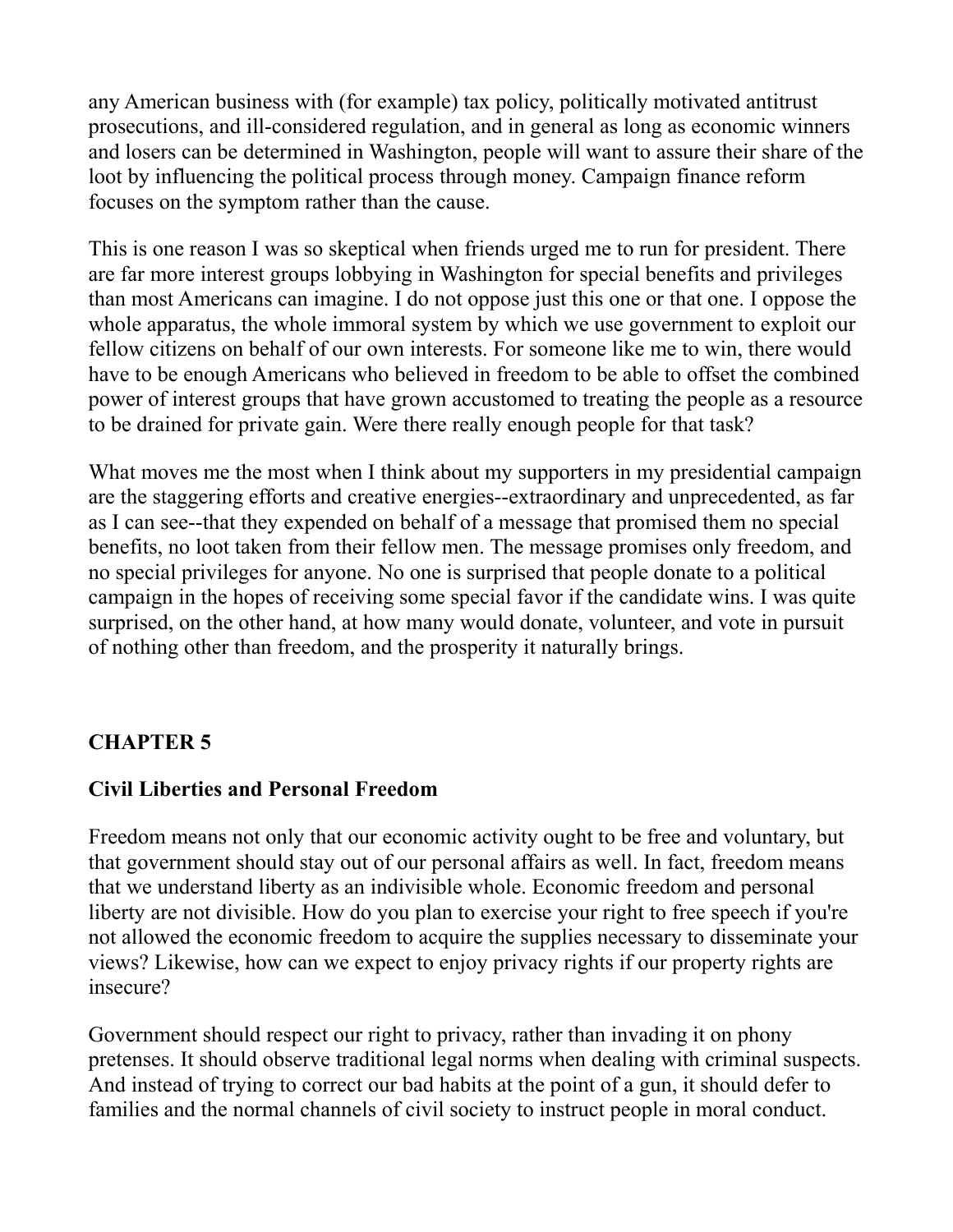The war on terror has awakened more Americans than ever to the way government exploits fear, and even its own failures, to justify eroding our civil liberties. Examples are all too plentiful. For instance, only well after the fact did Americans discover that their government had been defying the law by carrying out warrantless surveillance of Americans' international telephone conversations. After sitting on the story for a year, the New York Times went public with the program in December 2005.

That in itself should give us pause: why, in a free society with a supposedly independent media, did arguably the most influential newspaper in the United States keep Americans in the dark about a program like this? The answer we were given involved unspecified national security concerns that the Times supposedly did not want to jeopardize. But that explanation does not hold water at all. We may safely assume that terrorists are clever enough to realize that our government is listening in on their conversations, even without the Times telling them so. The very name of the Foreign Intelligence Surveillance Act (FISA) of 1978 is a dead giveaway.

As far as we have been told, the only way that this program, administered by the U.S. National Security Agency (NSA), diverged from previous intelligence efforts is that this one operated without FISA warrants--warrants issued in secret by special courts, in conformity with the 1978 Act. Awareness of this aspect of the program would have done nothing to aid terrorists. FISA warrants are issued in secret anyway, so neither under FISA nor under the NSA program would a terrorist know for sure that the government was eavesdropping on his conversations.

It looks very much like the old story: the government says "national security" and the natural and normal skepticism that our Founding Fathers taught us to have toward the government is promptly abandoned. The simple and straightforward reason the executive branch wanted the program kept secret, its consistent obfuscation notwithstanding, seems to be that it violated the law.

The reasons we were given for why the program was necessary were at least as unconvincing as the Times's defense of concealing it. On the one hand, we were told that the only targets of the program were people with links to terrorist organizations like al Qaeda. At the same time, we were told that the sheer number of targets made FISA warrant applications impracticable.

I believe that constitutional lawyer Glenn Greenwald has identified a fatal contradiction in these claims. If it is true that the executive branch knew the locations of so many people with al Qaeda links, why were they seeking merely to eavesdrop on their conversations? Why were they not arresting them instead? This, after all, is an administration that has detained people indefinitely, without charges, on the basis of sometimes shaky evidence of an al Qaeda connection. This time, we are supposed to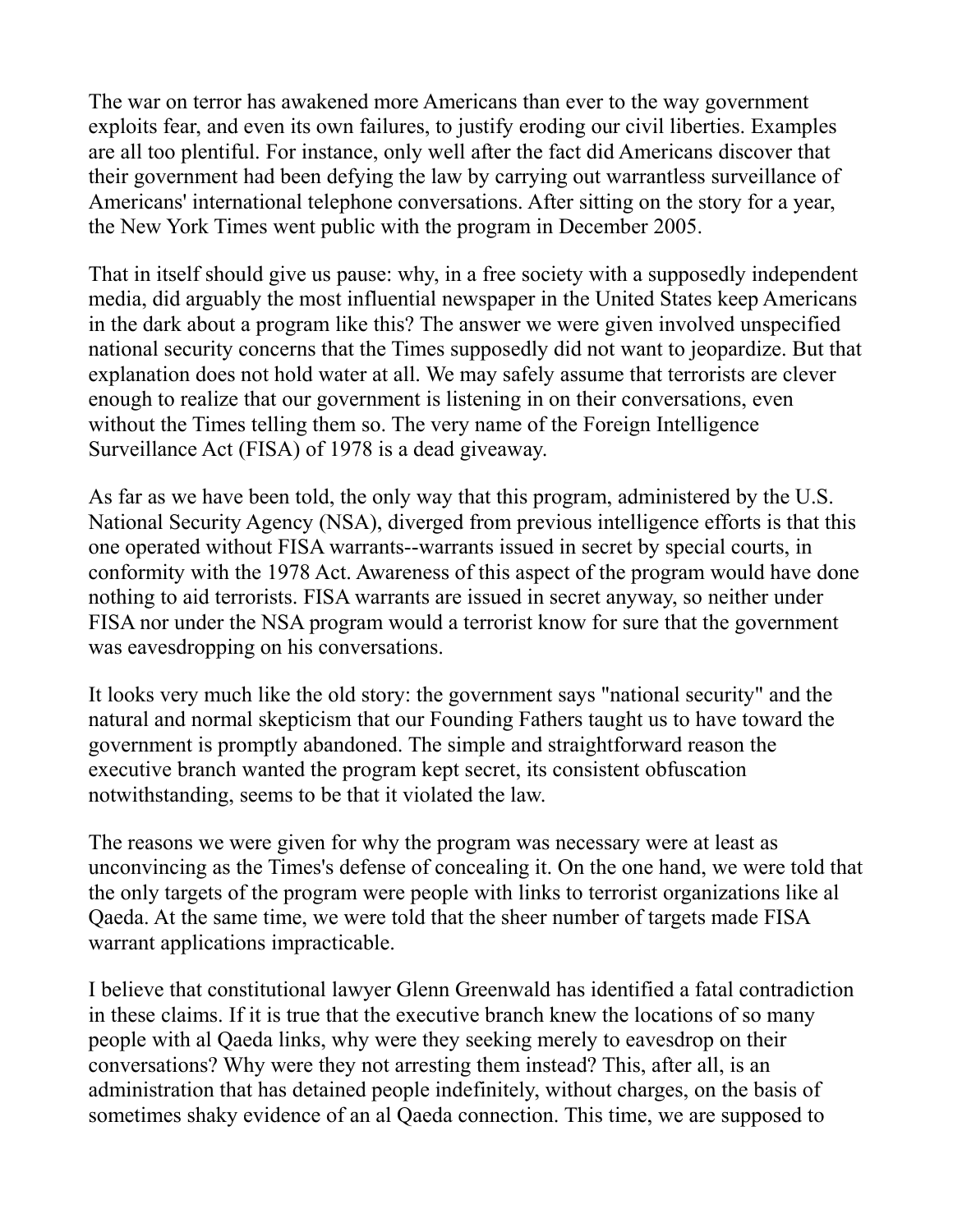believe that the administration had knowledge of countless al Qaeda figures and decided to let them remain free? Not plausible, and that is why it seems likely that the targets of this surveillance included many Americans who had no ties to al Qaeda or terrorism at all.

Then we were told that the program wasn't lawless after all--the president had been given this authority by Congress in the 2001 Authorization to Use Military Force (AUMF) that authorized military action in Afghanistan. It seems dubious that anyone in Congress at the time interpreted the AUMF as giving the president the power to engage in warrantless wiretapping in contravention of established law. According to Bruce Fein, deputy attorney general under President Reagan, that interpretation of AUMF would mean that it was also intended to authorize the president to "break and enter homes, open mail, torture detainees, or even open internment camps for American citizens in violation of federal statutes in order to gather foreign intelligence." It is not plausible to suggest that Congress would have intended to authorize such extreme measures by silence or remote implication. If this interpretation of AUMF were correct, moreover, parts of the Patriot Act would have been unnecessary. Finally, given that FISA, the existing law, deals explicitly and specifically with intelligence gathering, while AUMF says nothing at all about foreign intelligence, FISA would automatically trump AUMP as a matter of legal principle, even if the administration's interpretation were correct.

The administration itself didn't seem to take this argument seriously. When asked why, if the administration considered FISA inadequate to its purposes, it had not sought to amend it, Attorney General Alberto Gonzales frankly testified that they didn't think they would be able to win congressional approval for amendments to FISA. So they proceeded with the program anyway. That's problematic enough, but it also contradicts administration claims that AUMF gave them all the authority they needed. Why did they consider amending FISA in order to give themselves a power they supposedly already had?

Then, in yet another twist, we were told that NSA was carrying out what is known as "data mining," which amounts to combing through the communications of all Americans, and FISA could not accommodate this. Well, no, I should think not.

Finally, there is the argument that the president needs to be able to act with dispatch in order to pursue the targets he seeks. This argument also fails to persuade--existing law was extremely accommodating on this score, allowing for warrantless surveillance for days at a time in emergency situations.

What was the real reason for the program, then? Who was targeted and why? No answers to these questions have been forthcoming. Bland assurances that our leaders are trustworthy and good, and would never abuse powers they have secretly exercised in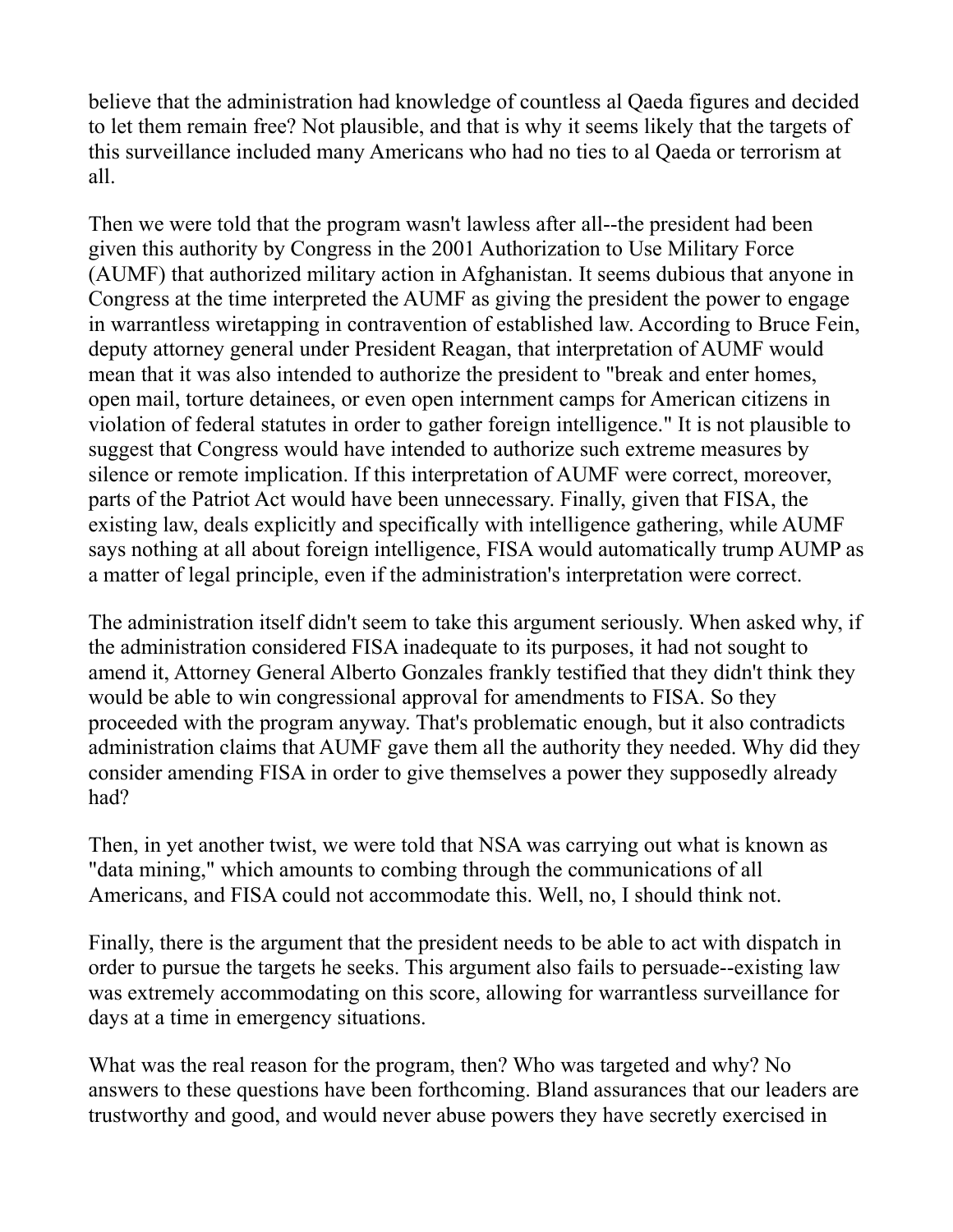defiance of the law, can hardly be taken seriously by those who believe in a free society. Remember Jefferson's cautionary words about confidence in men: we should be on our guard against our government officials, binding them down from mischief by the chains of the Constitution. Government surveillance of individuals has been abused in the past, and it has targeted political opponents and the politically unpopular. That's why the safeguards that were flaunted here were established in the first place. Frank Church, who served as a U.S. senator from Idaho for a quarter of a century and who investigated and led the charge for reform of the surveillance powers of American intelligence agencies, was observing as early as 1975 that the NSA, if it fell into the wrong hands, could enable the government "to impose a total tyranny, and there would be no way to fight back."

This particular program was known as the Terrorist Surveillance Program, and it received a great deal of attention after its existence became public. What was frequently overlooked amid the ensuing controversy was that the executive branch apparently carried out even more invasive activities, but we never got any answers about those. When asked whether they had engaged in domestic wiretapping or carried out warrantless searches of people's homes or correspondence, officials have responded with carefully worded assurances that these things were not done under the program then under discussion--i.e., the Terrorist Surveillance Program. But were these things being done pursuant to some other program? No answer.

When then Attorney General Alberto Gonzales testified before the Senate Judiciary Committee in February 2006, for example, he dealt with questions about whether the administration had engaged in warrantless wiretapping of purely domestic calls. "Not under the program in which I'm testifying," came the reply. Such activity, the attorney general said, was "beyond the bound of the program which I'm testifying about today."

We do know that for some period of time between September 11, 2001, and March 2004, the executive branch was engaged in a kind of surveillance that was so at odds with American law that then Attorney General John Ashcroft, FBI Director Robert Mueller, and Deputy Attorney General James Comey threatened to resign if it continued. What exactly was the executive branch up to that caused so much dissent even among its own loyalists? Who was victimized during this time? Why are we not hearing the answers--or even the questions?

The misnamed Patriot Act, presented to the public as an antiterrorism measure, actually focuses on American citizens rather than foreign terrorists. The definition of "terrorism" for federal criminal purposes is greatly expanded, such that legitimate protest against the government could someday place an American under federal surveillance. Similarly, your Internet use can be monitored without your knowledge, and your Internet provider can be forced to hand over user information to law enforcement without a warrant or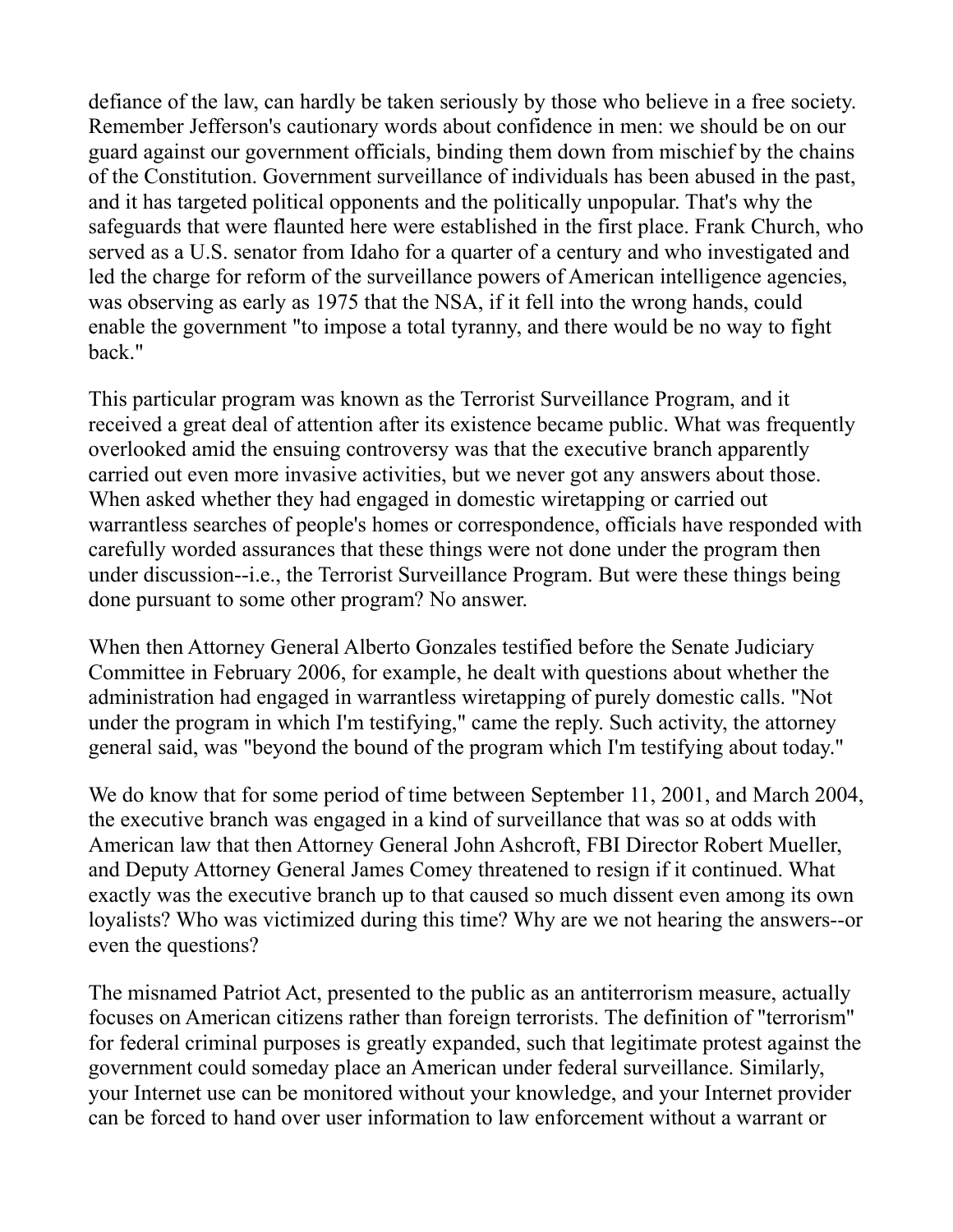#### subpoena.

The biggest problem with these new law enforcement powers is that they bear little relationship to fighting terrorism. Surveillance powers are greatly expanded, and checks and balances on government are greatly reduced. "Sneak and peek" and blanket searches are becoming more frequent every day. Most of the provisions have been sought by domestic law enforcement agencies for years, not to fight terrorism but rather to increase their police power over the American people. The federal government has not shown us that it failed to detect or prevent the September 11 attacks because it lacked the powers over our lives that it was granted under the Patriot Act.

We now know that plenty of red flags that should have alerted officials to the hijackers' plot were ignored. That was a matter of government ineptness, not a lack of surveillance power. Our officials had the evidence. They simply failed to act on it. And they then turned around and exploited their own failure as an excuse to crack down on the American people, demanding new powers that would have done nothing to prevent 9/11. Only government could get away with such a transparent sham.

The Patriot Act violates the Constitution by allowing searches and seizures of American citizens and their property without a warrant issued by an independent court upon a finding of probable cause. Foreign Intelligence Surveillance Courts, whose standards do not meet the constitutional requirements of the Fourth Amendment, may issue warrants for individual records, including medical and library records. It can do so secretly, and the person who turns over the records is muzzled and cannot ever speak of the search. The attorney general is given the power, with no judicial oversight, to write "national security letters" ordering holders of any of your personal records to hand them over for the government to examine--a power that has already been abused. You would have no way of knowing that this had been done.

Requiring a showing of probable cause before a warrant may be issued would in no way hamper terrorist investigations. For one thing, federal authorities still have plenty of tools available to investigate and monitor the activities of noncitizens suspected of terrorism. Second, restoring Fourth Amendment protections would not interfere with those provisions of the Patriot Act that remove the firewalls that once prevented the government's law enforcement and intelligence agencies from sharing information.

The probable cause requirements will likewise not delay a terrorist investigation. Preparations can be made for the issuance of a warrant in the event of an emergency, and allowances can be made for cases in which law enforcement does not have time to obtain a warrant. In fact, a requirement that law enforcement demonstrate probable cause may help law enforcement officials focus their efforts on true threats, thereby avoiding the problem of information overload that is handicapping the government's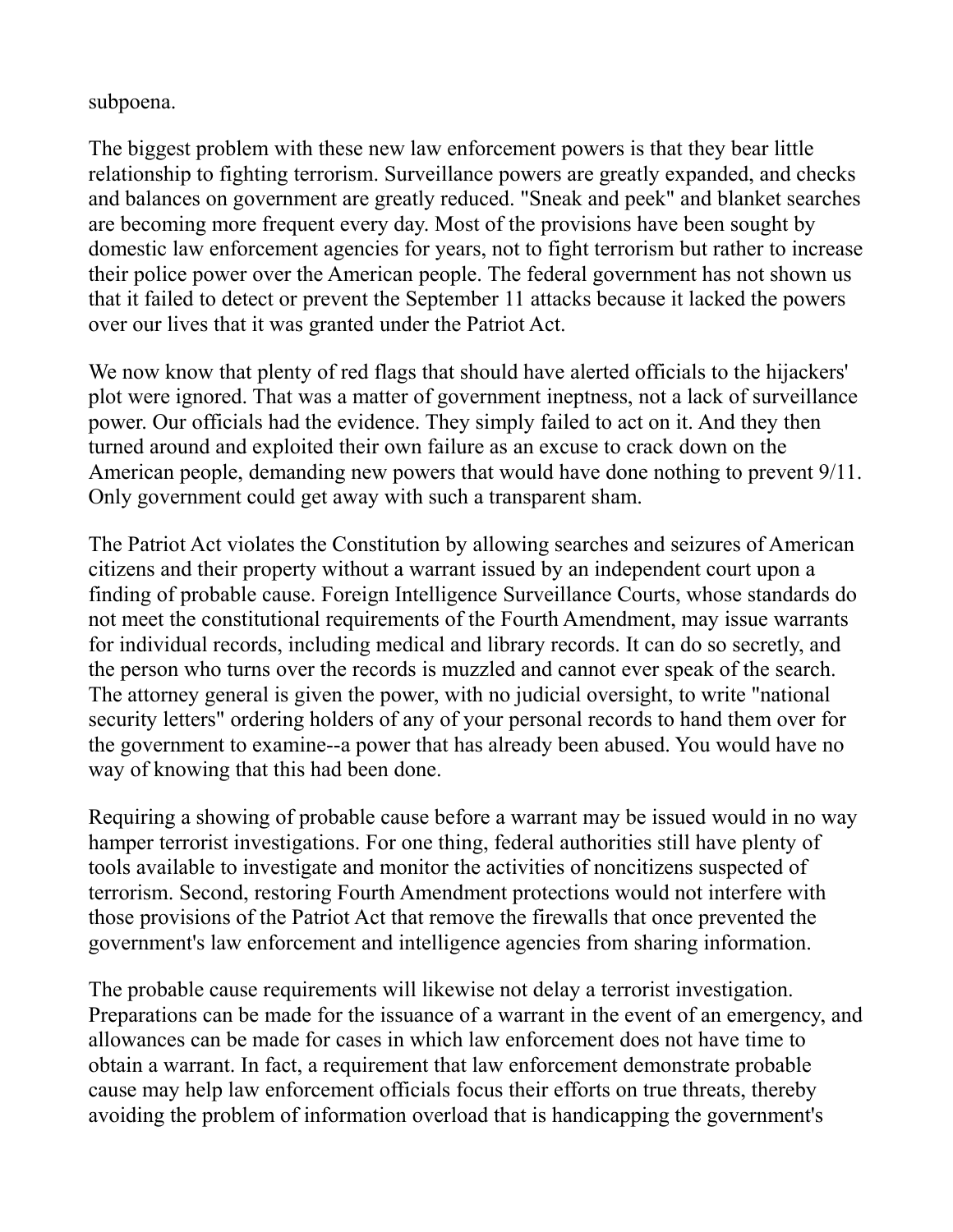efforts to identify sources of terrorist financing.

History demonstrates that the powers we give the federal government today will remain in place indefinitely. How sure are we that future presidents won't abuse those powers? Politically motivated IRS audits and FBI investigations have been used by past administrations to destroy political enemies. Past abuses of executive surveillance are the reason FISA was passed in the first place.

Even some of the most ardent supporters of the current wave of federal privacy violations and assaults on civil liberties once held--when Bill Clinton was calling for them, at least--that these powers were too dangerous to entrust to government. John Ashcroft, attorney general for several years during the Bush administration and a strong supporter of the Patriot Act, was not always so cavalier about civil liberties. While a U.S. senator during the Clinton years, Ashcroft warned about proposed invasions of privacy:

The Clinton administration would like the federal government to have the capability to read any international or domestic computer communications. The FBI wants access to decode, digest, and discuss financial transactions, personal e-mail, and proprietary information sent abroad--all in the name of national security.

The administration's interest in all e-mail is a wholly unhealthy precedent, especially given this administration's track record on FBI files and IRS snooping. Every medium by which people communicate can be subject to exploitation by those with illegal intentions. Nevertheless, this is no reason to hand Big Brother the keys to unlock our email diaries, open our ATM records, read our medical records, or translate our international communications. . . . The implications here are far-reaching, with impacts that touch individual users, companies, libraries, universities, teachers, and students.

Here is an articulate statement of caution and skepticism. But a Republican administration calls for the same powers, and all these concerns go sailing out the window.

Other conservatives were just as wary of the surveillance powers requested by the Clinton administration, aware that they could easily be abused and employed for partisan or ideological purposes. For instance, "terrorism" could simply be defined as activism on behalf of a cause the current administration in Washington disapproved of. And as far back as the 1970s, the conservative scholar Robert Nisbet was cautioning:

The day is long past when this phrase ["national security"] was restricted to what is required in actual war. As everyone knows, it has been, since World War II under FDR, a constantly widening cloak or umbrella for governmental actions of every conceivable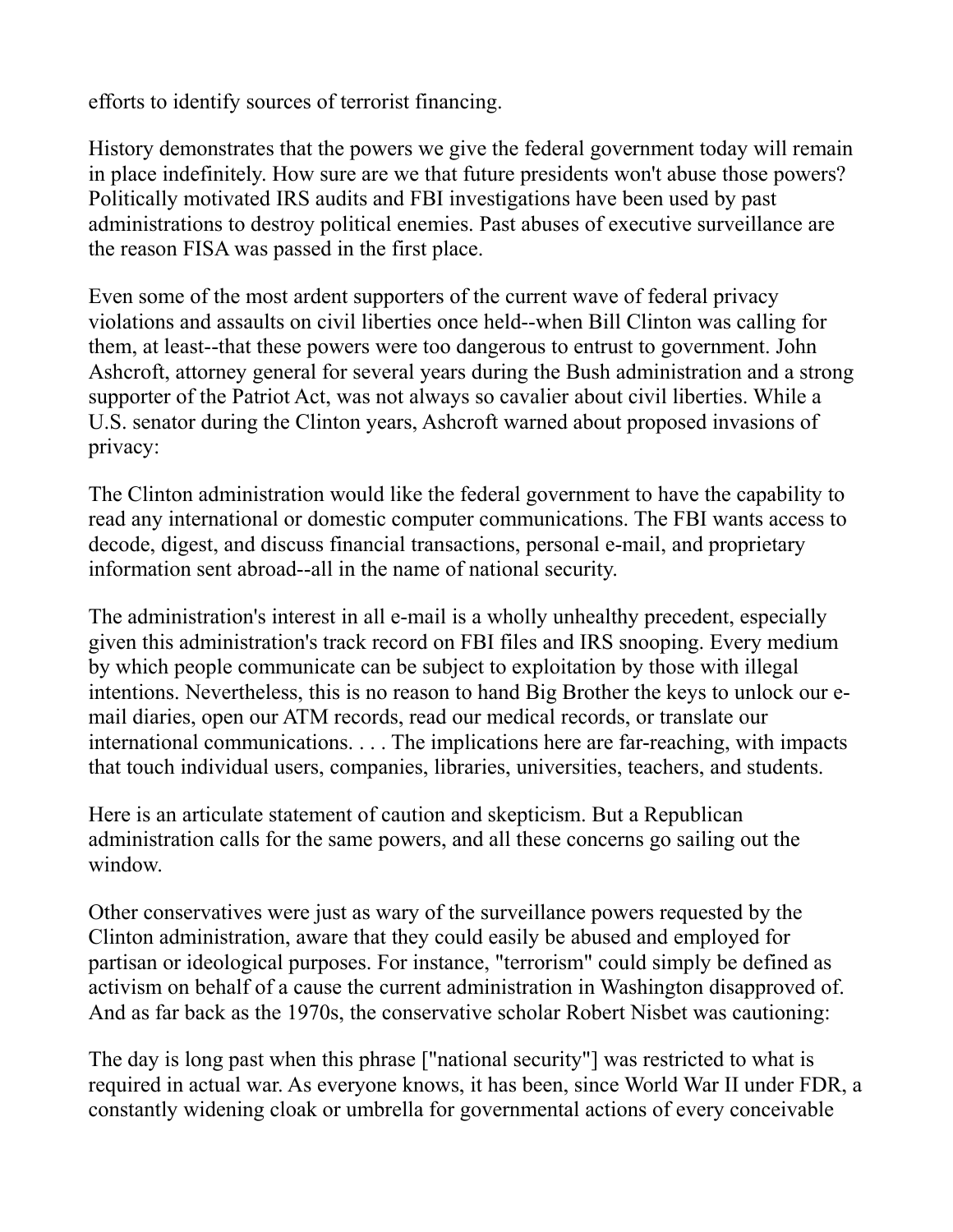degree of power, stealth, and cunning by an ever-expanding corps of government officials. . . . As we now know in detail, the utilization of the FBI and other paramilitary agencies by Presidents and other high executive department officers for the purposes of eavesdropping, electronic bugging, and similarly intimate penetrations of individual privacy goes straight back to FDR, and the practice has only intensified and widened ever since. Naturally, all such royalist invasions have been justified, right down to Watergate, under the name of national security. The record is clear and detailed that national security cover-up has been a practice of each of the Presidents since FDR.

Judge Andrew Napolitano recently asked, "Why should government agents spy on us? They work for us. How about we spy on them? On cops when they arrest and interrogate people or contemplate suspending freedom; on prosecutors when they decide whom to prosecute and what evidence to use; on judges when they rationalize away our guaranteed rights; and on members of Congress whenever they meet with a lobbyist, mark up a piece of legislation, or conspire to assault or liberties or our pocketbooks."

For a patriotic American, there is nothing radical about this attitude at all. This is how the Founding Fathers thought. If our critics want to repudiate the Founding Fathers, let them go ahead and do it. If they won't be honest enough to do so, they should at least refrain from condemning those of us who still believe in the wisdom they left for posterity.

Much more is at stake here than privacy violations or unconstitutional searches, important and dangerous as those are. For example, the president has made clear, in one of his signing statements, that he retains the power to engage in torture regardless of congressional statutes to the contrary. Defense Department memoranda say the same thing.

First of all, legal issues aside, the American people and government should never abide the use of torture by our military or intelligence agencies. A decent society never accepts or justifies torture. It dehumanizes both torturer and victim, yet seldom produces reliable intelligence. Torture by rogue American troops or agents puts all Americans at risk, especially our rank-and-file soldiers stationed in dozens of dangerous places around the globe. It is not difficult to imagine American soldiers or travelers being taken hostage and tortured as some kind of sick retaliation for Abu Ghraib.

Beyond that is the threat posed by unchecked executive power. Executive branch lawyers claim that the president's commander-in-chief powers override federal laws prohibiting torture. But the argument for extraordinary wartime executive powers has been made time and again, always with bad results and the loss of our liberties. War has been used by presidents to excuse the imprisonment of American citizens of Japanese descent, to silence speech, to suspend habeas corpus, and even to control entire private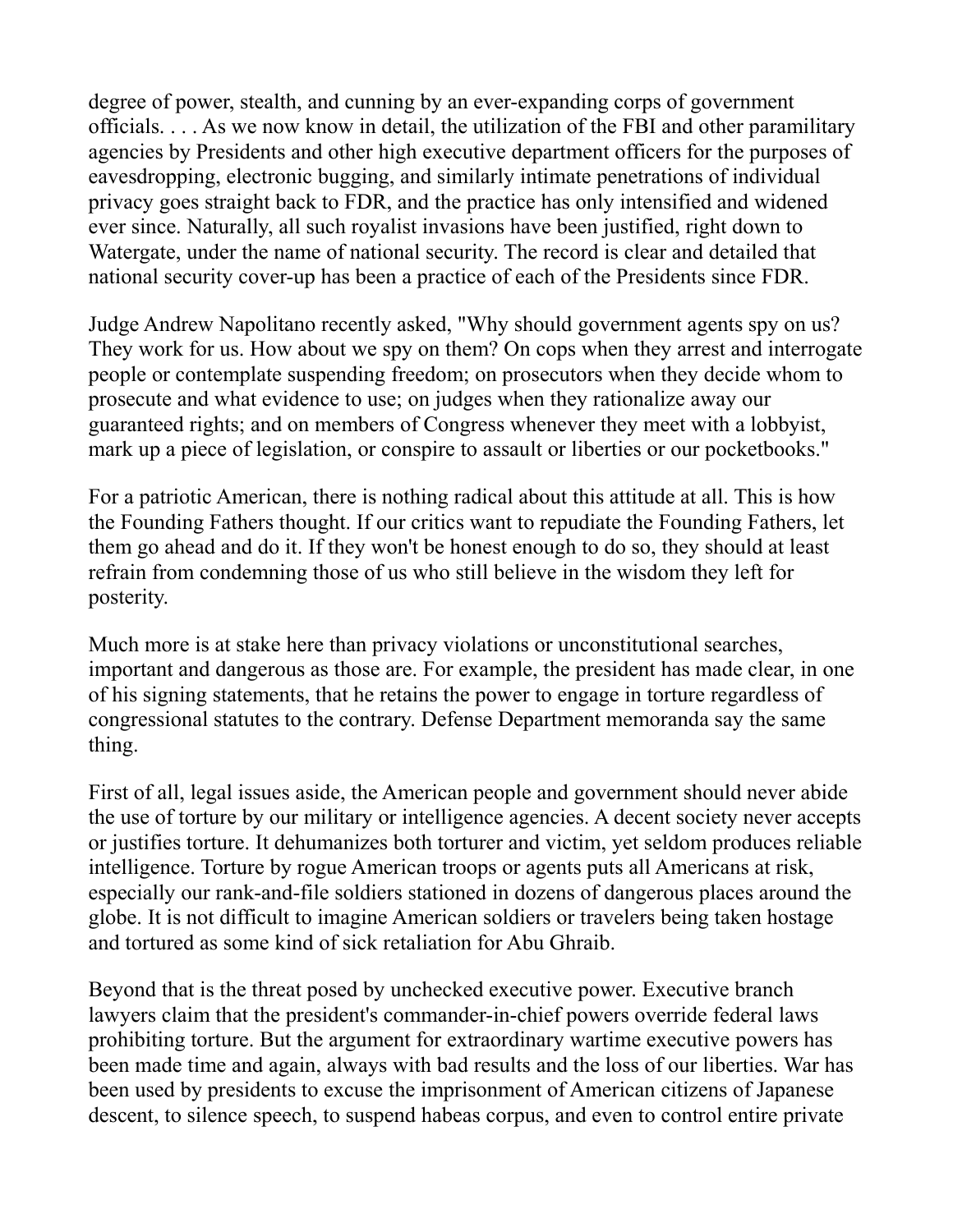industries. That's why it is precisely during times of relative crisis that we should adhere most closely to the Constitution, not abandon it. The Founders were especially concerned about the consolidation of power during times of war and national emergences. War does not justify the suspension of torture laws any more than it justifies the suspension of murder laws, the suspension of due process, or the suspension of the Second Amendment.

The hallowed right of habeas corpus has also been a casualty of the war on terror. The Military Commissions Act of 2006 gives the president the power to detain people indefinitely and to deny the accused any real opportunity to answer the charges against them. It is anti-American at its core. The name of the Act can give the misleading impression that anyone targeted under it can at least bring his case before a military commission. That is not so. If the president wants to punish an accused "enemy combatant," he may bring him before such a commission. But he need not, and if he'd rather that the person remain in prison forever, he is free to adopt that course instead.

This legislation gave legal backing to practices in which the administration had already been engaged. Ali Saleh Kahlah al-Marri, a citizen of Qatar, married with five children, was living in America legally in 2001 when he was charged with making false statements in connection with the investigation of 9/11. He was slated to be tried in July 2003. Whatever the merits of the case against him, what happened next is an astonishing departure from American principles and tradition. Before the case could go to trial, the president suddenly declared al-Marri to be an "enemy combatant," whereupon the charges against him were dismissed by the civilian court and he was sent to a military prison, indefinitely.

We need to come to our senses: it cannot be tolerable for the president to have the right to detain people indefinitely, even for life, and not even permit them to review the charges against them. The argument is not that criminals or terrorists should be let loose. Constitutionalists are merely saying that people are at least entitled to confront the charges against them.

The case of Jose Padilla is especially striking. We first heard that Padilla was planning to set off a radiological bomb (a "dirty bomb") in an American city. The government never wound up charging him with that offense, which it had wrung from him by torture. The charges it did finally bring against him were rather more vague and less interesting.

But the federal government did not bring charges against him right away. Instead, Padilla was declared an "enemy combatant," and therefore sent to prison indefinitely without any charges being brought against him. The only reason charges were finally brought against Padilla some three and a half years later is that the administration was afraid that the Supreme Court would rule against its treatment of him. By hearing his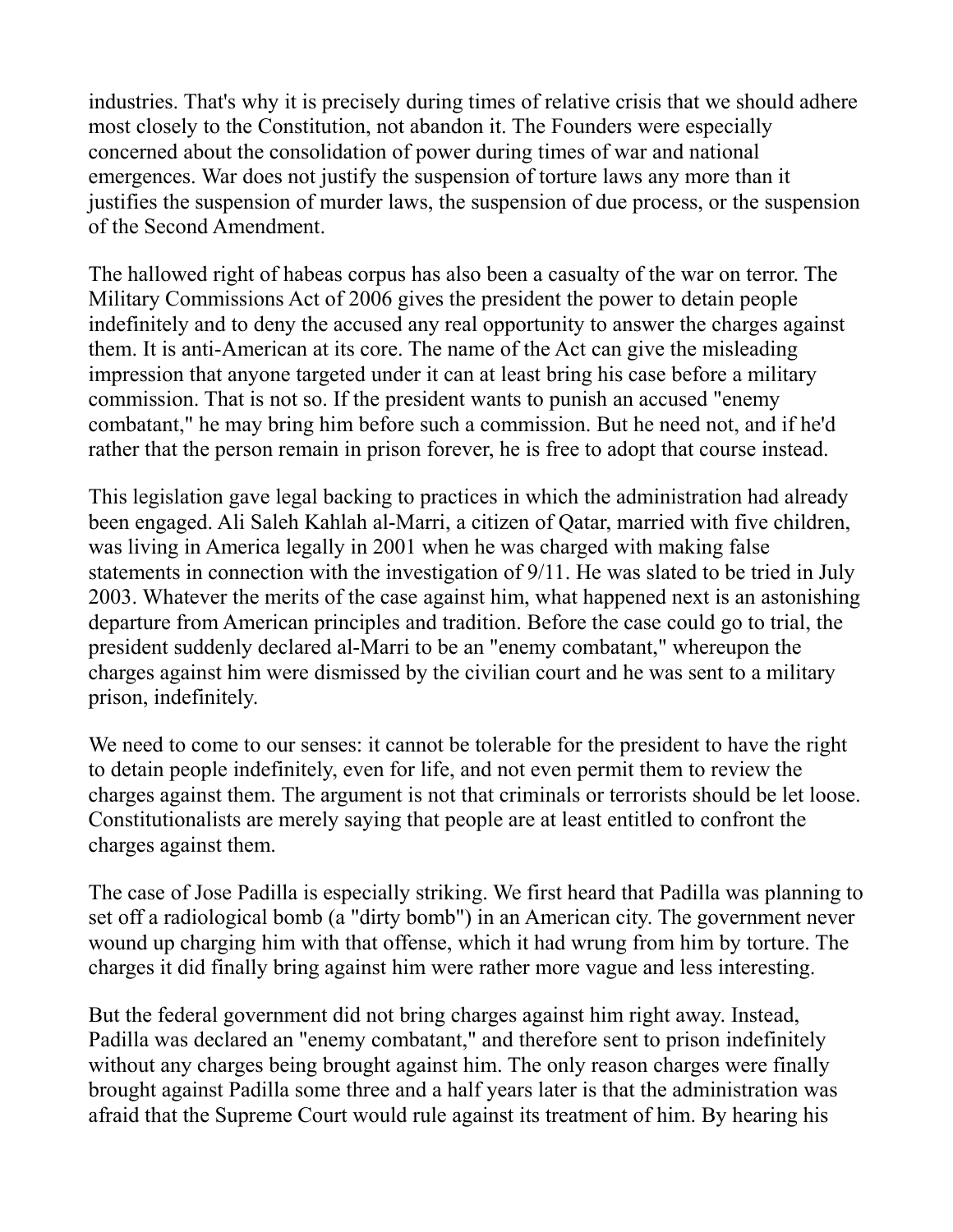case, the administration could head off the Court by declaring that Padilla had received the trial he sought, and that his complaint was therefore moot.

During the three and a half years he was in custody, Padilla was made to endure various forms of torture. Kept in solitary confinement, Padilla was subjected to variations of sleep deprivation. Noxious fumes were introduced into his cell. His cell was made extremely cold for long periods of time. He was drugged, disoriented, and threatened with all manner of gruesome fates.

It is time for us to wake up. We have allowed the president to abduct an American citizen on American soil, declare him an "enemy combatant" (a charge the accused has no power to contest, which is rendered by the president in secret and is unreviewable), detain him indefinitely, deny him legal counsel, and subject him to inhumane treatment. How can we not be concerned about such a thing? Have we been so blinded by propaganda that we have forgotten basic American principles, and legal guarantees that extend back to our British forbears eight centuries ago? This is an outrageous offense against America and her Constitution. Claims that these powers will be exercised only against the bad guys are not worth listening to.

In April 2006, Pulitzer Prize-winning Associated Press photographer Bilal Hussein was detained by the American military in Iraq, joining at least 14,000 others around the world who have been similarly detained by the U.S. government. He has not been charged with a crime, and demands for information from the Associated Press were met with stonewalling. The AP unsuccessfully demanded his release, or at least that formal charges be filed against him.

The AP was finally told that their photographer had been involved in the kidnapping of two journalists in Ramadi, but this story didn't hold water: the journalists in question said that Hussein had actually been very helpful to them after their release, when they had no car and no money. That unpersuasive story did nothing to remove the widespread suspicion that the real reason for the AP photographer's detention involved his photographs of the war zone, which were said to have displeased American officials.

What has happened to our country and its image around the world, and why are we allowing it?

In this book I have tried to make as few references to specific pieces of legislation as possible, because my preference is to focus on ideas rather than minutiae, and I have never had much interest in assembling a policy manual. I need to make an exception here, since a piece of legislation I introduced into Congress in late 2007 concisely reflects my views on civil liberties and executive power in light of the war on terror. I am referring to the American Freedom Agenda Act of 2007.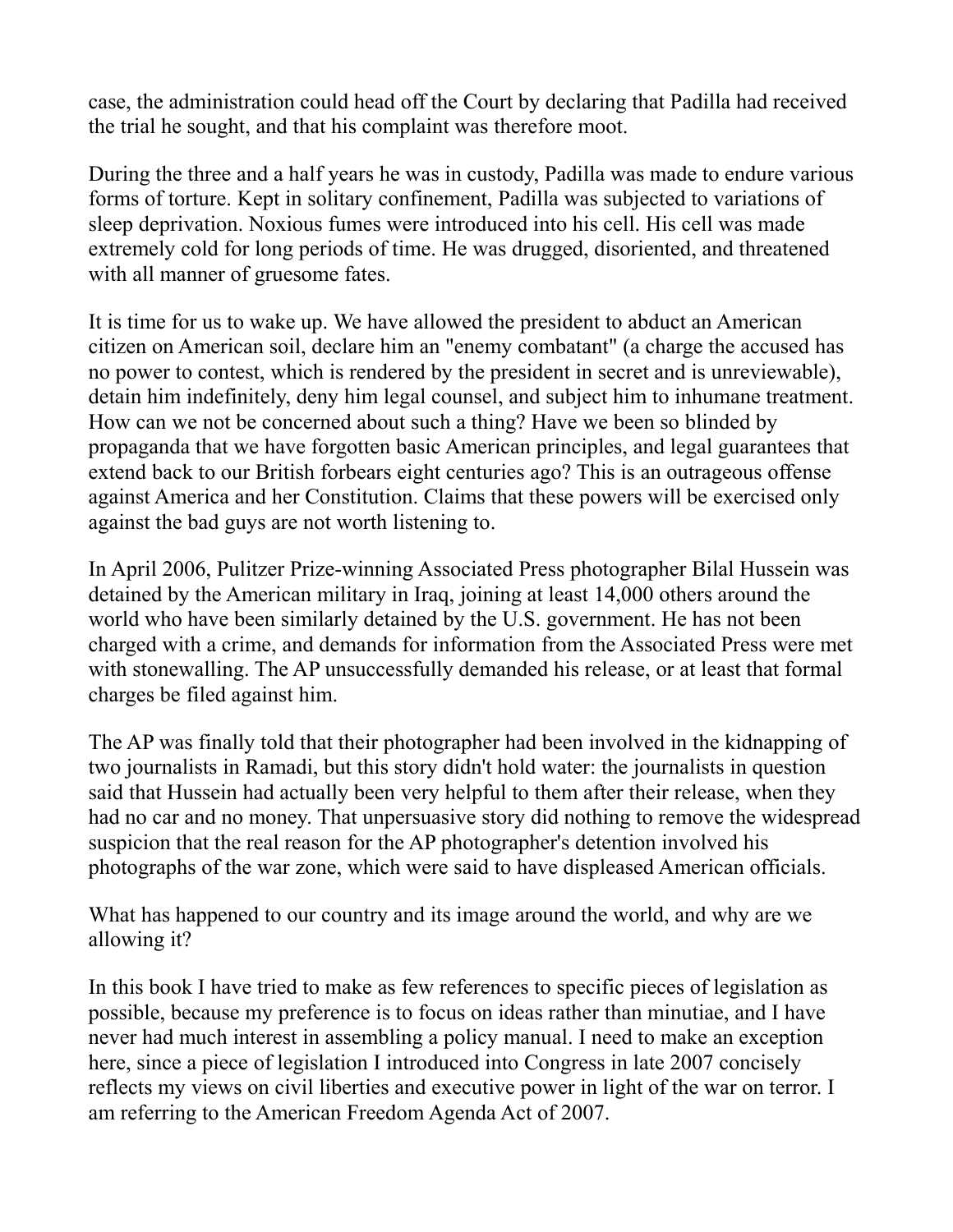Among other things, the legislation

\* repeals the Military Commissions Act of 2006;

\* forbids the use of statements extracted by torture as evidence in any civilian of military tribunal;

\* subordinates the executive's surveillance activities to the requirements of the Foreign Intelligence Surveillance Act (FISA);

\* gives the House of Representatives and the Senate legal standing to contest in court any presidential signing statement that indicates the executive's intention to disregard any provision of a bill; and

\* provides that nothing in the Espionage Act of 1917 prevents any journalist from publishing information received from the executive branch or Congress "unless the publication would cause direct, immediate, and irreparable harm to the national security of the United States."

Additionally, the legislation authorizes the president to establish military commissions for the prosecution of war crimes "only in places of active hostilities against the United States where an immediate trial is necessary to preserve fresh evidence or to prevent local anarchy." He is prohibited from "detaining any individual indefinitely as an unlawful enemy combatant absent proof by substantial evidence that the individual has directly engaged in active hostilities against the United States, provided that no United States citizen shall be detained as an unlawful enemy combatant." Any individual detained as an enemy combatant by the United States "shall be entitled to petition for a writ of habeas corpus under section 2241 of title 28, United States Code."

The Act also says, "No officer or agent of the United States shall kidnap, imprison, or torture any person abroad based solely on the President's belief that the subject of the kidnapping, imprisonment, or torture is a criminal or enemy combatant; provided that kidnapping shall be permitted if undertaken with the intent of bringing the kidnapped person for prosecution or interrogation to gather intelligence before a tribunal that meets international standards of fairness and due process." Knowing violations of this section are to be punished as felonies.

It amazes me that this kind of legislation should even be necessary in America. These are principles that Americans should insist their presidents not only observe, but actually believe in.

Those of us who still mention the Constitution, even now, and our obligation to observe it, are sometimes answered with the curt reply, "We're at war." We are indeed fighting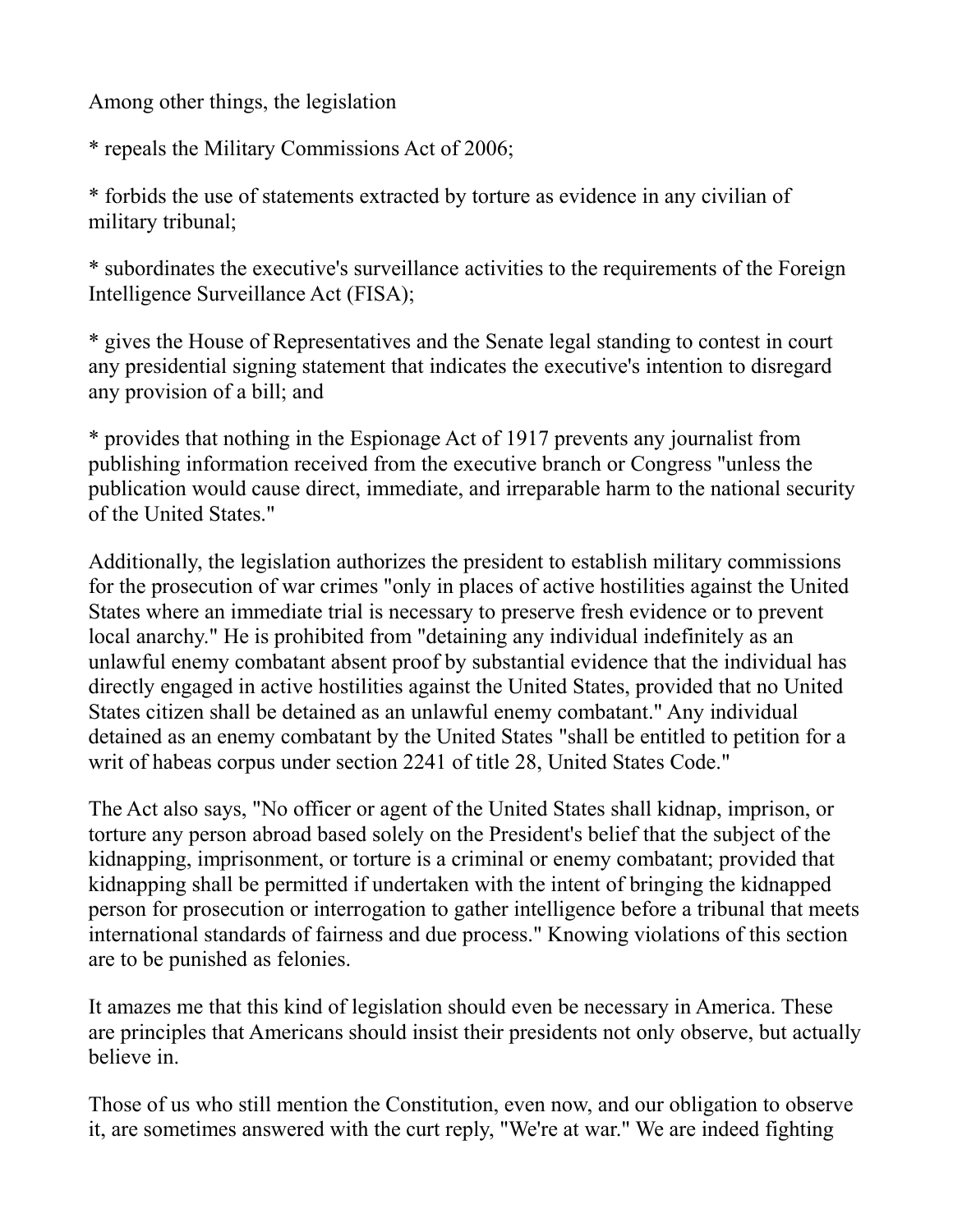undeclared wars in Iraq and Afghanistan, and an open-ended war against terrorism worldwide. But if the president claims extraordinary wartime powers, and we fight undeclared wars with no beginning and no end, when if ever will those extraordinary powers lapse? Since terrorism will never be eliminated completely, should all future presidents be able to act without regard to Congress or the Constitution simply by asserting "We're at war"?

Toward the end of 2007, Senator Jeff Sessions declared, "Some people in this chamber love the Constitution more than they love the safety of this nation. We should all send President Bush a letter thanking him for protecting us." What kind of sheep must politicians take Americans for if they expect us to fall for creepy propaganda like this?

The war on terror, therefore, has had dangerous and undesirable domestic consequences. So has the war on drugs. Saying so doesn't win any popularity contests: people's opinions on this issue are so deeply and fervently held that it can be very difficult to persuade them to revisit the evidence dispassionately.

But revisit it we must. We seriously mistake the function of government if we think its job is to regulate bad habits or supplant the role of all those subsidiary bodies in society that have responsibility for forming our moral character. Our misplaced confidence in government has once again had exceedingly unpleasant results. "A barrage of research and opinion," writes economist Dan Klein, "has pounded [the drug war] for being the cause of increased street crime, gang activity, drug adulteration, police corruption, congested courts and overcrowded jails. Drug prohibition creates a black-market combat zone that society cannot control."

The drug war has wrought particular devastation in minority neighborhoods, as decent parents find themselves consistently undermined when they try to teach good values to their children. When the lucrative profits from the black market in drugs make drug dealers the most ostentatiously prosperous sector of society, it is much more difficult for parents to persuade their children to shun those profits and pursue a much less remunerative, if more honorable, line of work. Putting an end to the federal drug war would immediately pull the rug out from under the drug lords who have unleashed a reign of terror over our cities. Finally, the good Americans who live there could make their homes livable once again.

Although many conservatives support the federal war on drugs, an increasing number, like William F. Buckley, are skeptical. The conservative economist Thomas Sowell finds the whole thing more utopian than conservative: "What would make still more sense [than the current policy] would be to admit that we are not God, that we cannot live other people's lives or save people who don't want to be saved, and to take the profits out of drugs by decriminalizing them. That is what destroyed the bootleggers' gangs after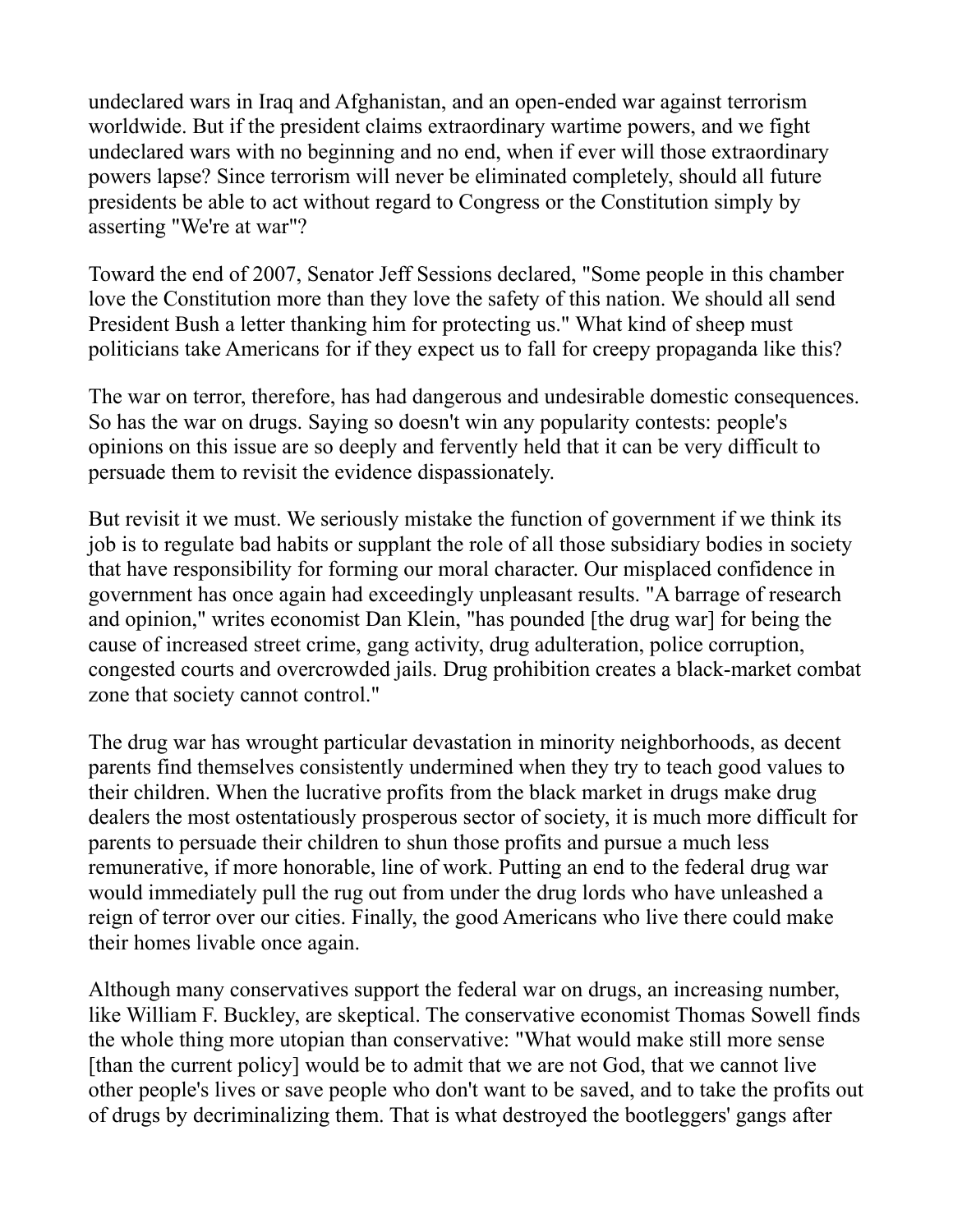Prohibition was repealed."

This is not an unusual perspective in the Christian tradition as well. In the Treatise on Law in his Summa Theologica, Thomas Aquinas explains (citing Augustine) that not all vices should be punished by the law. Human laws should chiefly forbid those things that cause direct physical harm to others; Aquinas offers murder and theft as examples. With regard to practices that do not physically harm or defraud others (whatever other intangible grief they may cause), it can be necessary to tolerate them if prohibiting them would lead to still further evils--a point that is especially relevant to our subject here.

What is more, the law cannot make a wicked person virtuous. According to Aquinas, God's grace alone can accomplish such a thing. The law is simply incompetent here. What the law can do is provide the peace and order within which men can conduct their affairs. But so much of what is important in human life takes place far removed from law, and in the domain of civil society, families, and communities. These salutary influences, apart from the state, have a responsibility to improve the moral conduct of individuals. We ought not to shirk our own responsibility by looking to politicians--who are not exactly known for living beyond moral reproach themselves--to carry out so important a function.

When you actually study the beginnings of the federal war on drugs, you uncover a history of lies, bigotry, and ignorance so extensive it will leave you speechless.

In one area, at least, those who had favored the prohibition of alcoholic beverages had been honest: the Constitution does not authorize the federal government simply to ban these substances. When alcohol prohibition was implemented, everyone understood that it required a constitutional amendment. And so in order to ban certain kinds of drugs, the Harrison Tax Act of 1914 simply levied prohibitively high taxes on them. No one would pay such high taxes, so anyone caught in possession of the substances targeted by the act was accused not of mere possession, which was not criminalized, but of tax evasion.

Here I intend to focus on the especially interesting history of federal marijuana prohibition. A substantial motivation behind it, which is evident all over the debates on the subject, was a contempt for Mexicans, with whom marijuana use was widely associated at the time. On the floor of the Texas Senate, one state senator declared: "All Mexicans are crazy, and this stuff is what makes them crazy." Similar statements could be heard in numerous states around the country. Harry Anslinger, who headed the federal government's Bureau of Narcotics, said that "the primary reason to outlaw marijuana is its effect on the degenerate races." That was not unusual: Anslinger made comments like that as a matter of routine.

The resulting Marijuana Tax Act of 1937--yes, federal prohibition is really just seven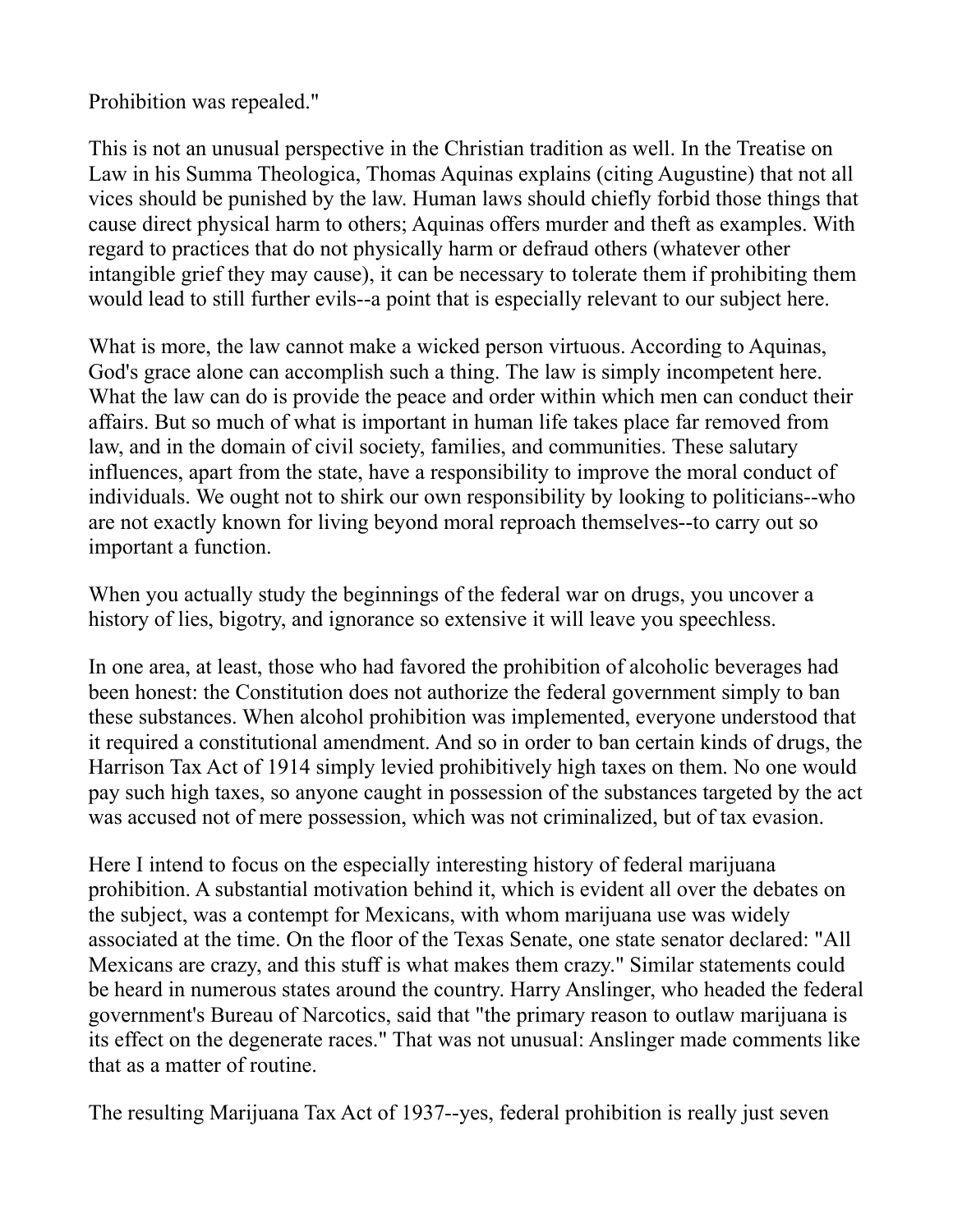decades old--had little to do with real science or medicine, and a lot to do with petty ethnic grudges, careerism in the Bureau of Narcotics, and disinformation and propaganda in the popular press, where yellow journalism still lived. Hearings on this important matter took a grand total of two hours, very little of which had anything to do with the health effects of marijuana, the alleged reason behind the proposed prohibition.\*

A grand total of two medical experts testified on the subject. One alleged expert was James Munch, a professor who claimed to have injected 300 dogs with the active ingredient in marijuana, and that two had died. When asked whether he had chosen dogs for the similarity of their reactions to those of human beings, he shrugged, "I wouldn't know; I am not a dog psychologist."

We can be fairly certain that this professor had not injected these dogs with the active ingredient in marijuana, since that ingredient was synthesized for the first time in a laboratory in Holland years later. But keep this gentleman in mind for a moment.

The other expert who testified was William Woodward, who represented the American Medical Association. He denounced the legislation as medically unsound and the product of ignorance and propaganda. "The American Medical Association knows of no evidence that marihuana is a dangerous drug," he said. To which one congressman replied, "Doctor, if you can't say anything good about what we are trying to do, why don't you go home?"

In Congress, the entire debate on national marijuana prohibition took about a minute and a half.

"Mr. Speaker, what is this bill about?" asked a congressman from New York.

"I don't know," came the reply. "It has something to do with a thing called marihuana. I think it's a narcotic of some kind."

Then a second question from the congressman: "Mr. Speaker, does the American Medical Association support this bill?"

The AMA opposed the bill, as we've seen. But the Speaker replied, "Their Doctor Wentworth [sic] came down here. They support this bill 100 percent."

And with that untruth ended the entire congressional debate on the prohibition policy.

After the 1937 legislation was passed, Anslinger held a major national conference to which he invited everyone he could find who knew something about marijuana. Of the 42 people invited, 39 stood up at the event and more or less said they didn't understand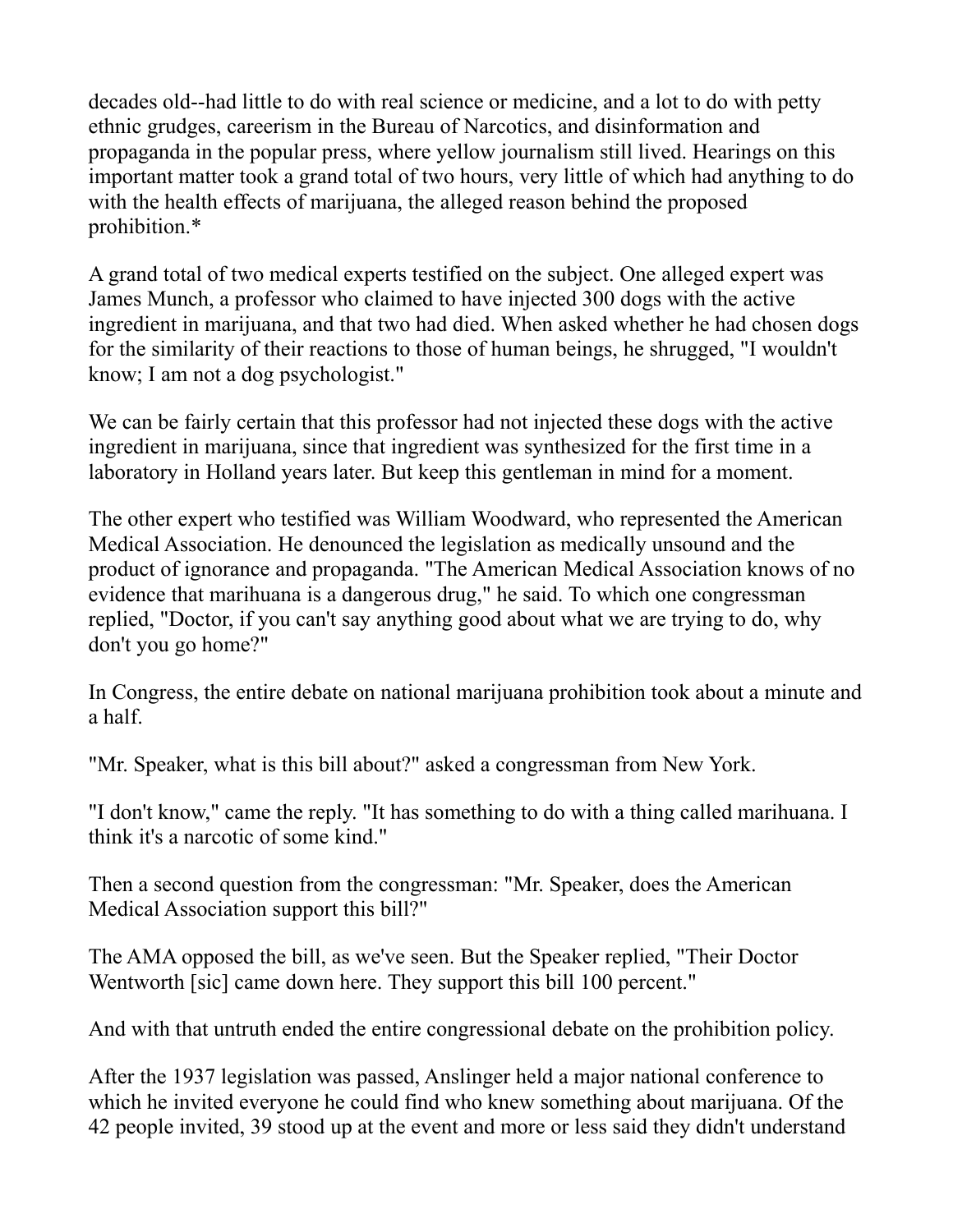why they had been asked to come, and that they knew nothing about the subject. That left three people: (1) the AMA's William Woodward, (2) Dr. Woodward's assistant, and (3) James Munch, the professor with the dogs.

You can guess what happened next. James Munch, the one person at the conference who agreed with Anslinger on marijuana, was named the Official Expert on marijuana at the Federal Bureau of Narcotics. One person agrees with the government's position and he is appointed the Official Expert. If that doesn't sum up how government operates, I don't know what does.

Now recall Anslinger's claim--which he later withdrew in the face of the medical community's insistence that there was no evidence to support it--that marijuana "is an addictive drug which produces in its users insanity, criminality, and death." In the late 1930s and early 1940s, defendants in a series of well-publicized murder trials happily exploited that statement by offering--what else?--insanity defenses on the grounds that they had used the drug prior to committing the crime.

At one of these trials our Official Expert was asked to testify about the substance's insanity-inducing properties. In his testimony in a Newark, New Jersey, court Munch admitted to having used the drug himself. When asked what had happened when he had used the drug, he answered: "After two puffs on a marijuana cigarette, I was turned into a bat."

As a bat he flew around the room for fifteen minutes, he said.

Naturally, this was all the defense needed to hear. Accused murderers in that trial now testified, "After two puffs on a marijuana cigarette my incisor teeth grew six inches long and dripped with blood." All marijuana insanity defenses were successful.

Meanwhile, Anslinger informed Munch that his position as Official Expert would be jeopardized if he continued to testify that he had become a bat. He stopped testifying.

By 1970, the federal government dropped the charade that this was all a tax measure and simply prohibited a range of substances. No constitutional justification for this new prohibition has been offered.

We do not treat alcoholics as criminals and throw them in prison. Politicians enjoy drinking alcohol, after all, so that would never happen. In the same way, drug abuse is a medical problem, not a problem for courts and policemen. Families, churches, and communities need to take responsibility when people harm their lives with drugs. Clogging our courts and prisons with cases involving people found in possession of tiny quantities of prohibited substances, and who have never done any physical harm to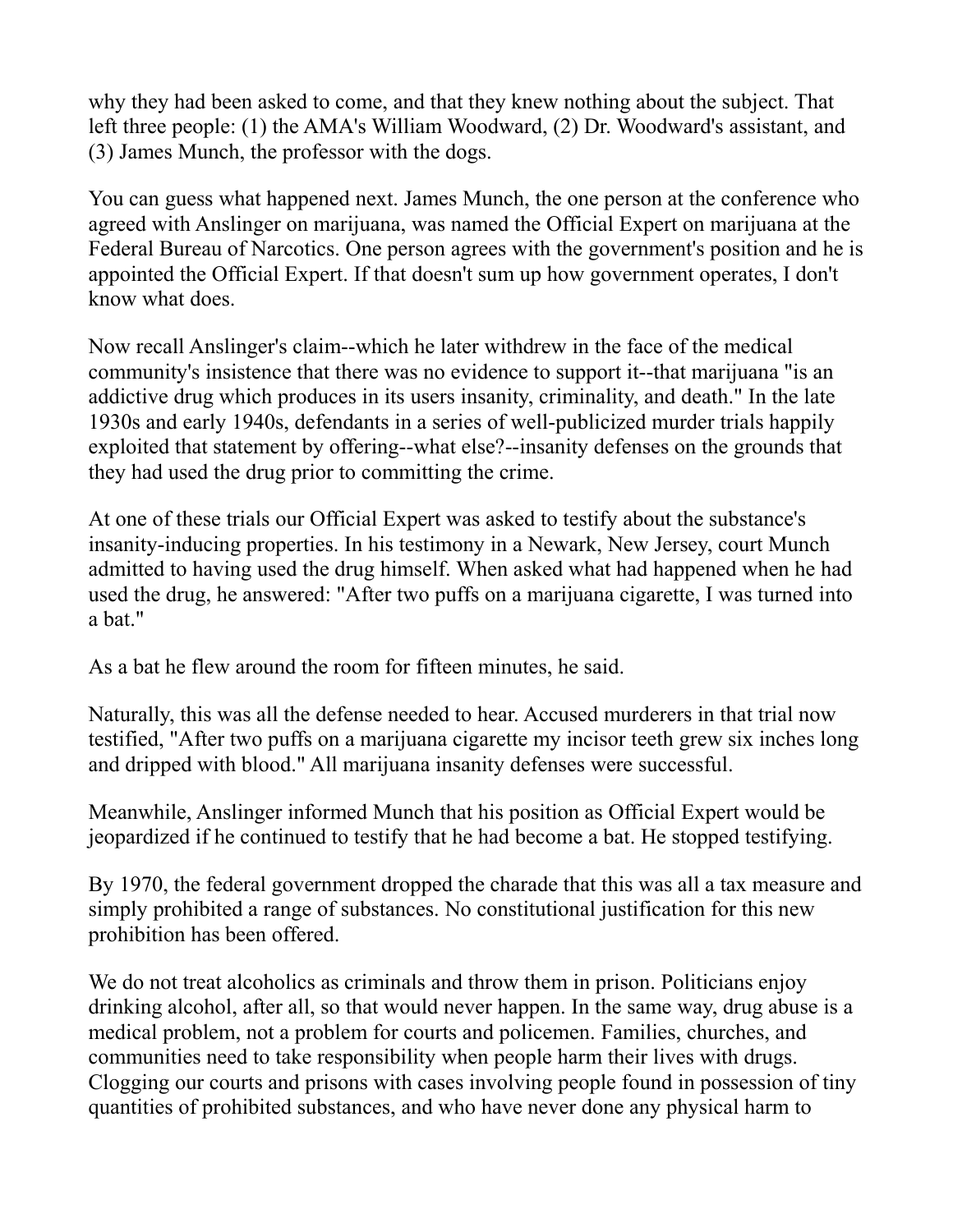anyone, makes it all but impossible to devote the necessary resources to tracking down the violent criminals who really do threaten us. Over the past two decades more people have been imprisoned on drug offenses than for all violent crimes put together. And that is not to mention the continued erosion of our civil liberties for which the drug war has been responsible.

The failure of the federal war on drugs should be clear enough from one simple fact: our government has been unable to keep drugs even out of prisons, which are surrounded by armed guards. The fact is, drugs are already available to people who want them. That is the nightmare scenario that people fear, but they fail to realize that we are already there. Poll after poll finds the vast bulk of high school and college students easily able to acquire drugs if they so desire. That is how black markets work: prohibiting something that is highly desired does not make the desire go away but merely ensures that the supply of that good is provided in the most dangerous and undesirable manner possible, and endows criminal sectors of society with additional wealth and power. As with so much else, the constitutional solution would get the federal government out of the picture and leave the issue to the states.

Regardless of where one stands on the broader drug war, we should all be able to agree on the subject of medical marijuana. Here, the use of an otherwise prohibited substance has been found to relieve unbearable suffering in countless patients. How can we fail to support liberty and individual responsibility in such a clear-cut case? What harm does it do to anyone else to allow fellow human beings in pain to find the relief they need? What kind of "compassionate conservatism" is this?

As usual, this constitutional outrage enjoys bipartisan support. The Clinton administration issued threats against states that permitted medical marijuana, warning that it would bring charges against any physician who prescribed it. In 2005, Clinton Supreme Court appointees Ruth Bader Ginsburg and Stephen Breyer both upheld the federal government's alleged power to prohibit medical marijuana even in the dozen states like California that had voted to allow it. (Alabama, Mississippi, and Louisiana, which do not allow medical marijuana and have tough drug laws, issued a joint statement saying that although they opposed California's policy, they were even more strongly opposed to a federal government that could overturn that policy and in effect make up its powers as it went along.)

The constitutional arguments in favor of allowing the federal government to prosecute medical marijuana users even in states in which ballot initiatives have made the practice legal are an insult to the American people. They are based on a complete misunderstanding of the Constitution's commerce clause and what its scope was supposed to be. On the other hand, if you'd like to see how the issue is dealt with by someone who actually cares to consider the original intent of the Constitution, then treat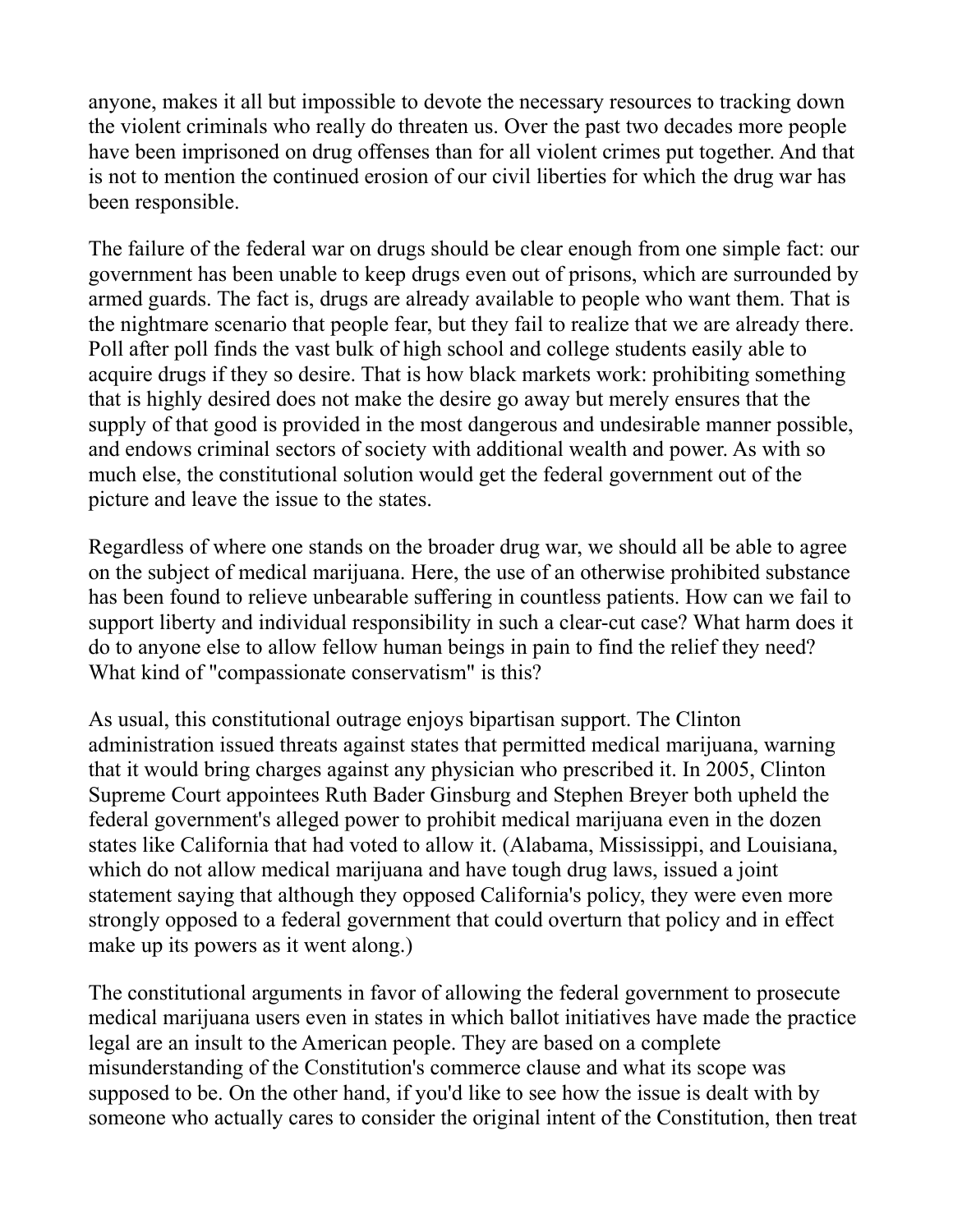yourself to Justice Clarence Thomas's eloquent dissent in Gonzales v. Raich (2005).

The personal liberties that concern me extend beyond individuals and include families and households as well. For one thing, I have always supported homeschooling families, who run the ideological gamut from Vermont environmentalists to Southern evangelicals. As I have said, the government does not own you--and neither does it own your children. It is bad enough that some parents find themselves forced to pay for an education they not only will not use for their children, but whose content they deeply oppose from a philosophical or religious point of view. (I've sometimes wondered why those who would never dream of forcibly taking people's money to pay to support a religious belief they do not share have no hesitation at all in taking their money to support an educational philosophy they do not share.) It is even worse that in some cases they have to maneuver a legal minefield in order to provide their children with the kind of education they want.

One could write a lengthy book on the ways in which government intrudes upon the legitimate rights of the family, but consider this example, which is all the more interesting for having been ignored in the media. In 2004, a presidential initiative called the New Freedom Commission on Mental Health issued a report calling for forced mental health screening for all American children, beginning in preschool. Although no such program has begun at the federal level, grants have already been sent out to establish pilot programs in localities across the country in conformity with the New Freedom report. I think we know what that means.

Before considering just how outrageous this proposal is, let us consider the obvious beneficiary of such a program: the pharmaceutical industry. There can be little doubt that under such a program, millions more children would suddenly be discovered to be in need of psychotropic drugs. Some 2.5 million American children use such drugs already, with (according to the Journal of the American Medical Association) a 300 percent increase from 1991 through 1995 alone. The figure increased another fivefold from 1995 to 2002.

Is this a good thing? We have reason to be skeptical. We have no idea what the longterm side effects of the use of such drugs in children, whose brains are still developing, will be. Medical science has not even exhaustively identified every possible brain chemical, even as we alter youngsters' brains with drugs. Short-term side effects are already apparent in many children, yet parents have actually been threatened with childabuse charges if they refuse to drug their children. It will be all the more difficult to resist such a regimen if a federal mental-health screener recommends it. Diagnoses of some of these disorders are notoriously subjective; and physician Karen Effrem wonders if children could even be stigmatized simply for having religious or political views that differ from fashionable orthodoxies.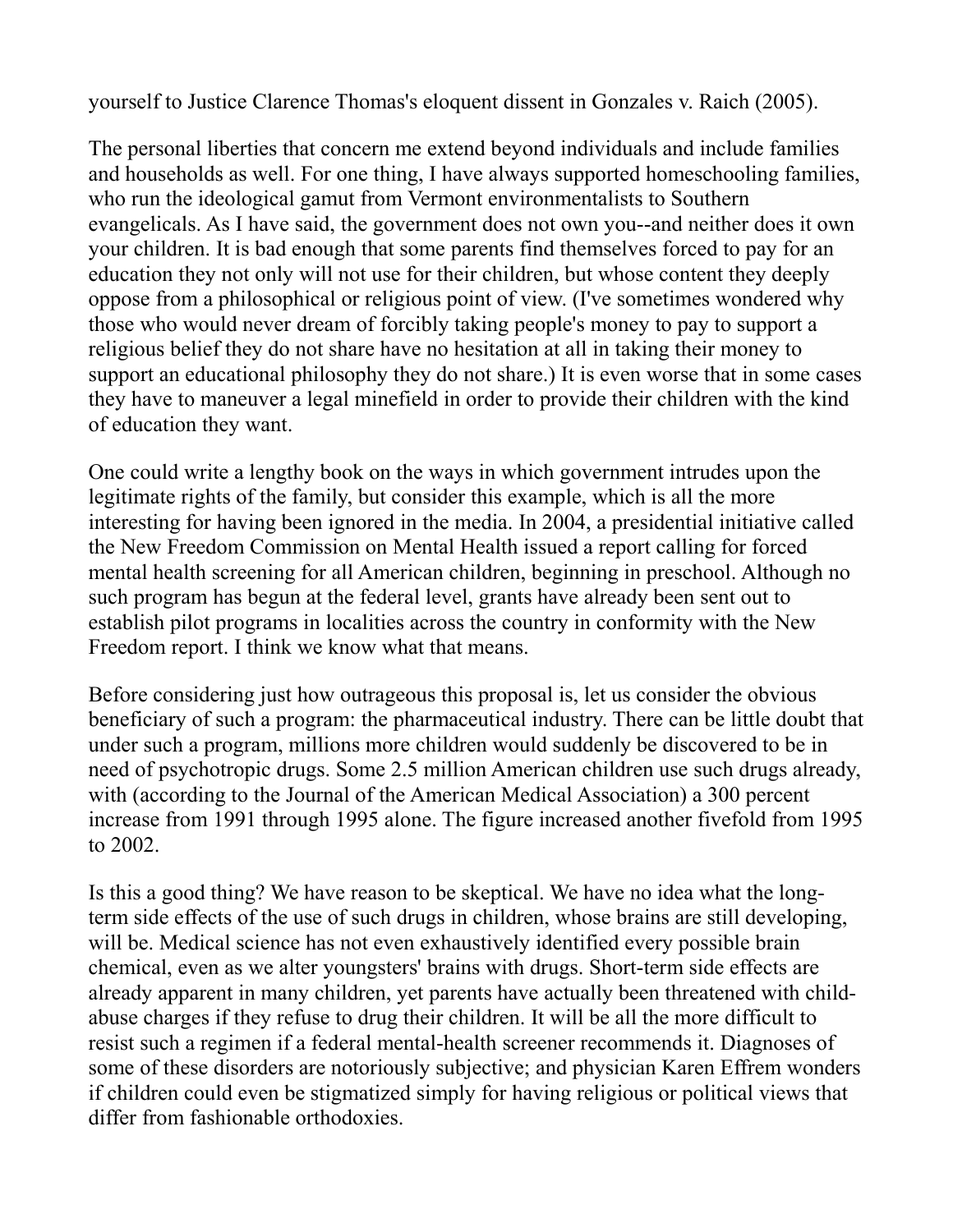The key question, though, is by what right government intrudes into such an area. The issue of mental health is obviously a question for parents, children, and their doctors to deal with themselves. What kind of free people would turn their children's most intimate health matters over to government strangers?

Ever since this report appeared I have sought to deny funding to any such program. My opponents have described this as an overreaction. But in light of how our government normally behaves, is it really? If the history of American government teaches us anything, it is that the time to fight oppressive and absurd programs is before they are established, since once they are in place they are essentially impossible to dismantle. They need to be blocked before they have a chance to start. Otherwise, local programs with federal funding will grow larger and larger and be found in many more localities, until we finally have a mandatory federal screening program. This is how it always works.

I mention this example not because it is the most pressing issue facing our republic today but simply because it is so revealing: a report commissioned by the executive branch casually recommends mandatory mental-health screening of all American children, and it receives next to no attention. Even a generation ago the media would have picked up on this, and American parents would have rejected it so contemptuously that no one would have dared to bring it up again. This program is also a useful object lesson in how assaults on our liberties sometimes begin--limited in scope and full of benign language--and how special interests, in this case the psychiatric establishment and the pharmaceutical industry, adopt the line that they're just looking out for the common good. (I am sure it is just a coincidence that thanks to the proposal they will happen to get millions of additional clients for free.)

Our Constitution was written to restrain government, not the people. Government is always tempted to turn that maxim upside down. Little wonder that George Washington, the father of our country, once said, "Government is not reason; it is not eloquent; it is force. Like fire, it is a dangerous servant and a fearful master."

### **CHAPTER 6**

### **Money: The Forbidden Issue in American Politics**

Americans are concerned about our financial picture: the housing bubble, the collapsing dollar, the specter of inflation. Most don't know what's causing it, but they correctly sense that something in our economic system is rotten.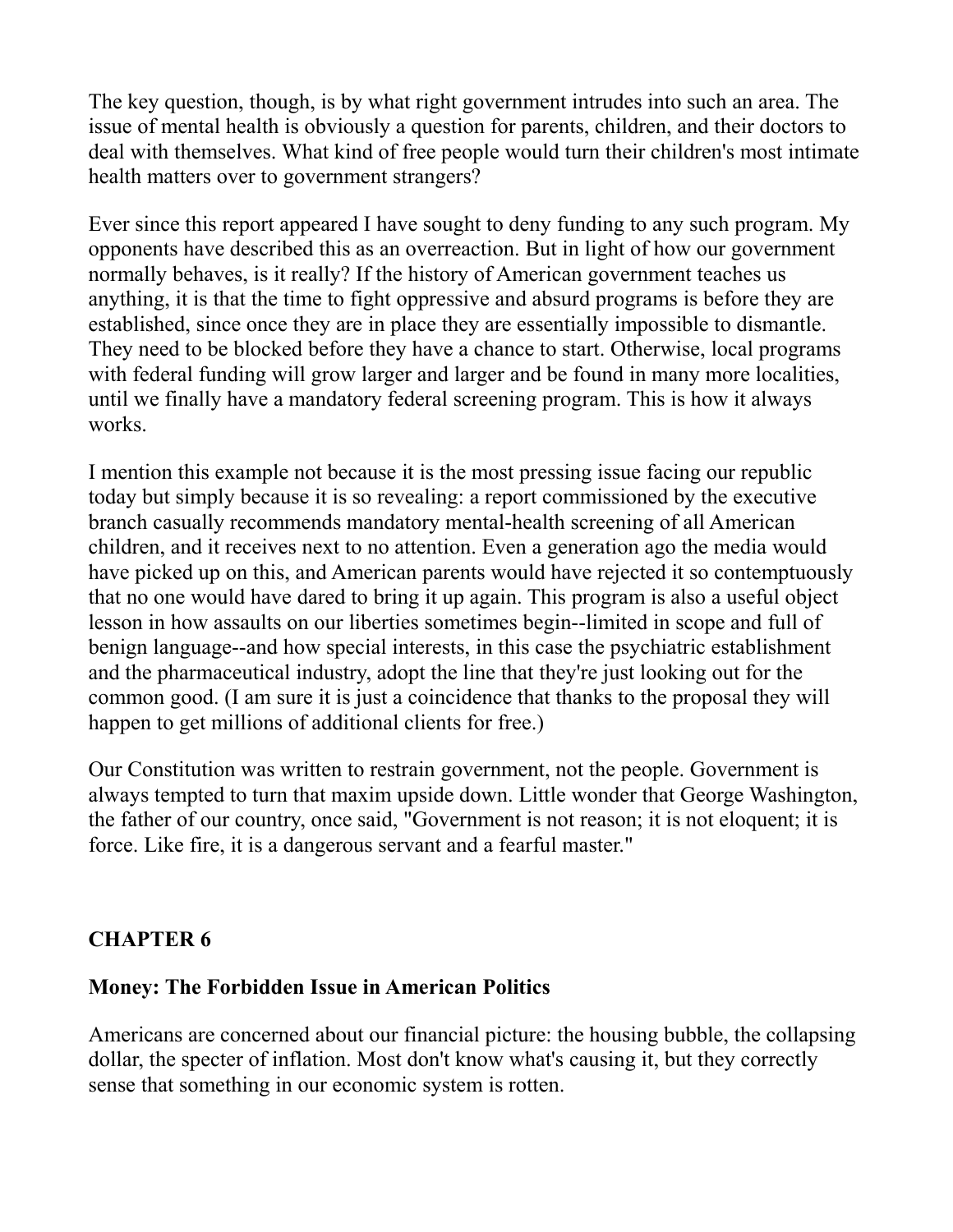Neither political party will speak to them frankly and honestly. Instead, the people are told by the talking heads on television that their rulers know just what is wrong and will promptly put things right. A little more monetary manipulation by the Federal Reserve is all the economy needs, and there is nothing fundamentally wrong with the system.

These contrived, self-serving answers satisfy very few, but they are all the answers the American people are ever given.

Once again, Americans are deprived of a full and fruitful debate on a subject of the utmost importance. The entire range of debate is limited to minor tinkering: should the Fed make this trivial adjustment or that one? Read the major newspapers and watch the cable news channels: you will not see any fundamental questions raised. The debate will be resolutely confined to superficialities.

In the year 2000, I wrote: "The relative soundness of our currency that we enjoy as we move into the twenty-first century will not persist. The instability in world currency markets, because of the dollar's acceptance for so many years as a reserve currency, will cause devastating adjustments that Congress will eventually be forced to deal with." As 2007 and 2008 wore on, the precipitous decline of the dollar dramatically undercut all the promises and assurances that the system was just fine. It wasn't.

More half-measures will only prolong the inevitable day of reckoning. It is long past time for Americans to look beyond the snake oil salesmen whose monetary system has destroyed the value of our dollar and seek wisdom instead from the free-market economists who spent much of the twentieth century warning about exactly the kind of money we have right now. The more knowledge the American people have, the more likely is our return to a sensible monetary system. As John Adams wrote to Thomas Jefferson in 1787, "All the perplexities, confusions, and distress in America, arise, not from defects in their Constitution or Confederation, not from a want of honor or virtue, so much as from downright ignorance of the nature of coin, credit, and circulation."

The Constitution is clear about the monetary powers of the federal government. Congress has a constitutional responsibility to maintain the value of the dollar by making only gold and silver legal tender and not to "emit bills of credit." The records from the Founders make perfectly clear that that was their intention. The power to regulate the value of money does not mean the federal government can debase the currency; the Framers would never have given the federal government such a power. It is nothing more than a power to codify an already existing definition of the dollar (which antedated the Constitution) in terms of gold; it also refers to the government's power to declare the ratio between gold and silver, or gold and any other metal, based on the market values of those metals.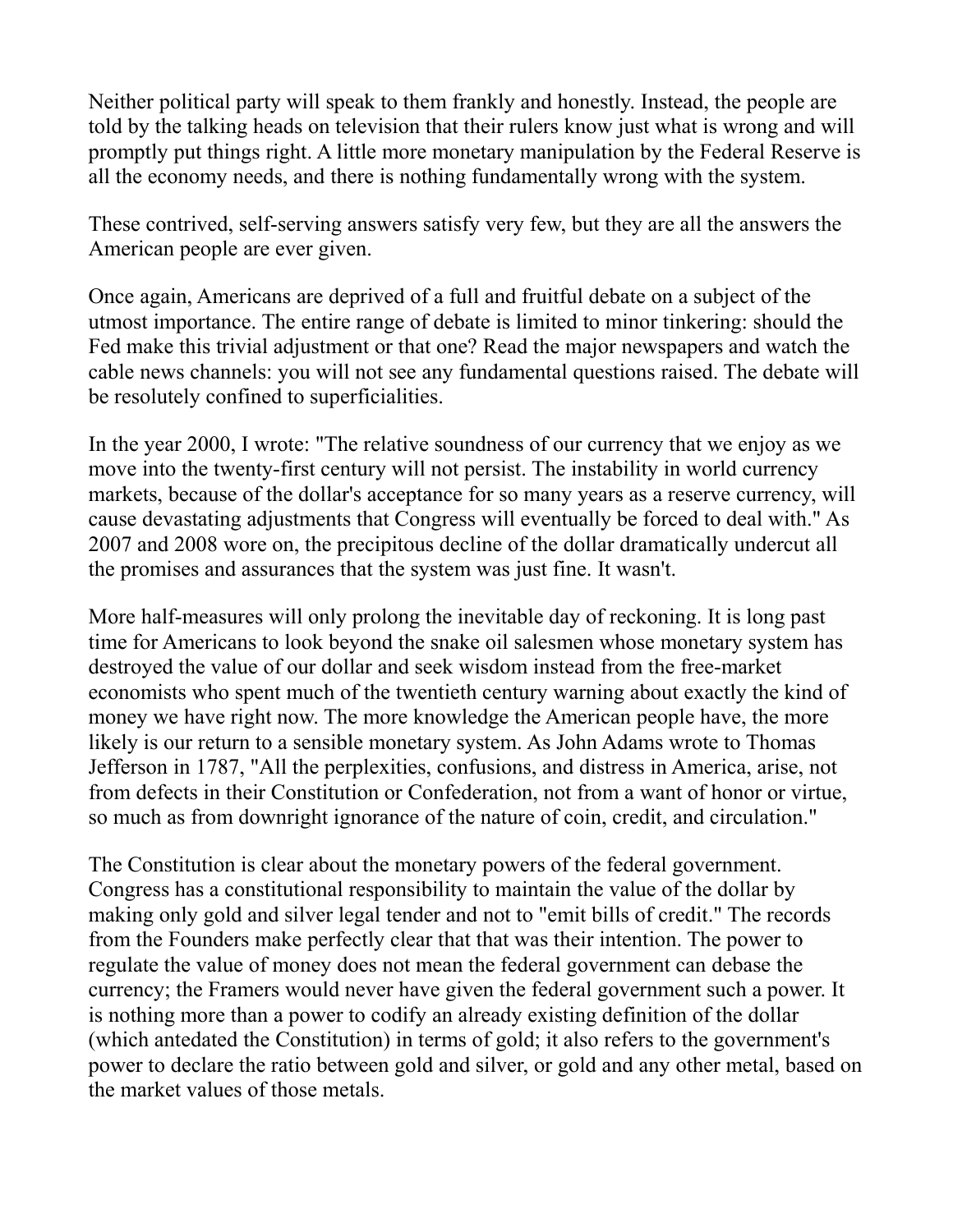This responsibility was carried out relatively well in the nineteenth century, despite the abuse the dollar suffered during the Civil War and despite repeated efforts to form a central bank. This policy served to maintain relatively stable prices, and problems arose only when the rules of the gold standard were ignored or abused. (Superficial economic histories of the nineteenth century blame economic hard times, absurdly enough, on the gold standard; a good antidote is Murray N. Rothbard's A History of Money and Banking in the United States: The Colonial Era to World War II.)

The Founding Fathers had had plenty of experience with paper money, and it turned the great majority of them firmly against it. The Revolutionary War was financed in part by the government-issued Continental currency, which was not backed by gold, which people were forced to use, and which the government issued in greater and greater abundance until its value was completely destroyed. Little wonder that most American statesmen opposed the issuance of paper money by the government, and the Constitution they drafted nowhere granted the federal government such a power.

For that reason, James Madison once wrote that the constitutional prohibition of bills of credit (what we would understand as paper money) should

give pleasure to every citizen in proportion to his love of justice and his knowledge of the true springs of public prosperity. The loss which America has sustained since the peace, from the pestilent effects of paper money on the necessary confidence between man and man, on the necessary confidence in the public councils, on the industry and morals of the people, and on the character of republican government, constitutes an enormous debt against the States chargeable with this unadvised measure.

Throughout most of American history the dollar has been defined as a specific weight in gold. Until 1933, in fact, 20 dollars could be redeemed for one ounce of gold. But that year, the U.S. government went off the gold standard, and henceforth American currency would be redeemable into nothing. The government actually confiscated Americans' holdings of monetary gold, nullified even private contracts that called for payment for a good or service in gold, and declared the dollar no longer redeemable into gold by American citizens--but made allowances for redemption by foreign central banks at 35 dollars an ounce, a devaluation of the dollar from its previous ratio of \$20.67 an ounce. And even this tenuous link to gold was severed in 1971, when Richard Nixon declared that within a year, at the \$35 exchange rate, we would not have an ounce of gold remaining. Other governments had begun to realize that the dollar, which was being massively inflated, was losing its value, and more and more were demanding gold in exchange for dollars. At that point Nixon officially closed the gold window, so that not even foreign central banks could get gold for dollars. In so doing, he cut the dollar's last lingering tie to gold.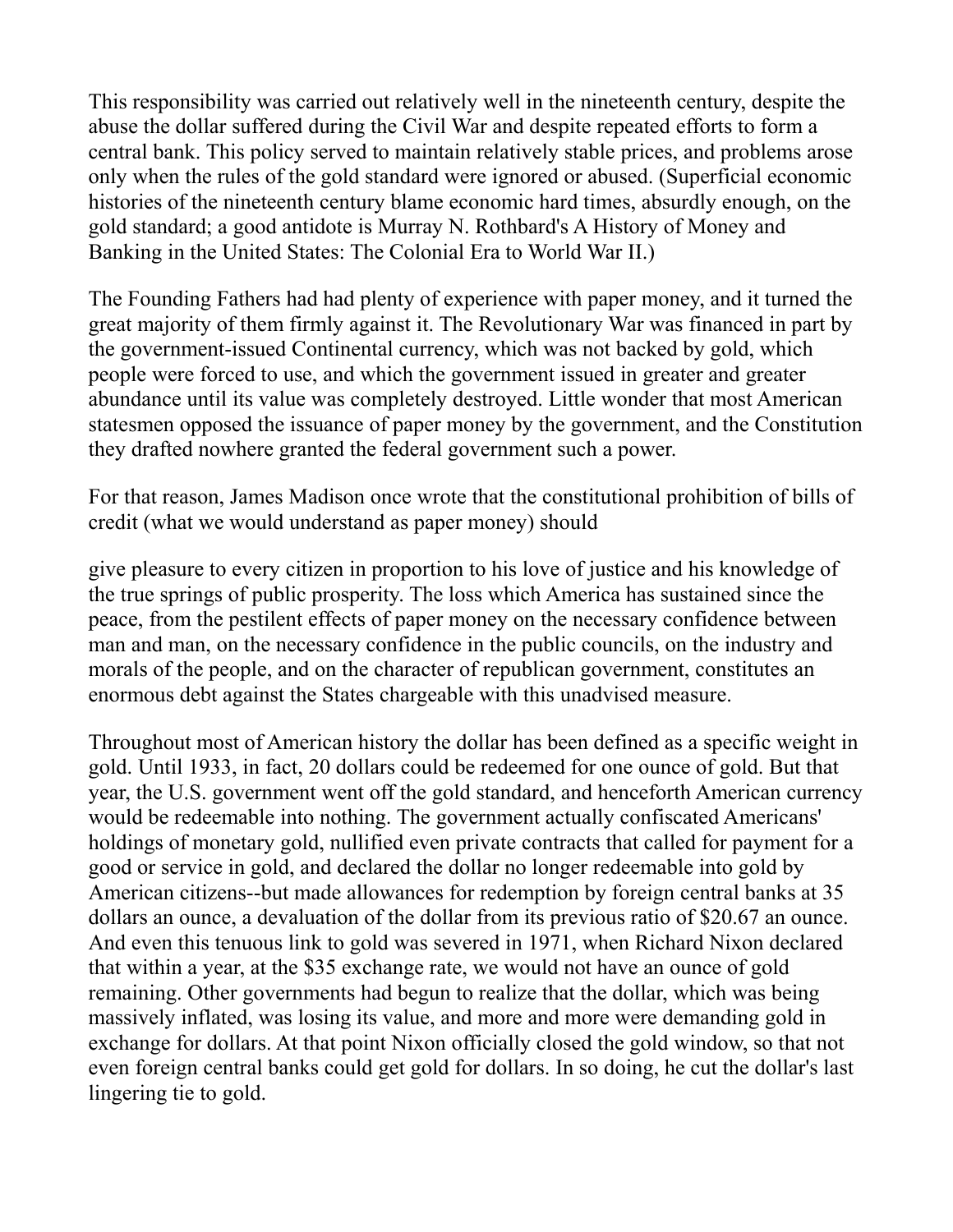Now let's consider at least a few of the nuts and bolts of how the Federal Reserve System typically operates. When we read that the Federal Reserve chairman is cutting interest rates, what does that mean? Analysts are referring to something called the federal funds rate, the rate that banks charge when they borrow from each other. The banks are required to keep a specific fraction of their deposits on reserve, as opposed to lent out, to be available for customer withdrawal. Banks can find themselves below the reserve requirement set by the Fed if they have made a lot of loans or if an unusually large number of people have withdrawn funds. Banks borrow from each other when they need additional cash reserves to meet the reserve requirement.

The federal funds rate rises when there is too much demand from banks looking to borrow and too little supply from banks willing to lend. For reasons we shall see in a moment, the Fed often wants to prevent the federal funds rate from rising. Although it cannot directly set the rate, it can intervene in the economy in such a way as to push it upward or downward. The way it pushes the rate down is by buying bonds from the banks. That gives the banks more money and therefore more reserves on hand to lend to banks that need it. Funds available to be lent to other banks are now less scarce, and a correspondingly lower federal funds rate reflects this.

Where does the Fed get the money to buy the bonds? It creates it out of thin air, simply writing checks on itself and giving them to banks. If that sounds fishy, then you understand it just fine.

Here, finally, is how the Fed's activity leads to lower interest rates offered by banks. Thanks to Fed purchases of bonds from the banks, the banks now have excess reserves they can lend (either to other banks or to individuals or corporations). In order to attract additional borrowers, though, they must lower their interest rates, reduce their lending standards, or both.

When the Fed intervenes like this, increasing the money supply with money and credit it creates out of thin air, it causes all kinds of economic problems. It decreases the value of the dollar, thereby making people poorer. And in the long run even the apparent stimulus to the economy that comes from all the additional borrowing and spending turns out to be harmful as well, for this phony prosperity actually sows the seeds for hard times and recession down the road.

First, consider the effects of inflation, by which we mean the Fed's increase in the supply of money, on the value of the dollar. By increasing the supply of money, the Federal Reserve lowers the value of every dollar that already exists. If the supply of Mickey Mantle baseball cards were suddenly to increase a millionfold, each individual card would become almost valueless. The same principle applies to money: the more the Fed creates, the less value each individual monetary unit possesses. When the money supply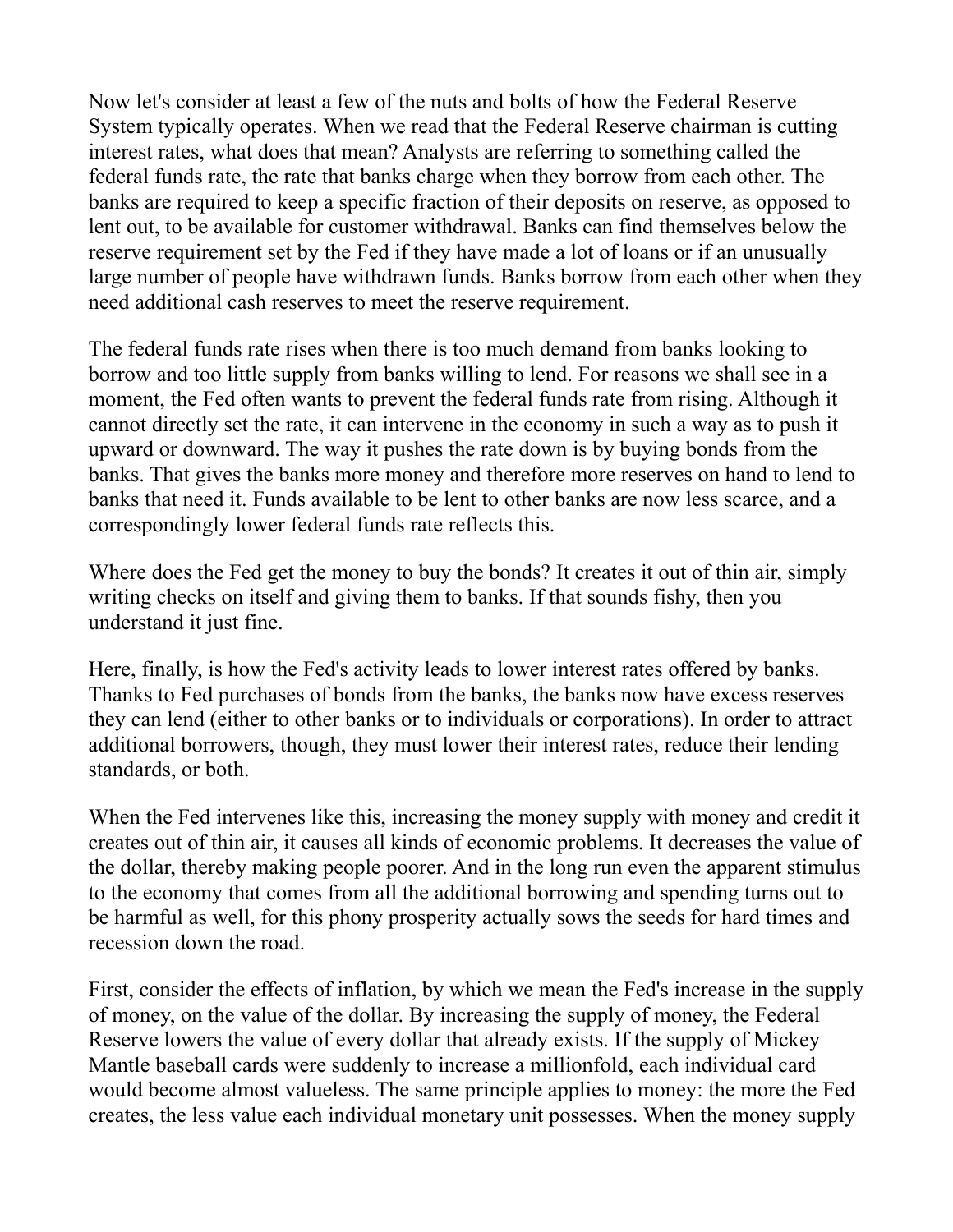is increased, prices rise--with each dollar now worth less than before, it can purchase fewer goods than it could in the past. Or imagine an art auction in which bidders are each given an additional million dollars. Would we not expect bids to go up? The market works the same way, except in a free market there are numerous sellers instead of the one seller in an auction.

All right, some may say, prices may indeed rise, but so do wages and salaries, and therefore inflation causes no real problems on net. This misconception overlooks one of the most insidious and immoral effects of inflation: its redistribution of wealth from the poor and middle class to the politically well connected. The price increases that take place as a result of inflation do not occur all at once and to the same degree. Those who receive the new money first receive it before prices have yet risen. They enjoy a windfall. Meanwhile, as they spend the new money, and the next wave of recipients spend it, and so on, prices begin to rise throughout the economy--well before the new money has trickled down to most people. The average person is now paying higher prices while still earning his old income, which has not yet been adjusted to account for the higher money supply. By the time the new money has made its way throughout the economy, average people have all this time been paying higher prices, and only now can begin to break even. The enrichment of the politically well connected--in other words, those who get the newly created money first: government contractors, big banks, and the like--comes at the direct expense of everyone else. These are known as the distribution effects, or Cantillon effects, of inflation, after economist Richard Cantillon. The average person is silently robbed through this invisible means and usually doesn't understand what exactly is happening to him. And almost no one in the political establishment has an incentive to tell him.

I have already discussed health care, but it's important to understand that rising health care costs cannot be understood apart from the money question. With government so heavily involved in medicine, that is where so much of the new money is directed. Thus health costs tend to rise faster than other costs because of the distribution effects of inflation: wherever government spends its new money, that is where higher prices will be most immediate and evident.

When the value of Americans' savings is deliberately eroded through inflation, that is a tax, albeit a hidden one. I call it the inflation tax, a tax that is all the more insidious for being so underhanded: most Americans have no idea what causes it or why their standard of living is going down. Meanwhile, government and its favored constituencies receive their ill-gotten loot. The racket is safe as long as no one figures out what is going on.

Incidentally, wise Americans from our nation's past understood the damage that unbacked paper money could do to society's most vulnerable. "The rise of prices that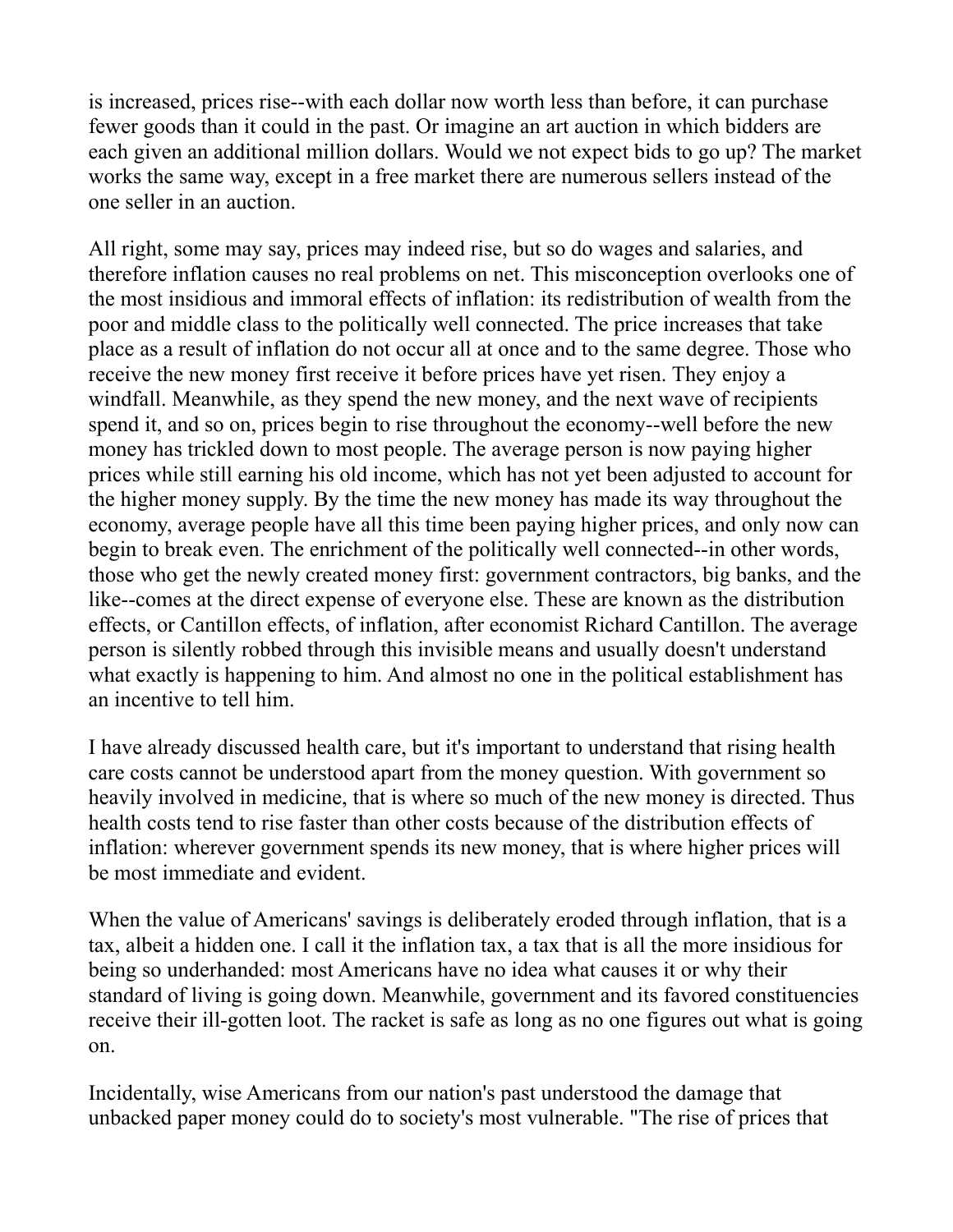follows an expansion of [paper money]," wrote William Gouge, Andrew Jackson's Treasury adviser, "does not affect all descriptions of labor and commodities, at the same time, to an equal degree. . . . Wages appear to be among the last things that are raised. . . . The working man finds all the articles he uses in his family rising in price, while the money rate of his own wages remains the same." Jackson himself warned that an inflationary monetary policy by means of "spurious paper currency" is "always attended by a loss to the laboring classes." Likewise, Senator Daniel Webster maintained that "of all the contrivances for cheating the laboring classes of mankind, none has been found more effectual than that which deludes them with paper money."

Moreover, the "inflation rate" itself, which is tracked using the Consumer Price Index (CPI), tends to be measured in a misleading way. Ask the average American if he thinks prices are going up by only a few percent per year, as the official figures would have it. So-called core inflation figures do not include food or energy, whose prices have been rising rapidly.

But there is another, more significant way in which these kinds of measurements of "inflation" are designed to obscure rather than reveal. Ludwig von Mises used to say that governments will always try to get people to focus on prices when thinking about inflation. But rising prices are a result of inflation, not inflation itself. Inflation is the increase in the money supply. If we understood inflation that way, we would instantly know how to cure it: simply demand that the Federal Reserve cease increasing the money supply. By focusing our attention on prices instead, we are liable to misdiagnose the problem, and we are more apt to accept bogus government "solutions" like wage and price controls, as in the 1970s.

Let's now consider what really happens when the Fed lowers interest rates. We often hear calls for the Fed to do just that, as if forcing rates down were a costless way to bring about permanent prosperity. The alleged prosperity it brings about is neither costless nor permanent. When the Fed artificially lowers rates, it misrepresents economic conditions and misleads people into making unsound investments. Investments that would not have been profitable beforehand suddenly seem attractive in light of the lower interest rates. These are malinvestments, which would not have been undertaken if the business world had been able to view the economy clearly instead of being misled by the Fed's false signals.

In the short run, a false prosperity takes root. Business expands. New construction is everywhere. People feel wealthier. This is why there is always such political pressure on the Fed to lower rates around election time: the prosperity comes in the short run, and the painful correction comes much later, well after people have cast their votes.

As these borrowers spend the money they borrowed and compete with each other for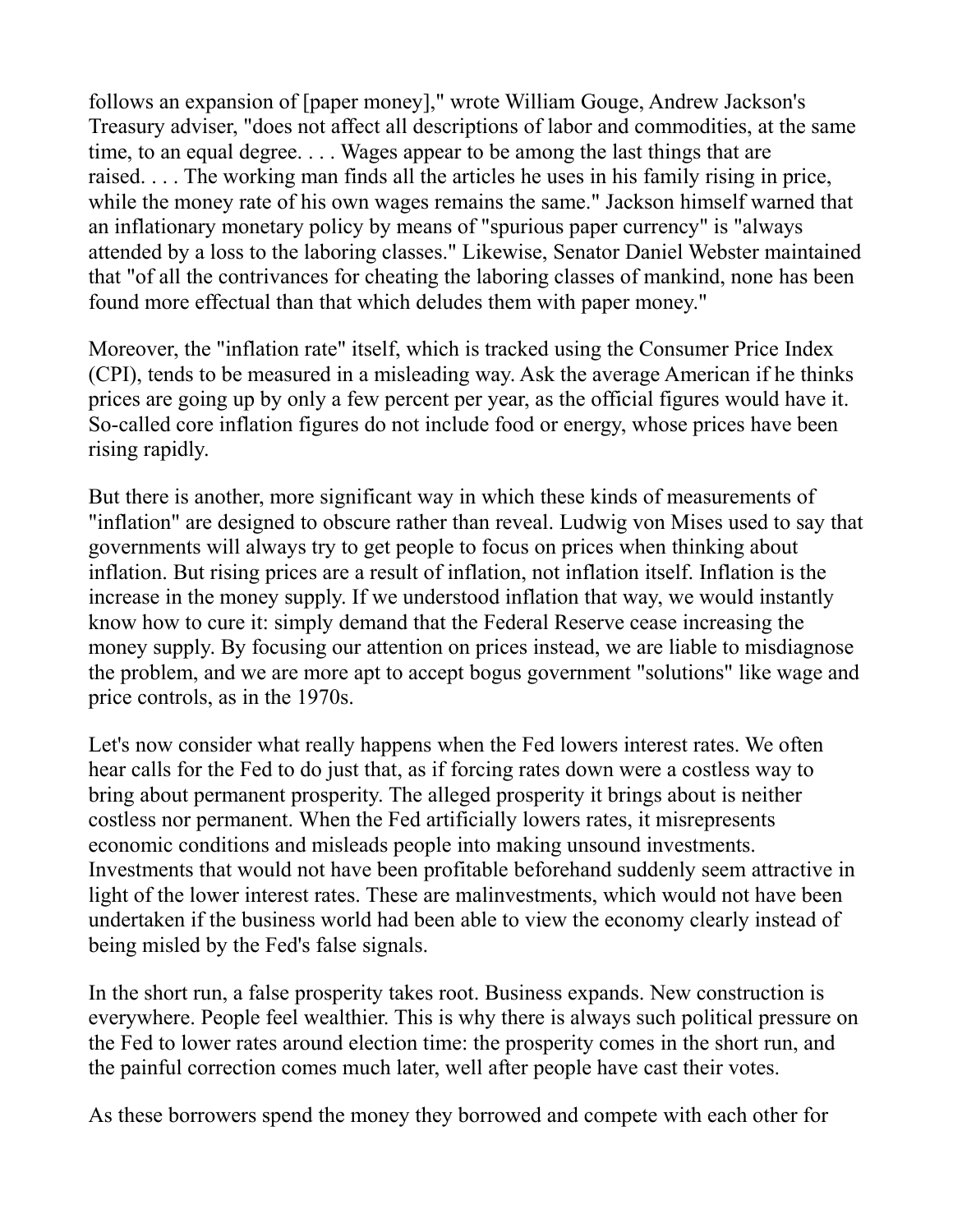resources, the result is a rise in prices and interest rates. This is how the economy reveals that more long-term projects have been begun than can be sustained in light of current resource availability. Some of them have to be abandoned, with all the dislocation that entails: layoffs, squandered capital, misdirected resources, and so on.

Interest rates were at their initial level for a reason: savings were low, and therefore with little for investors to borrow, the price of borrowing (i.e., the interest rate) was high. Had market-determined interest rates prevailed, investors would have been discouraged from excessive borrowing to finance long-term projects, and the result would have been sustainable investment and growth. Interest rates set by the market coordinate the production process in accordance with real economic conditions. Only the most profitable, socially demanded projects would have been undertaken. When the Federal Reserve artificially lowers rates, on the other hand, it systematically misleads investors and encourages unsustainable economic booms. F. A. Hayek's Nobel Prize in economics, which was awarded to him in 1974, had to do with exactly this: showing how central bank manipulation of interest rates and money cause havoc throughout the economy, and set the stage for an inevitable bust.

The Fed often tries to delay the day of reckoning, the painful period when the malinvestments are liquidated and the economy is restored to true health. It will cut rates yet again. The false prosperity continues, but the problem of malinvestment only gets worse. The Fed cannot carry on the charade forever: if it inflates without end, it risks hyperinflation and the destruction of the currency. In some cases, central banks find, after resorting time and again to inflation as a way of encouraging economic activity, that their policies no longer have any discernible effect. The system is simply exhausted.

The Japanese economy provides a vivid example of the futility of manipulating interest rates. Japan was in the economic doldrums throughout the 1990s despite its central bank's rate cuts. Ultimately, interest rates were cut to zero, where they remained for several years. The rate-cutting failed to stimulate the economy. Prosperity cannot be created out of thin air by a central bank.

This is one reason I was delighted to learn that comedian Jon Stewart, when he had former Fed chairman Alan Greenspan on his program, asked him why we needed a Federal Reserve, and why interest rates couldn't simply be set freely on the market. That was a great question, the sort of question noncomedians in America never seem to ask, and Greenspan sputtered around for a response. Even Greenspan supporters were shocked to observe how poorly he responded to a simple question about the very purpose of the institution he headed for nearly two decades.

Central economic planning has been as discredited as any idea can possibly be. But even though we point to our devotion to the free market, at the same time we centrally plan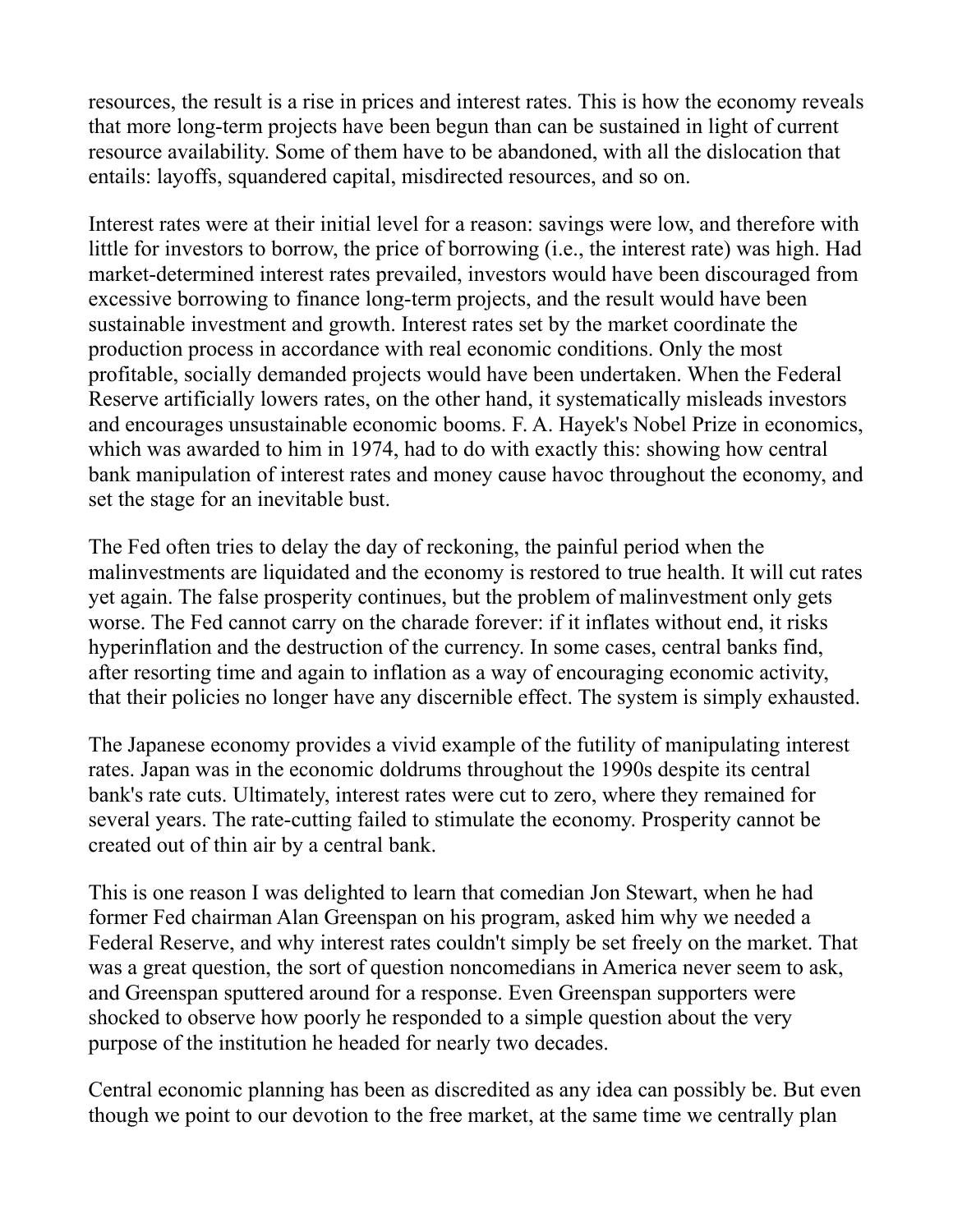our monetary system, the very heart of the economy. Americans must reject the notion that one man, whether Alan Greenspan, Ben Bernanke, or any other chairman of the Federal Reserve Board, can know what the proper money supply and interest rates ought to be. Only the market can determine that. Americans must learn this lesson if we want to avoid continuous and deeper recessions and to get the economy growing in a healthy and sustainable fashion.

Few Americans during his tenure knew that Greenspan had once been an outspoken advocate of the gold standard as the only monetary system that a free society should consider. Not long after my return to Congress in the election of 1996, I spoke with Greenspan at a special event that took place just before he was to speak in front of the House Banking Committee. At this event congressmen had a chance to meet and have their pictures taken with the Fed chairman. I decided to bring along my original copy of his 1966 article from the Objectivist Newsletter called "Gold and Economic Freedom," an outstanding piece in which he laid out the economic and moral case for a commoditybased monetary system as against a fiat paper system. He graciously agreed to sign it for me. As he was doing so, I asked if he wanted to write a disclaimer on the article. He replied good-naturedly that he had recently reread the piece and that he would not change a word of it. I found that fascinating: could it be that, in his heart of hearts, Greenspan still believed in the bulletproof logic of that classic article?

Shortly afterward, I decided--perhaps a bit mischievously--to bring up that article and the arguments raised in it during a subsequent Greenspan appearance before the Committee. But the Federal Reserve Chairman was less sympathetic to those arguments when I raised the subject out in the open. He replied that his views had changed since that article was written, and he even advanced the preposterous assertion that the Fed did not facilitate government expansion and deficit spending.

Greenspan's real views, however interesting as a piece of trivia, are ultimately unimportant. It is the system itself that matters. In the same way, it is absurd for the Fed chairman to come to Congress and complain that the real problems in the economy stem from deficit spending and that it is solely Congress and its recklessness with the budget that is at fault. That is not so: it is the entire system that is to blame. Congress could not get away with spending beyond our means year after year if we did not have a Federal Reserve System ready to finance it all by purchasing bonds with money it creates out of thin air.

What the issue boils down to is: do we want a monetary system that politicians can manipulate to their advantage? Do we want them to have the ability to pay for all their extravagance by printing the money they need, thereby imposing a hidden tax on all Americans by eroding the value of our dollar?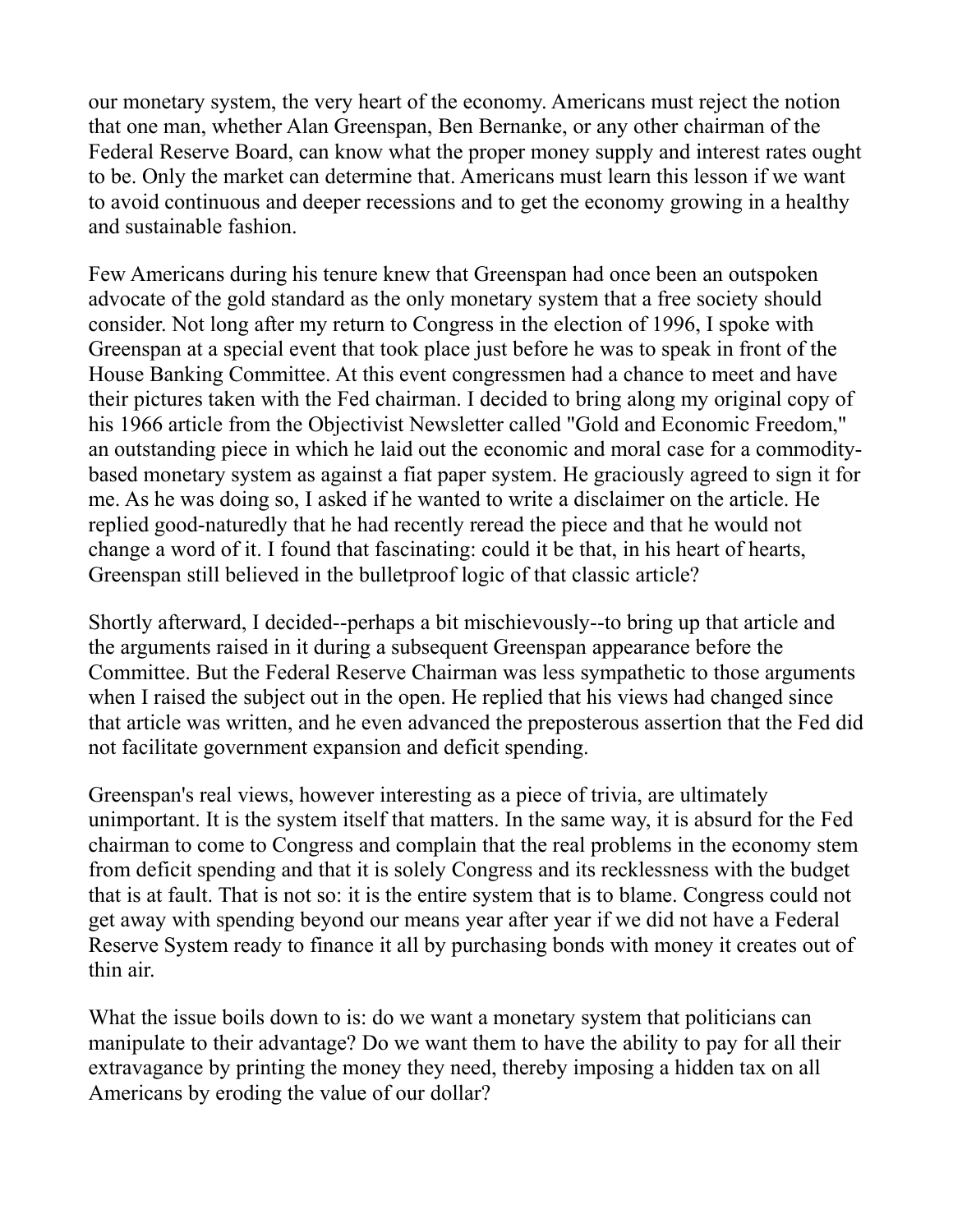Gold cannot be mined as cheaply as Federal Reserve notes can be printed. Nor can its supply be manipulated on a daily basis. There is a great dispersion of power in a gold standard system. That is the strength of the system, for it allows the people to check any monetary excesses of their rulers and does not allow the rulers to exploit the people by debasing the money.

The gold standard has historically been a bulwark against inflation. It is politically manipulated money such as we have had since the 1930s that causes our inflation. That should not be unexpected, or difficult to understand. The supply of gold is relatively fixed and grows only modestly. But in a free economy, capital investment leads to evergreater productivity, and the ability to produce more and more goods over time. So with gold relatively stable on the one hand and the supply of goods growing by leaps and bounds on the other, the gold will tend to be worth more and more, and the prices of these goods will be lower and lower.

History bears this out. An item that cost \$100 in 1913 (when the Federal Reserve Act was passed) would cost \$2014.81 in 2006. An item that cost \$100 in 2006 would have cost \$4.96 in 1913. As we can see, the dollar has lost nearly all its value since the Fed was established. Now, if the gold standard had brought about such an outcome, we would never hear the end of all the howls of outrage. But the Fed does it and . . . utter silence. The Fed has managed to insulate itself from the kind of criticism that is normally directed at all other institutions that harm Americans.

And in fact the gold standard did no such thing. People's money increased in value under the gold standard. They were not looted by inflation. An item that cost \$100 in 1820 would have cost only \$63.02 in 1913.

The Federal Reserve now no longer reports the figures on M3, the total money supply. Spokesmen claim that among the reasons for this change is that it costs too much money to gather these figures--this from an institution that creates however much money it wants, is off the books, and is never audited. To the contrary, the real reason we don't get these figures anymore, I am certain, is that they are too revealing. They tell us more about what the Fed has been up to and the damage it has been doing to our dollar than they care for us to know.

Any government that inflates the money supply runs the risk of hyperinflation, which occurs when the money supply is increased so much as to render the currency completely worthless. It can occur very quickly and suddenly, and has a very rapid snowballing effect.

The textbook case in the twentieth century took place in Germany in 1923 (although a worse hyperinflation occurred in Hungary after World War II). When in that year the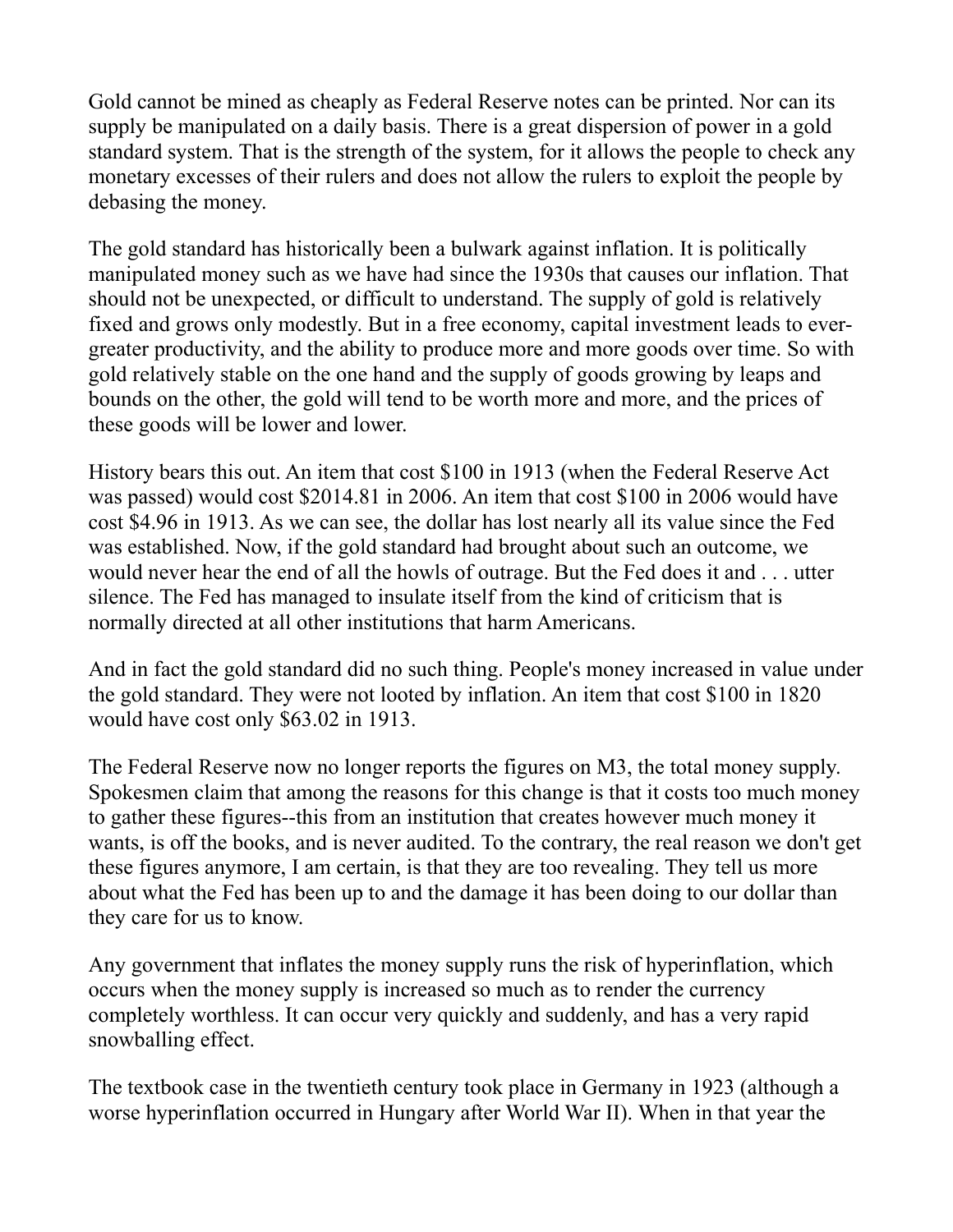French occupied the Ruhr Valley, an industrial and resource-rich part of western Germany, the German government encouraged workers there to go on a general strike and refuse to work. It paid their salaries during that strike by simply printing the necessary money.

But the process spun out of the government's control. People could see their money was losing value. They knew that the longer they held it, the less it would buy. So they rushed out to buy anything they could, since just about anything was worth more than the valueless pieces of paper that German marks were rapidly becoming. And the more they spent, the higher prices rose, leading still more people to unload their currency on whatever was for sale in anticipation of still higher prices in the future. The result was the complete ruin of the German mark, which German children began gluing together to make kites and German adults burned in order to keep warm.

Who can be surprised to learn that it was also in 1923 that Adolf Hitler made his first attempt to seize power? Intolerance and extremism always find a readier audience in unfavorable or (as in this case) chaotic economic times.

In the United States, November 2007 alone saw wholesale prices increase by 3.2 percent--an annualized rate of nearly 40 percent. With all manner of bailouts contemplated for mortgage lenders and a Federal Reserve committed to ever more money creation, are we so sure that hyperinflation could not occur here? In fact, that outcome becomes more likely every day.

Inflation of the money supply also produces financial bubbles and instability. The monetary inflation of the 1990s helped yield \$145 billion in profits for the NASDAQ companies between 1996 and 2000. That entire amount was then lost in a single year- not to mention the trillions of dollars of paper losses in stock values from their peak in early 2000. Politicians are all tears and pity about large stock-market losses, but they never make a connection between the bubble economy and the monetary inflation generated by the Federal Reserve. Congress has chosen instead to blame the analysts for misleading investors--a drop in the bucket compared to the misleading information for which the Federal Reserve has been responsible, what with the artificially low interest rates it has brought about and a financial market made flush with generous new credit at every sign of a correction over the past ten years. By preventing the liquidation of bad debt and the elimination of malinvestment and overcapacity, the Federal Reserve's actions help keep financial bubbles inflated and make the eventual collapse all the more severe.

It is this, the Fed's policy of artificially cheap credit, that caused the housing bubble that has caused so many Americans so much grief. Banks, awash in reserves created out of thin air by the Fed, began making mortgage loans to just about anyone. With credit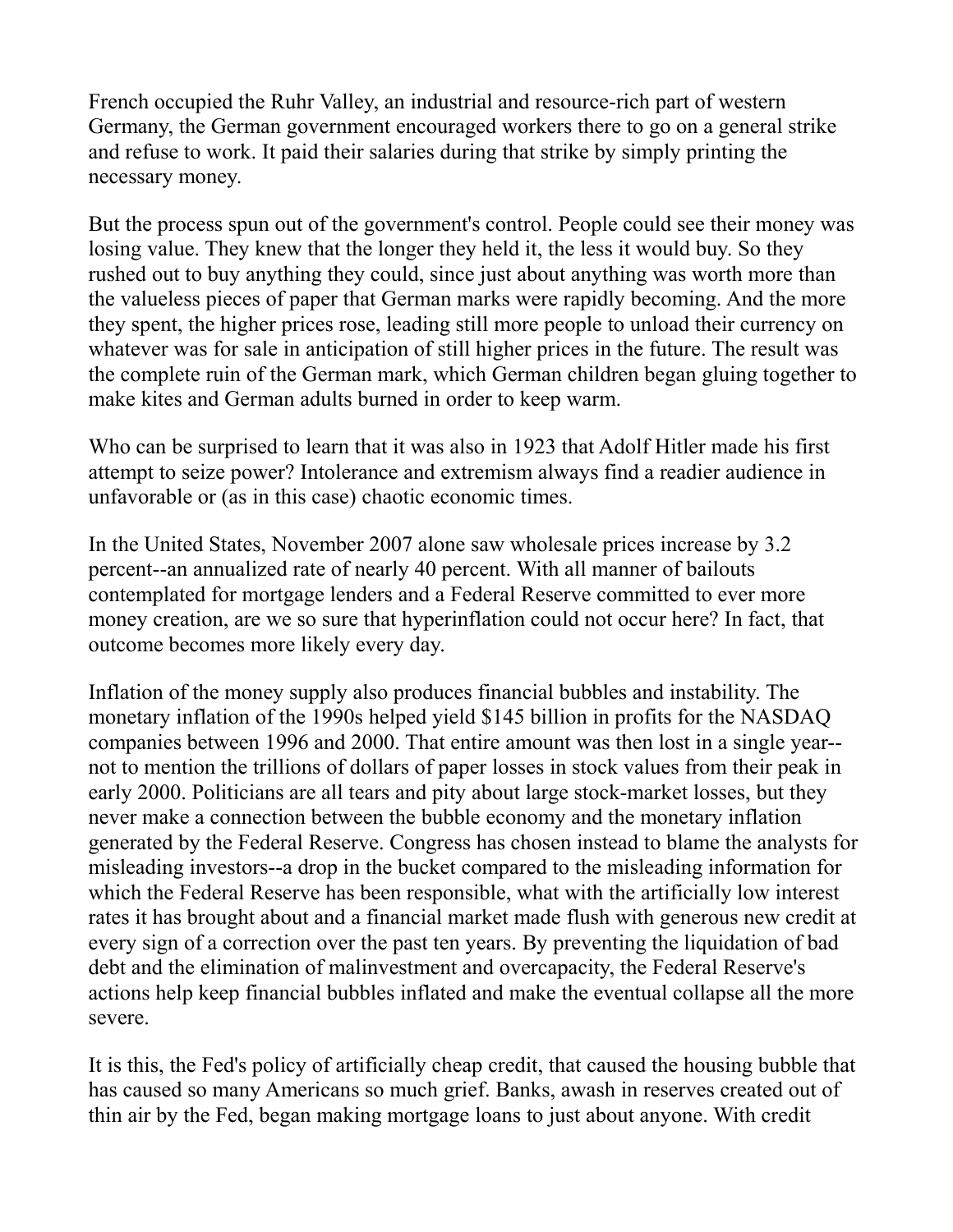freely available, people bought larger and more expensive homes than would otherwise have made sense. They were set up for disaster, when reality would inevitably reassert itself amid the fantasy world the Fed had created. Using Money Zero Maturity figures, we find that the increase in mortgage debt since the 2001 recession is equal to the Fed's increase in the money supply. That is where the new money went, and it is where the housing bubble came from.

And it wasn't just that people were enticed by all the available credit into living beyond their means. The housing bubble caused them to make other destructive and unwise decisions as well. With real estate prices artificially inflated, people felt wealthier. In light of how wealthy the value of their homes made them feel, they saved less. And as economist Mark Thornton puts it, Americans began using their homes as giant ATMs to withdraw cash from the equity they had built up.

The 1990s witnessed a dramatic upward trend in new housing starts. Revealingly, no downturn in housing starts was observed during the 2001 recession, the only recession on record in which no such downturn has taken place.

Few Americans will be surprised at the statistics: between 1998 and 2005, home prices increased by 45 percent. As Thornton points out, that figure is all the more remarkable when we remember all the forces that were simultaneously putting downward pressure on home prices, including new home-building technology, an increased supply of lowerpriced labor, mainly from Mexico, and the fact that new housing tends to be built on lower-priced land. That prices could nevertheless rise so sharply is a sign of the severity of the bubble.

All this has real consequences for real people. As the bubble bursts, many will face foreclosure or bankruptcy and will see their credit ratings decimated. Construction firms will face hard times, and unemployment in the industry will rise sharply. The effects on the wider economy could be equally devastating.

In the midst of this disaster, where are those who will point the finger where it belongs? Who will call the Federal Reserve to account for injecting into the economy all the funny money that created the housing bubble in the first place?

Former Fed chairman Alan Greenspan once boasted that the Fed's policy had helped many more people buy homes. Those boasts became scarcer as the bubble began to burst and people's lives were thrown into turmoil. Government intervention always has unintended consequences that cause harm, a truism that applies just as strongly to interventions into the monetary system. Devastated homeowners are only the latest victims.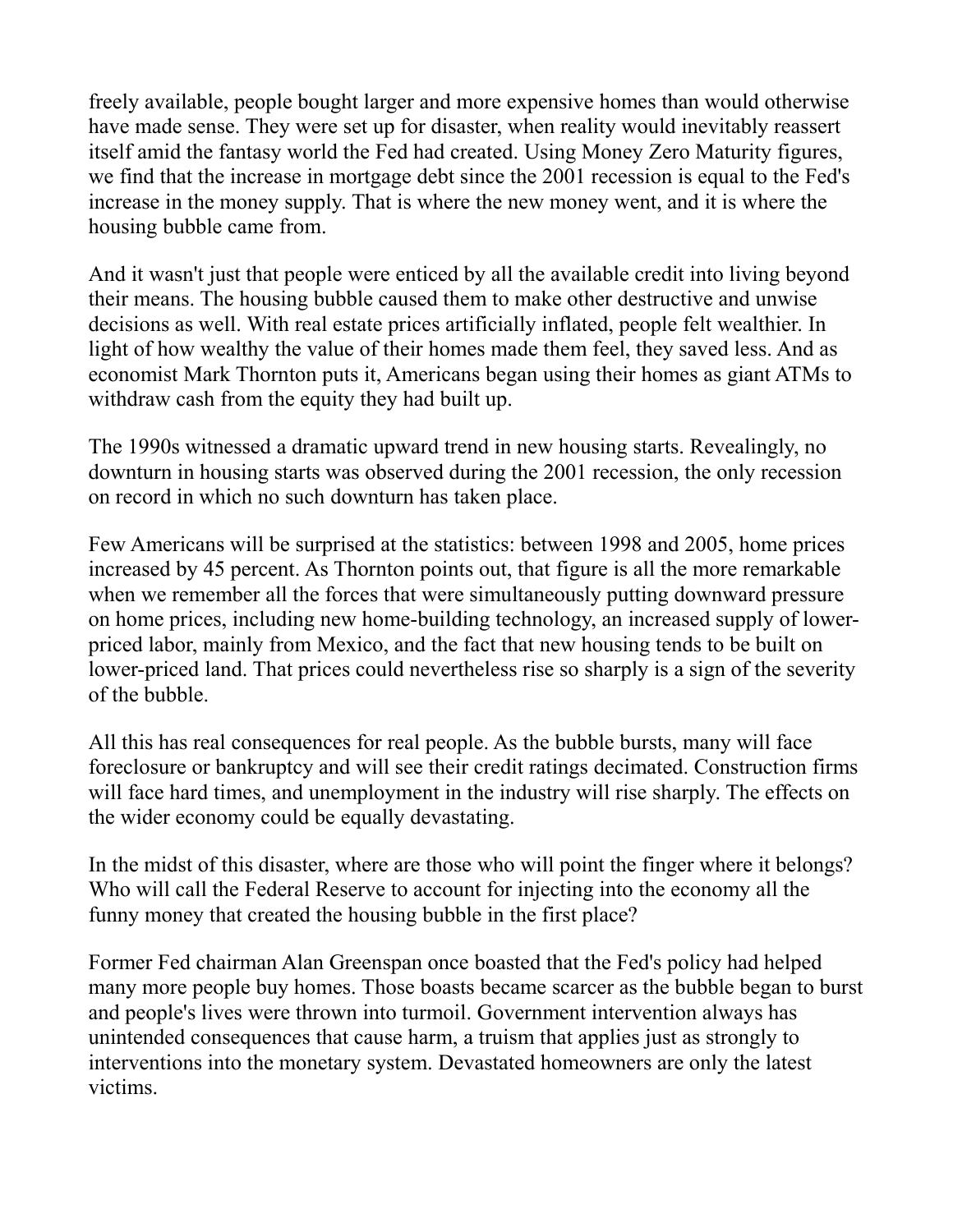All kinds of easy options were available to just about anyone with any creditworthiness, including tiny or no down payments and adjustable-rate or interest-only mortgages. People who wanted to follow a more traditional path to homeownership, such as a fixedrate mortgage and a 20 percent down payment, were completely shut out of this housing market, yet another perverse effect of the bubble.

#### So what should be done?

First of all, it's long past time to put the monetary issue back on the table as a subject for genuine discussion, and then to start asking some forbidden questions. For over a hundred years, the money issue has been absent from our political process. No political campaign has focused on it or even said much of anything about it. For most people, in fact, the Fed is a complete mystery, its operations incomprehensible. That seems to be just the way the Fed likes it. We are supposed to be bored by it. We are supposed to treat it as a given, like the air we breathe. We are supposed to have confidence in it--surely the experts who run our monetary system for us (and who of course have a vested interest in perpetuating the system we now have) couldn't be giving us bad advice! But point to it as the source of our eroding standard of living, the ravages of the boom-bust business cycle, and the financial bubbles that have ruined countless Americans? That is simply not to be found anywhere along the spectrum of allowable opinion in America.

It's time for some fresh thinking for a change--an unbiased, rational reappraisal of a monetary system that is presented to us as the best of all possible worlds, but whose dangers grow clearer and more urgent with each passing day.

The first practical measure that should be taken is to legalize competition. Restore to Americans their right to use precious metals as a medium of exchange--a simple and reasonable initial step if we believe in freedom. It is essential that Americans be given the chance to escape from this system and protect themselves from possible financial ruin, by being able to use gold and silver if they so desire. If anyone would rather continue to transact in the depreciating dollar, he would be free to do so. But anyone who prefers a currency that holds its value and won't become worthless before his eyes just because his government ran the printing press one too many times would have real options.

Right now, various disabilities make it difficult for gold to be used in market transactions. Sales and capital gains taxes on precious metals should be promptly repealed, and the enforceability of gold clauses in private contracts definitively reaffirmed.

What other policy for sheltering Americans from the collapse of the dollar is being advanced? Is there any, apart from comforting delusions that the Federal Reserve, which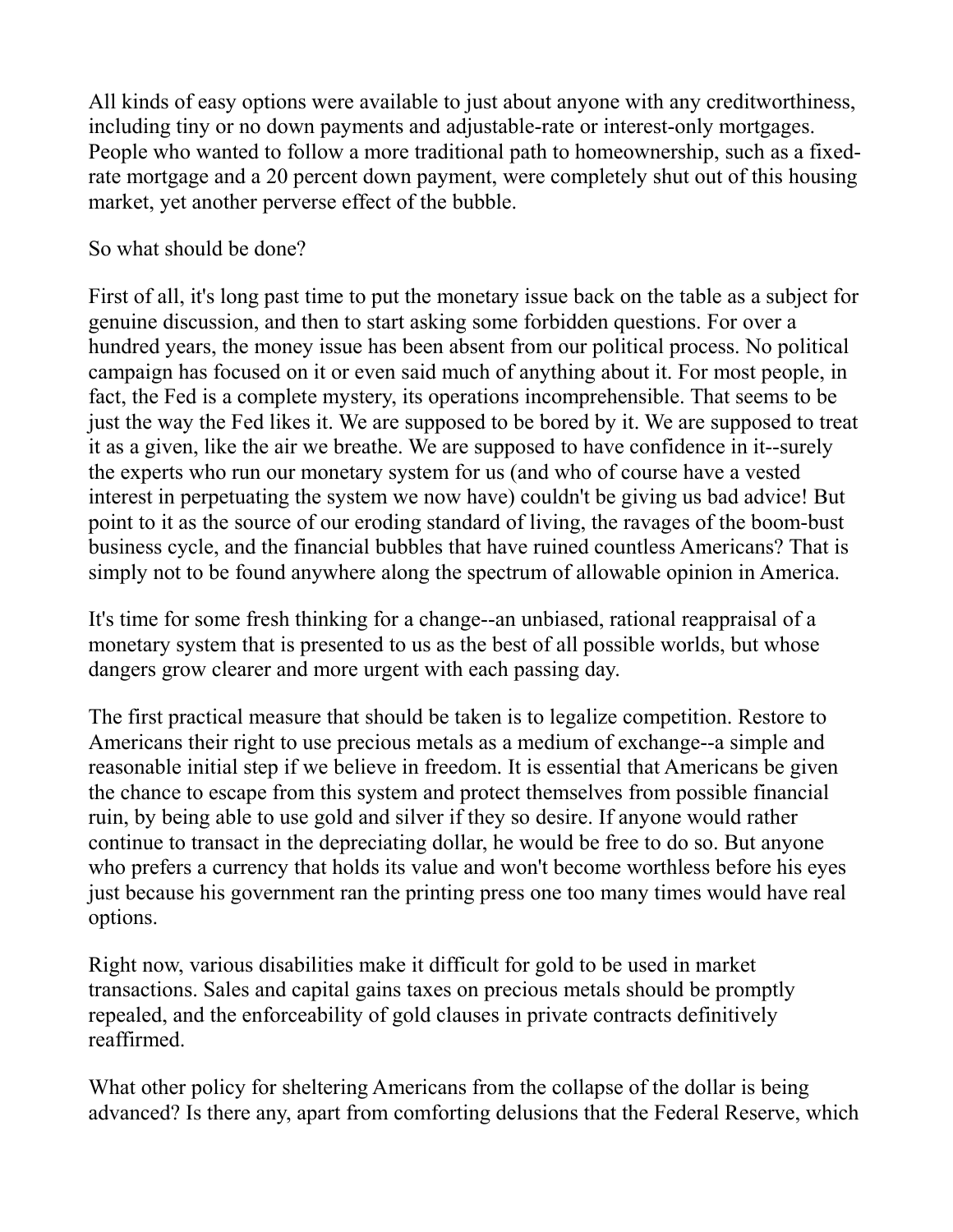is itself responsible for our financial mess, can be trusted to put everything right? For one thing, how can we be expected to place so much trust in a Federal Reserve System we're not even allowed to audit? And even if the Fed chairman really possessed the singular genius our media and politicians regularly ascribe to him (no matter who he is), what if things have reached a point at which the Fed simply cannot stop the collapse? What if economic law, which the Fed can no more defy than it can repeal the law of gravity, is about to hit the Fed and the American people like a tidal wave, before which little rate cuts here and there are like the tiny umbrella Wile E. Coyote puts over his head to protect himself from falling boulders?

In other words, what if I and other sound-money advocates are right?

If we're wrong, then all we've done is eliminate some taxes on gold and silver. No harm done. But if we're right, we've given the American people a crucial safety net against financial collapse.

Tinkering here and there is not the solution, but as I've said, it is the only proposal Americans are permitted to hear. It is long past time that we begin asking fundamental questions rather than trivial ones, that we educate the people rather than distract or confuse them. Simply trying to patch up monetary problems after they've occurred, whether it is the NASDAQ bubble or the housing bubble, neglects to treat the root of the problem and must therefore fail. We cannot solve the problems of inflation with more inflation. We need to ask: How did we get here? What causes these bubbles? Financial bubbles simply happen, the political establishment tells us; these bubbles are an unfortunate but inevitable side effect of a market economy. That is nonsense. But it is convenient nonsense for some people, and that's why it gets repeated so often. It gives the perpetrators of the financial debacle that now confronts us a chance to get off the hook. We shouldn't let them.

# **CHAPTER 7**

# **The Revolution**

I have heard it said that mankind does not want freedom, that people are happy to be slaves as long as they are entertained and well fed. I have likewise heard it said that most Americans have bought into the version of events they are given in the mainstream media and are perfectly content to be told what to think--what is good, what is bad, who is politically acceptable, who is politically unacceptable.

I don't believe this for a second. For one thing, our own American Revolution would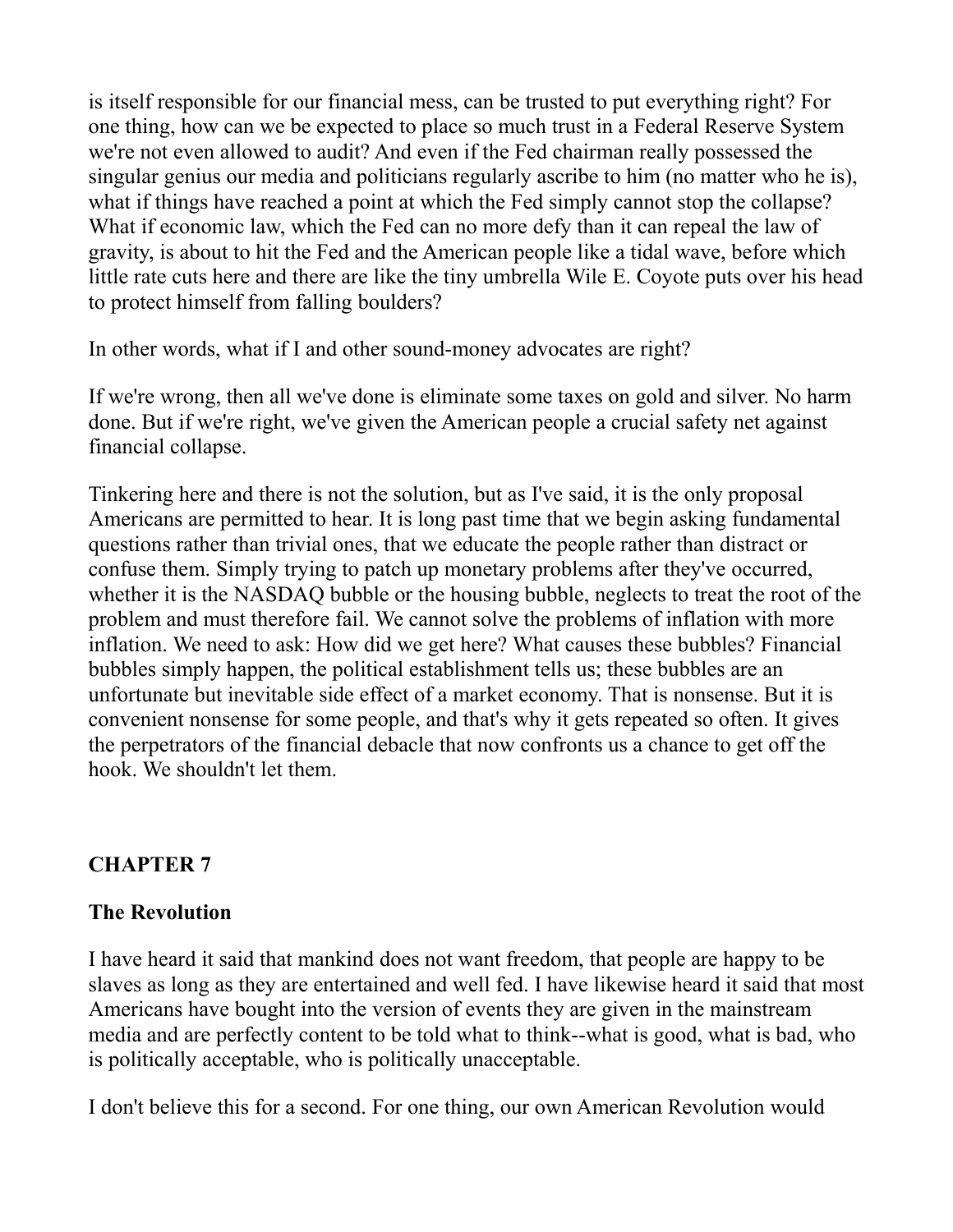have been impossible if this mentality had prevailed. Contrary to what many Americans have been taught, a majority, not a minority, of the colonists supported the fight for liberty against Great Britain.\*

The fact is, liberty is not given a fair chance in our society, neither in the media, nor in politics, nor (especially) in education. I have spoken to many young people during my career, some of whom had never heard my ideas before. But as soon as I explained the philosophy of liberty and told them a little American history in light of that philosophy, their eyes lit up. Here was something they'd never heard before, but something that was compelling and moving, and which appealed to their sense of idealism. Liberty had simply never been presented to them as a choice.

We are engaged in a great battle of ideas, and the choices before us could not be clearer. I urge those who agree with this important message to educate themselves in the scholarship of liberty. Read some of the books I recommend in my reading list. Learn from the Mises Institute and Mises.org, the most heavily trafficked economics Web site in the world. Visit LewRockwell.com, an outstanding and crucially important Web site I visit every day.

I have devoted this book to ideas that I consider important, if typically neglected, if our country is to restore its former self. How much of my program could be accomplished in a presidential term, or in a decade or two, I do not know. But a bare minimum of what the successor to George W. Bush should seek to achieve? I suggest the following.

First, we need to rethink what the role of government ought to be, and fast. If we continue to think of our government as the policeman of the world and as the Great Provider from cradle to grave, our problems will grow worse and worse and our downward economic spiral, the first signs of which we are now witnessing, will only accelerate. The role of world policeman has made our country poorer and less safe. The welfare state likewise threatens our financial solvency and has caused the once-robust institutions of civil society--which are no longer needed when government performs all functions--to atrophy.

Right now our government is borrowing \$2.2 billion every day, mainly from China and Japan, to pay for our overseas empire. As our dollar continues to decline, thanks to Federal Reserve inflation, the American debt instruments that these countries are holding lose their value. We cannot expect these and other countries to hold on to them forever. And when they decide that they no longer wish to, our fantasy world comes crashing down on us. No more empire, no more pledging ever more trillions in new entitlements. Reality will set in, and it will be severe.

Our present course, in short, is not sustainable. Recall the statistics: in order to meet our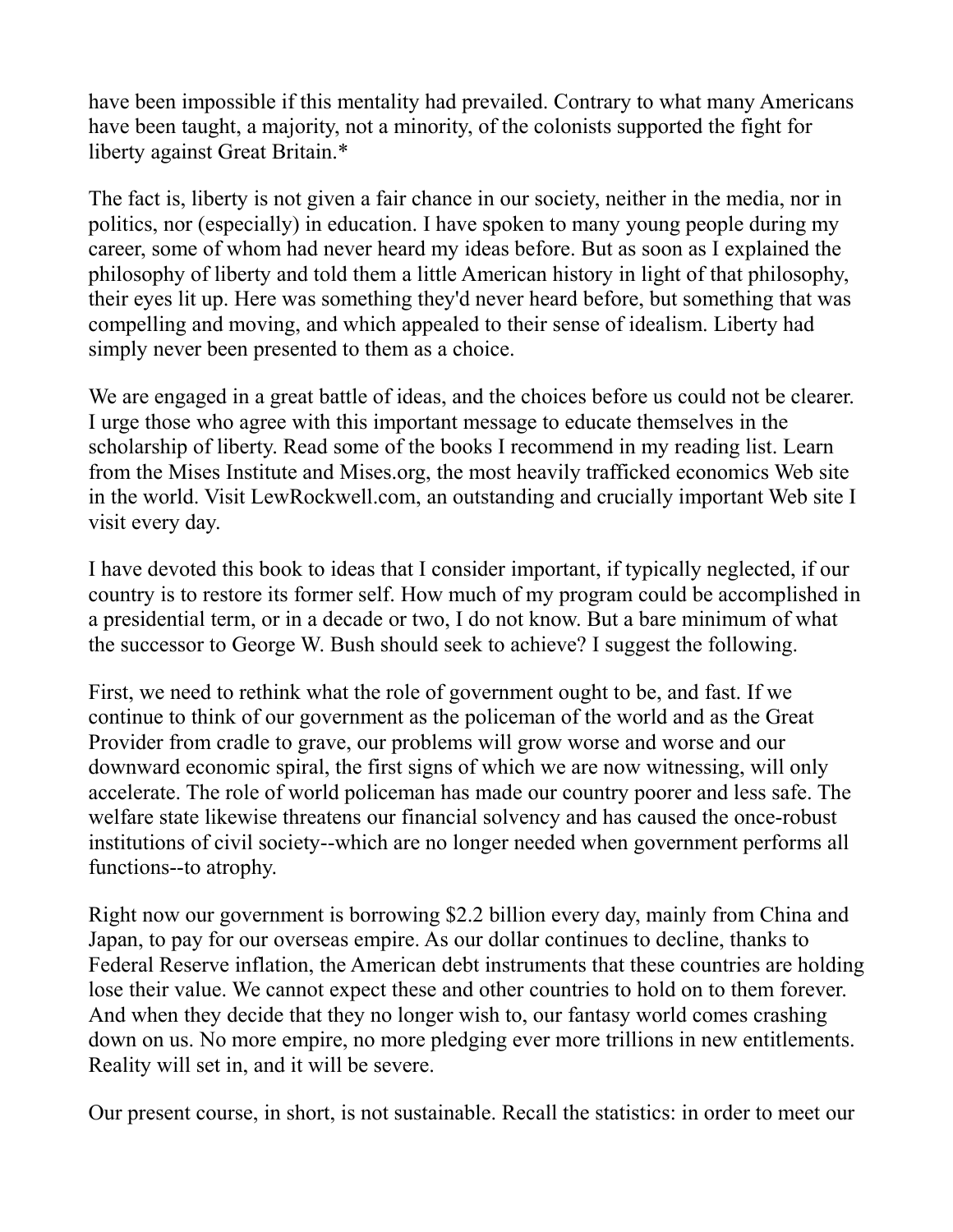long-term entitlement obligations we would need double-digit growth rates for 75 consecutive years. When was the last time we had double-digit growth for even one year? Our spendthrift ways are going to come to an end one way or another. Politicians won't even mention the issue, much less face up to it, since the collapse is likely to occur sometime beyond their typical two-to-four-year time horizon. They hope and believe that the American people are too foolish, uninformed, and shortsighted to be concerned, and that they can be soothed with pleasant slogans and empty promises of more and more loot.

To the contrary, more and more intelligent Americans are waking up to the reality of our situation every day. Now we can face the problem like adults and transition our way out of a financially impossible situation gradually and with foresight, with due care for those who have been taught to rely on government assistance. In the short run, this approach would continue the major federal programs on which Americans have been taught to be dependent, but in accordance with our Constitution it would eventually leave states, localities, and extended families to devise workable solutions for themselves. Or we can wait for the inevitable collapse and try to sort things out in the midst of unprecedented economic chaos. I know which option I prefer.

No one who has learned to be dependent on these programs needs to be thrown into the street. But in the long run these programs are insolvent. If we do not begin a transition process funded by savings from our bloated overseas presence, everyone will be out in the street because the programs will simply collapse.

Americans were given an implied contract when they began paying into Social Security, so we should not want to strip away from them the resources they understandably anticipated receiving upon retirement. Contrary to popular belief, right now money for Social Security recipients comes not from some "trust fund" into which people have paid over the course of their working lives. If congressmen had voted the way I consistently have--I have never voted to spend a single penny out of Social Security--then we would not face nearly so serious a problem. The fact is, there is no money in any trust fund. The government spent it on other things. The money that retirees receive comes directly from current workers. Current workers are not building up a Social Security nest egg for themselves; they are giving their money to current recipients and hoping there will be enough workers to support them when they reach retirement age. But no part of the system involves paying money to the government and receiving that money with interest after a certain age. The government feeds into that illusion, but it is an illusion all the same.

I have long favored giving young people the right to opt out of Social Security, since such an option follows naturally from my belief in individual liberty. But since current Social Security recipients are being supported by tax receipts from current workers, how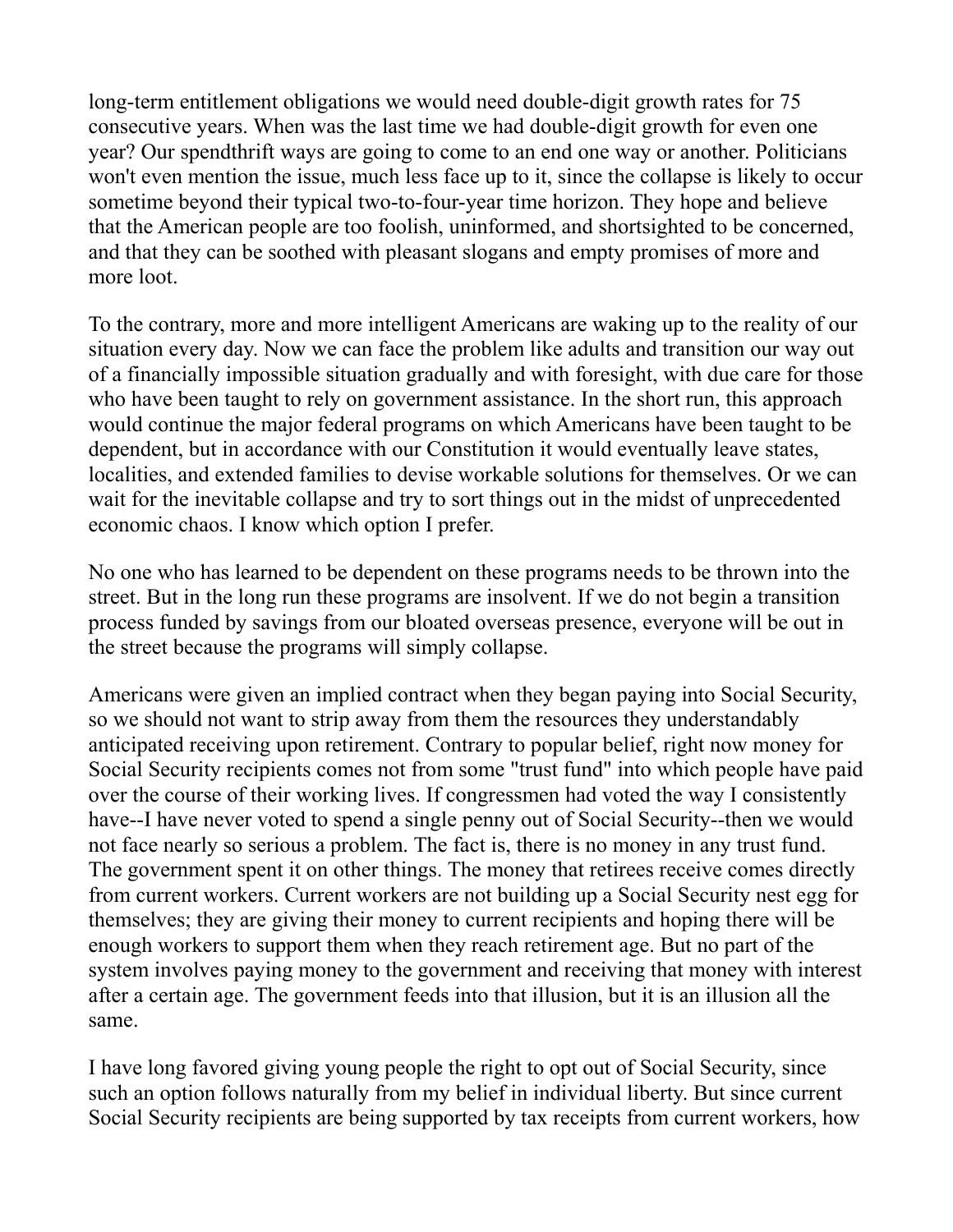would those people be cared for if young people began opting out? The transition period should be funded by curtailing our overseas expenditures, which are not only out of control but have also compromised our real security interests by spreading our forces so thin. If we really oppose Big Government, we cannot make an artificial exception for bloated military bureaucracies, which traditional budget-minded conservatives never hesitated to look at seriously as a source of potential savings. As many empires throughout history have learned too late, more is not always better. In this way we can phase in the ideas of responsibility and self-reliance, commonsense ideas to which young people respond very favorably when I mention them.

In addition, the budgets of every federal cabinet department should at the very least be immediately frozen, a policy that all responsible people can surely embrace. Everyone should be forced to live within his or her means--all the more so when we are speaking of federal agencies for which the Constitution makes no provision. Most departments, with the exception of State, Defense, and Justice, deal with matters that our Constitution properly leaves to the states or to the people, and the people should no longer be exploited to support them. For too long, swarms of Washington bureaucrats have grown fat with wealth and power--all in the name of the "common good," they assure us--at the expense of the beleaguered American people. That must come to an end.

Forget all the protests we'll hear about how indispensable these departments are- departments Americans got by very well without for more than 80 percent of our history, I might add. We do not have the resources for them. That is the point. And more forced labor to fund them is neither morally acceptable nor economically wise.

It is only our intellectual inertia and lack of imagination that make us think these departments necessary in the first place. A federal Department of Education, for example, is an insult to the American people, who are more than capable of running their own schools without being looted to support a national education bureaucracy. We would get by just fine without it, as indeed Americans did for most of the twentieth century, a period when--by just a coincidence?--the population was far better educated than it is now. In fact, given the Department of Education's sorry record, if I truly opposed learning and knowledge I would propose tripling its budget.

If we adopted a sensible policy like this, the very announcement would restore strength to the dollar. And the more we lived within our means, the less inflation we would have and the less the poor and middle class would suffer, since there would be less pressure on the Fed to monetize debt.

We also need to begin to restore monetary freedom, which means that Americans should be free, if they wish, to engage in transactions and contracts denominated in gold and silver. It is essential that Americans be able to protect themselves in this way against any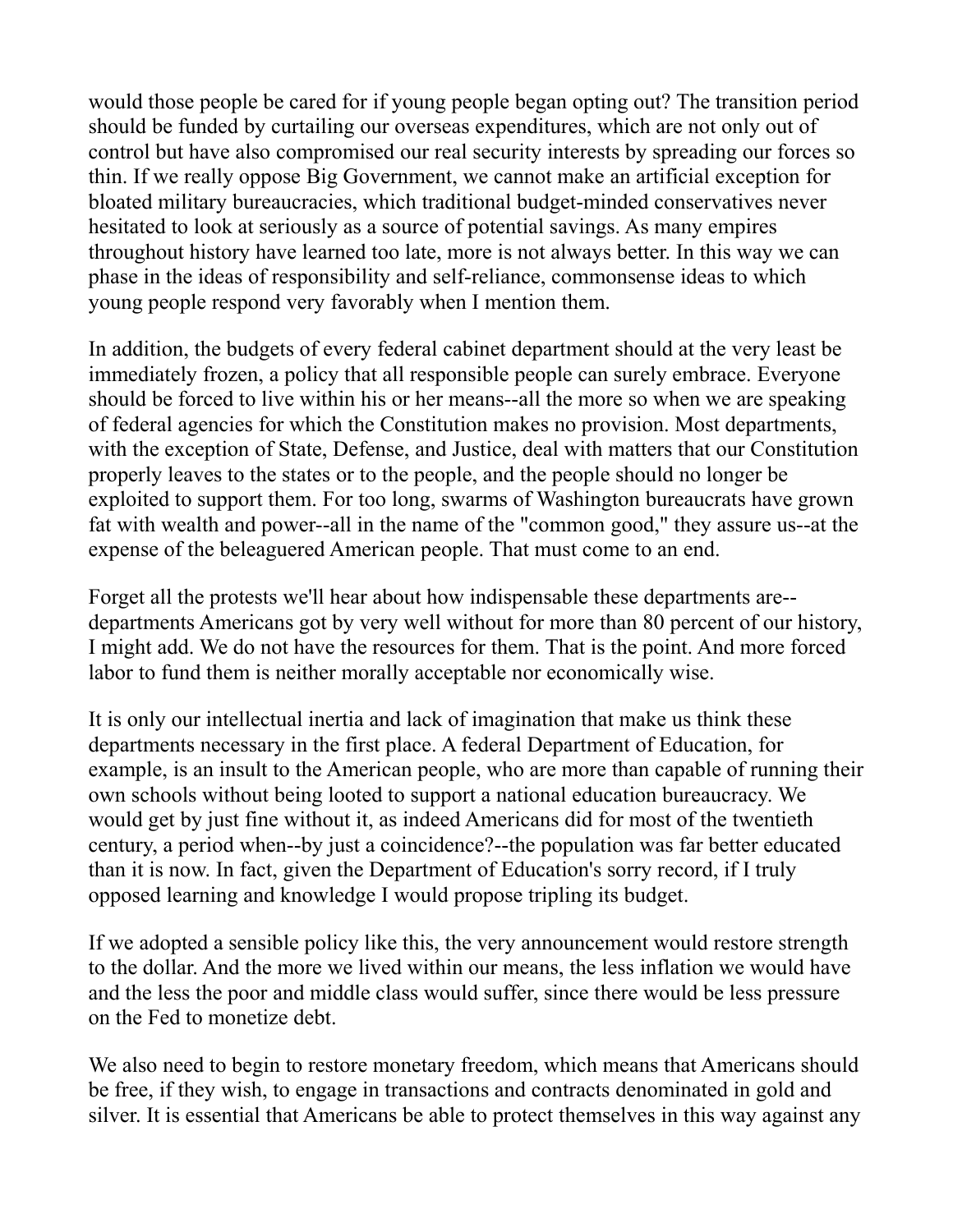coming monetary disaster that would leave them holding valueless dollar bills. No one in politics or the media even talks about the issue, so you know it must be important.

There is much that the president cannot do on his own and that requires the approval of Congress. He may earnestly recommend certain courses of action, and try to rally the public behind them, but the initiative rests with Congress. Everything we have described in this chapter thus far falls into this category. At the same time, in areas critical to the health of our republic the president holds tremendous power for good in his own hands.

For one thing, every president sets priorities in the enforcement of laws and how he directs the attorney general. Just because the federal government has been given a power does not mean it must be exercised. The president could simply declare that the executive branch will direct no resources to the prosecution of medical marijuana patients. He could refuse to violate habeas corpus. He could refuse to detain people forever without legal counsel and without even knowing the charges against them. He can take these and other sensible measures even if Congress should refuse to curtail runaway executive authority, since the president is nowhere obligated to exercise such authority. And he can not only refuse to issue any more unconstitutional executive orders, but he can even issue an executive order repealing those that previous presidents have issued.

In foreign policy, the president as commander in chief can order the troops brought home from Iraq in a matter of months, not years, a policy no top Democratic candidate in 2008 consistently committed to. (Again, so much for the opposition party.) We are told by the war propagandists that such a withdrawal will lead to chaos, as if chaos did not exist there already, but these are the same people who also assured us that the war would be a breeze and that the whole thing would be paid for out of oil revenues. Why should we take their predictions seriously ever again? In the case of Vietnam, which is now a trading partner and has a functioning stock market, we have accomplished much more in peace than we ever did in an enormously costly war.

Particularly in light of the National Intelligence Estimate that was released in December 2007, the president should order the navy to back off the shores of Iran, and make clear that we have no intention of attacking that country. The president should likewise declare that the United States is abandoning its isolationist posture of refusing major diplomatic contact with Iran and that he is willing to talk with Iranian leaders, just as American presidents talked to Soviet and Chinese leaders throughout the Cold War. The sanctions against Iran should also be removed, as a further indication of our country's shift away from isolationism.

The price of oil would shoot downward and the dollar would move upward on the basis of these announcements. The United States would suddenly become diplomatically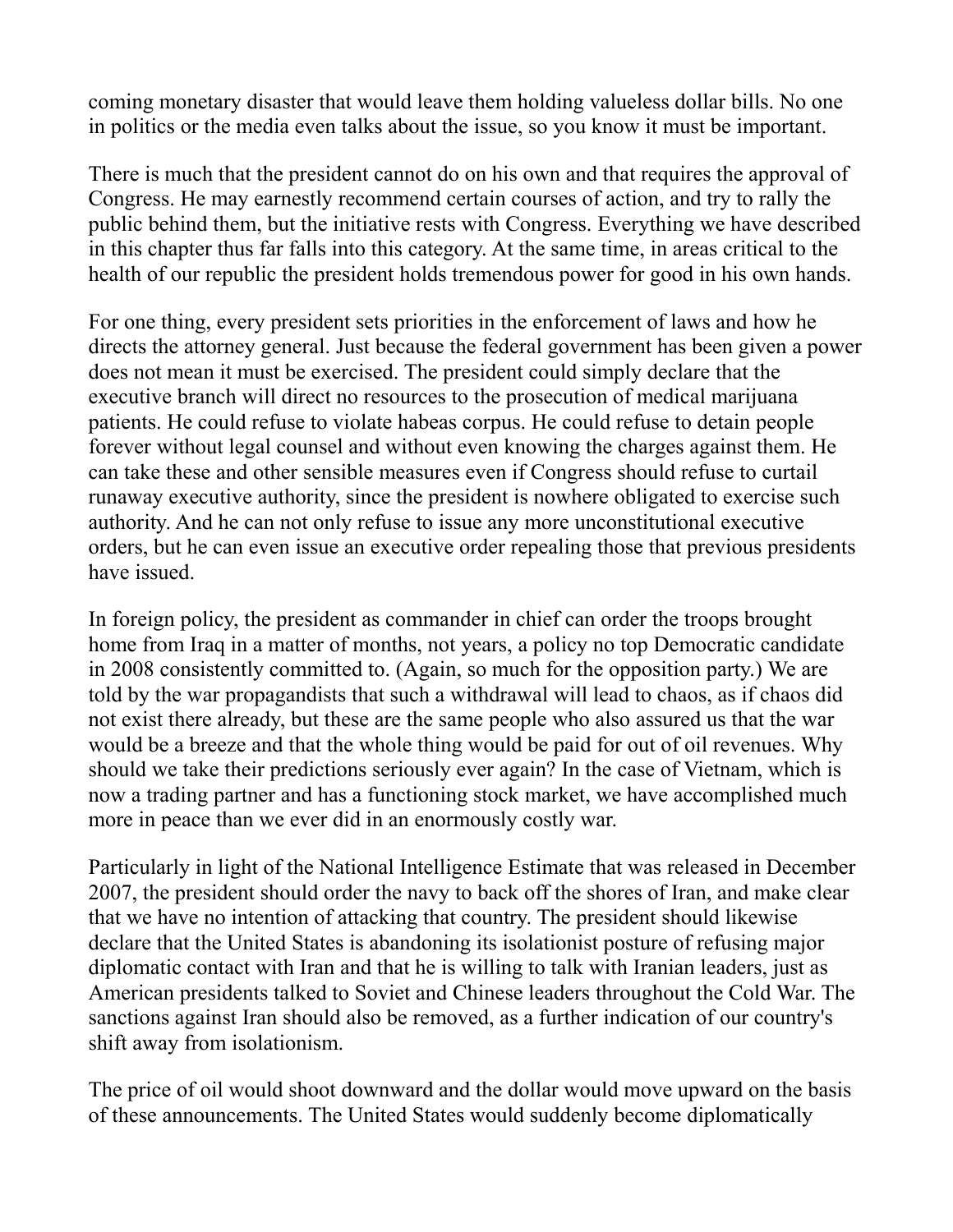credible once again for the first time in years. The isolationism that our leaders have imposed on us would now be reversed, as our government once again observes basic norms of conduct to which all countries are expected to conform. No longer would the White House--which is now viewed throughout the world the way the free world once viewed Pravda, the old communist newspaper--bombard the international community with a ceaseless barrage of war-justifying propaganda that no one anywhere, apart from the gullible (and often complicit) American media, actually believes. And no longer would the patriotic sentiments of decent Americans be exploited on behalf of wars that have more to do with imperial ambition than with American security.

In other words, we need to keep our wits about us, and replace our bull-in-a-china-shop foreign policy with a statesmanlike approach that is appropriate to the real needs of American security. We also need to stand firmly against moral relativism, recalling that actions do not become moral just because our government performs them.

And if we really oppose isolationism, as all our politicians assure us they do, then sanctions against Cuba should be lifted as well. Sanctions hurt the target population but rarely do serious harm to the targeted regime. How well have our sanctions succeeded in getting rid of Fidel Castro, who has happily exploited the sanctions in order to posture as an anti-American martyr oppressed by Yankee wickedness? There is no reason that Americans should not be free to travel and trade with Cuba. When I said so in a Miami Republican debate, the response was not unexpected. Afterward, though, I spoke to a huge rally--with Cuban-Americans making up 70 percent of those in attendance--where everyone cheered the message of freedom. It seems to be a generational issue: younger people, not emotionally or politically attached to our failed policy, know the Cuban regime's days are numbered no matter what, and that freedom, as usual, is the most morally attractive position for America to take starting right now.

It is also time to begin bringing American troops home from around the world--an absolute necessity if the budget is ever to be brought under control. We're going broke and we still have 75,000 troops in Germany? Talk about being frozen in the past. The president should notify our allies of the policy, which no one ever told Americans was to be in effect indefinitely, and then begin a withdrawal. We have not had a foreign policy that is proper to a republic for many, many years, and it is long past time that we reestablished one. If we did, Americans would be safer, our military would be more efficient and effective, and we would make an excellent start toward restoring our international competitiveness--other countries, after all, are not burdened with the same self-imposed overseas expenditures with which the federal government has weighed down the American economy for so many years.

What I am describing is the only realistic option Americans have. (That is, it would be their most realistic option if anyone in our government would actually offer it to them.)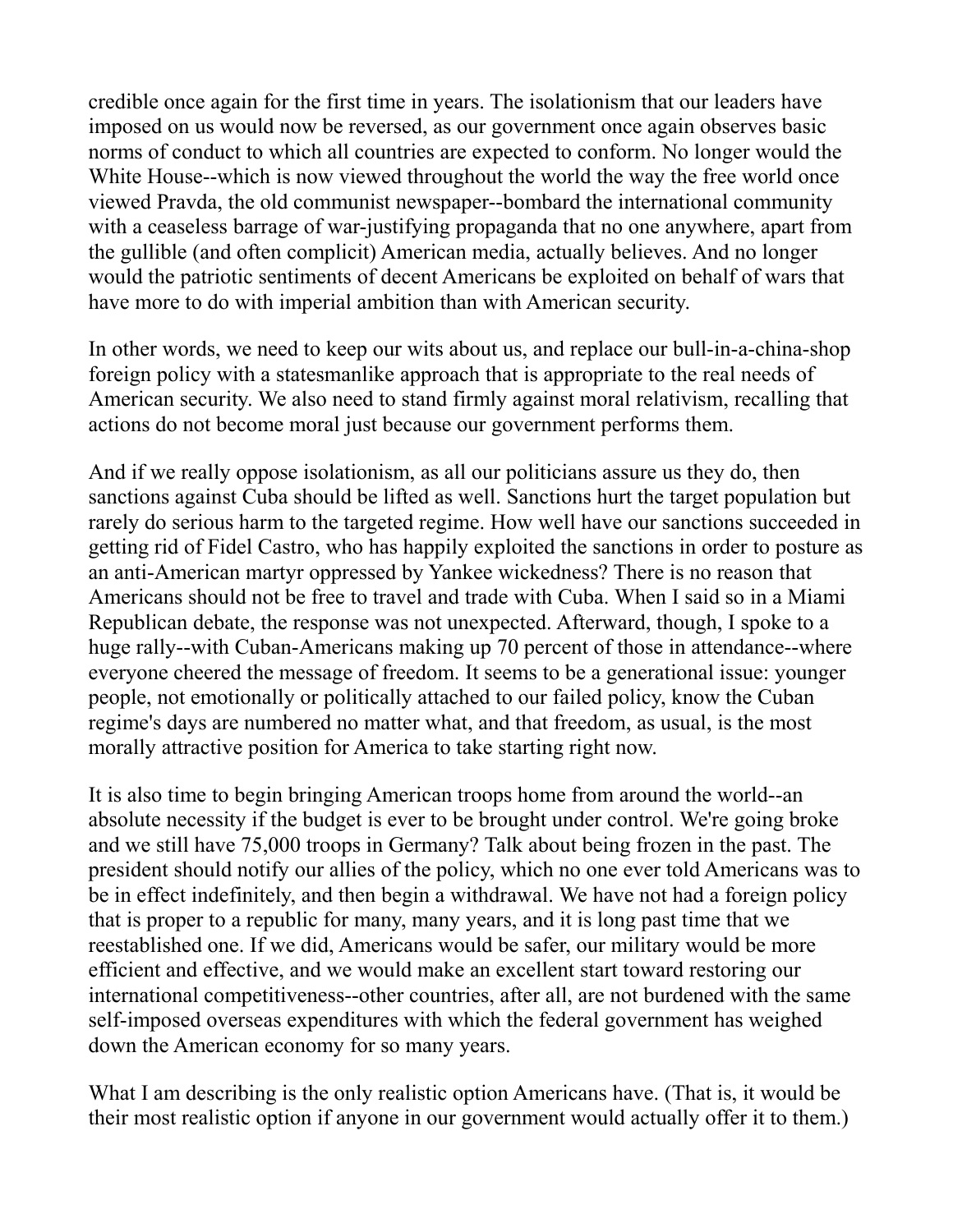The alternative consists of an ever-growing financial burden, more police state measures, and an endless string of wars, pitched to Americans on the basis of nowfamiliar propaganda and financed by more borrowing, higher taxes, and more money printed out of thin air. The collapse of the dollar will not be far behind.

The empire game our government has been playing is coming to an end one way or another. This is the fate of all empires: they overextend themselves and then suffer a financial catastrophe, typically involving the destruction of the currency. We are already seeing the pattern emerging in our own case. We can either withdraw gracefully, as I propose, or we can stay in our fantasy world and wait until bankruptcy forces us to scale back our foreign commitments. Again, I know which option I prefer.

Will it be difficult? Perhaps, though not nearly as much as some people think. We would finally begin to pull ourselves out from the crushing burden of debt and unfunded obligations that have hung over our economy for far too long. Our country would enjoy far more robust economic performance than we have seen in many decades. Rich and poor alike could once again look to the future with confidence, instead of a sense of foreboding.

Doing nothing would be far more difficult. In my travels around the country I have discovered that young people are waking up to reality faster than anyone else, since they realize that the cosmetic changes our political class is calling for will do nothing to prevent the financial catastrophe they now fear they will inherit. What decent parents would want to do such a thing to their children?

Ours is not a fated existence, for nowhere is our destiny etched in stone. In the final analysis, the last line of defense in support of freedom and the Constitution consists of the people themselves. If the people want to be free, if they want to lift themselves out from underneath a state apparatus that threatens their liberties, squanders their resources on needless wars, destroys the value of their dollar, and spews forth endless propaganda about how indispensable it is and how lost we would all be without it, there is no force that can stop them.

If freedom is what we want, it is ours for the taking.

Let the revolution begin.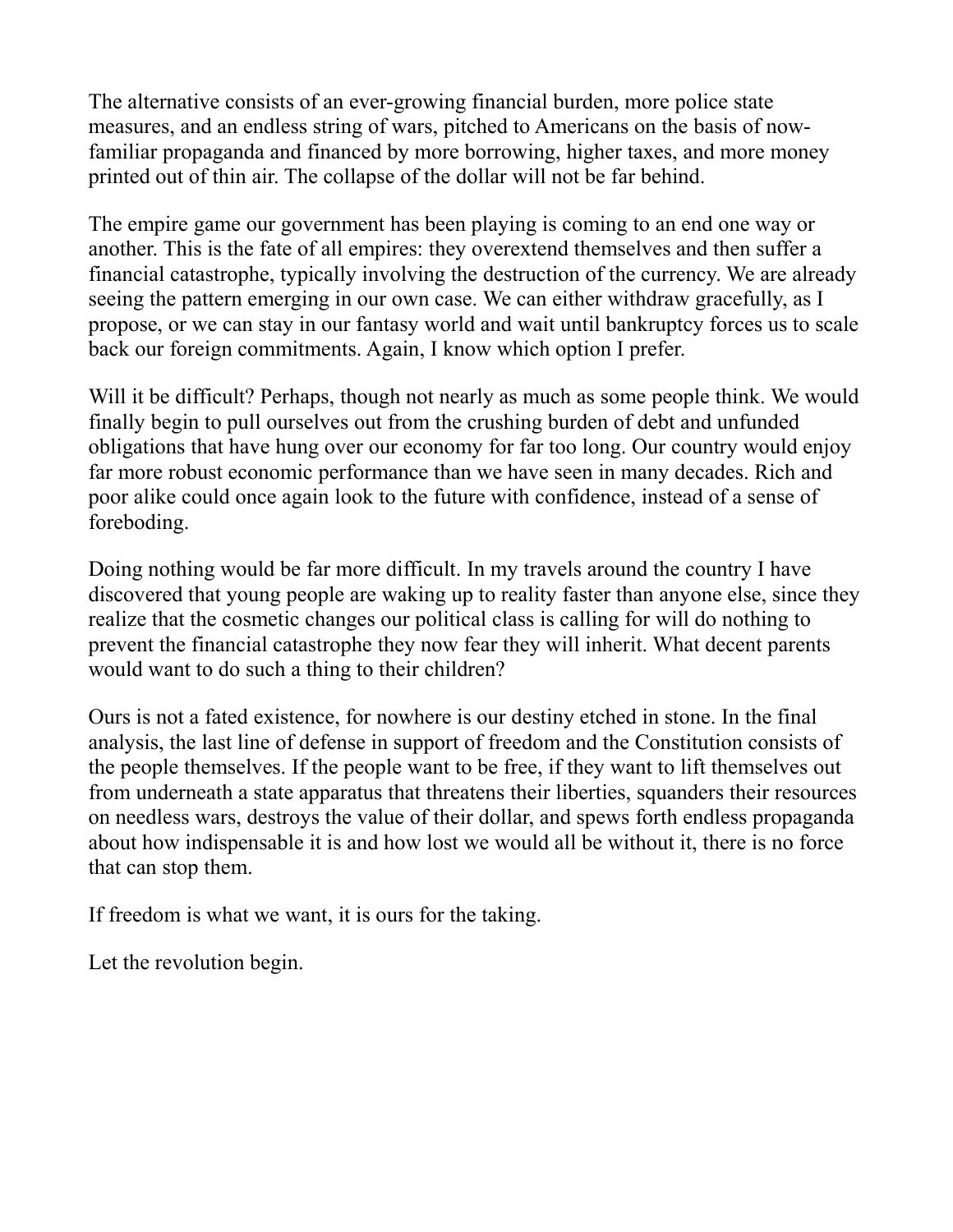# **A Reading List for a Free and Prosperous America**

These are some of the books that have influenced me over the years. Naturally, some are more suited to the beginner than others. Some of the monetary texts, for instance, are for the advanced student, so I recommend beginning a study of monetary economics with Murray Rothbard's short book What Has Government Done to Our Money? (listed below), a classic that has been translated into countless languages.

ARMENTANO, DOMINICK. Antitrust and Monopoly: Anatomy of a Policy Failure, 2nd ed. Oakland, Calif.: Independent Institute, 1990.

BACEVICH, ANDREW J. The New American Militarism: How Americans Are Seduced by War. New York: Oxford University Press, 2006.

BAMFORD, JAMES. A Pretext for War: 9/11, Iraq, and the Abuse of America's Intelligence Agencies. New York: Anchor, 2005.

BOVARD, JAMES. Terrorism and Tyranny: Trampling Freedom, Justice, and Peace to Rid the World of Evil. New York: Palgrave Mac-millan, 2004.

DILORENZO, THOMAS J. The Real Lincoln. New York: Three Rivers Press, 2003.

ENGDAHL, F. WILLIAM. A Century of War: Anglo-American Oil Politics and the New World Order. London: Pluto Press, 2004.

FLEMING, THOMAS. The Illusion of Victory: America in World War I. New York: Basic Books, 2004.

------. The New Dealers' War: FDR and the War Within World War II. New York: Basic Books, 2002.

FLYNN, JOHN T. As We Go Marching. Garden City, N.Y.: Doubleday, 1944. Flynn, an accomplished journalist, analyzes fascism in Italy and Germany and concludes by considering the state of America in his day.

FOLSOM, BURTON W., JR. The Myth of the Robber Barons: A New Look at the Rise of Big Business in America. Herndon, Va.: Young America's Foundation, 1993.

GARRETT, GARET. The People's Pottage. Caldwell, Id.: Caxton, 1953. This is a persuasively argued and compellingly written early critique of the New Deal policies of the 1930s.

GIBBON, EDWARD. The History of the Decline and Fall of the Roman Empire. New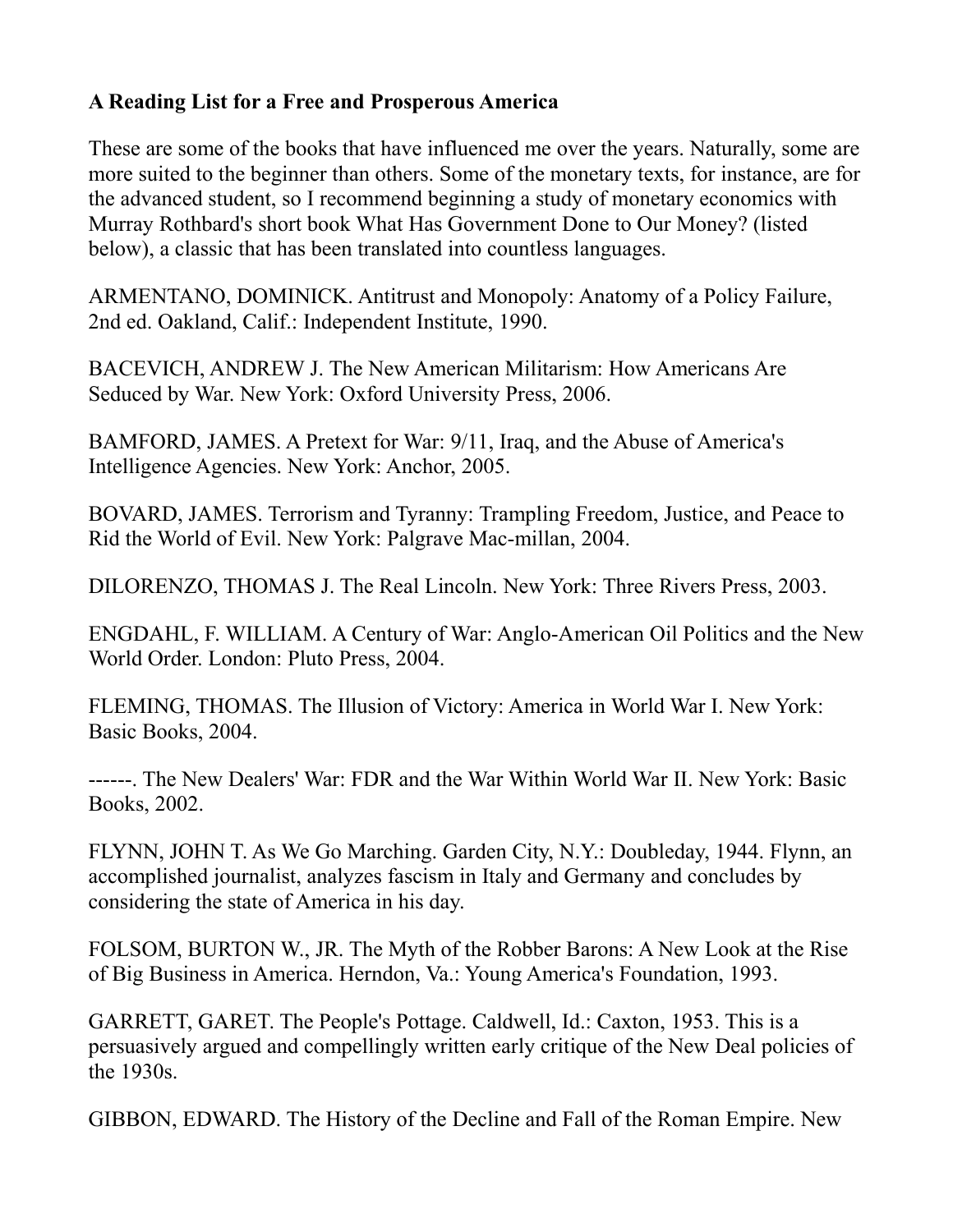York: Modern Library, 2003 [1776-88].

GRIFFIN, G. EDWARD. The Creature from Jekyll Island: A Second Look at the Federal Reserve, 4th ed. Westlake Village, Calif.: American Media, 2002.

HAYEK, FRIEDRICH A. The Road to Serfdom. Chicago: University of Chicago Press, 1944.

HAZLITT, HENRY. Economics in One Lesson. New York: Three Rivers Press, 1988 [1946]. This classic text has helped millions of Americans understand basic economics and the free market in just a few hours. (An indication of how the world has changed: Hazlitt once wrote editorials for the New York Times.)

HOFFER, ERIC. The True Believer: Thoughts on the Nature of Mass Movements. New York: Harper & Row, 1951.

HOLZER, HENRY MARK, ed. The Gold Clause: What It Is and How to Use It Profitably. iUniverse, 2000.

JASTRAM, ROY WILLIAM. The Golden Constant: The English and American Experience, 1560-1976. New York: John Wiley & Sons, 1978.

JOHNSON, CHALMERS. Blowback: The Costs and Consequences of American Empire, 2nd ed. New York: Henry Holt, 2004.

KWITNY, JONATHAN. Endless Enemies: America's Worldwide War Against Its Own Best Interests. New York: Congdon & Weed, 1984.

LANE, ROSE WILDER. The Discovery of Freedom. New York: John Day, 1943.

MACKAY, CHARLES. Memoirs of Extraordinary Popular Delusions and the Madness of Crowds. London: George Routledge & Sons, 1869 [1841].

MISES, LUDWIG VON. Human Action: A Treatise on Economics. New Haven: Yale University Press, 1949.

MUELLER, JOHN. Overblown: How Politicians and the Terrorism Industry Inflate National Security Threats, and Why We Believe Them. New York: Free Press, 2006.

NAPOLITANO, ANDREW P. Constitutional Chaos: What Happens When the Government Breaks Its Own Laws. Nashville: Thomas Nelson, 2006.

------. A Nation of Sheep. Nashville: Thomas Nelson, 2007.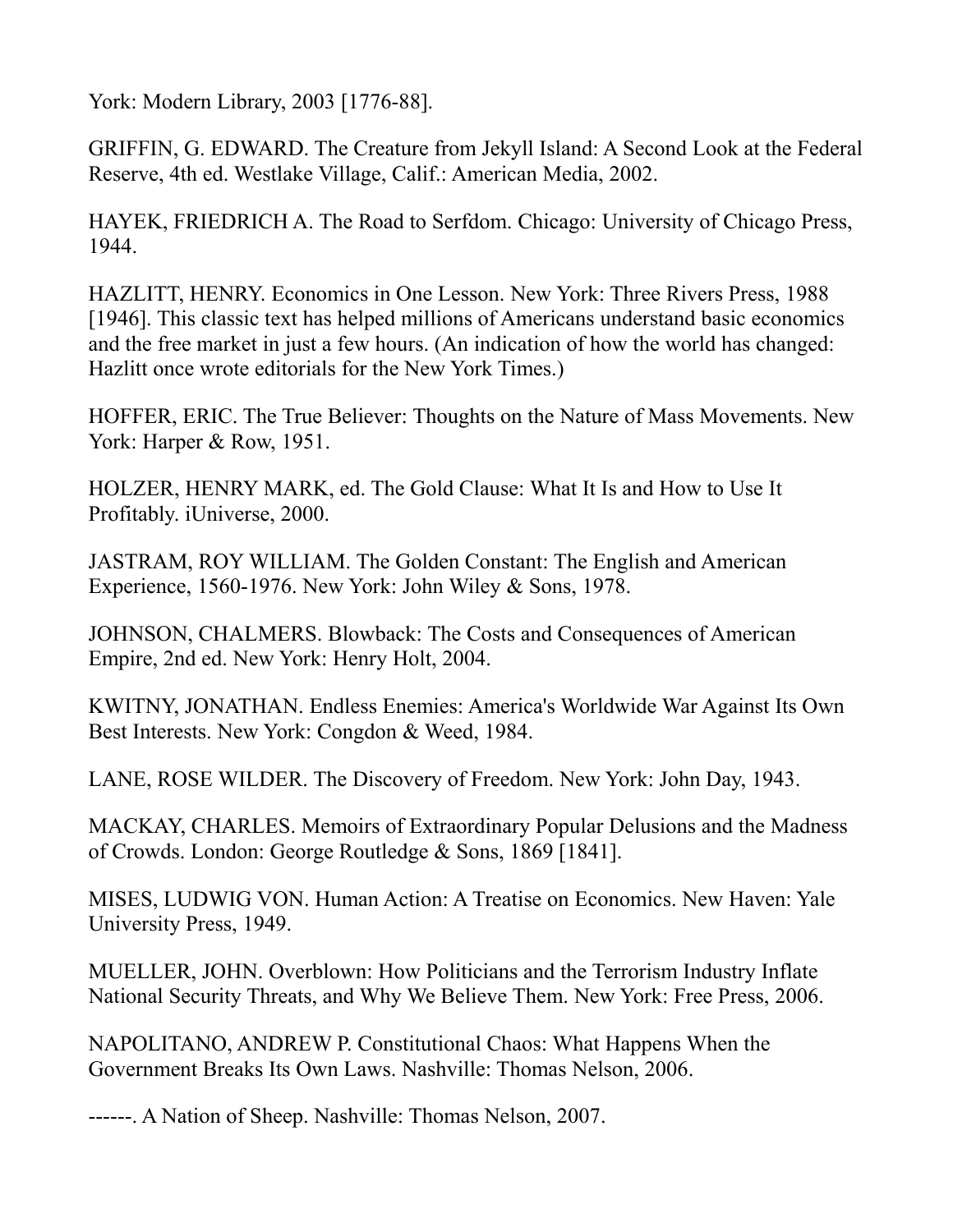PALYI, MELCHIOR. The Twilight of Gold, 1914-1936: Myths and Realities. Chicago: Henry Regnery, 1972.

PAPE, ROBERT. Dying to Win: The Strategic Logic of Suicide Terrorism. New York: Random House, 2006.

PASTERNAK, BORIS. Doctor Zhivago. New York: Pantheon, 1997 [1958].

PATERSON, ISABEL. The God of the Machine. New York: Putnam, 1943. A classic work of libertarian political theory.

POWELL, JIM. Wilson's War. New York: Crown Forum, 2005.

RAND, AYN. Atlas Shrugged. New York: Random House, 1957. I consider all of Rand's novels worth reading, in spite of my strong disagreements with her on important matters.

READ, LEONARD E. The Love of Liberty. Irvington-on-Hudson, N.Y: Foundation for Economic Education, 1975.

REES-MOOG, WILLIAM. The Reigning Error: The Crisis of World Inflation. London: Hamish Hamilton, 1974.

ROBERTS, PAUL CRAIG, and LAWRENCE M. STRATTON. The Tyranny of Good Intentions: How Prosecutors and Bureaucrats Are Trampling the Constitution in the Name of Justice. Roseville, Calif.: Prima, 2000.

ROCKWELL, LLEWELLYN H., JR. Speaking of Liberty. Auburn, Ala.: Ludwig von Mises Institute, 2005.

ROTHBARD, MURRAY N. America's Great Depression, 5th ed. Auburn, Ala.: Ludwig von Mises Institute, 2000.

------. What Has Government Done to Our Money? Auburn, Ala.: Ludwig von Mises Institute, 1990. The entire text is available for free at http://www.mises.org/money.asp.

RUEFF, JACQUES. The Monetary Sin of the West. New York: Macmillan, 1972.

SCHEUER, MICHAEL. Imperial Hubris: Why the West Is Losing the War on Terror. Washington, D.C.: Potomac Books, 2004.

------. Through Our Enemies' Eyes: Osama bin Laden, Radical Islam, and the Future of America, rev. ed. Washington, D.C.: Potomac Books, 2004.